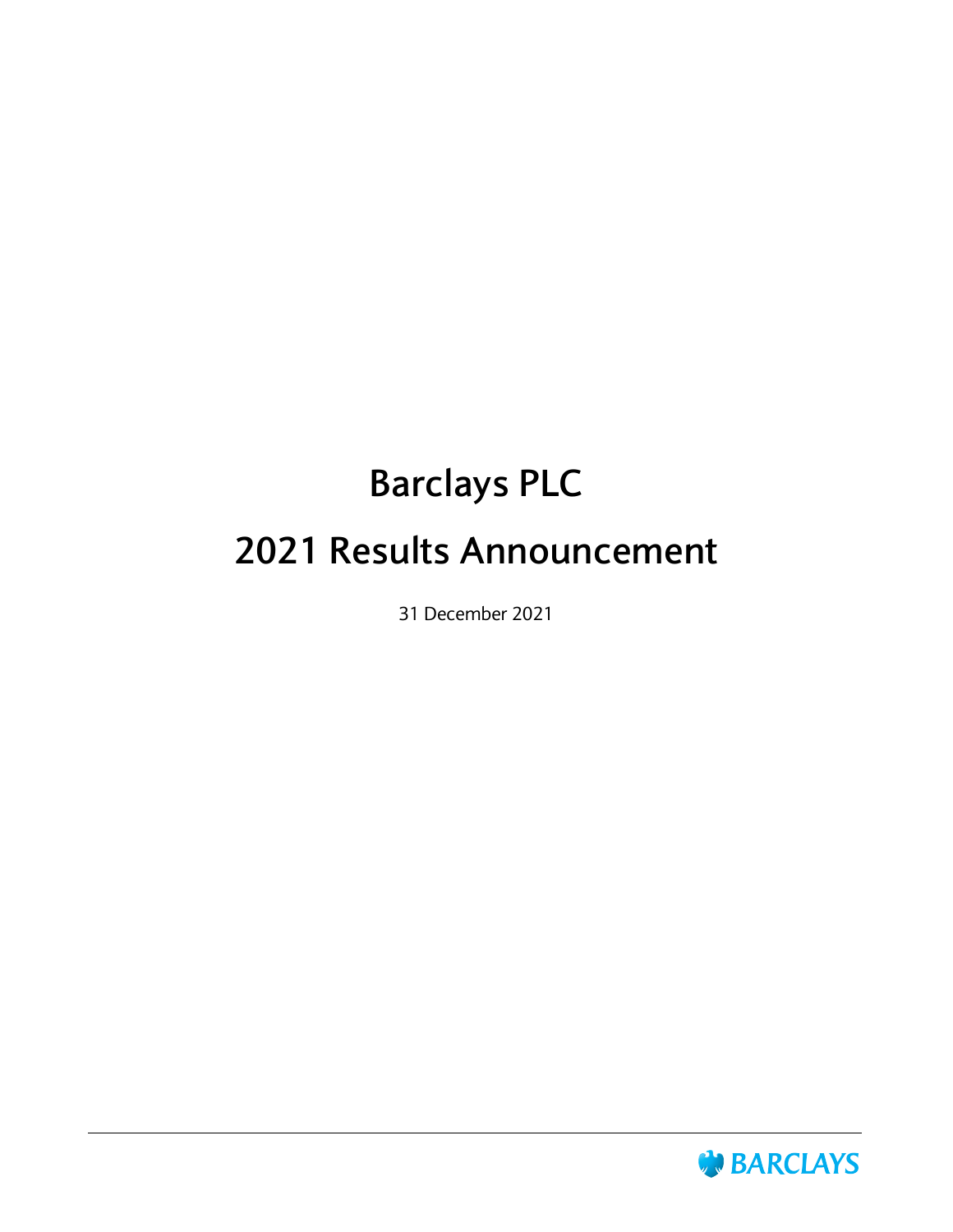| <b>Results Announcement</b>                        | Page             |
|----------------------------------------------------|------------------|
| Notes                                              | $\mathbf{1}$     |
| Performance Highlights                             | $\overline{2}$   |
| Group Chief Executive's Review                     | 4                |
| <b>Group Finance Director's Review</b>             | $\boldsymbol{6}$ |
| <b>Results by Business</b>                         |                  |
| <b>Barclays UK</b><br>$\bullet$                    | $\bf 8$          |
| Barclays International<br>$\bullet$                | 11               |
| Head Office<br>$\bullet$                           | 16               |
| <b>Quarterly Results Summary</b>                   | 17               |
| Quarterly Results by Business                      | 18               |
| Performance Management                             |                  |
| Margins and Balances<br>$\bullet$                  | 24               |
| Remuneration<br>$\bullet$                          | 26               |
| <b>Risk Management</b>                             |                  |
| Risk Management and Principal Risks<br>$\bullet$   | 28               |
| Credit Risk<br>$\bullet$                           | 29               |
| Market Risk<br>$\bullet$                           | 44               |
| <b>Treasury and Capital Risk</b><br>$\bullet$      | 45               |
| Statement of Directors' Responsibilities           | 57               |
| <b>Condensed Consolidated Financial Statements</b> | 58               |
| <b>Financial Statement Notes</b>                   | 63               |
| Appendix: Non-IFRS Performance Measures            | 69               |
| Shareholder Information                            | 75               |

BARCLAYS PLC, 1 CHURCHILL PLACE, LONDON, E14 5HP, UNITED KINGDOM. TELEPHONE: +44 (0) 20 7116 1000. COMPANY NO. 48839.

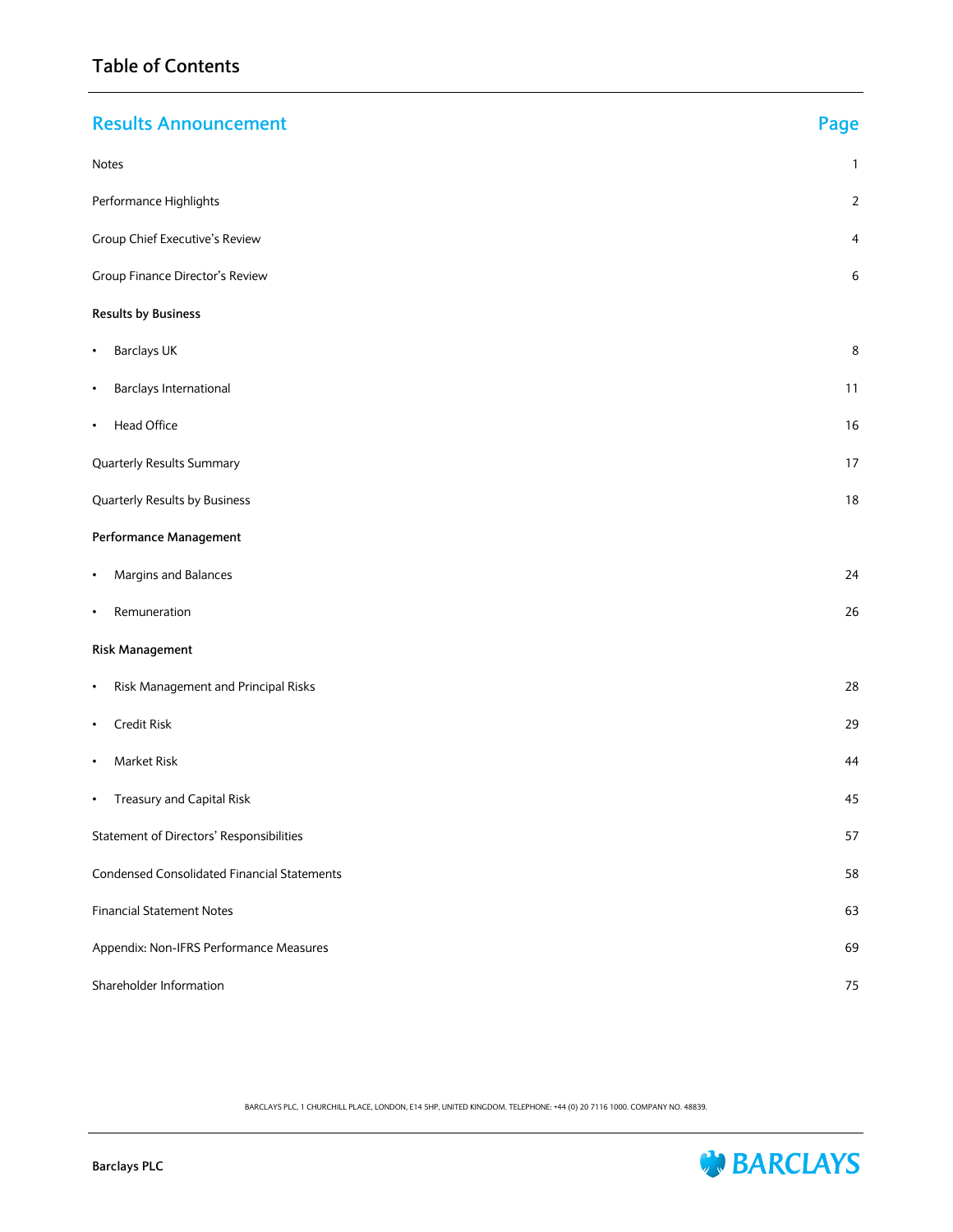#### <span id="page-2-0"></span>**This document contains inside information for the purposes of Article 7 of the Market Abuse Regulation (EU) No. 596/2014 (as it forms part of domestic law by virtue of the European Union (Withdrawal) Act 2018, as amended)**

The terms Barclays or Group refer to Barclays PLC together with its subsidiaries. Unless otherwise stated, the income statement analysis compares the year ended 31 December 2021 to the corresponding 12 months of 2020 and balance sheet analysis as at 31 December 2021 with comparatives relating to 31 December 2020. The abbreviations '£m' and '£bn' represent millions and thousands of millions of Pounds Sterling respectively; the abbreviations '\$m' and '\$bn' represent millions and thousands of millions of US Dollars respectively; and the abbreviations '€m' and '€bn' represent millions and thousands of millions of Euros respectively.

There are a number of key judgement areas, for example impairment calculations, which are based on models and which are subject to ongoing adjustment and modifications. Reported numbers reflect best estimates and judgements at the given point in time.

Relevant terms that are used in this document but are not defined under applicable regulatory guidance or International Financial Reporting Standards (IFRS) are explained in the results glossary that can be accessed at home.barclays/investor-relations/reports-and-events/latest-financial-results.

The information in this document, which was approved by the Board of Directors on 22 February 2022, does not comprise statutory accounts within the meaning of Section 434 of the Companies Act 2006. Statutory accounts for the year ended 31 December 2021, which contained an unmodified audit report under Section 495 of the Companies Act 2006 (which did not make any statements under Section 498 of the Companies Act 2006) have been delivered to the Registrar of Companies in accordance with Section 441 of the Companies Act 2006.

These results will be furnished as a Form 6-K to the US Securities and Exchange Commission (SEC) as soon as practicable following their publication. Once furnished with the SEC, a copy of the Form 6-K will be available from the SEC's website at www.sec.gov.

Barclays is a frequent issuer in the debt capital markets and regularly meets with investors via formal road-shows and other ad hoc meetings. Consistent with its usual practice, Barclays expects that from time to time over the coming quarter it will meet with investors globally to discuss these results and other matters relating to the Group.

#### **Non-IFRS performance measures**

Barclays' management believes that the non-IFRS performance measures included in this document provide valuable information to the readers of the financial statements as they enable the reader to identify a more consistent basis for comparing the businesses' performance between financial periods and provide more detail concerning the elements of performance which the managers of these businesses are most directly able to influence or are relevant for an assessment of the Group. They also reflect an important aspect of the way in which operating targets are defined and performance is monitored by Barclays' management. However, any non-IFRS performance measures in this document are not a substitute for IFRS measures and readers should consider the IFRS measures as well. Refer to the appendix on pages 69 to 74 for further information and calculations of non-IFRS performance measures included throughout this document, and the most directly comparable IFRS measures.

#### **Forward-looking statements**

This document contains certain forward-looking statements within the meaning of Section 21E of the US Securities Exchange Act of 1934, as amended, and Section 27A of the US Securities Act of 1933, as amended, with respect to the Group. Barclays cautions readers that no forward-looking statement is a guarantee of future performance and that actual results or other financial condition or performance measures could differ materially from those contained in the forward-looking statements. These forward-looking statements can be identified by the fact that they do not relate only to historical or current facts. Forward-looking statements sometimes use words such as 'may', 'will', 'seek', 'continue', 'aim', 'anticipate', 'target', 'projected', 'expect', 'estimate', 'intend', 'plan', 'goal', 'believe', 'achieve' or other words of similar meaning. Forward-looking statements can be made in writing but also may be made verbally by members of the management of the Group (including, without limitation, during management presentations to financial analysts) in connection with this document. Examples of forward-looking statements include, among others, statements or guidance regarding or relating to the Group's future financial position, income growth, assets, impairment charges, provisions, business strategy, capital, leverage and other regulatory ratios, capital distributions (including dividend pay-out ratios and expected payment strategies), projected levels of growth in the banking and financial markets, projected costs or savings, any commitments and targets (including, without limitation, environmental, social and governance (ESG) commitments and targets), estimates of capital expenditures, plans and objectives for future operations, projected employee numbers, IFRS impacts and other statements that are not historical fact. By their nature, forward-looking statements involve risk and uncertainty because they relate to future events and circumstances. The forward-looking statements speak only as at the date on which they are made. Forward-looking statements may be affected by a number of factors, including, without limitation: changes in legislation, the development of standards and interpretations under IFRS, including evolving practices with regard to the interpretation and application of accounting and regulatory standards, emerging and developing ESG reporting standards, the outcome of current and future legal proceedings and regulatory investigations, future levels of conduct provisions, the policies and actions of governmental and regulatory authorities, the Group's ability along with governments and other stakeholders to measure, manage and mitigate the impacts of climate change effectively, environmental, social and geopolitical risks, and the impact of competition. In addition, factors including (but not limited to) the following may have an effect: capital, leverage and other regulatory rules applicable to past, current and future periods; UK, US, Eurozone and global macroeconomic and business conditions; the effects of any volatility in credit markets; market related risks such as changes in interest rates and foreign exchange rates; effects of changes in valuation of credit market exposures; changes in valuation of issued securities; volatility in capital markets; changes in credit ratings of any entity within the Group or any securities issued by such entities; direct and indirect impacts of the coronavirus (COVID-19) pandemic; instability as a result of the UK's exit from the European Union ("EU"), the effects of the EU-UK Trade and Cooperation Agreement and the disruption that may subsequently result in the UK and globally; the risk of cyber-attacks, information or security breaches or technology failures on the Group's reputation, business or operations; and the success of future acquisitions, disposals and other strategic transactions. A number of these influences and factors are beyond the Group's control. As a result, the Group's actual financial position, future results, capital distributions, capital, leverage or other regulatory ratios or other financial and non-financial metrics or performance measures or ability to meet commitments and targets may differ materially from the statements or guidance set forth in the Group's forward-looking statements. Additional risks and factors which may impact the Group's future financial condition and performance are identified in Barclays PLC's filings with the SEC (including, without limitation, Barclays PLC's Annual Report on Form 20-F for the fiscal year ended 31 December 2021), which are available on the SEC's website at www.sec.gov.

Subject to Barclays' obligations under the applicable laws and regulations of any relevant jurisdiction, (including, without limitation, the UK and the US), in relation to disclosure and ongoing information, we undertake no obligation to update publicly or revise any forward-looking statements, whether as a result of new information, future events or otherwise.

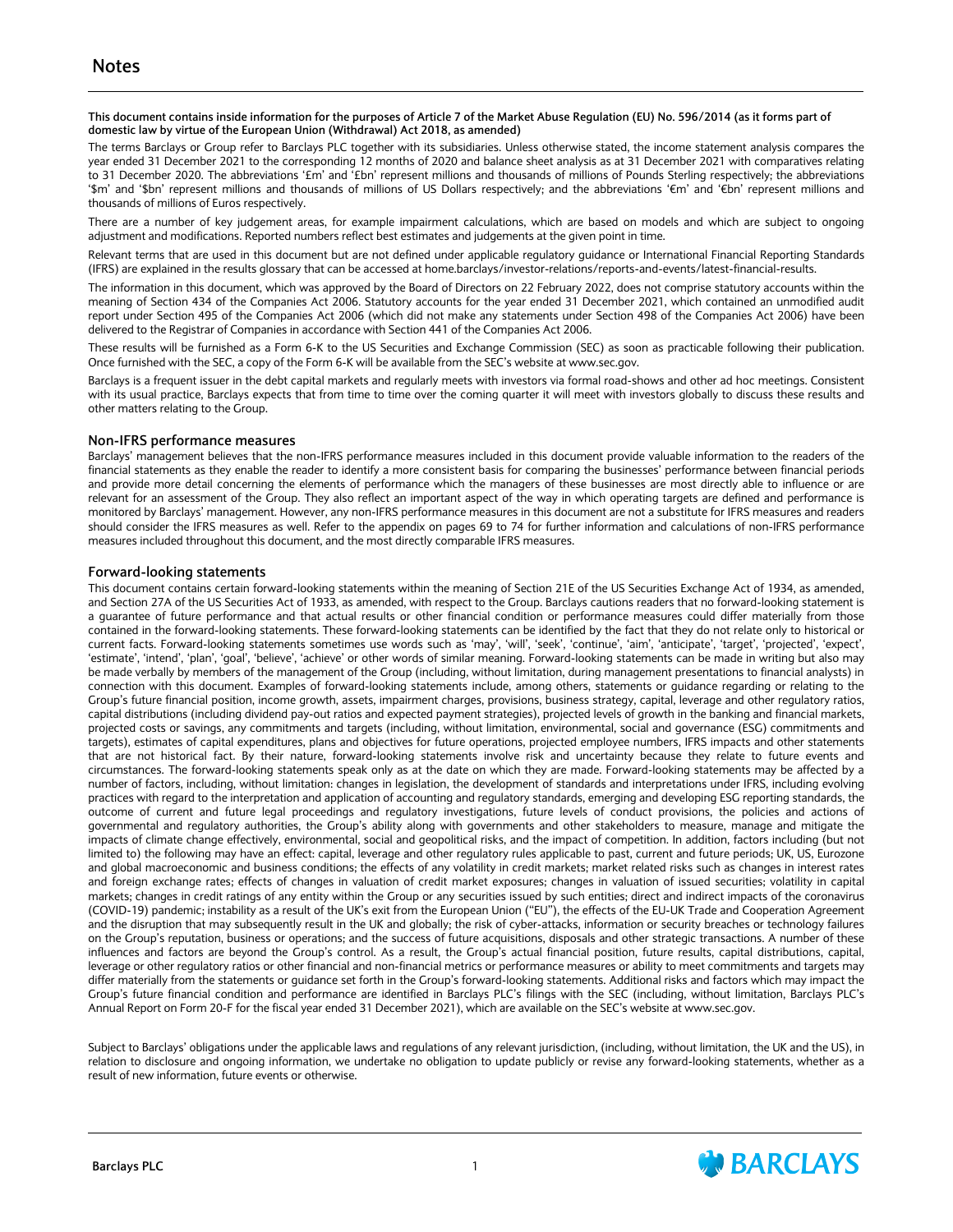#### *Barclays delivered a record Group profit before tax of £8.4bn, and return on tangible equity (RoTE) of 13.4%, resulting in a meaningful increase in distributions equivalent to 15p per share<sup>1</sup>*

#### **C. S. Venkatakrishnan, Group Chief Executive, commented**

*"Barclays demonstrated a clear and sustainable path to growth over the course of 2021, delivering double-digit RoTE across our operating businesses, and returning £2.5<sup>1</sup>billion of excess capital. Our strategic priorities will continue to develop the diversified business model that we have established, investing in advanced technology capabilities in our consumer businesses, delivering sustainable growth across our global Corporate and Investment Bank, and reinforcing our commitment to aiding the transition to a low-carbon economy."*

#### **Key financial metrics:**

|      | Income  | ratio | <b>Cost: income</b> Profit before<br>tax | <b>RoTE</b> | <b>EPS</b>       | CET1<br>ratio | <b>TNAV per</b><br>share | <b>Total capital</b><br>return              |
|------|---------|-------|------------------------------------------|-------------|------------------|---------------|--------------------------|---------------------------------------------|
| 2021 | £21.9bn | 66%   | £8.4bn                                   | 13.4%       | 37.5p            | 15.1%         | 292 <sub>p</sub>         | 15p<br>equivalent per<br>share <sup>1</sup> |
| Q421 | £5.2bn  | 72%   | £1.5bn                                   | $9.3\%$     | 6.6 <sub>p</sub> |               |                          |                                             |

#### **Group Finance Director**

Tushar Morzaria has decided to retire as Group Finance Director and as an Executive Director of Barclays PLC and Barclays Bank PLC, in each case with effect from 22 April 2022. He will be succeeded by Anna Cross, currently Deputy Group Finance Director, who will take up the role of Group Finance Director subject to regulatory approval, and join the Boards of Barclays PLC and Barclays Bank PLC as an Executive Director, in each case with effect from 23 April 2022. Anna will also join the Group Executive Committee, reporting to Group Chief Executive C.S. Venkatakrishnan.

#### **2021 performance highlights***:*

- **All operating divisions delivered double-digit returns:** Barclays UK generated a RoTE of 17.6% (2020: 3.2%) and Barclays International a RoTE of 14.9% (2020: 7.1%), including a 14.9% (2020: 9.5%) RoTE in the Corporate and Investment Bank (CIB) and 15.0% (2020: (7.5)%) RoTE in Consumer, Cards and Payments (CC&P)
- **Record CIB profitability:** profit before tax of £5.8bn, including record Investment Banking fees and Equities income<sup>2</sup>
- **Consumer and payments businesses benefitted from economic recovery:** delivered robust UK mortgage lending and deposit growth. Experienced positive trends in UK and US consumer spending and payments volumes
- **Cost discipline enabled investment for growth:** excluding structural cost actions and performance costs, Group total operating expenses were flat at £12.0bn, as efficiency savings were reinvested to drive income growth
- **Net credit impairment release:** £0.7bn release (2020: £4.8bn charge) driven by an improved macroeconomic outlook, reduced unsecured lending balances and benign credit environment. Coverage ratios on unsecured lending remain higher than pre-COVID-19 pandemic levels
- **Strong capital:** Common equity tier 1 (CET1) ratio of 15.1% (December 2020: 15.1%) and tangible net asset value (TNAV) per share increased 9% to 292p
- **Increased capital distributions:** total dividend for 2021 of 6.0p per share (2020: 1.0p), including a 4.0p per share 2021 full year dividend. Intend to initiate a share buyback of up to £1.0bn, bringing the total share buybacks announced in relation to 2021 to £1.5bn and total capital return equivalent to 15p per share

#### **Outlook:**

- **Income:** Barclays' diversified income streams position the Group well for the ongoing economic recovery and rising interest rates
- **Impairment:** impairment charge is expected to remain below pre-COVID-19 pandemic levels in coming quarters given reduced unsecured lending balances and an improved macroeconomic outlook
- **Costs:** Barclays will continue to drive efficiency savings, however, inflationary pressures and planned investment spend are expected to result in FY22 costs, excluding structural cost actions and performance costs being modestly higher than £12.0bn $^3$
- **Capital:** the CET1 ratio is expected to be impacted by c.80bps of regulatory changes which took effect from 1 January 2022. The announced share buyback of up to £1.0bn will also reduce the CET1 ratio by c.30bps
- **Capital returns:** capital returns policy incorporates a progressive ordinary dividend, supplemented as appropriate, including with share buybacks

*2 On a comparable basis, period covering 2014 – 2021. Pre 2014 financials were not restated following re-segmentation in 2016.*



*<sup>1</sup> Includes total dividend for 2021 of 6.0p per share and total share buybacks announced in relation to 2021 of £1.5bn.*

*<sup>3</sup> Group cost outlook is based on an average rate of 1.35 (USD/GBP) in 2022 and subject to foreign currency movements.*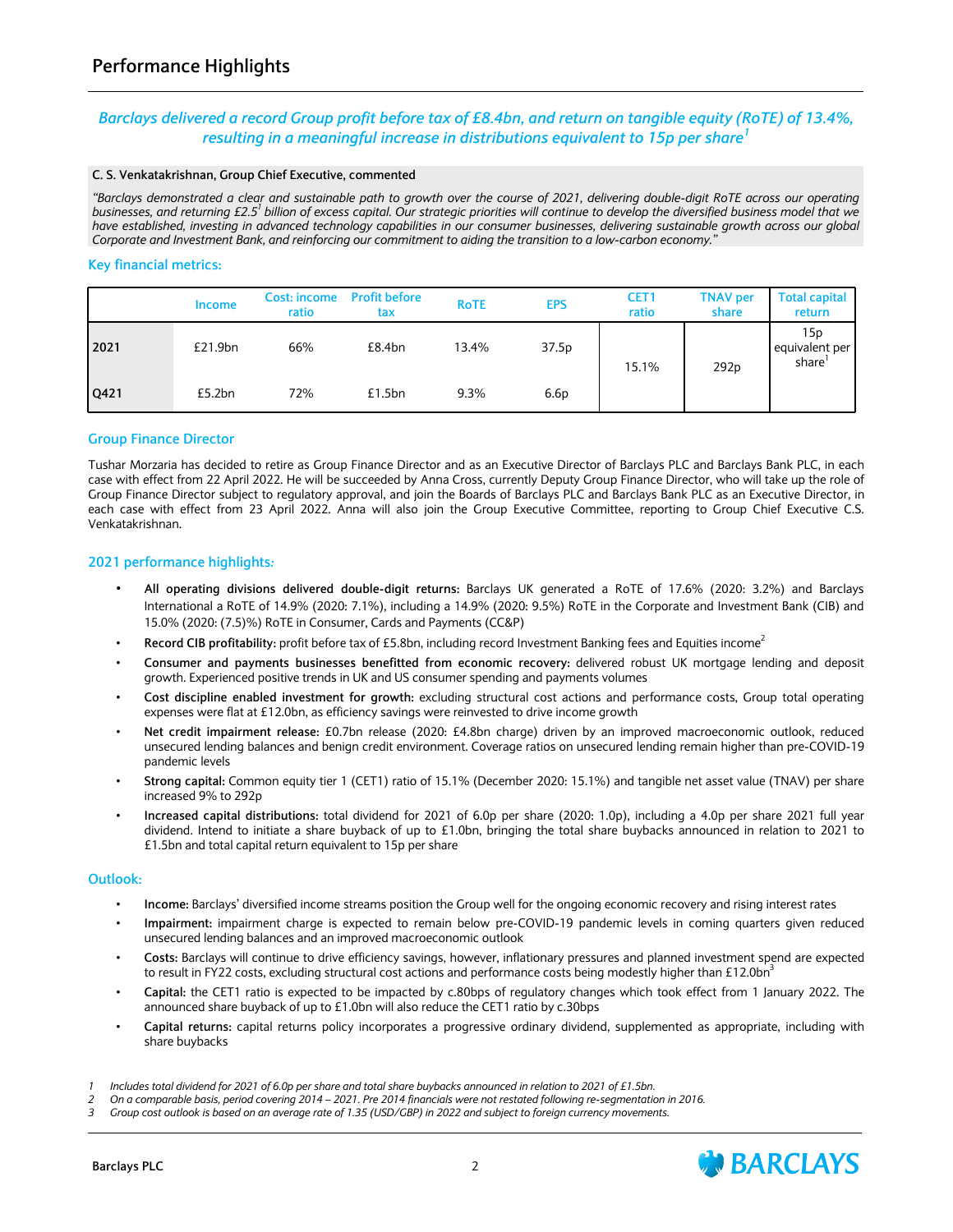# **Barclays Group results for the year ended**

|                                                                | 31.12.21          | 31.12.20         |              |
|----------------------------------------------------------------|-------------------|------------------|--------------|
|                                                                | £m                | £m               | % Change     |
| Net interest income                                            | 8,073             | 8,122            | (1)          |
| Net fee, commission and other income                           | 13,867            | 13,644           | 2            |
| <b>Total income</b>                                            | 21,940            | 21,766           | $\mathbf{1}$ |
| Credit impairment releases/(charges)                           | 653               | (4,838)          |              |
| Net operating income                                           | 22,593            | 16,928           | 33           |
| Operating costs                                                | (14,092)          | (13, 434)        | (5)          |
| UK bank levy                                                   | (170)             | (299)            | 43           |
| Litigation and conduct                                         | (177)             | (153)            | (16)         |
| <b>Total operating expenses</b>                                | (14, 439)         | (13,886)         | (4)          |
| Other net income                                               | 260               | 23               |              |
| Profit before tax                                              | 8,414             | 3,065            |              |
| Tax charge                                                     | (1, 188)          | (604)            | (97)         |
| Profit after tax                                               | 7,226             | 2,461            |              |
| Non-controlling interests                                      | (47)              | (78)             | 40           |
| Other equity instrument holders                                | (804)             | (857)            | 6            |
| Attributable profit                                            | 6,375             | 1,526            |              |
|                                                                |                   |                  |              |
| <b>Performance measures</b>                                    |                   |                  |              |
| Return on average tangible shareholders' equity                | 13.4%             | 3.2%             |              |
| Average tangible shareholders' equity (£bn)                    | 47.4              | 48.3             |              |
| Cost: income ratio                                             | 66%               | 64%              |              |
| Loan loss rate (bps)                                           |                   | 138              |              |
| Basic earnings per share                                       | 37.5p             | 8.8p             |              |
| Dividend per share                                             | 6.0 <sub>p</sub>  | 1.0 <sub>p</sub> |              |
| Share buyback announced <sup>1</sup> (£m)                      | 1,500             | 700              |              |
| Total payout equivalent per share                              | 15.0 <sub>p</sub> | 5.0 <sub>p</sub> |              |
| Basic weighted average number of shares (m)                    | 16,985            | 17,300           | (2)          |
| Period end number of shares (m)                                | 16,752            | 17,359           | (3)          |
|                                                                |                   |                  |              |
| Balance sheet and capital management <sup>2</sup>              | £bn               | £bn              |              |
| Loans and advances at amortised cost                           | 361.5             | 342.6            | 6            |
| Loans and advances at amortised cost impairment coverage ratio | 1.6%              | 2.4%             |              |
| Deposits at amortised cost                                     | 519.4             | 481.0            | 8            |
| Tangible net asset value per share                             | 292p              | 269p             | 9            |
| Common equity tier 1 ratio                                     | 15.1%             | 15.1%            |              |
| Common equity tier 1 capital                                   | 47.5              | 46.3             |              |
| Risk weighted assets                                           | 314.1             | 306.2            |              |
| Average UK leverage ratio                                      | 4.9%              | 5.0%             |              |
| UK leverage ratio                                              | 5.3%              | 5.3%             |              |
|                                                                |                   |                  |              |
| <b>Funding and liquidity</b>                                   |                   |                  |              |
| Group liquidity pool (£bn)                                     | 291               | 266              | 9            |
| Liquidity coverage ratio                                       | 168%              | 162%             |              |
| Loan: deposit ratio                                            | 70%               | 71%              |              |

*1 Barclays intends to initiate a share buyback of up to £1.0bn, which is expected to commence in Q122. This brings the total share buybacks announced in relation to FY21 to £1.5bn.*

*2 Refer to pages 48 to 53 for further information on how capital, Risk Weighted Assets (RWAs) and leverage are calculated.*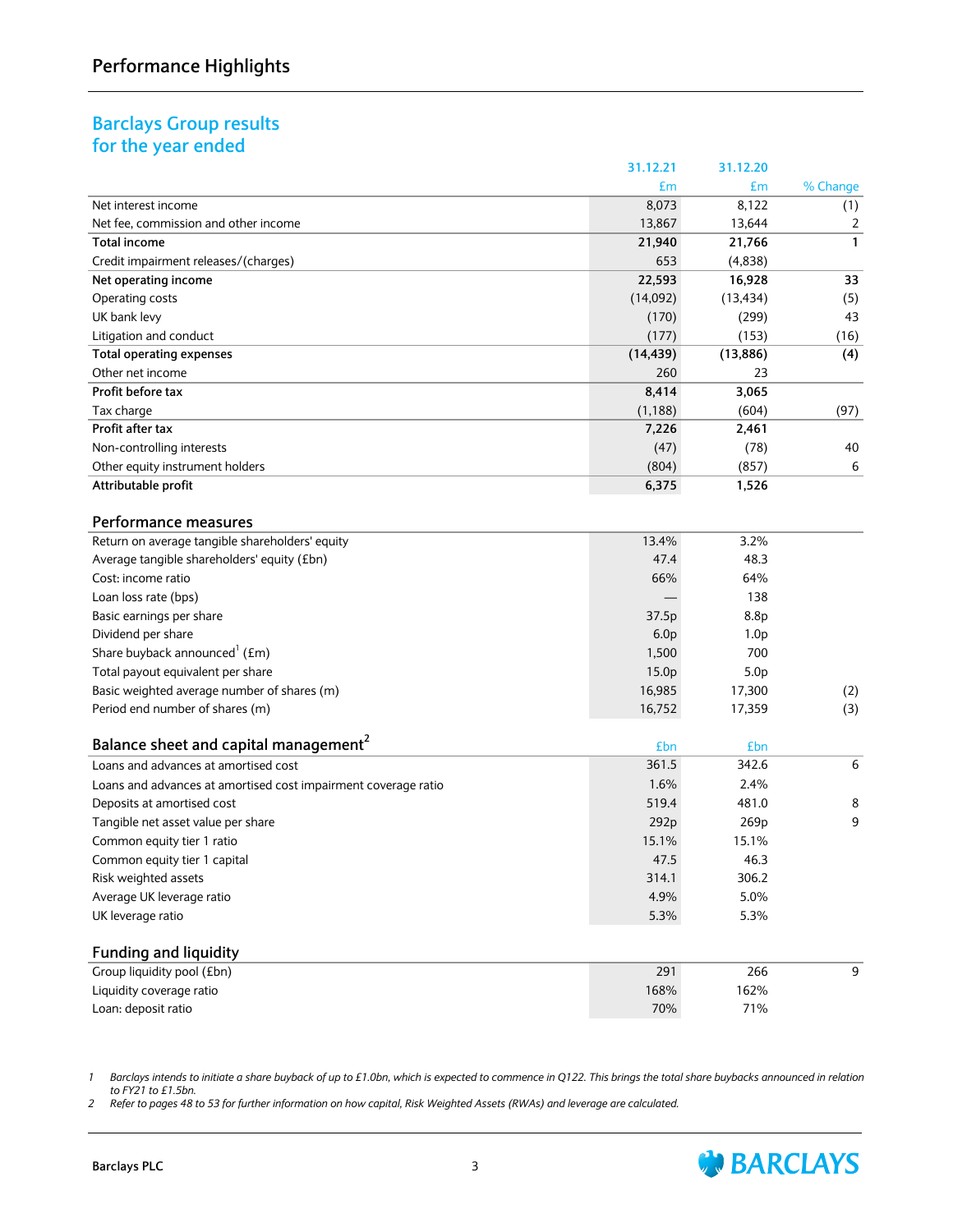## <span id="page-5-0"></span>**Group Chief Executive's Review**

*"2021 is the year in which Barclays demonstrated the results of the strategy we set out in 2016. Having set out to build a bank able to deliver double-digit returns through the cycle, we delivered a double-digit RoTE of 13.4%, a resilient, growing and well*capitalised balance sheet with a CET1 ratio of 15.1%, and a strong profit before tax of £8.4 billion even amidst the uncertainty of *the global COVID-19 pandemic. Barclays UK delivered a strong double-digit RoTE, as did the Corporate and Investment Bank (CIB) and our Consumer, Cards and Payments (CC&P) businesses within Barclays International. The CIB delivered its strongest ever profit before tax of £5.8 billion, whilst CC&P and Barclays UK significantly increased their profitability.*

*I am proud that we have delivered this resilient performance while continuing to support our clients and customers through another year of COVID-19 related challenges. Taken together, our 2021 performance has enabled us meaningfully to increase returns to our shareholders, with £2.5 billion of excess capital returned via a total dividend of 6.0 pence per share and £1.5 billion of announced share buybacks.*

*Looking ahead into 2022, we are focussed on delivering consistent performance and returns across our businesses, supported by robust management of our balance sheet, costs and controls. We recognise that the economic environment is more than usually uncertain, with rising inflation rates and tighter monetary policy, while many parts of society continue to recover from the severe social and economic effects of the COVID-19 pandemic.*

*In addition, we seek to manage through, and take advantage of, three long-term changes taking place in financial services. They are:*

#### *1. Next-generation consumer financial services*

*Digitisation has liberated finance, providing our customers and clients with an explosion of cheaper and better products and services, and a more seamless and efficient user experience. We see the dominant business challenge for the next decade as continuing to transform Barclays to deliver services digitally, with ease, flexibility and adaptability. We will need to compete not just with other banks for talent and ideas, but with well-funded, superbly equipped and lightly regulated – therefore more fleetfooted – technology firms. This is particularly true in our consumer businesses, where we have set a clear priority to deliver next generation, digitised consumer financial services. Across Barclays UK and CC&P, we will continue to invest heavily in our digital capabilities as a means of delivering better products and services, more efficiently, and with higher profitability. As an example, we have collaborated with the world's largest retailer, Amazon, to bring a digital 'Buy Now Pay Later' product to users in Germany and the UK. We provide customers with accessible financing, backed by the consumer protection and trustworthiness of engaging with a regulated lender. This exemplifies for me how we should be operating: innovation, founded in trust and responsibility.*

*In the move to digitise finance, we must make provision for those who are not using technology to access services. That includes access to banking and cash in the UK, where our active participation has helped the Cash Action Group create shared solutions to this social challenge.* 

#### *2. Growth of the public and private global capital markets*

Barclays is the sixth largest global investment bank<sup>1</sup>, and the largest not domiciled in the US. It is therefore a competitive *strength for us that we are one of the few firms that can afford to offer these services and also be successful at it. The value of our franchise depends on the growth and health of the global capital markets. Combining the total market capitalisation of those securities around the world, we have seen roughly 50% growth in the value of equities and bonds outstanding over the last three years alone, increasing from \$123 trillion in 2018 to over \$193 trillion today<sup>2</sup> .* 

*As the public markets have grown significantly, so too have the private ones, at a greater pace. Since 2018, total assets under management in the private markets have grown more than 60% from \$6.0 trillion to \$9.8 trillion<sup>3</sup> . The largest private equity and credit funds dominate these markets. They are among our biggest clients, requiring innovative financial structures to support their own sophisticated needs.*

*Capital Markets are cyclical and can be volatile. We are focused on building a business that will deliver sustainable and diversified performance. Through 2021 we have been able to grow our revenues in Investment Banking fees and Equities. Our performance has benefited not just from higher market activity, but by hiring talented traders and bankers, investment in systems and technology, and a consistent commitment to Investment Banking, after a period of wavering a decade ago.* 



*<sup>1</sup> Top 6 Global Investment Bank supported by #6 ranking in Investment Banking (Source: Dealogic) and #6 ranking in Global Markets (Source: Coalition Greenwich, FY21 Preliminary Competitor analysis).*

*<sup>2</sup> Bonds represent debt issuance outstanding for Investment grade (Source: Bloomberg Barclays Global Aggregate Index LEGATRUU) and high yield (Source: Bloomberg Barclays Global High Yield Index LG30TRUU). Equities represents the market capitalisation from all shares outstanding (Source: Bloomberg WCAUWRLD Index).* 

*<sup>3</sup> Source: Preqin "Future of Alternatives 2025" data excluding Hedge Funds, period covering 2018 – H121.*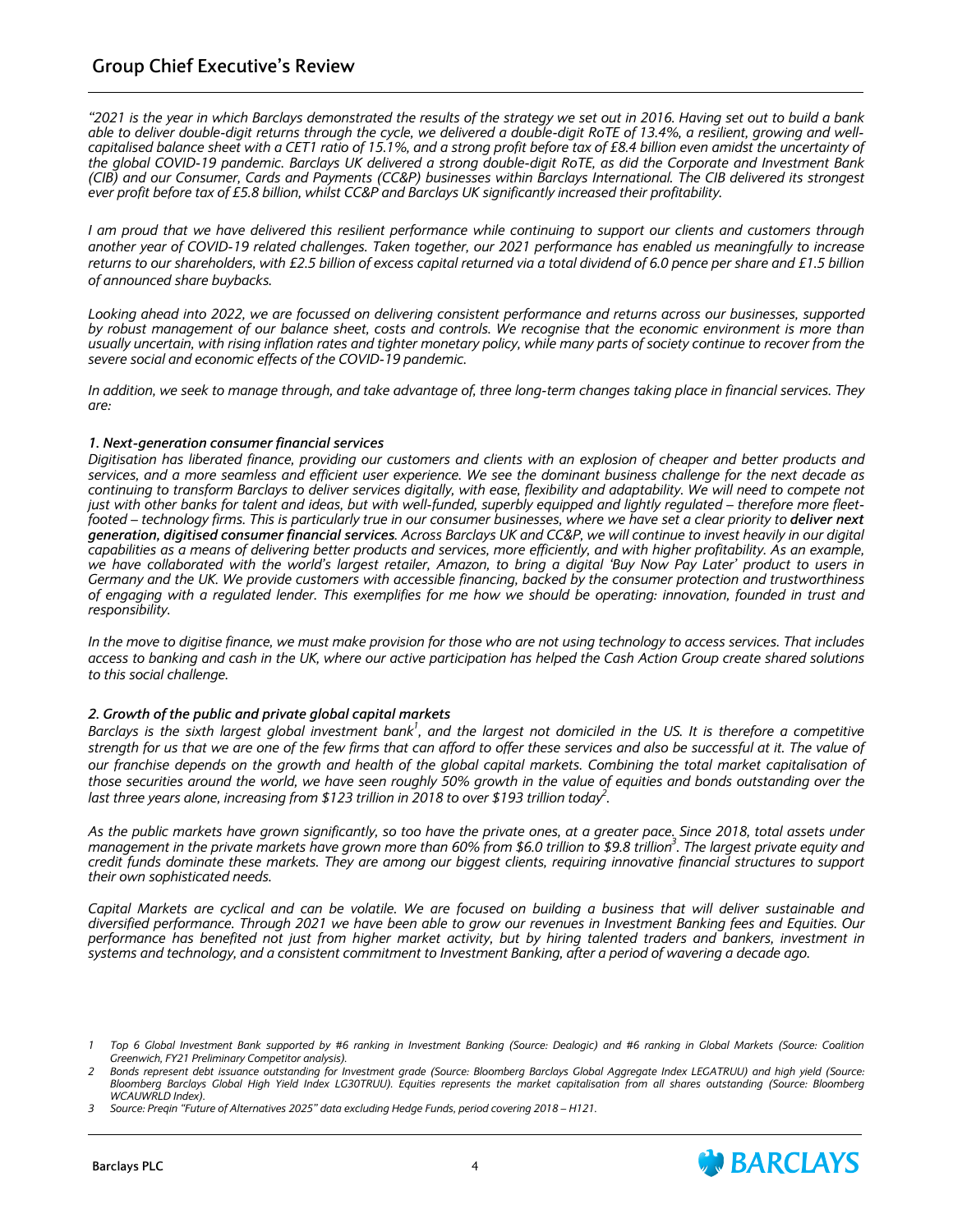## **Group Chief Executive's Review**

*Building on our culture of innovation and quality, we want to sustain and grow our market share and diversify our income to protect earnings even during weaker periods in the cycle. Our strategic priority is to deliver sustainable growth in the Corporate and Investment Bank. As in the consumer business, broad technological prowess is essential. We want to be a bestin-class electronic bank to our Global Markets clients. We will continue to expand in prime financing, to grow our share in securitised products and take our Investment Banking strength into growing sectors such as Technology and Healthcare. In the*  Corporate Bank, we want to diversify our revenue by growing our market share in Europe and the US, and by growing *Transaction Banking.*

#### *3. Transition to a low-carbon economy*

We may now be on the threshold of an era of innovation that aims to halt and negate the deleterious effects on the earth of *greenhouse gas emissions. This is the drive to net-zero, limiting the use of fossil fuels, emphasising renewable energy and reversing the post-industrial growth in greenhouse gas emissions. Financial firms have a central role to play in this transition, providing credit and intermediating investment. The scale of the investment needed is vast, estimated to be over \$3-5 trillion<sup>1</sup> per year over the next 30 years, drawing on global capital markets.*

*Our strategic priority is to capture opportunities as we transition to a low-carbon economy. Barclays must have a constructive role in managing the transition. As this fundamental re-organisation of the global economy takes place, affecting every business in every sector, we want to capture opportunity for our company in meeting the demand for climate change related financing. That means being the trusted partner for our customers and clients as they transition, advising and supporting them as they adapt their business models and lifestyles to become more sustainable. It requires us to use our investment banking and capital markets expertise to help build low-carbon energy capacity. It necessitates developing banking products that help consumers and small businesses make greener choices, and invest our own equity capital in the young companies that are inventing the low-carbon emission technologies of tomorrow.*

*As we look forward, there also remains a continuing need for Barclays to support inclusion in all its forms, educating and*  employing the disadvantaged, improving financial literacy, protecting the vulnerable from financial exploitation, and sustaining *the economic life of the societies we serve.*

*With a clear strategy and demonstrable resilience, we are well-positioned to take advantage of these changes that will shape our industry through 2022 and beyond. In doing so we seek to remain faithful to the principles of our Quaker founders in 1690 integrity, community and stewardship."*

*C. S. Venkatakrishnan, Group Chief Executive*

*1 \$3-5 trillion as estimated in the GFMA/BCG (Global Financial Markets Association/ Boston Consulting Group) Climate Finance Markets and the Real Economy report, December 2020.*

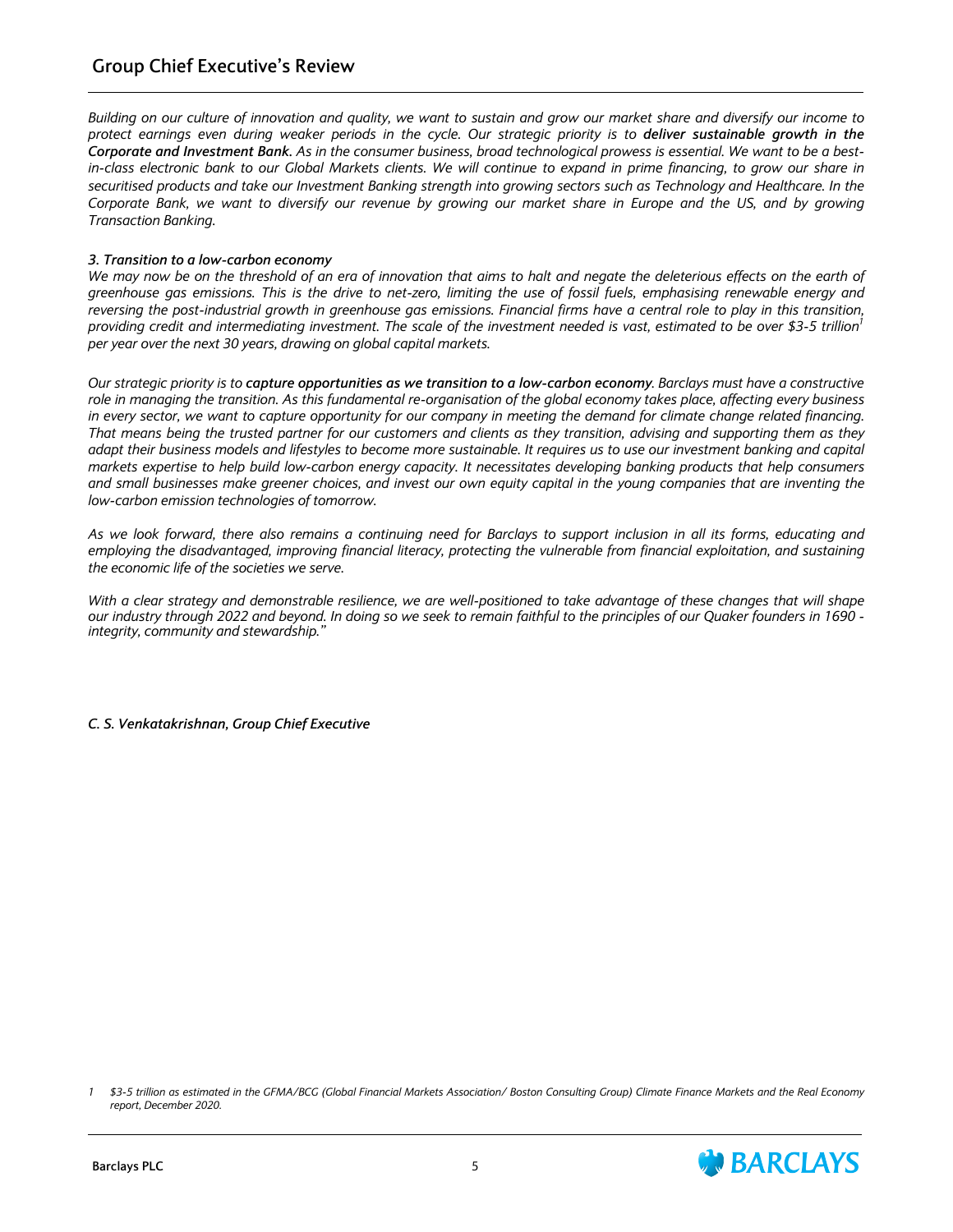# <span id="page-7-0"></span>**Group performance<sup>1</sup>**

- Barclays' diversified business model delivered a record profit before tax of £8,414m (2020: £3,065m), RoTE of 13.4% (2020: 3.2%) and earnings per share (EPS) of 37.5p (2020: 8.8p)
- Total income increased to £21,940m (2020: £21,766m). Barclays UK income increased 3%. Barclays International income decreased 2%, with CIB income down 1% and CC&P income down 3%. Excluding the impact of the 8% depreciation of average USD against GBP, total income was up, reflecting Barclays' diversified income streams
- Credit impairment net release of £653m (2020: £4,838m charge). The net release included a reversal of £1.3bn in nondefault charges, primarily reflecting the improved macroeconomic outlook. Excluding this reversal, the charge was £0.7bn, reflecting reduced unsecured lending balances and low delinquency. Economic uncertainty adjustments have been maintained firstly in respect of customers and clients who may be more vulnerable to the withdrawal of support schemes and emerging economic uncertainty, and secondly, model uncertainty which does not capture certain macroeconomic and risk parameter uncertainties. The reduction in unsecured lending balances and growth in secured balances have contributed to a decrease in the Group's loan coverage ratio to 1.6% (December 2020: 2.4%). Coverage ratios in unsecured loan portfolios remained elevated compared to pre-COVID-19 pandemic levels
- Total operating expenses increased 4% to £14,439m, due to structural cost actions of £648m primarily relating to the real estate review in Q221 and Barclays UK transformation costs in Q421, higher performance costs that reflect improved returns, and continued investment and business growth. This was partially offset by the benefit from the depreciation of average USD against GBP, efficiency savings and a lower UK bank levy charge, primarily due to the reduced rate. This resulted in a cost: income ratio of 66% (2020: 64%). Excluding structural cost actions of £648m (2020: £368m), operating expenses would have been £13,791m (2020: £13,518m), resulting in a cost: income ratio of 63% (2020: 62%)
- The effective tax rate was 14.1% (2020: 19.7%). This reflects a £462m tax benefit recognised for the re-measurement of the Group's UK deferred tax assets (DTAs) as a result of the enactment in 2021 of a UK corporation tax rate increase from 19% to 25% effective from 1 April 2023
- Attributable profit was £6,375m (2020: £1,526m)
- Following the completion of the £700m share buyback announced with FY20 results and the £500m share buyback announced with H121 results, the period end number of shares was 16,752m (December 2020: 17,359m)
- Total assets increased to £1,384bn (December 2020: £1,350bn) reflecting a £47bn increase in cash at central banks following strong client deposit growth and a £19bn increase in loans and advances at amortised cost due to increased customer lending
- TNAV per share increased to 292p (December 2020: 269p) primarily reflecting 37.5p of EPS, partially offset by negative reserve movements

# **Group capital and leverage**

- The CET1 ratio was stable at 15.1% (December 2020: 15.1%)
	- CET1 capital increased by £1.2bn to £47.5bn as profit before tax of £8.4bn was partially offset by share buybacks, 2021 dividends and equity coupons paid and foreseen as well as pensions deficit contribution payments
	- RWAs increased £7.9bn to £314.1bn primarily resulting from the recalibration of the modelled market risk stress period, increased client and trading activity within CIB and growth in mortgages within Barclays UK, partially offset by lower unsecured balances
- The average UK leverage ratio decreased to 4.9% (December 2020: 5.0%). The average leverage exposure increased by £80.2bn to £1,227.1bn largely driven by an increase in securities financing transactions (SFTs), potential future exposure (PFE) on derivatives and trading portfolio assets (TPAs)

*1 The 8% depreciation of average USD against GBP adversely impacted income and profits and positively impacted total operating expenses.*



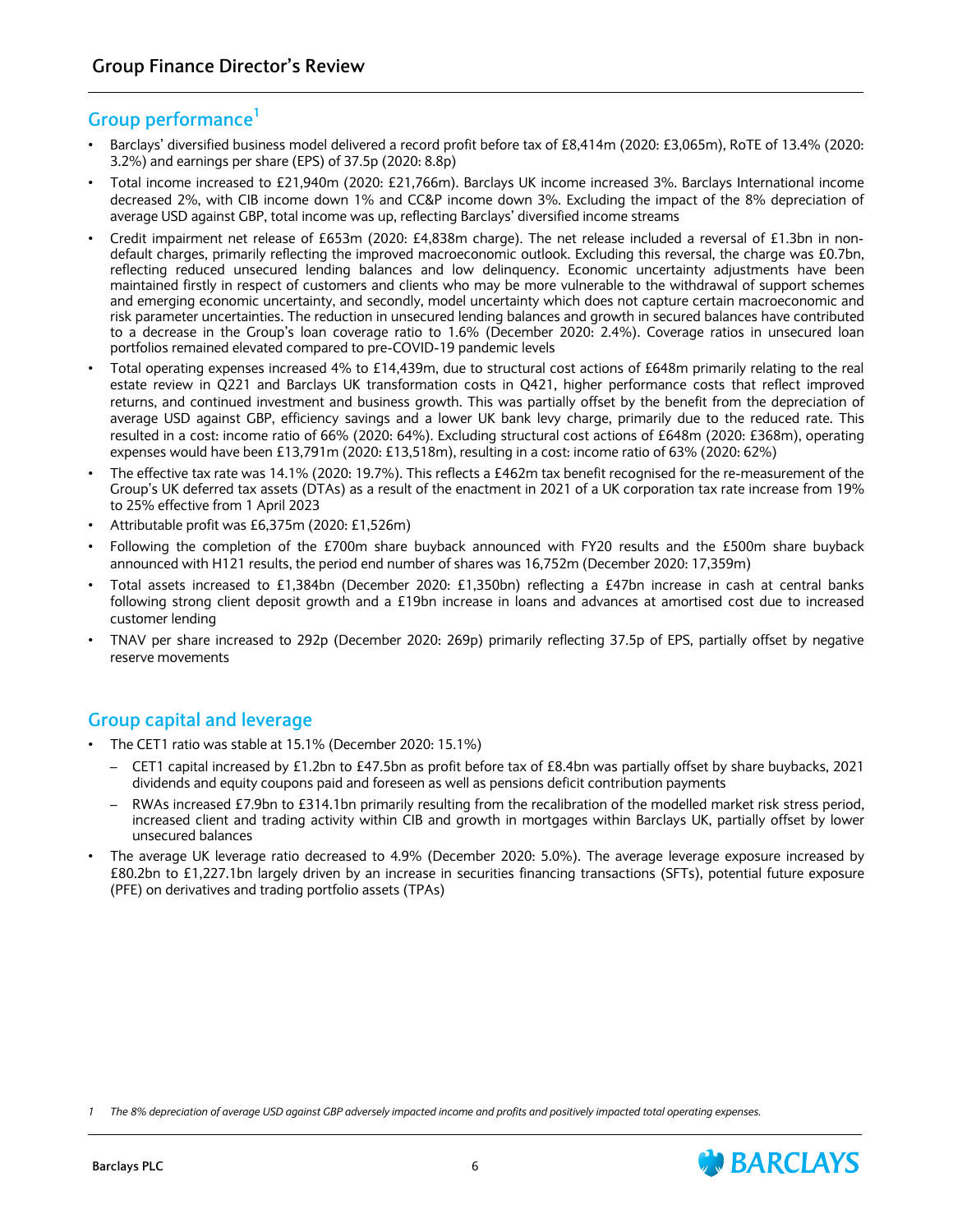## **Group funding and liquidity**

- *•* The liquidity pool was £291bn (December 2020: £266bn) and the liquidity coverage ratio remained significantly above the 100% regulatory requirement at 168% (December 2020: 162%), equivalent to a surplus of £116bn (December 2020: £99bn). The increase in the pool and surplus was driven by deposit growth, borrowing from the Bank of England's Term Funding Scheme with additional incentives for small and medium-sized enterprises (SMEs) and an increase in wholesale funding, which were partly offset by an increase in business funding consumption
- Wholesale funding outstanding, excluding repurchase agreements, was £167.5bn (December 2020: £145.0bn). The Group issued £11.0bn equivalent of minimum requirement for own funds and eligible liabilities (MREL) instruments from Barclays PLC (the Parent company) during the year. The Group has a strong MREL position with a ratio of 8% of CRR leverage exposures which is in excess of its regulatory requirement of 6.9%

## **Other matters**

• The UK Government has announced that the banking surcharge rate will be reduced from 8% to 3% effective from 1 April 2023. This change has been substantively enacted in Q122 at which point the Group's UK DTAs will be re-measured and decreased with a resulting tax charge. If this had been enacted by 31 December 2021 it would have resulted in the Group's UK DTAs being re-measured and decreasing with a tax charge in the income statement of £346m and a tax credit within other comprehensive income of £87m

## **Capital distributions**

- Barclays is committed to maintaining an appropriate balance between delivering attractive total cash returns to shareholders, investment in the business and maintaining a strong capital position. Barclays pays a progressive ordinary dividend, taking into account these objectives and the earnings outlook of the Group. The Board will also continue to supplement the ordinary dividends as appropriate, including with share buybacks
- Barclays announces a total dividend for 2021 of 6.0p per share (2020: 1.0p), including a 2021 full year dividend of 4.0p per share to be paid on 5 April 2022. Dividends will continue to be paid semi-annually, with the half year dividend expected to represent, under normal circumstances, around one-third of the total dividend for the year
- Barclays intends to initiate a share buyback of up to £1.0bn, which is expected to commence in Q122. This brings the total share buybacks announced in relation to FY21 to £1.5bn
- The 6.0p total dividend per share and total share buybacks of £1.5bn in relation to FY21 bring the total capital return equivalent to 15p per share

## **Group targets**

Barclays continues to target the following over the medium term:

- **Returns:** RoTE of greater than 10%
- **Cost efficiency:** cost: income ratio below 60%
- **Capital adequacy:** CET1 ratio in the range of 13-14%

*Tushar Morzaria, Group Finance Director*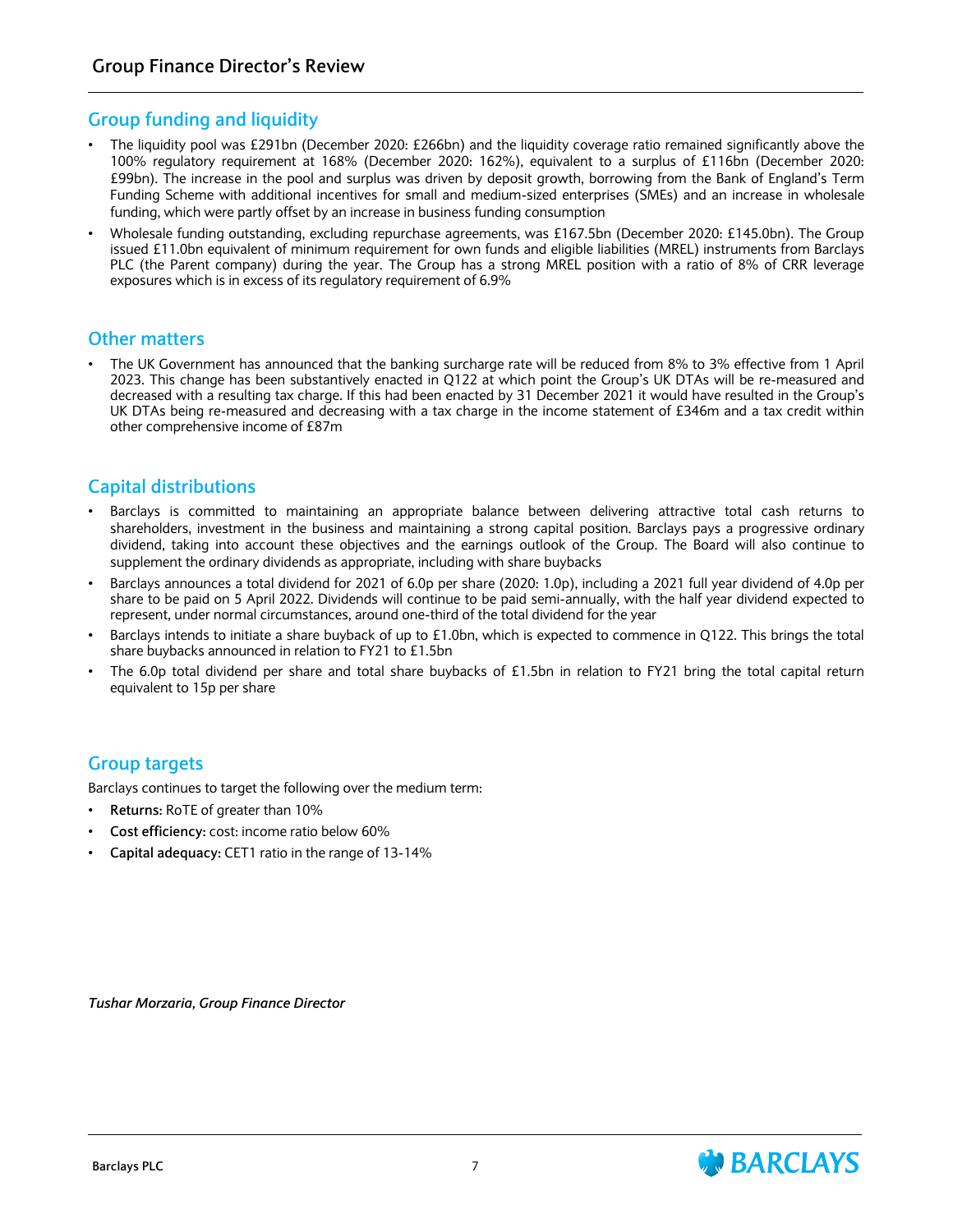<span id="page-9-0"></span>

| <b>Barclays UK</b>                                         | <b>Year ended</b> | <b>Year ended</b> |                         |
|------------------------------------------------------------|-------------------|-------------------|-------------------------|
|                                                            | 31.12.21          | 31.12.20          |                         |
| Income statement information                               | £m                | £m                | % Change                |
| Net interest income                                        | 5,202             | 5,234             | (1)                     |
| Net fee, commission and other income                       | 1,334             | 1,113             | 20                      |
| <b>Total income</b>                                        | 6,536             | 6,347             | $\overline{\mathbf{3}}$ |
| Credit impairment releases/(charges)                       | 365               | (1, 467)          |                         |
| Net operating income                                       | 6,901             | 4,880             | 41                      |
| Operating costs                                            | (4, 357)          | (4,270)           | (2)                     |
| UK bank levy                                               | (36)              | (50)              | 28                      |
| Litigation and conduct                                     | (37)              | (32)              | (16)                    |
| <b>Total operating expenses</b>                            | (4, 430)          | (4, 352)          | (2)                     |
| Other net income                                           |                   | 18                |                         |
| Profit before tax                                          | 2,471             | 546               |                         |
| Attributable profit                                        | 1,756             | 325               |                         |
|                                                            |                   |                   |                         |
| <b>Balance sheet information</b>                           | £bn               | £bn               |                         |
| Loans and advances to customers at amortised cost          | 208.8             | 205.4             |                         |
| Total assets                                               | 321.2             | 289.1             |                         |
| Customer deposits at amortised cost                        | 260.6             | 240.5             |                         |
| Loan: deposit ratio                                        | 85%               | 89%               |                         |
| Risk weighted assets                                       | 72.3              | 73.7              |                         |
| Period end allocated tangible equity                       | 10.0              | 9.7               |                         |
| Key facts                                                  |                   |                   |                         |
| Average loan to value of mortgage portfolio <sup>1</sup>   | 51%               | 51%               |                         |
| Average loan to value of new mortgage lending <sup>1</sup> | 70%               | 68%               |                         |
| Number of branches                                         | 666               | 859               |                         |
| Mobile banking active customers                            | 9.7 <sub>m</sub>  | 9.2 <sub>m</sub>  |                         |
| 30 day arrears rate - Barclaycard Consumer UK              | 1.0%              | 1.7%              |                         |
|                                                            |                   |                   |                         |
| <b>Performance measures</b>                                |                   |                   |                         |
| Return on average allocated tangible equity                | 17.6%             | 3.2%              |                         |
| Average allocated tangible equity (£bn)                    | 10.0              | 10.1              |                         |
| Cost: income ratio                                         | 68%               | 69%               |                         |
| Loan loss rate (bps)                                       |                   | 68                |                         |
| Net interest margin                                        | 2.52%             | 2.61%             |                         |

*1 Average loan to value (LTV) of mortgages is balance weighted and reflects both residential and buy-to-let (BTL) mortgage portfolios within the Home Loans portfolio.*

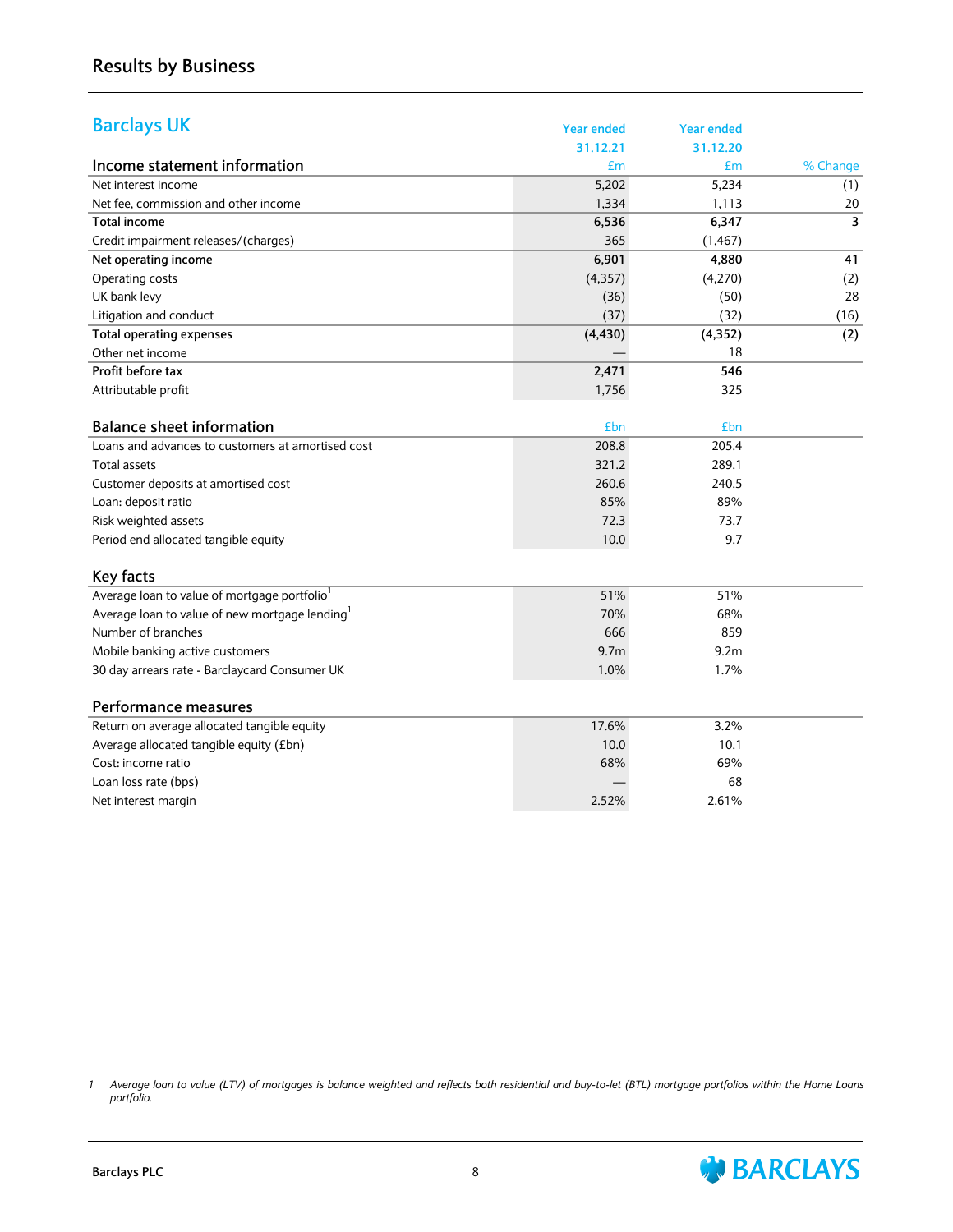| <b>Analysis of Barclays UK</b>                                | <b>Year ended</b> | <b>Year ended</b> |                |
|---------------------------------------------------------------|-------------------|-------------------|----------------|
|                                                               |                   |                   |                |
|                                                               | 31.12.21          | 31.12.20          |                |
| Analysis of total income                                      | Em                | £m                | % Change       |
| Personal Banking                                              | 3,883             | 3,522             | 10             |
| <b>Barclaycard Consumer UK</b>                                | 1,250             | 1.519             | (18)           |
| <b>Business Banking</b>                                       | 1,403             | 1,306             | 7              |
| <b>Total income</b>                                           | 6,536             | 6,347             | $\overline{3}$ |
| Analysis of credit impairment releases/(charges)              |                   |                   |                |
| Personal Banking                                              | 28                | (380)             |                |
| Barclaycard Consumer UK                                       | 404               | (881)             |                |
| <b>Business Banking</b>                                       | (67)              | (206)             | 67             |
| Total credit impairment releases/(charges)                    | 365               | (1, 467)          |                |
| Analysis of loans and advances to customers at amortised cost | £bn               | £bn               |                |
| Personal Banking                                              | 165.4             | 157.3             |                |
| <b>Barclaycard Consumer UK</b>                                | 8.7               | 9.9               |                |
| <b>Business Banking</b>                                       | 34.7              | 38.2              |                |
| Total loans and advances to customers at amortised cost       | 208.8             | 205.4             |                |
| Analysis of customer deposits at amortised cost               |                   |                   |                |
| Personal Banking                                              | 196.4             | 179.7             |                |
| <b>Barclaycard Consumer UK</b>                                |                   | 0.1               |                |
| <b>Business Banking</b>                                       | 64.2              | 60.7              |                |
| Total customer deposits at amortised cost                     | 260.6             | 240.5             |                |

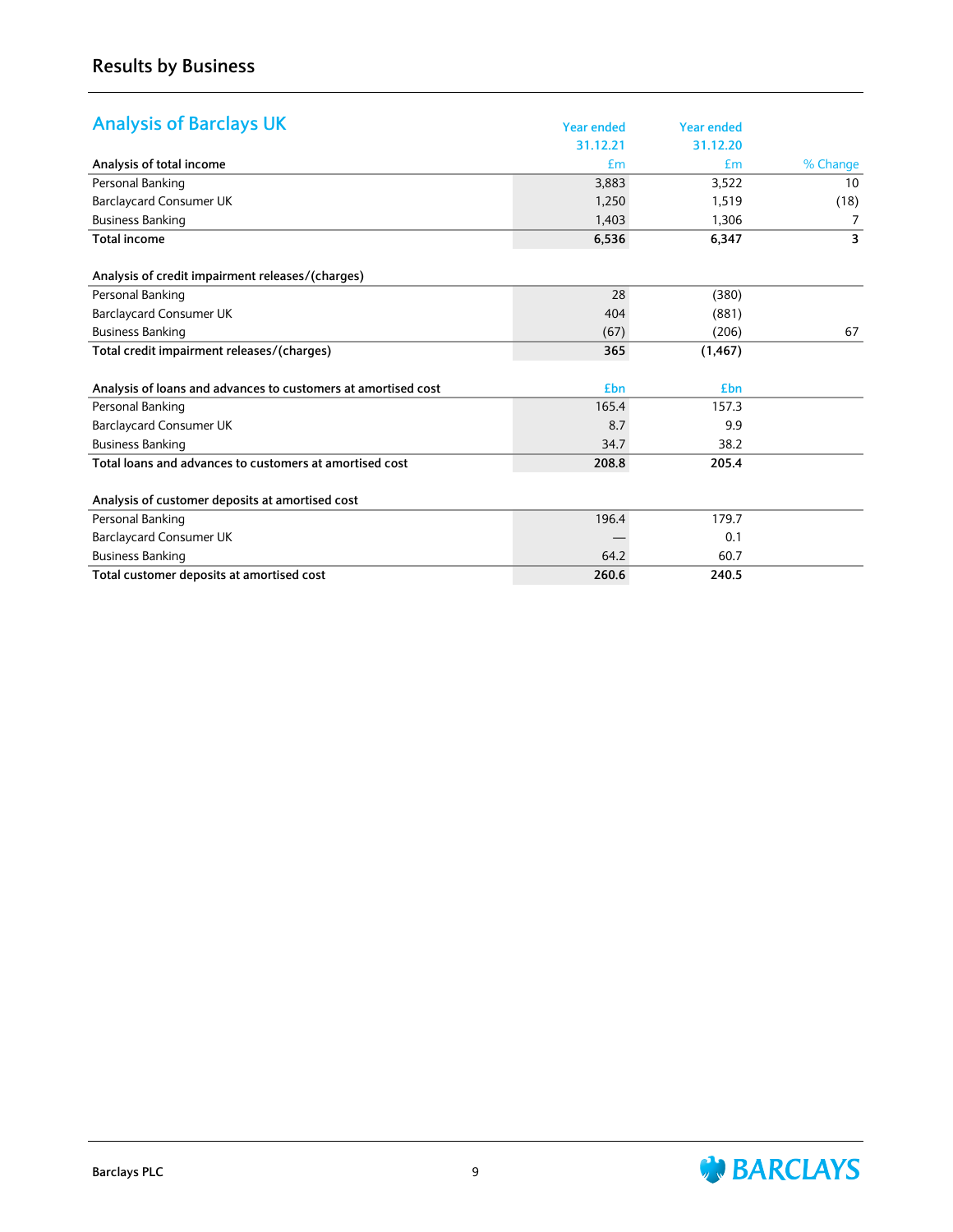<span id="page-11-0"></span>Barclays UK delivered a strong FY21 RoTE of 17.6%, reflecting improved income performance across Personal Banking and Business Banking, and a net impairment release following improvements in the UK macroeconomic outlook. Structural cost actions of £288m (2020: £150m) have been taken to reduce the cost base over time through efficiency savings. Balances continued to grow, with increased mortgage lending of £9.9bn and deposits of £20.1bn, further adding to a strong liquidity position.

## **2021 compared to 2020**

#### **Income statement**

- Profit before tax increased to £2,471m (2020: £546m). RoTE was 17.6% (2020: 3.2%) reflecting an improving UK operating environment
- Total income increased 3% to £6,536m. Net interest income reduced 1% to £5,202m with a net interest margin (NIM) of 2.52% (2020: 2.61%) as strong customer retention and improved margins in mortgages were more than offset by lower unsecured lending balances. Net fee, commission and other income increased 20% to £1,334m, returning back towards pre-COVID-19 pandemic levels
	- Personal Banking income increased 10% to £3,883m, reflecting strong growth in mortgages, alongside improved margins during the first three quarters, balance growth in deposits and the non-recurrence of COVID-19 customer support actions. This was partially offset by deposit margin compression from lower interest rates and lower unsecured lending balances
	- Barclaycard Consumer UK income decreased 18% to £1,250m, as repayments by customers and reduced borrowing resulted in a lower level of interest earning lending (IEL) balances. However, IEL balances began to stabilise throughout H221
	- Business Banking income increased 7% to £1,403m due to lending and deposit balance growth from £12.1bn of government scheme lending and the non-recurrence of COVID-19 and related customer support actions, partially offset by deposit margin compression from lower interest rates
- Credit impairment net release of £365m (2020: £1,467m charge) was driven by an improved macroeconomic outlook and lower unsecured lending balances due to customer repayments and lower delinquencies. As at 31 December 2021, 30 and 90 day arrears rates in UK cards were 1.0% (Q420: 1.7%) and 0.2% (Q420: 0.8%) respectively
- Total operating expenses increased 2% to £4,430m primarily reflecting increased investment spend, including structural cost actions of £288m (2020: £150m). Excluding structural cost actions, operating expenses would have been broadly stable at £4,142m (2020: £4,202m), with higher operational and customer service costs, primarily driven by increased volumes, offset by efficiency savings

#### **Balance sheet**

- Loans and advances to customers at amortised cost increased 2% to £208.8bn predominantly from £9.9bn of mortgage growth following a strong flow of new applications as well as strong customer retention. This was offset by a £2.2bn decrease in the Education, Social Housing and Local Authority (ESHLA) portfolio carrying value as interest rate yield curves steepened, £1.6bn lower unsecured lending balances and £1.3bn lower Business Banking balances as repayment of government scheme lending commences
- Customer deposits at amortised cost increased 8% to £260.6bn reflecting an increase of £16.7bn and £3.5bn in Personal Banking and Business Banking respectively, further strengthening the liquidity position and contributing to a loan: deposit ratio of 85% (December 2020: 89%)
- RWAs decreased to £72.3bn (December 2020: £73.7bn) driven by a reduction in unsecured lending and the value of the ESHLA portfolio, partially offset by growth in mortgages



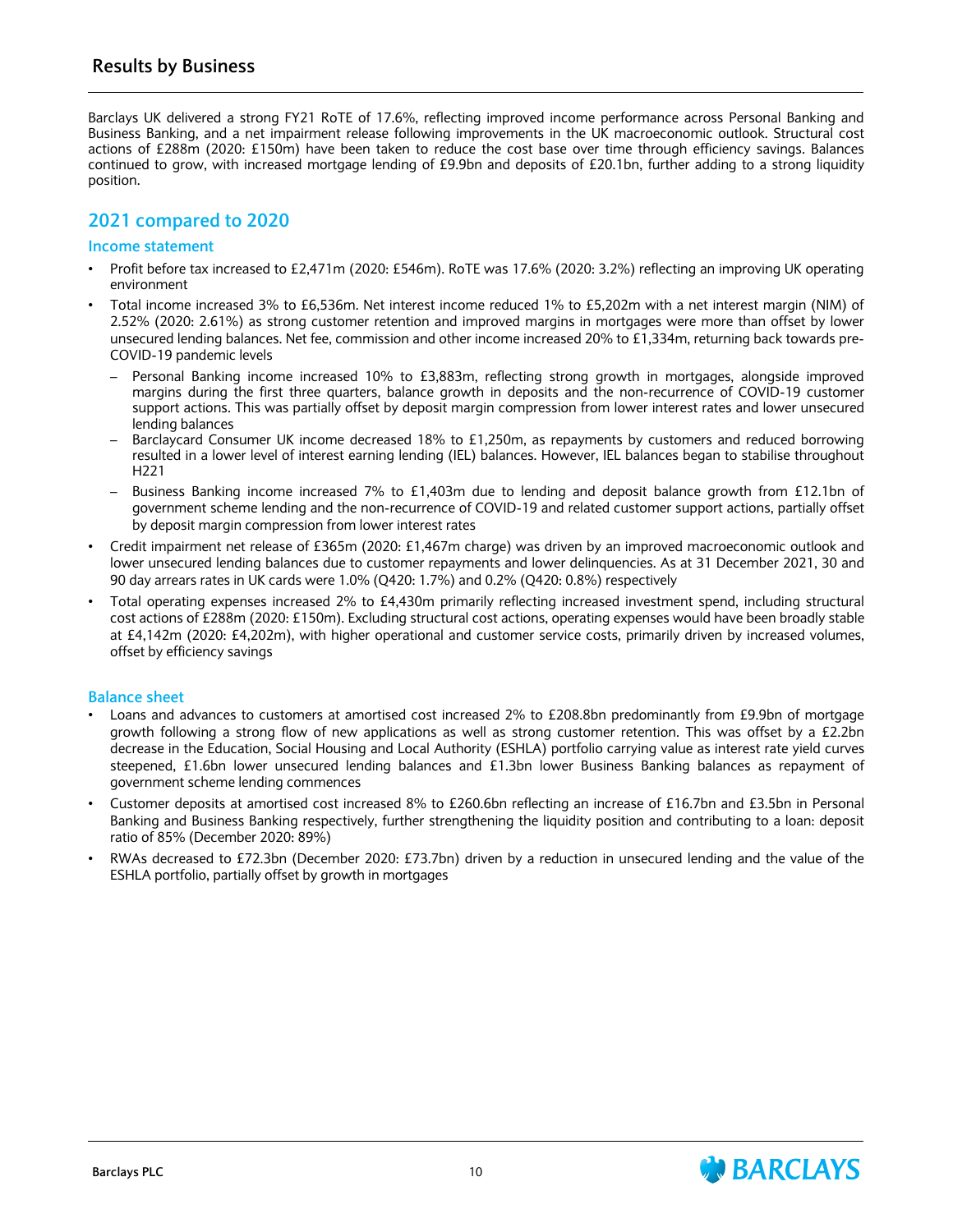| <b>Barclays International</b>                               | <b>Year ended</b> | <b>Year ended</b> |          |
|-------------------------------------------------------------|-------------------|-------------------|----------|
|                                                             | 31.12.21          | 31.12.20          |          |
| Income statement information                                | £m                | £m                | % Change |
| Net interest income                                         | 3,263             | 3,282             | (1)      |
| Net trading income                                          | 5,693             | 6,920             | (18)     |
| Net fee, commission and other income                        | 6,709             | 5,719             | 17       |
| <b>Total income</b>                                         | 15,665            | 15,921            | (2)      |
| Credit impairment releases/(charges)                        | 288               | (3,280)           |          |
| Net operating income                                        | 15,953            | 12,641            | 26       |
| Operating costs                                             | (9,076)           | (8,765)           | (4)      |
| UK bank levy                                                | (134)             | (240)             | 44       |
| Litigation and conduct                                      | (125)             | (48)              |          |
| <b>Total operating expenses</b>                             | (9,335)           | (9,053)           | (3)      |
| Other net income                                            | 40                | 28                | 43       |
| Profit before tax                                           | 6,658             | 3,616             | 84       |
| Attributable profit                                         | 4,817             | 2,220             |          |
|                                                             |                   |                   |          |
| <b>Balance sheet information</b>                            | £bn               | £bn               |          |
| Loans and advances at amortised cost                        | 133.8             | 122.7             |          |
| Trading portfolio assets                                    | 146.9             | 127.7             |          |
| Derivative financial instrument assets                      | 261.5             | 301.8             |          |
| Financial assets at fair value through the income statement | 188.2             | 170.7             |          |
| Cash collateral and settlement balances                     | 88.1              | 97.5              |          |
| Other assets                                                | 225.6             | 221.4             |          |
| <b>Total assets</b>                                         | 1,044.1           | 1,041.8           |          |
| Deposits at amortised cost                                  | 258.8             | 240.5             |          |
| Derivative financial instrument liabilities                 | 256.4             | 300.4             |          |
| Loan: deposit ratio                                         | 52%               | 51%               |          |
| Risk weighted assets                                        | 230.9             | 222.3             |          |
| Period end allocated tangible equity                        | 33.2              | 30.2              |          |
|                                                             |                   |                   |          |
| <b>Performance measures</b>                                 |                   |                   |          |
| Return on average allocated tangible equity                 | 14.9%             | 7.1%              |          |
| Average allocated tangible equity (£bn)                     | 32.4              | 31.5              |          |
| Cost: income ratio                                          | 60%               | 57%               |          |
| Loan loss rate (bps)                                        |                   | 257               |          |
| Net interest margin                                         | 4.01%             | 3.64%             |          |

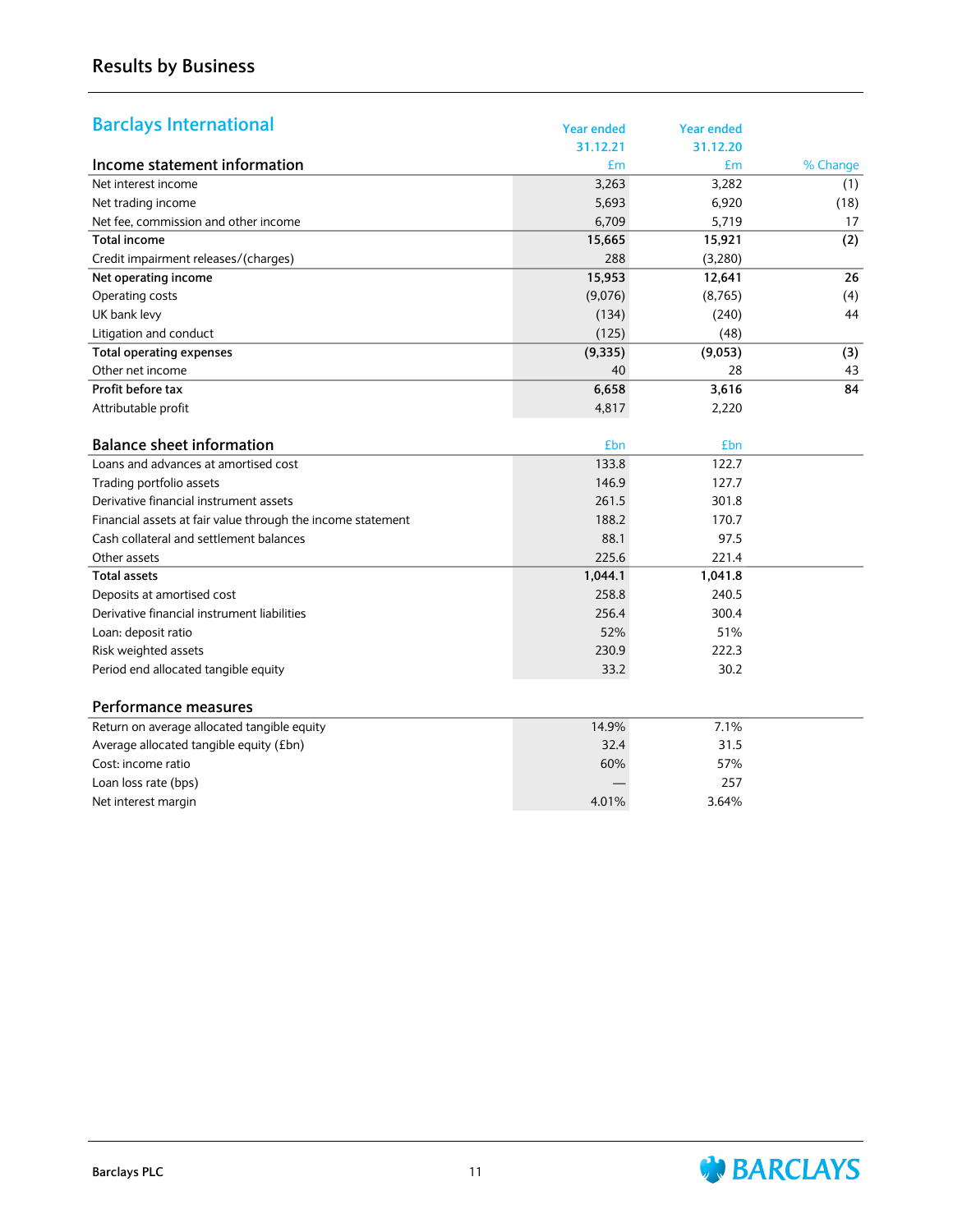# **Analysis of Barclays International**

| <b>Corporate and Investment Bank</b>                        | <b>Year ended</b> | <b>Year ended</b> |          |
|-------------------------------------------------------------|-------------------|-------------------|----------|
|                                                             | 31.12.21          | 31.12.20          |          |
| Income statement information                                | £m                | £m                | % Change |
| Net interest income                                         | 1,351             | 1,084             | 25       |
| Net trading income                                          | 5,652             | 6,975             | (19)     |
| Net fee, commission and other income                        | 5,331             | 4,417             | 21       |
| <b>Total income</b>                                         | 12,334            | 12,476            | (1)      |
| Credit impairment releases/(charges)                        | 473               | (1, 559)          |          |
| Net operating income                                        | 12,807            | 10,917            | 17       |
| Operating costs                                             | (6, 818)          | (6,689)           | (2)      |
| UK bank levy                                                | (128)             | (226)             | 43       |
| Litigation and conduct                                      | (17)              | (4)               |          |
| <b>Total operating expenses</b>                             | (6,963)           | (6, 919)          | (1)      |
| Other net income                                            | $\overline{2}$    | 6                 | (67)     |
| Profit before tax                                           | 5,846             | 4,004             | 46       |
| Attributable profit                                         | 4,202             | 2,554             | 65       |
| <b>Balance sheet information</b>                            | £bn               | £bn               |          |
| Loans and advances at amortised cost                        | 100.0             | 92.4              |          |
| Trading portfolio assets                                    | 146.7             | 127.5             |          |
| Derivative financial instrument assets                      | 261.5             | 301.7             |          |
| Financial assets at fair value through the income statement | 188.1             | 170.4             |          |
| Cash collateral and settlement balances                     | 87.2              | 96.7              |          |
| Other assets                                                | 195.8             | 194.9             |          |
| <b>Total assets</b>                                         | 979.3             | 983.6             |          |
| Deposits at amortised cost                                  | 189.4             | 175.2             |          |
| Derivative financial instrument liabilities                 | 256.4             | 300.3             |          |
| Risk weighted assets                                        | 200.7             | 192.2             |          |
| Performance measures                                        |                   |                   |          |
| Return on average allocated tangible equity                 | 14.9%             | 9.5%              |          |
| Average allocated tangible equity (£bn)                     | 28.3              | 27.0              |          |
| Cost: income ratio                                          | 56%               | 55%               |          |
|                                                             |                   |                   |          |
| Analysis of total income                                    | £m                | £m                |          |
| <b>FICC</b>                                                 | 3,448             | 5,138             | (33)     |
| Equities                                                    | 2,967             | 2,471             | $20\,$   |
| <b>Global Markets</b>                                       | 6,415             | 7,609             | (16)     |
| Advisory                                                    | 921               | 561               | 64       |
| Equity capital markets                                      | 813               | 473               | 72       |
| Debt capital markets                                        | 1,925             | 1,697             | 13       |
| <b>Investment Banking fees</b>                              | 3,659             | 2,731             | 34       |
| Corporate lending                                           | 588               | 590               |          |
| Transaction banking                                         | 1,672             | 1,546             | 8        |
| Corporate                                                   | 2,260             | 2,136             | 6        |
| <b>Total income</b>                                         | 12,334            | 12,476            | (1)      |

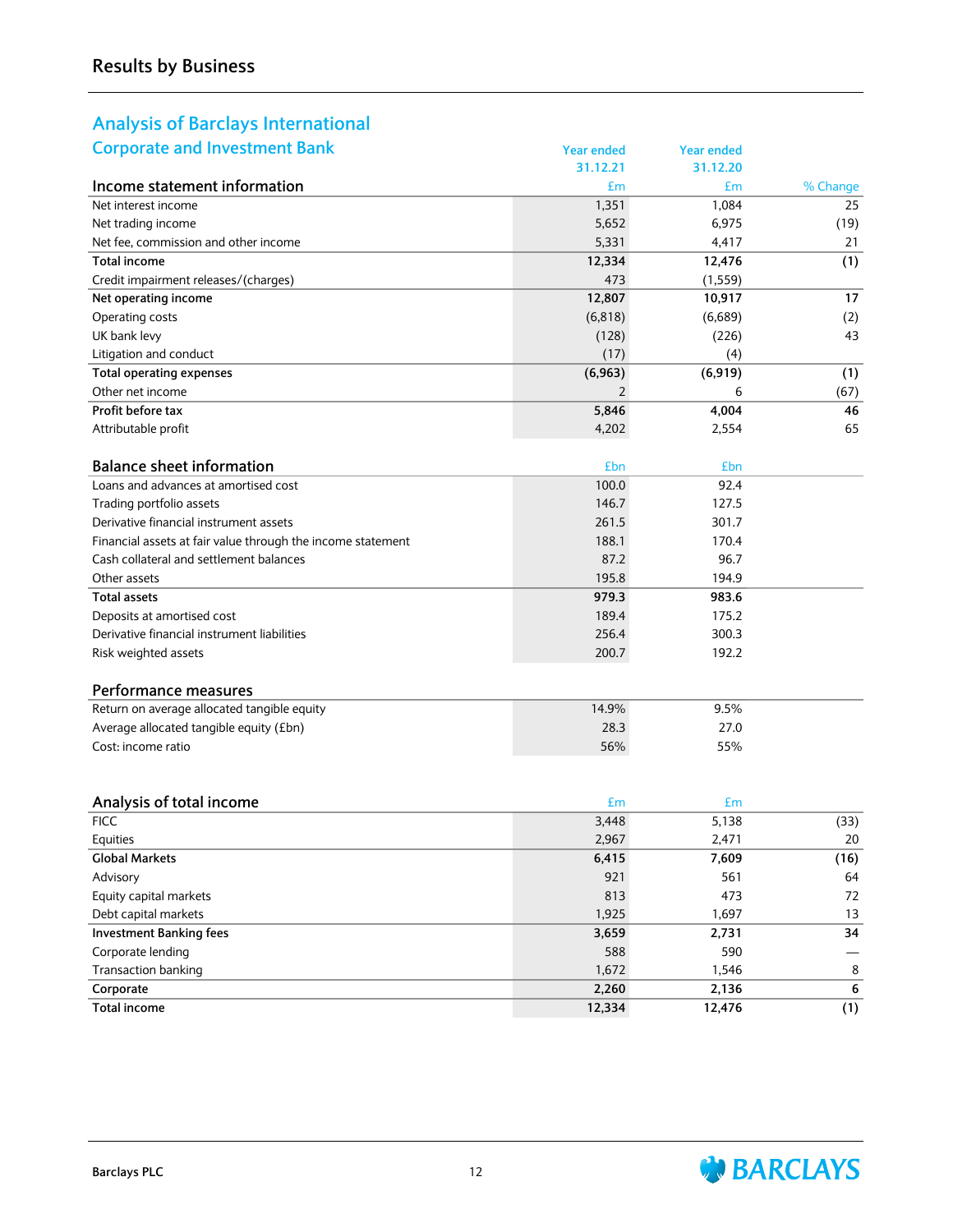# **Analysis of Barclays International**

| <b>Consumer, Cards and Payments</b>            | <b>Year ended</b> | <b>Year ended</b> |          |
|------------------------------------------------|-------------------|-------------------|----------|
|                                                | 31.12.21          | 31.12.20          |          |
| Income statement information                   | £m                | £m                | % Change |
| Net interest income                            | 1,912             | 2,198             | (13)     |
| Net fee, commission, trading and other income  | 1,419             | 1,247             | 14       |
| <b>Total income</b>                            | 3,331             | 3,445             | (3)      |
| Credit impairment charges                      | (185)             | (1,721)           | 89       |
| Net operating income                           | 3,146             | 1,724             | 82       |
| Operating costs                                | (2, 258)          | (2,076)           | (9)      |
| UK bank levy                                   | (6)               | (14)              | 57       |
| Litigation and conduct                         | (108)             | (44)              |          |
| <b>Total operating expenses</b>                | (2, 372)          | (2, 134)          | (11)     |
| Other net income                               | 38                | 22                | 73       |
| Profit/(loss) before tax                       | 812               | (388)             |          |
| Attributable profit/(loss)                     | 615               | (334)             |          |
| <b>Balance sheet information</b>               | £bn               | £bn               |          |
| Loans and advances at amortised cost           | 33.8              | 30.3              |          |
| Total assets                                   | 64.8              | 58.2              |          |
| Deposits at amortised cost                     | 69.4              | 65.3              |          |
| Risk weighted assets                           | 30.2              | 30.1              |          |
|                                                |                   |                   |          |
| Key facts                                      |                   |                   |          |
| 30 day arrears rate - Barclaycard US           | 1.6%              | 2.5%              |          |
| US cards customer FICO score distribution      |                   |                   |          |
| 5660                                           | 10%               | 13%               |          |
| >660                                           | 90%               | 87%               |          |
| Total number of Barclaycard payments clients   | c.380,000         | c.365,000         |          |
| Value of payments processed (£bn) <sup>1</sup> | 277               | 274               |          |
| Performance measures                           |                   |                   |          |
| Return on average allocated tangible equity    | 15.0%             | (7.5)%            |          |
| Average allocated tangible equity (£bn)        | 4.1               | 4.5               |          |
| Cost: income ratio                             | 71%               | 62%               |          |
| Loan loss rate (bps)                           | 51                | 517               |          |
|                                                |                   |                   |          |
| Analysis of total income                       | £m                | £m                |          |
| International Cards and Consumer Bank          | 2,092             | 2,433             | (14)     |
| Private Bank                                   | 781               | 707               | 10       |
| <b>Unified Payments</b>                        | 458               | 305               | 50       |
| <b>Total income</b>                            | 3,331             | 3.445             | (3)      |

*1 Includes £270bn (2020: £268bn) of merchant acquiring payments.*

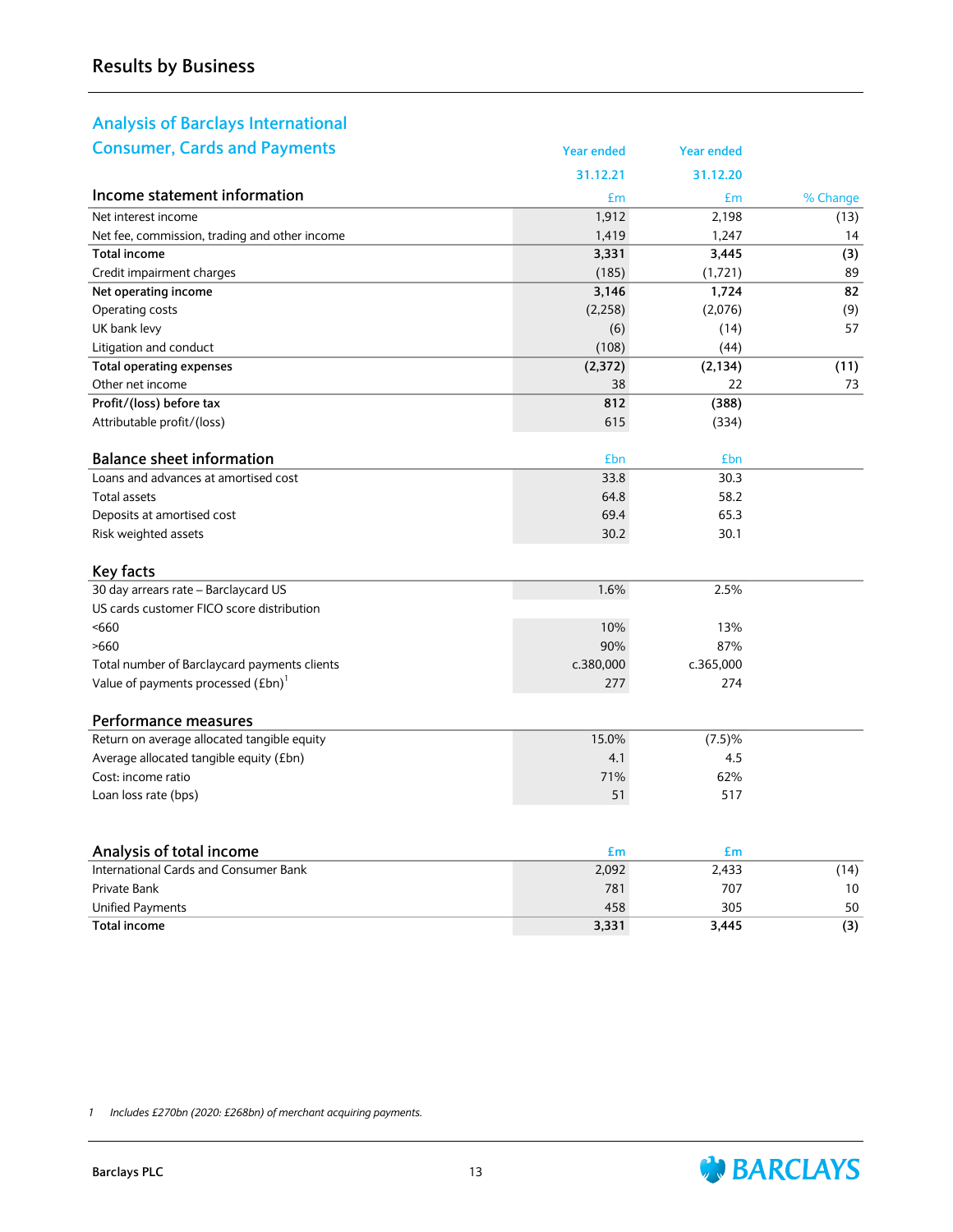Barclays International delivered a RoTE of 14.9% reflecting the benefits of a diversified business. CIB delivered a RoTE of 14.9% reflecting a strong performance in Investment Banking fees and Equities, offset by a decrease in FICC against a very strong prior year comparative, and a net credit impairment release following improvements in the macroeconomic outlook. CC&P RoTE improved significantly to 15.0% as a decline in income, reflecting lower cards balances, was more than offset by an improvement in impairment.

#### **2021 compared to 2020**

#### **Income statement**

- Profit before tax increased 84% to £6,658m with a RoTE of 14.9% (2020: 7.1%), reflecting a RoTE of 14.9% (2020: 9.5%) in CIB and 15.0% (2020: (7.5)%) in CC&P
- The 8% depreciation of average USD against GBP adversely impacted income and profits and positively impacted total operating expenses
- Total income decreased to £15,665m (2020: £15,921m)
	- CIB income decreased 1% to £12,334m
		- Global Markets income decreased 16% to £6,415m as a strong performance in Equities, representing the best full year on a comparable basis<sup>1</sup>, was more than offset by FICC. Equities income increased 20% to £2,967m driven by strong client activity in derivatives and increased client balances in financing. FICC income decreased 33% to £3,448m due to tighter spreads and the non-recurrence of prior year client activity levels
		- Investment Banking fees income, representing the best full year on a comparable basis<sup>1</sup>, increased 34% to £3,659m driven by a strong performance in Advisory and Equity capital markets reflecting an increase in the fee pool and an increased market share<sup>2</sup>
		- Within Corporate, Transaction banking income increased 8% to £1,672m driven by deposits and higher payments volumes. Corporate lending income was stable at £588m (2020: £590m) driven by a current year fair value loan write-off on a single name and increased cost of hedging, whilst the prior year included net losses from the markto-market of lending and related hedge positions
	- CC&P income decreased 3% to £3,331m
		- International Cards and Consumer Bank income decreased 14% to £2,092m reflecting lower average cards balances whilst balances increased during H221
		- Private Bank income increased 10% to £781m, reflecting client balance growth and a gain on a property sale
		- Unified Payments income increased 50% to £458m driven by the non-recurrence of a c.£100m valuation loss on Barclays' preference shares in Visa Inc. in Q220, which have subsequently been fully disposed of in FY21, and merchant acquiring turnover growth following the easing of lockdown restrictions
- Credit impairment net release of £288m (2020: £3,280m charge) was driven by an improved macroeconomic outlook
	- CIB credit impairment net release of £473m (2020: £1,559m charge) was also supported by net single name wholesale loan releases and a benign credit environment
	- CC&P credit impairment charge of £185m (2020: £1,721m) was partially driven by lower delinquencies and higher customer repayments. As at 31 December 2021, 30 and 90 day arrears in US cards were 1.6% (Q420: 2.5%) and 0.8% (Q420: 1.4%) respectively
- Total operating expenses increased 3% to £9,335m
	- CIB total operating expenses increased 1% to £6,963m due to higher performance costs, that reflect an improvement in returns, partly offset by a lower bank levy charge, primarily due to the reduced rate
	- CC&P total operating expenses increased 11% to £2,372m driven by the impact of higher investment spend, including an increase in marketing and costs for existing and new partnerships, and customer remediation costs related to a legacy portfolio



*<sup>1</sup> Period covering 2014 – 2021. Pre 2014 financials were not restated following re-segmentation in 2016.*

*<sup>2</sup> Data source: Dealogic for the period covering 1 January to 31 December 2021.*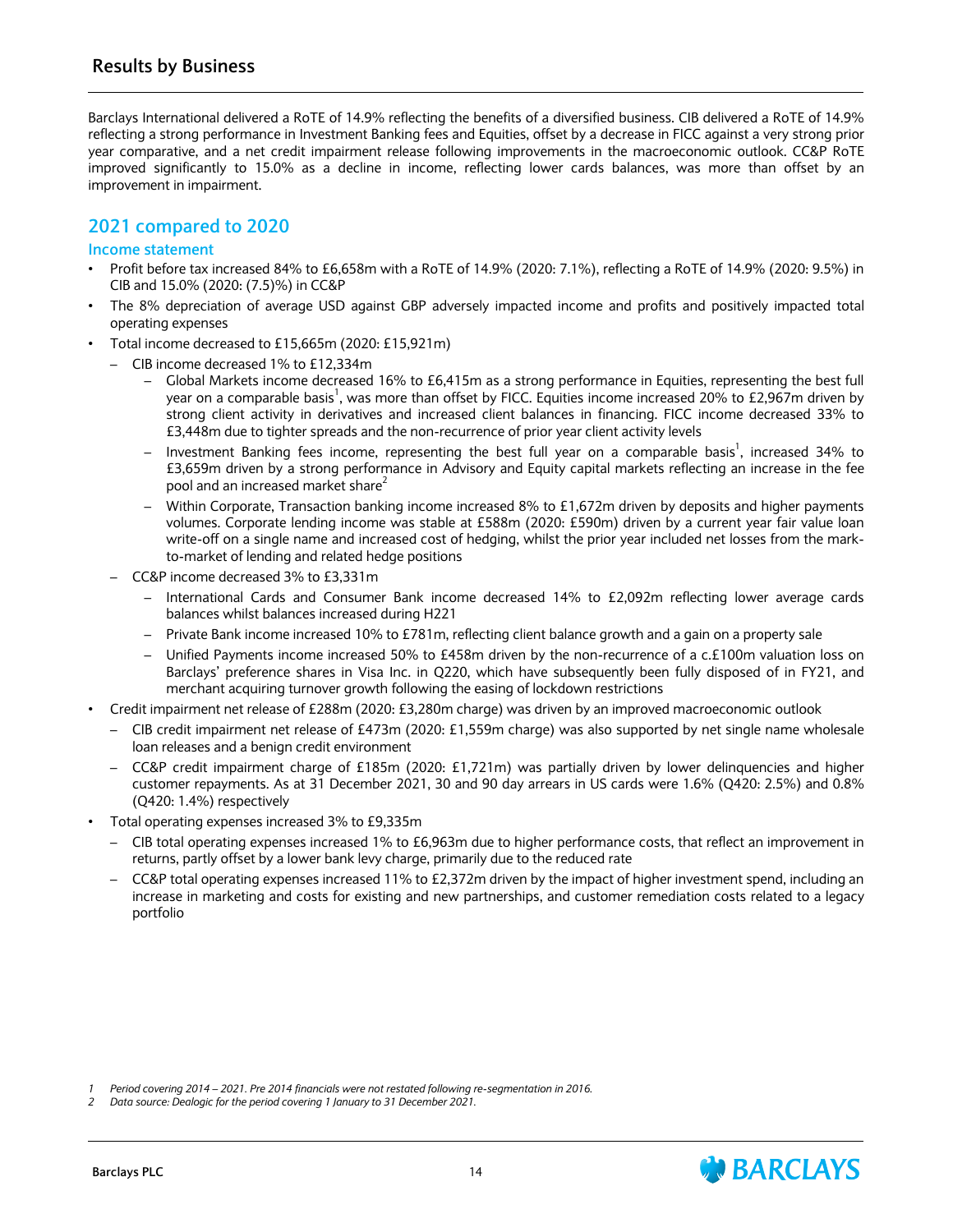#### **Balance sheet**

- Loans and advances at amortised cost increased £11.1bn to £133.8bn due to increased lending across CIB and CC&P
- Trading portfolio assets increased £19.2bn to £146.9bn predominantly due to increased activity in Equities
- Derivative financial instruments assets decreased £40.3bn and liabilities decreased £44.0bn to £261.5bn and £256.4bn respectively, driven by an increase in major interest rate curves and reduced client activity in FICC
- Financial assets at fair value through the income statement increased £17.5bn to £188.2bn driven by increased secured lending
- Cash collateral and settlement balances decreased £9.4bn to £88.1bn
- Deposits at amortised cost increased £18.3bn to £258.8bn due to clients increasing liquidity
- **•** RWAs increased to £230.9bn (December 2020: £222.3bn) primarily resulting from the recalibration of the modelled market risk stress period, and increased client and trading activity within CIB

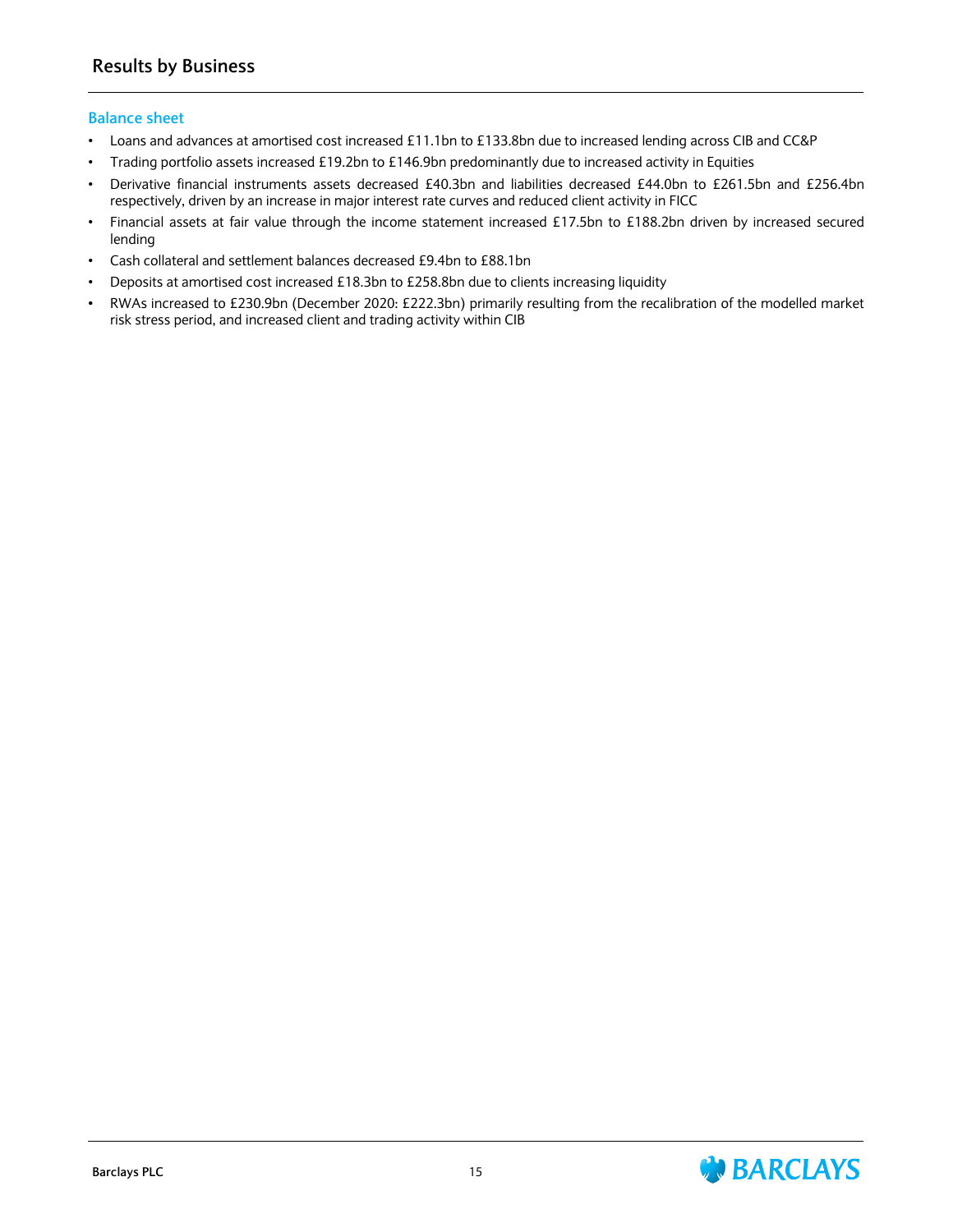<span id="page-17-0"></span>

| <b>Head Office</b>                      | <b>Year ended</b> | <b>Year ended</b> |          |
|-----------------------------------------|-------------------|-------------------|----------|
|                                         |                   |                   |          |
|                                         | 31.12.21          | 31.12.20          |          |
| Income statement information            | Em                | Em                | % Change |
| Net interest income                     | (392)             | (393)             |          |
| Net fee, commission and other income    | 131               | (109)             |          |
| <b>Total income</b>                     | (261)             | (502)             | 48       |
| Credit impairment charges               |                   | (91)              |          |
| Net operating income                    | (261)             | (593)             | 56       |
| Operating costs                         | (659)             | (399)             | (65)     |
| UK bank levy                            |                   | (9)               |          |
| Litigation and conduct                  | (15)              | (73)              | 79       |
| <b>Total operating expenses</b>         | (674)             | (481)             | (40)     |
| Other net income/(expenses)             | 220               | (23)              |          |
| Loss before tax                         | (715)             | (1,097)           | 35       |
| Attributable loss                       | (198)             | (1,019)           | 81       |
| <b>Balance sheet information</b>        | £bn               | £bn               |          |
| <b>Total assets</b>                     | 19.0              | 18.6              |          |
| Risk weighted assets                    | 11.0              | 10.2              |          |
| Period end allocated tangible equity    | 5.7               | 6.8               |          |
| Performance measures                    |                   |                   |          |
| Average allocated tangible equity (£bn) | 5.0               | 6.7               |          |

## **2021 compared to 2020**

#### **Income statement**

- Loss before tax was £715m (2020: £1,097m)
- Total income was an expense of £261m (2020: £502m), which primarily reflected hedge accounting, funding costs on legacy capital instruments and treasury items, partially offset by mark-to-market gains on legacy investments and the recognition of dividends on Barclays' stake in Absa Group Limited
- Total operating expenses were £674m (2020: £481m), which included £266m relating to structural cost actions taken as part of the real estate review in Q221, as well as costs associated with the discontinued use of software assets
- Other net income was £220m (2020: £23m expense) driven by a fair value gain on investments held by the Business Growth Fund in which Barclays has an associate interest

#### **Balance sheet**

• RWAs were £11.0bn (December 2020: £10.2bn)

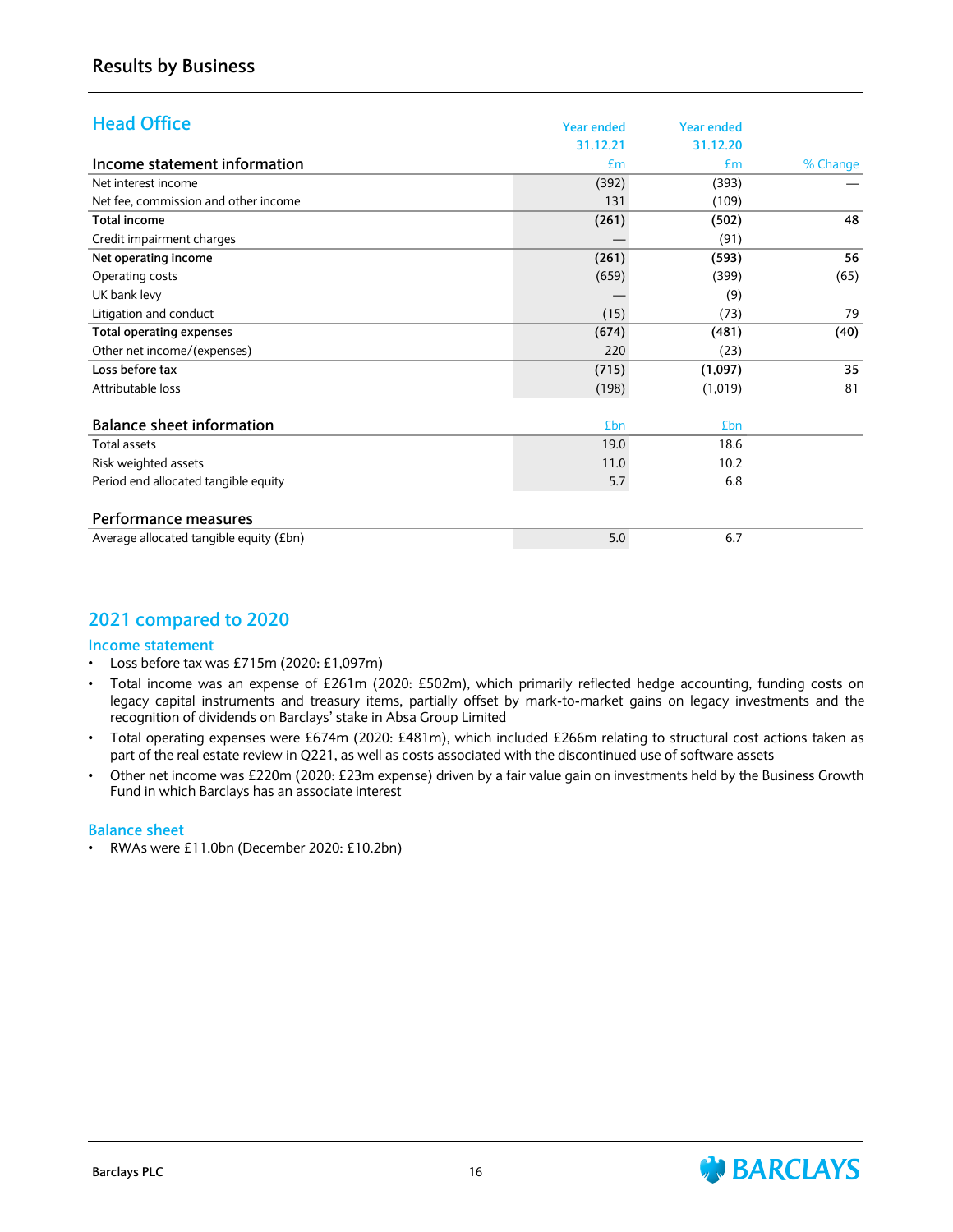# <span id="page-18-0"></span>**Barclays Group**

|                                                                   | Q421    | Q321     | Q221                     | Q121             | Q420    | Q320     | Q220     | Q120     |
|-------------------------------------------------------------------|---------|----------|--------------------------|------------------|---------|----------|----------|----------|
| Income statement information                                      | £m      | £m       | £m                       | £m               | £m      | £m       | £m       | £m       |
| Net interest income                                               | 2,230   | 1,940    | 2,052                    | 1,851            | 1,845   | 2,055    | 1,892    | 2,331    |
| Net fee, commission and other income                              | 2,930   | 3,525    | 3,363                    | 4,049            | 3,096   | 3,149    | 3,446    | 3,952    |
| <b>Total income</b>                                               | 5,160   | 5,465    | 5,415                    | 5,900            | 4,941   | 5,204    | 5,338    | 6,283    |
| Credit impairment releases/(charges)                              | 31      | (120)    | 797                      | (55)             | (492)   | (608)    | (1,623)  | (2, 115) |
| Net operating income                                              | 5,191   | 5,345    | 6,212                    | 5,845            | 4,449   | 4,596    | 3,715    | 4,168    |
| Operating costs                                                   | (3,514) | (3, 446) | (3,587)                  | (3, 545)         | (3,480) | (3,391)  | (3,310)  | (3,253)  |
| UK bank levy                                                      | (170)   |          |                          |                  | (299)   |          |          |          |
| Litigation and conduct                                            | (46)    | (32)     | (66)                     | (33)             | (47)    | (76)     | (20)     | (10)     |
| <b>Total operating expenses</b>                                   | (3,730) | (3, 478) | (3,653)                  | (3,578)          | (3,826) | (3, 467) | (3, 330) | (3,263)  |
| Other net income/(expenses)                                       | 13      | 94       | 21                       | 132              | 23      | 18       | (26)     | 8        |
| Profit before tax                                                 | 1,474   | 1,961    | 2,580                    | 2,399            | 646     | 1,147    | 359      | 913      |
| Tax charge                                                        | (112)   | (317)    | (263)                    | (496)            | (163)   | (328)    | (42)     | (71)     |
| Profit after tax                                                  | 1,362   | 1,644    | 2,317                    | 1,903            | 483     | 819      | 317      | 842      |
| Non-controlling interests                                         | (27)    | (1)      | (15)                     | (4)              | (37)    | (4)      | (21)     | (16)     |
| Other equity instrument holders                                   | (218)   | (197)    | (194)                    | (195)            | (226)   | (204)    | (206)    | (221)    |
| Attributable profit                                               | 1,117   | 1,446    | 2,108                    | 1,704            | 220     | 611      | 90       | 605      |
|                                                                   |         |          |                          |                  |         |          |          |          |
| Performance measures                                              |         |          |                          |                  |         |          |          |          |
| Return on average tangible shareholders' equity                   | 9.3%    | 11.9%    | 18.1%                    | 14.7%            | 1.8%    | 5.1%     | 0.7%     | 5.1%     |
| Average tangible shareholders' equity (£bn)                       | 48.2    | 48.4     | 46.5                     | 46.5             | 47.6    | 48.3     | 50.2     | 47.0     |
| Cost: income ratio                                                | 72%     | 64%      | 67%                      | 61%              | 77%     | 67%      | 62%      | 52%      |
| Loan loss rate (bps)                                              |         | 13       | $\overline{\phantom{m}}$ | 6                | 56      | 69       | 179      | 223      |
| Basic earnings per share                                          | 6.6p    | 8.5p     | 12.3p                    | 9.9 <sub>p</sub> | 1.3p    | 3.5p     | 0.5p     | 3.5p     |
| Basic weighted average number of shares (m)                       | 16,985  | 17,062   | 17,140                   | 17,293           | 17,300  | 17,298   | 17,294   | 17,278   |
| Period end number of shares (m)                                   | 16,752  | 16,851   | 16,998                   | 17,223           | 17,359  | 17,353   | 17,345   | 17,332   |
|                                                                   |         |          |                          |                  |         |          |          |          |
| Balance sheet and capital management <sup>1</sup>                 | £bn     | £bn      | £bn                      | £bn              | £bn     | £bn      | £bn      | £bn      |
| Loans and advances at amortised cost                              | 361.5   | 353.0    | 348.5                    | 345.8            | 342.6   | 344.4    | 354.9    | 374.1    |
| Loans and advances at amortised cost impairment<br>coverage ratio | 1.6%    | 1.7%     | 1.8%                     | 2.2%             | 2.4%    | 2.5%     | 2.5%     | 2.1%     |
| <b>Total assets</b>                                               | 1,384.3 | 1,406.5  | 1,376.3                  | 1,379.7          | 1,349.5 | 1,421.7  | 1,385.1  | 1,444.3  |
| Deposits at amortised cost                                        | 519.4   | 510.2    | 500.9                    | 498.8            | 481.0   | 494.6    | 466.9    | 470.7    |
| Tangible net asset value per share                                | 292p    | 287p     | 281p                     | 267p             | 269p    | 275p     | 284p     | 284p     |
| Common equity tier 1 ratio                                        | 15.1%   | 15.4%    | 15.1%                    | 14.6%            | 15.1%   | 14.6%    | 14.2%    | 13.1%    |
| Common equity tier 1 capital                                      | 47.5    | 47.3     | 46.2                     | 45.9             | 46.3    | 45.5     | 45.4     | 42.5     |
| Risk weighted assets                                              | 314.1   | 307.5    | 306.4                    | 313.4            | 306.2   | 310.7    | 319.0    | 325.6    |
| Average UK leverage ratio                                         | 4.9%    | 4.9%     | 4.8%                     | 4.9%             | 5.0%    | 5.1%     | 4.7%     | 4.5%     |
| Average UK leverage exposure                                      | 1,227.1 | 1,199.8  | 1,192.0                  | 1,174.9          | 1,146.9 | 1,111.1  | 1,148.7  | 1,176.2  |
| UK leverage ratio                                                 | 5.3%    | 5.1%     | 5.0%                     | 5.0%             | 5.3%    | 5.2%     | 5.2%     | 4.5%     |
| UK leverage exposure                                              | 1,136.0 | 1,161.0  | 1,153.6                  | 1,145.4          | 1,090.9 | 1,095.1  | 1,071.1  | 1,178.7  |
|                                                                   |         |          |                          |                  |         |          |          |          |
| <b>Funding and liquidity</b>                                      |         |          |                          |                  |         |          |          |          |
| Group liquidity pool (£bn)                                        | 291     | 293      | 291                      | 290              | 266     | 327      | 298      | 237      |
| Liquidity coverage ratio                                          | 168%    | 161%     | 162%                     | 161%             | 162%    | 181%     | 186%     | 155%     |
| Loan: deposit ratio                                               | 70%     | 69%      | 70%                      | 69%              | 71%     | 70%      | 76%      | 79%      |

*1 Refer to pages 48 to 53 for further information on how capital, RWAs and leverage are calculated.*

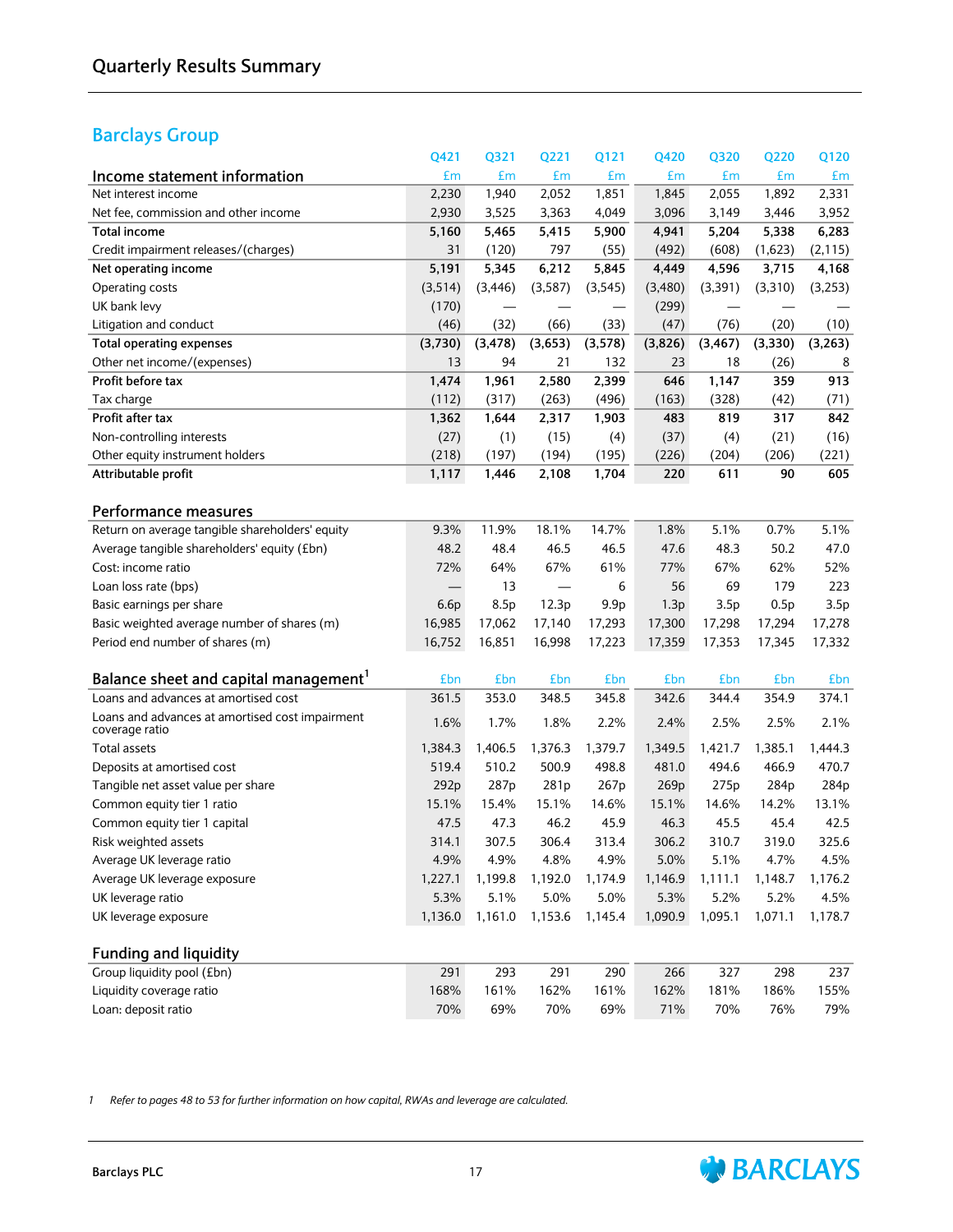# <span id="page-19-0"></span>**Barclays UK**

|                                                   | Q421    | Q321    | Q221       | Q121    | Q420     | Q320     | Q220    | Q120       |
|---------------------------------------------------|---------|---------|------------|---------|----------|----------|---------|------------|
| Income statement information                      | £m      | £m      | £m         | £m      | £m       | £m       | £m      | Em         |
| Net interest income                               | 1,313   | 1,303   | 1,305      | 1,281   | 1,317    | 1,280    | 1,225   | 1,412      |
| Net fee, commission and other income              | 386     | 335     | 318        | 295     | 309      | 270      | 242     | 292        |
| <b>Total income</b>                               | 1,699   | 1,638   | 1,623      | 1,576   | 1,626    | 1,550    | 1,467   | 1,704      |
| Credit impairment releases/(charges)              | 59      | (137)   | 520        | (77)    | (170)    | (233)    | (583)   | (481)      |
| Net operating income                              | 1,758   | 1,501   | 2,143      | 1,499   | 1,456    | 1,317    | 884     | 1,223      |
| Operating costs                                   | (1,202) | (1,041) | (1,078)    | (1,036) | (1, 134) | (1,095)  | (1,018) | (1,023)    |
| UK bank levy                                      | (36)    |         |            |         | (50)     |          |         |            |
| Litigation and conduct                            | (5)     | (10)    | (19)       | (3)     | 4        | (25)     | (6)     | (5)        |
| <b>Total operating expenses</b>                   | (1,243) | (1,051) | (1,097)    | (1,039) | (1, 180) | (1, 120) | (1,024) | (1,028)    |
| Other net (expenses)/income                       | (1)     | 1       |            |         | 6        | (1)      | 13      |            |
| Profit/(loss) before tax                          | 514     | 451     | 1,046      | 460     | 282      | 196      | (127)   | 195        |
| Attributable profit/(loss)                        | 420     | 317     | 721        | 298     | 160      | 113      | (123)   | 175        |
|                                                   |         |         |            |         |          |          |         |            |
| <b>Balance sheet information</b>                  | £bn     | £bn     | <b>£bn</b> | £bn     | £bn      | £bn      | £bn     | <b>£bn</b> |
| Loans and advances to customers at amortised cost | 208.8   | 208.6   | 207.8      | 205.7   | 205.4    | 203.9    | 202.0   | 195.7      |
| Total assets                                      | 321.2   | 312.1   | 311.2      | 309.1   | 289.1    | 294.5    | 287.6   | 267.5      |
| Customer deposits at amortised cost               | 260.6   | 256.8   | 255.5      | 247.5   | 240.5    | 232.0    | 225.7   | 207.5      |
| Loan: deposit ratio                               | 85%     | 86%     | 87%        | 88%     | 89%      | 91%      | 92%     | 96%        |
| Risk weighted assets                              | 72.3    | 73.2    | 72.2       | 72.7    | 73.7     | 76.2     | 77.9    | 77.7       |
| Period end allocated tangible equity              | 10.0    | 10.0    | 9.9        | 10.0    | 9.7      | 10.0     | 10.3    | 10.3       |
|                                                   |         |         |            |         |          |          |         |            |
| Performance measures                              |         |         |            |         |          |          |         |            |
| Return on average allocated tangible equity       | 16.8%   | 12.7%   | 29.1%      | 12.0%   | 6.5%     | 4.5%     | (4.8)%  | 6.9%       |
| Average allocated tangible equity (£bn)           | 10.0    | 10.0    | 9.9        | 9.9     | 9.8      | 10.1     | 10.3    | 10.1       |
| Cost: income ratio                                | 73%     | 64%     | 68%        | 66%     | 73%      | 72%      | 70%     | 60%        |
| Loan loss rate (bps)                              |         | 24      |            | 14      | 31       | 43       | 111     | 96         |
| Net interest margin                               | 2.49%   | 2.49%   | 2.55%      | 2.54%   | 2.56%    | 2.51%    | 2.48%   | 2.91%      |
|                                                   |         |         |            |         |          |          |         |            |

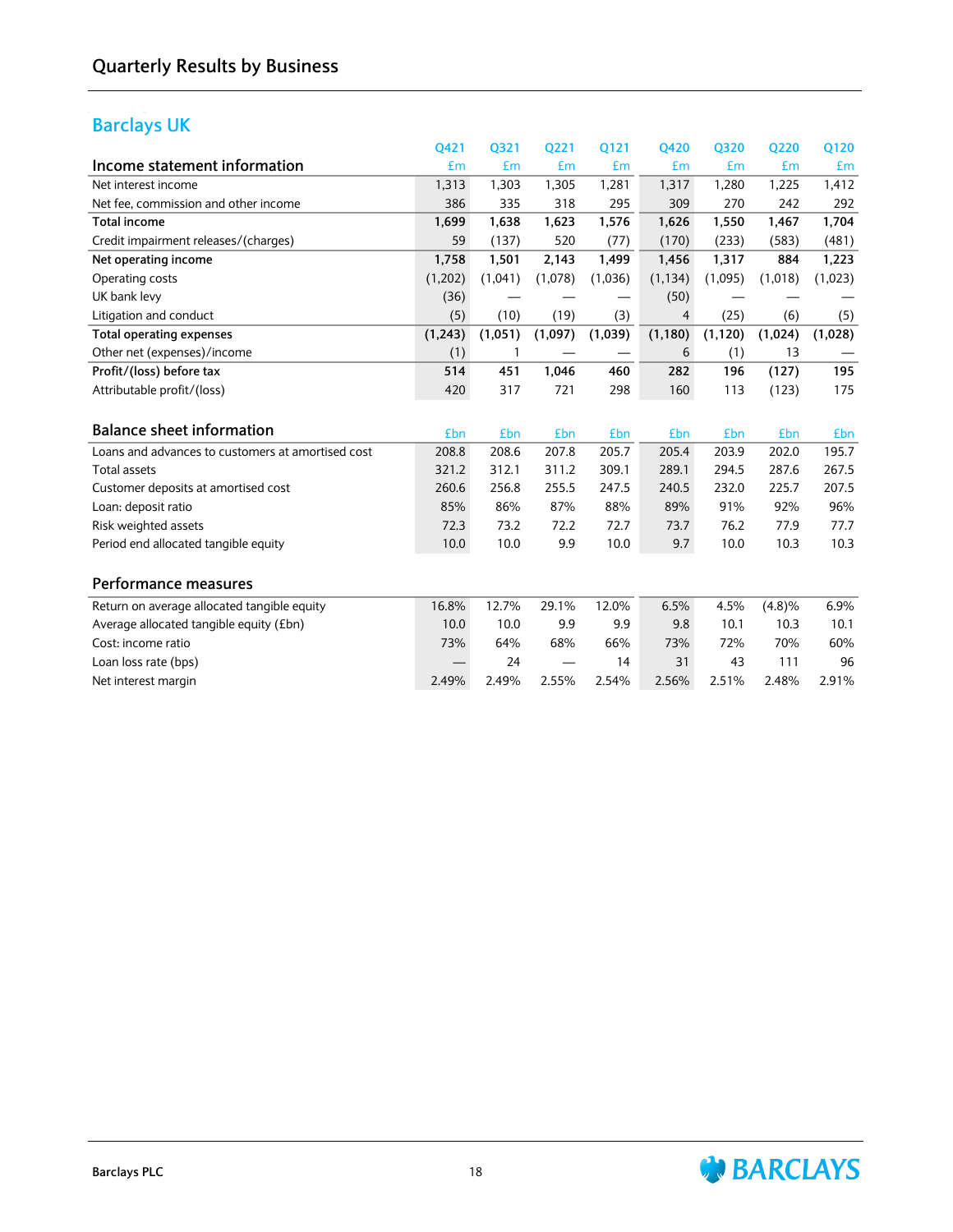# **Quarterly Results by Business**

| <b>Analysis of Barclays UK</b>                                   | Q421  | Q321  | 0221  | Q121  | Q420  | 0320  | 0220  | Q120  |
|------------------------------------------------------------------|-------|-------|-------|-------|-------|-------|-------|-------|
| Analysis of total income                                         | £m    | £m    | £m    | £m    | £m    | £m    | £m    | Em    |
| Personal Banking                                                 | 983   | 990   | 987   | 923   | 895   | 833   | 826   | 968   |
| <b>Barclaycard Consumer UK</b>                                   | 352   | 293   | 290   | 315   | 354   | 362   | 367   | 436   |
| <b>Business Banking</b>                                          | 364   | 355   | 346   | 338   | 377   | 355   | 274   | 300   |
| <b>Total income</b>                                              | 1,699 | 1,638 | 1,623 | 1,576 | 1,626 | 1,550 | 1,467 | 1,704 |
| Analysis of credit impairment releases/(charges)                 |       |       |       |       |       |       |       |       |
| Personal Banking                                                 | 8     | (30)  | 72    | (22)  | (68)  | (48)  | (130) | (134) |
| <b>Barclaycard Consumer UK</b>                                   | 114   | (108) | 434   | (36)  | (78)  | (106) | (396) | (301) |
| <b>Business Banking</b>                                          | (63)  | 1     | 14    | (19)  | (24)  | (79)  | (57)  | (46)  |
| Total credit impairment releases/(charges)                       | 59    | (137) | 520   | (77)  | (170) | (233) | (583) | (481) |
| Analysis of loans and advances to customers at<br>amortised cost | £bn   | £bn   | £bn   | £bn   | £bn   | £bn   | £bn   | £bn   |
| Personal Banking                                                 | 165.4 | 164.6 | 162.4 | 160.4 | 157.3 | 155.7 | 154.9 | 153.4 |
| <b>Barclaycard Consumer UK</b>                                   | 8.7   | 8.6   | 8.8   | 8.7   | 9.9   | 10.7  | 11.5  | 13.6  |
| <b>Business Banking</b>                                          | 34.7  | 35.4  | 36.6  | 36.6  | 38.2  | 37.5  | 35.6  | 28.7  |
| Total loans and advances to customers at amortised cost          | 208.8 | 208.6 | 207.8 | 205.7 | 205.4 | 203.9 | 202.0 | 195.7 |
| Analysis of customer deposits at amortised cost                  |       |       |       |       |       |       |       |       |
| Personal Banking                                                 | 196.4 | 193.3 | 191.0 | 186.0 | 179.7 | 173.2 | 169.6 | 161.4 |
| <b>Barclaycard Consumer UK</b>                                   |       |       | 0.1   | 0.1   | 0.1   | 0.1   | 0.1   |       |
| <b>Business Banking</b>                                          | 64.2  | 63.5  | 64.4  | 61.4  | 60.7  | 58.7  | 56.0  |       |
|                                                                  |       |       |       |       |       |       |       | 46.1  |

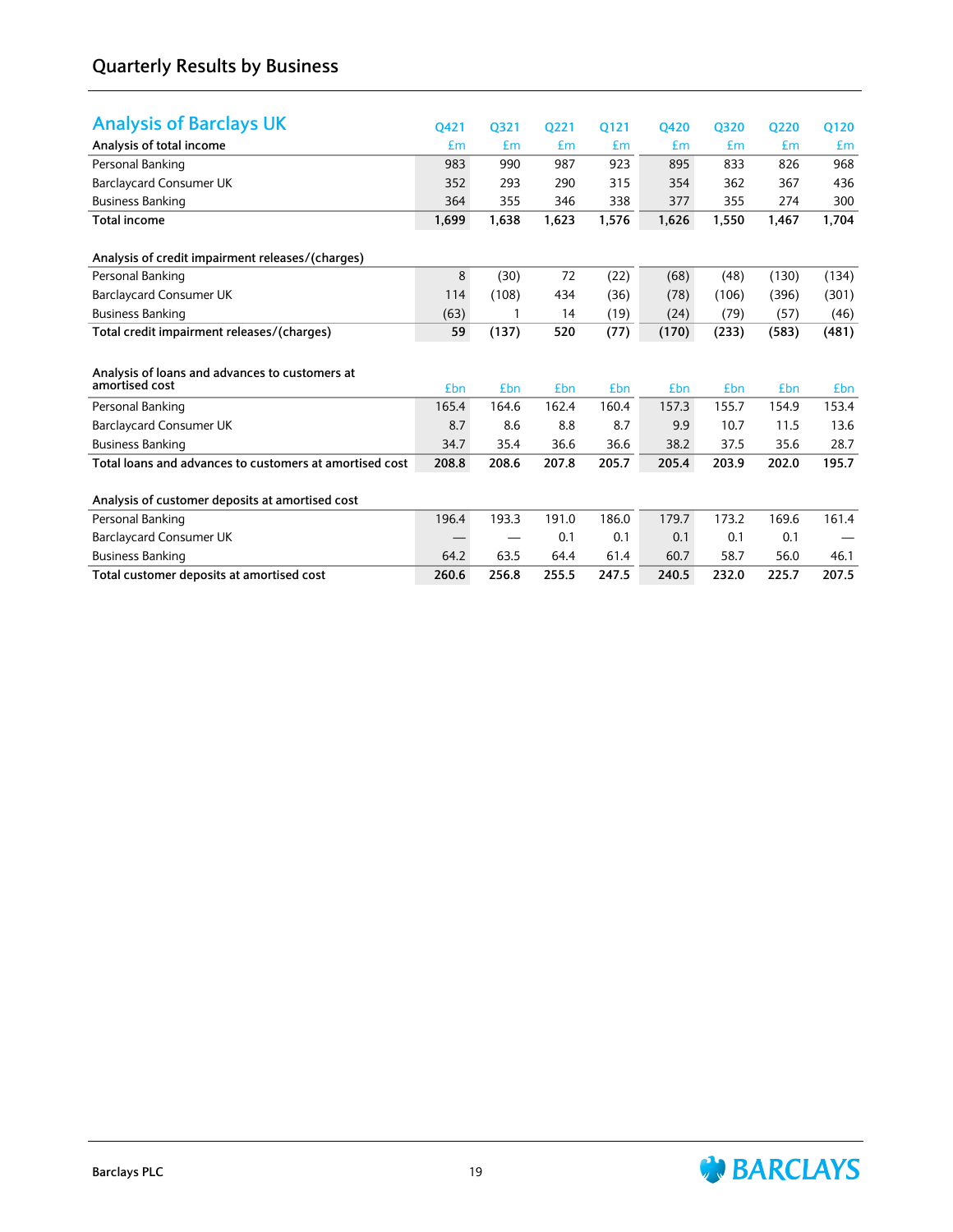# **Barclays International**

|                                                             | Q421           | Q321     | Q221     | Q121     | Q420     | Q320     | Q220           | Q120     |
|-------------------------------------------------------------|----------------|----------|----------|----------|----------|----------|----------------|----------|
| Income statement information                                | £m             | £m       | £m       | £m       | £m       | £m       | £m             | £m       |
| Net interest income                                         | 955            | 749      | 811      | 748      | 614      | 823      | 847            | 998      |
| Net trading income                                          | 789            | 1,515    | 1,455    | 1,934    | 1,372    | 1,528    | 1,660          | 2,360    |
| Net fee, commission and other income                        | 1,766          | 1,673    | 1,553    | 1,717    | 1,500    | 1,430    | 1,503          | 1,286    |
| <b>Total income</b>                                         | 3,510          | 3,937    | 3,819    | 4,399    | 3,486    | 3,781    | 4,010          | 4,644    |
| Credit impairment (charges)/releases                        | (23)           | 18       | 271      | 22       | (291)    | (370)    | (1,010)        | (1,609)  |
| Net operating income                                        | 3,487          | 3,955    | 4,090    | 4,421    | 3,195    | 3,411    | 3,000          | 3,035    |
| Operating costs                                             | (2,160)        | (2,310)  | (2, 168) | (2, 438) | (2, 133) | (2,227)  | (2, 186)       | (2, 219) |
| UK bank levy                                                | (134)          |          |          |          | (240)    |          |                |          |
| Litigation and conduct                                      | (38)           | (3)      | (63)     | (21)     | (9)      | (28)     | (11)           |          |
| <b>Total operating expenses</b>                             | (2, 332)       | (2, 313) | (2, 231) | (2, 459) | (2, 382) | (2, 255) | (2, 197)       | (2, 219) |
| Other net income                                            | 3              | 15       | 13       | 9        | 9        | 9        | $\overline{4}$ | 6        |
| Profit before tax                                           | 1,158          | 1,657    | 1,872    | 1,971    | 822      | 1,165    | 807            | 822      |
| Attributable profit                                         | 856            | 1,263    | 1,267    | 1,431    | 441      | 782      | 468            | 529      |
|                                                             |                |          |          |          |          |          |                |          |
| <b>Balance sheet information</b>                            | £bn            | £bn      | £bn      | £bn      | £bn      | £bn      | £bn            | £bn      |
| Loans and advances at amortised cost                        | 133.8          | 125.9    | 121.9    | 123.5    | 122.7    | 128.0    | 138.1          | 167.0    |
| Trading portfolio assets                                    | 146.9          | 144.8    | 147.1    | 131.1    | 127.7    | 122.3    | 109.5          | 101.6    |
| Derivative financial instrument assets                      | 261.5          | 257.0    | 255.4    | 269.4    | 301.8    | 295.9    | 306.8          | 341.5    |
| Financial assets at fair value through the income statement | 188.2          | 200.5    | 190.4    | 197.5    | 170.7    | 178.2    | 154.3          | 188.4    |
| Cash collateral and settlement balances                     | 88.1           | 115.9    | 108.5    | 109.7    | 97.5     | 121.8    | 130.8          | 153.2    |
| Other assets                                                | 225.6          | 231.8    | 223.5    | 221.7    | 221.4    | 261.7    | 236.3          | 201.5    |
| <b>Total assets</b>                                         | 1,044.1        | 1,075.9  | 1,046.8  | 1,052.9  | 1,041.8  | 1,107.9  | 1,075.8        | 1,153.2  |
| Deposits at amortised cost                                  | 258.8          | 253.3    | 245.4    | 251.2    | 240.5    | 262.4    | 241.2          | 263.3    |
| Derivative financial instrument liabilities                 | 256.4          | 252.3    | 246.9    | 260.2    | 300.4    | 293.3    | 307.6          | 338.8    |
| Loan: deposit ratio                                         | 52%            | 50%      | 50%      | 49%      | 51%      | 49%      | 57%            | 63%      |
| Risk weighted assets                                        | 230.9          | 222.7    | 223.2    | 230.0    | 222.3    | 224.7    | 231.2          | 237.9    |
| Period end allocated tangible equity                        | 33.2           | 31.8     | 31.8     | 32.7     | 30.2     | 30.5     | 31.6           | 33.1     |
|                                                             |                |          |          |          |          |          |                |          |
| Performance measures                                        |                |          |          |          |          |          |                |          |
| Return on average allocated tangible equity                 | 10.4%          | 15.9%    | 15.6%    | 17.7%    | 5.8%     | 10.2%    | 5.6%           | 6.8%     |
| Average allocated tangible equity (£bn)                     | 32.9           | 31.8     | 32.4     | 32.3     | 30.5     | 30.6     | 33.5           | 31.2     |
| Cost: income ratio                                          | 66%            | 59%      | 58%      | 56%      | 68%      | 60%      | 55%            | 48%      |
| Loan loss rate (bps)                                        | $\overline{7}$ |          |          | (7)      | 90       | 112      | 284            | 377      |
| Net interest margin                                         | 4.14%          | 4.02%    | 3.96%    | 3.92%    | 3.41%    | 3.79%    | 3.43%          | 3.93%    |

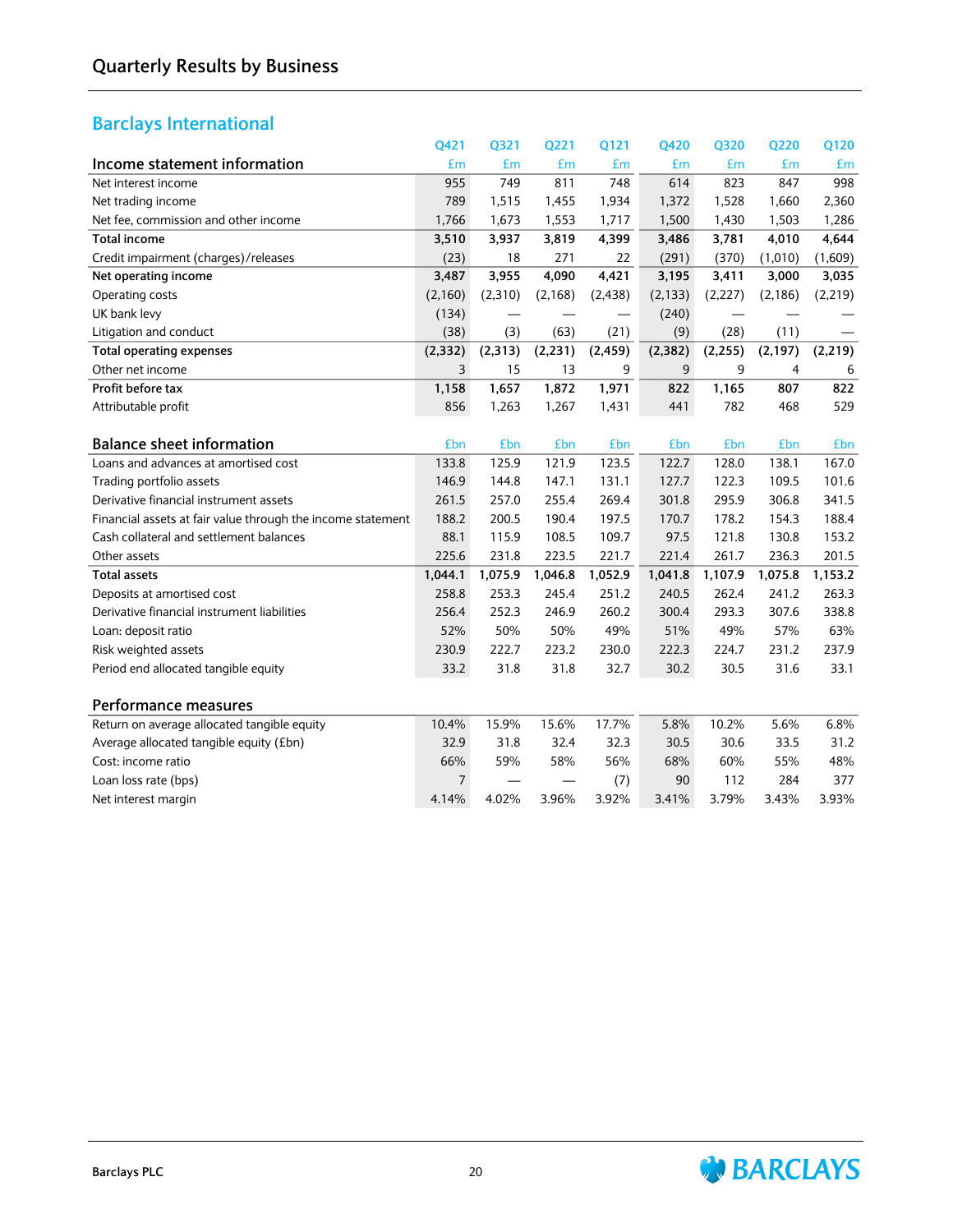# **Analysis of Barclays International**

| <b>Corporate and Investment Bank</b>                        | Q421         | Q321    | Q221    | Q121    | Q420     | Q320    | Q220    | Q120    |
|-------------------------------------------------------------|--------------|---------|---------|---------|----------|---------|---------|---------|
| Income statement information                                | £m           | £m      | £m      | £m      | £m       | £m      | £m      | £m      |
| Net interest income                                         | 432          | 279     | 370     | 270     | 110      | 305     | 334     | 335     |
| Net trading income                                          | 774          | 1,467   | 1,494   | 1,917   | 1,397    | 1,535   | 1,812   | 2,231   |
| Net fee, commission and other income                        | 1,426        | 1,383   | 1,115   | 1,407   | 1,131    | 1,065   | 1,170   | 1,051   |
| <b>Total income</b>                                         | 2,632        | 3,129   | 2,979   | 3,594   | 2,638    | 2,905   | 3,316   | 3,617   |
| Credit impairment releases/(charges)                        | 73           | 128     | 229     | 43      | (52)     | (187)   | (596)   | (724)   |
| Net operating income                                        | 2,705        | 3,257   | 3,208   | 3,637   | 2,586    | 2,718   | 2,720   | 2,893   |
| Operating costs                                             | (1, 562)     | (1,747) | (1,623) | (1,886) | (1,603)  | (1,716) | (1,680) | (1,690) |
| UK bank levy                                                | (128)        |         |         |         | (226)    |         |         |         |
| Litigation and conduct                                      | (13)         | (2)     | (1)     | (1)     | 2        | (3)     | (3)     |         |
| <b>Total operating expenses</b>                             | (1,703)      | (1,749) | (1,624) | (1,887) | (1, 827) | (1,719) | (1,683) | (1,690) |
| Other net income                                            | $\mathbf{1}$ |         |         | 1       | 2        | 1       | 3       |         |
| Profit before tax                                           | 1,003        | 1,508   | 1,584   | 1,751   | 761      | 1,000   | 1,040   | 1,203   |
| Attributable profit                                         | 733          | 1,157   | 1,049   | 1,263   | 413      | 627     | 694     | 820     |
|                                                             |              |         |         |         |          |         |         |         |
| <b>Balance sheet information</b>                            | £bn          | £bn     | £bn     | £bn     | £bn      | £bn     | £bn     | £bn     |
| Loans and advances at amortised cost                        | 100.0        | 93.8    | 91.0    | 94.3    | 92.4     | 96.8    | 104.9   | 128.2   |
| Trading portfolio assets                                    | 146.7        | 144.7   | 147.0   | 130.9   | 127.5    | 122.2   | 109.3   | 101.5   |
| Derivative financial instruments assets                     | 261.5        | 256.9   | 255.3   | 269.4   | 301.7    | 295.9   | 306.7   | 341.4   |
| Financial assets at fair value through the income statement | 188.1        | 200.4   | 190.3   | 197.3   | 170.4    | 177.9   | 153.7   | 187.8   |
| Cash collateral and settlement balances                     | 87.2         | 115.1   | 107.7   | 108.8   | 96.7     | 121.0   | 129.7   | 152.2   |
| Other assets                                                | 195.8        | 200.4   | 192.5   | 190.8   | 194.9    | 228.9   | 205.5   | 171.4   |
| Total assets                                                | 979.3        | 1,011.3 | 983.8   | 991.5   | 983.6    | 1,042.7 | 1,009.8 | 1,082.5 |
| Deposits at amortised cost                                  | 189.4        | 185.8   | 178.2   | 185.2   | 175.2    | 195.6   | 173.9   | 198.4   |
| Derivative financial instrument liabilities                 | 256.4        | 252.2   | 246.8   | 260.2   | 300.3    | 293.2   | 307.6   | 338.7   |
| Risk weighted assets                                        | 200.7        | 192.5   | 194.3   | 201.3   | 192.2    | 193.3   | 198.3   | 201.7   |
|                                                             |              |         |         |         |          |         |         |         |
| Performance measures                                        |              |         |         |         |          |         |         |         |
| Return on average allocated tangible equity                 | 10.2%        | 16.6%   | 14.8%   | 17.9%   | 6.3%     | 9.5%    | 9.6%    | 12.5%   |
| Average allocated tangible equity (£bn)                     | 28.7         | 27.8    | 28.4    | 28.2    | 26.3     | 26.4    | 29.0    | 26.2    |
| Cost: income ratio                                          | 65%          | 56%     | 55%     | 53%     | 69%      | 59%     | 51%     | 47%     |
|                                                             |              |         |         |         |          |         |         |         |
|                                                             |              |         |         |         |          |         |         |         |
| Analysis of total income                                    | £m           | £m      | £m      | £m      | £m       | £m      | £m      | £m      |
| <b>FICC</b>                                                 | 546          | 803     | 895     | 1,204   | 812      | 1,000   | 1,468   | 1,858   |
| Equities                                                    | 501          | 757     | 777     | 932     | 542      | 691     | 674     | 564     |
| Global Markets                                              | 1,047        | 1,560   | 1,672   | 2,136   | 1,354    | 1,691   | 2,142   | 2,422   |
| Advisory                                                    | 287          | 253     | 218     | 163     | 232      | 90      | 84      | 155     |
| Equity capital markets                                      | 158          | 186     | 226     | 243     | 104      | 122     | 185     | 62      |
| Debt capital markets                                        | 511          | 532     | 429     | 453     | 418      | 398     | 463     | 418     |
| <b>Investment Banking fees</b>                              | 956          | 971     | 873     | 859     | 754      | 610     | 732     | 635     |
| Corporate lending                                           | 176          | 168     | 38      | 206     | 186      | 232     | 61      | 111     |
| Transaction banking                                         | 453          | 430     | 396     | 393     | 344      | 372     | 381     | 449     |
| Corporate                                                   | 629          | 598     | 434     | 599     | 530      | 604     | 442     | 560     |
| <b>Total income</b>                                         | 2,632        | 3,129   | 2,979   | 3,594   | 2,638    | 2,905   | 3,316   | 3,617   |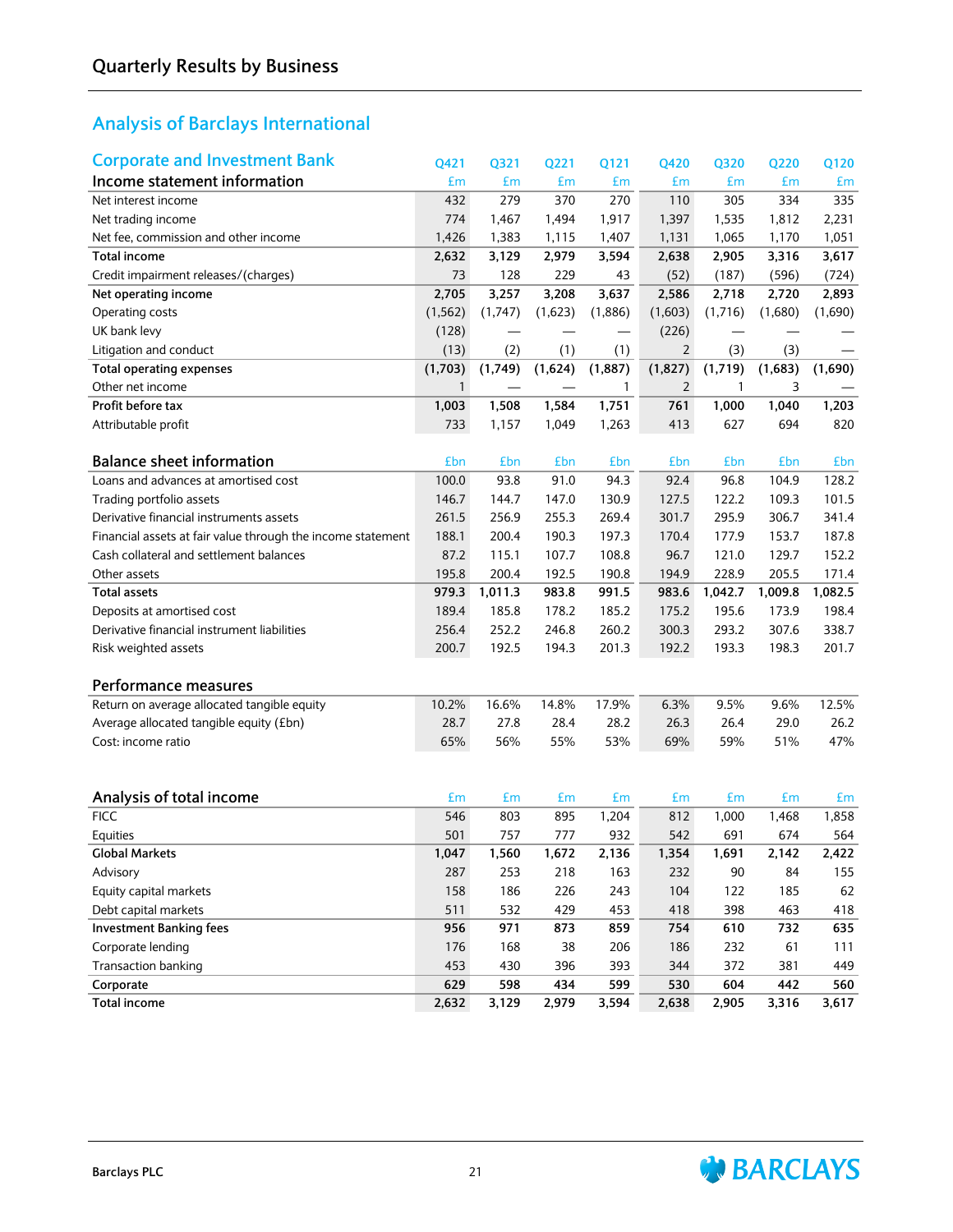# **Analysis of Barclays International**

| <b>Consumer, Cards and Payments</b>           | Q421  | Q321  | Q221  | Q121  | Q420  | Q320  | <b>Q220</b> | Q120       |
|-----------------------------------------------|-------|-------|-------|-------|-------|-------|-------------|------------|
| Income statement information                  | £m    | £m    | £m    | £m    | £m    | £m    | £m          | £m         |
| Net interest income                           | 522   | 471   | 441   | 478   | 504   | 518   | 513         | 663        |
| Net fee, commission, trading and other income | 356   | 337   | 399   | 327   | 344   | 358   | 181         | 364        |
| <b>Total income</b>                           | 878   | 808   | 840   | 805   | 848   | 876   | 694         | 1,027      |
| Credit impairment (charges)/releases          | (96)  | (110) | 42    | (21)  | (239) | (183) | (414)       | (885)      |
| Net operating income                          | 782   | 698   | 882   | 784   | 609   | 693   | 280         | 142        |
| Operating costs                               | (598) | (563) | (545) | (552) | (530) | (511) | (506)       | (529)      |
| UK bank levy                                  | (6)   |       |       |       | (14)  |       |             |            |
| Litigation and conduct                        | (25)  | (1)   | (62)  | (20)  | (11)  | (25)  | (8)         |            |
| <b>Total operating expenses</b>               | (629) | (564) | (607) | (572) | (555) | (536) | (514)       | (529)      |
| Other net income                              | 2     | 15    | 13    | 8     | 7     | 8     | 1           | 6          |
| Profit/(loss) before tax                      | 155   | 149   | 288   | 220   | 61    | 165   | (233)       | (381)      |
| Attributable profit/(loss)                    | 123   | 106   | 218   | 168   | 28    | 155   | (226)       | (291)      |
|                                               |       |       |       |       |       |       |             |            |
| <b>Balance sheet information</b>              | £bn   | £bn   | £bn   | £bn   | £bn   | £bn   | £bn         | £bn        |
| Loans and advances at amortised cost          | 33.8  | 32.1  | 30.9  | 29.2  | 30.3  | 31.2  | 33.2        | 38.8       |
| <b>Total assets</b>                           | 64.8  | 64.6  | 63.0  | 61.4  | 58.2  | 65.2  | 66.0        | 70.7       |
| Deposits at amortised cost                    | 69.4  | 67.5  | 67.2  | 66.0  | 65.3  | 66.8  | 67.3        | 64.9       |
| Risk weighted assets                          | 30.2  | 30.2  | 29.0  | 28.8  | 30.1  | 31.4  | 32.9        | 36.2       |
| Performance measures                          |       |       |       |       |       |       |             |            |
| Return on average allocated tangible equity   | 11.7% | 10.5% | 21.8% | 16.5% | 2.7%  | 14.7% | $(20.2)\%$  | $(23.5)\%$ |
| Average allocated tangible equity (£bn)       | 4.2   | 4.0   | 4.0   | 4.1   | 4.2   | 4.2   | 4.5         | 5.0        |
| Cost: income ratio                            | 72%   | 70%   | 72%   | 71%   | 65%   | 61%   | 74%         | 52%        |
| Loan loss rate (bps)                          | 105   | 127   |       | 27    | 286   | 211   | 455         | 846        |
|                                               |       |       |       |       |       |       |             |            |
|                                               |       |       |       |       |       |       |             |            |
| Analysis of total income                      | £m    | £m    | £m    | £m    | £m    | £m    | £m          | £m         |
| International Cards and Consumer Bank         | 552   | 490   | 517   | 533   | 576   | 600   | 567         | 690        |
| <b>Private Bank</b>                           | 200   | 188   | 214   | 179   | 174   | 171   | 160         | 202        |
| <b>Unified Payments</b>                       | 126   | 130   | 109   | 93    | 98    | 105   | (33)        | 135        |
| <b>Total income</b>                           | 878   | 808   | 840   | 805   | 848   | 876   | 694         | 1,027      |

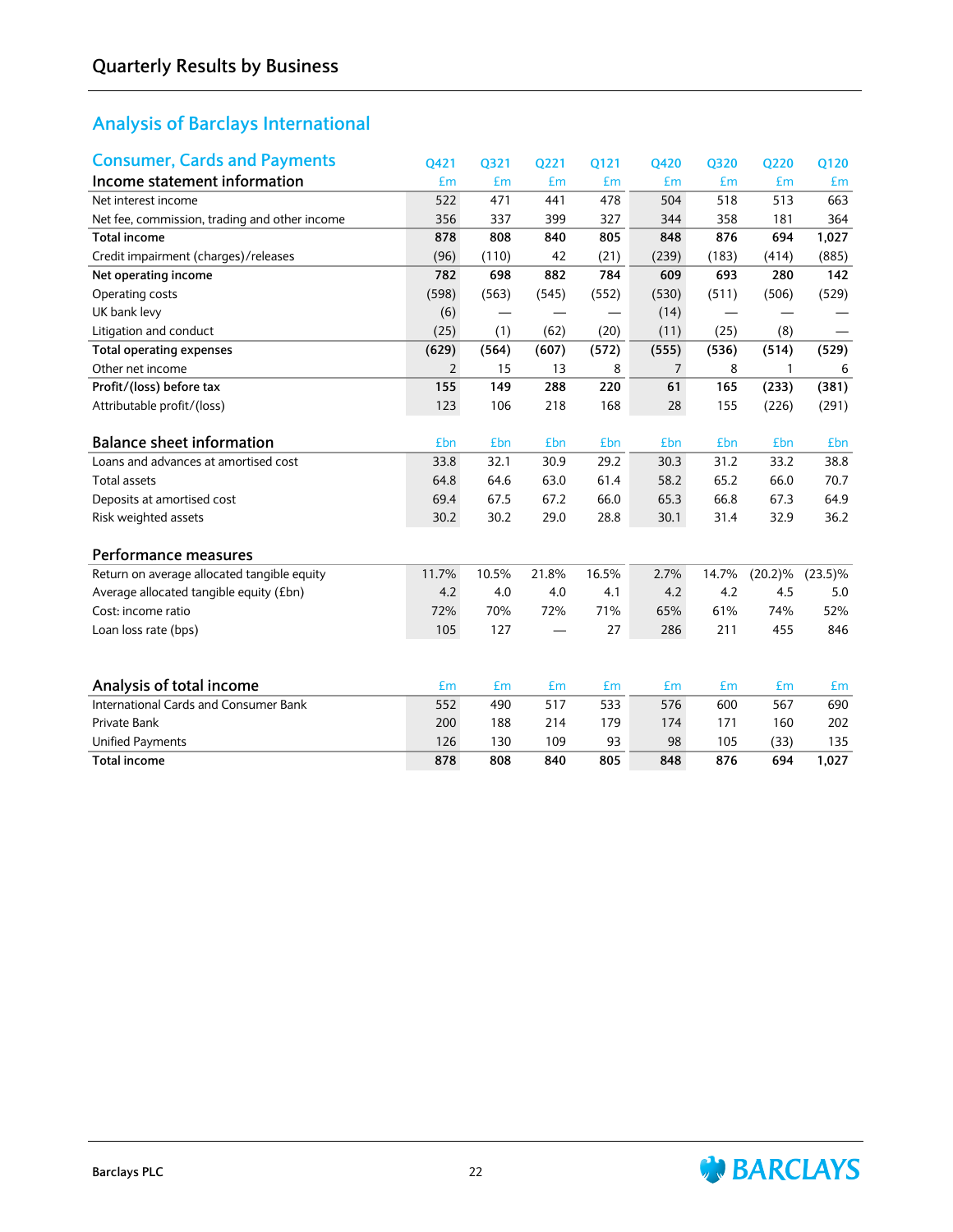# **Head Office**

|                                         | Q421  | Q321  | Q221       | Q121              | Q420  | Q320  | Q220  | Q120  |
|-----------------------------------------|-------|-------|------------|-------------------|-------|-------|-------|-------|
| Income statement information            | £m    | £m    | £m         | £m                | £m    | £m    | £m    | £m    |
| Net interest income                     | (38)  | (112) | (64)       | (178)             | (86)  | (48)  | (180) | (79)  |
| Net fee, commission and other income    | (11)  | 2     | 37         | 103               | (85)  | (79)  | 41    | 14    |
| <b>Total income</b>                     | (49)  | (110) | (27)       | (75)              | (171) | (127) | (139) | (65)  |
| Credit impairment (charges)/releases    | (5)   | (1)   | 6          | $\hspace{0.05cm}$ | (31)  | (5)   | (30)  | (25)  |
| Net operating expenses                  | (54)  | (111) | (21)       | (75)              | (202) | (132) | (169) | (90)  |
| Operating costs                         | (152) | (95)  | (341)      | (71)              | (213) | (69)  | (106) | (11)  |
| UK bank levy                            |       |       |            |                   | (9)   |       |       |       |
| Litigation and conduct                  | (3)   | (19)  | 16         | (9)               | (42)  | (23)  | (3)   | (5)   |
| <b>Total operating expenses</b>         | (155) | (114) | (325)      | (80)              | (264) | (92)  | (109) | (16)  |
| Other net income/(expenses)             | 11    | 78    | 8          | 123               | 8     | 10    | (43)  | 2     |
| Loss before tax                         | (198) | (147) | (338)      | (32)              | (458) | (214) | (321) | (104) |
| Attributable (loss)/profit              | (159) | (134) | 120        | (25)              | (381) | (284) | (255) | (99)  |
| <b>Balance sheet information</b>        | £bn   | £bn   | <b>£bn</b> | £bn               | £bn   | £bn   | £bn   | £bn   |
| <b>Total assets</b>                     | 19.0  | 18.5  | 18.3       | 17.7              | 18.6  | 19.3  | 21.7  | 23.6  |
| Risk weighted assets                    | 11.0  | 11.5  | 11.1       | 10.7              | 10.2  | 9.8   | 9.9   | 10.0  |
| Period end allocated tangible equity    | 5.7   | 6.5   | 5.9        | 3.3               | 6.8   | 7.1   | 7.4   | 6.0   |
| Performance measures                    |       |       |            |                   |       |       |       |       |
| Average allocated tangible equity (£bn) | 5.3   | 6.6   | 4.2        | 4.3               | 7.3   | 7.6   | 6.4   | 5.6   |

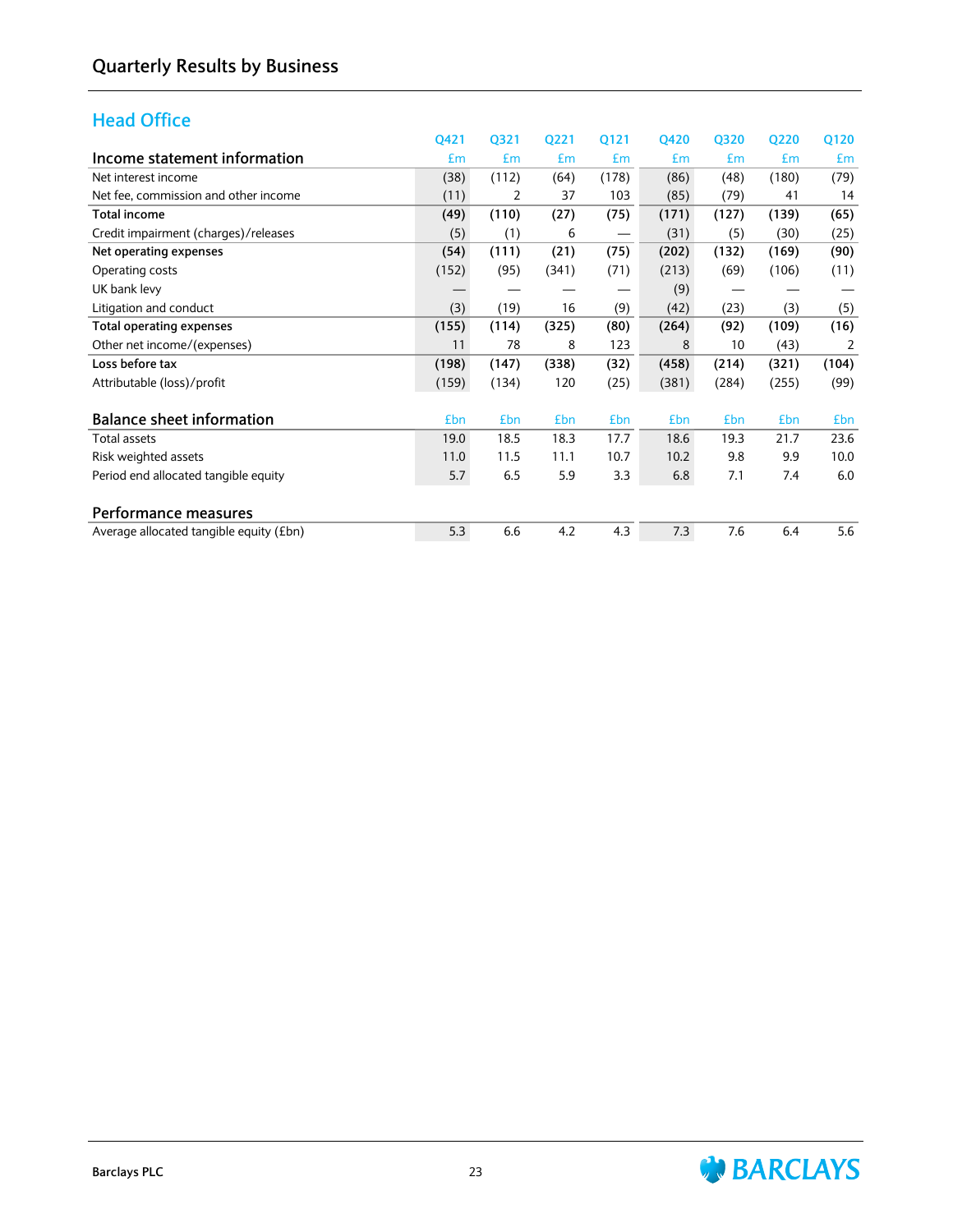# <span id="page-25-0"></span>**Margins and balances**

|                                                     |                               | <b>Year ended 31.12.21</b>    |                        | <b>Year ended 31.12.20</b> |                               |                        |  |
|-----------------------------------------------------|-------------------------------|-------------------------------|------------------------|----------------------------|-------------------------------|------------------------|--|
|                                                     | <b>Net interest</b><br>income | Average<br>customer<br>assets | Net interest<br>margin | Net interest<br>income     | Average<br>customer<br>assets | Net interest<br>margin |  |
|                                                     | £m                            | £m                            | $\%$                   | £m                         | £m                            | $\%$                   |  |
| Barclays UK                                         | 5,202                         | 206,628                       | 2.52                   | 5.234                      | 200.317                       | 2.61                   |  |
| Barclays International <sup>1</sup>                 | 3.149                         | 78.530                        | 4.01                   | 3,382                      | 92.909                        | 3.64                   |  |
| <b>Total Barclays UK and Barclays International</b> | 8.351                         | 285,158                       | 2.93                   | 8.616                      | 293.226                       | 2.94                   |  |
| Other $2$                                           | (278)                         |                               |                        | (494)                      |                               |                        |  |
| <b>Total Barclays Group</b>                         | 8,073                         |                               |                        | 8,122                      |                               |                        |  |

*1 Barclays International margins include IEL balances within the investment banking business.*

*2 Other includes Head Office and non-lending related investment banking businesses not included in Barclays International margins.*

The Group NIM remained stable with a 1bps decrease to 2.93%. Barclays UK NIM decreased 9bps to 2.52%, reflecting the impact of lower UK interest rates as well as the mix impact of strong mortgage growth and lower unsecured lending balances. Barclays International NIM increased 37bps to 4.01% reflecting the mix impact of lower average lending balances in the CIB.

The Group's combined product and equity structural hedge notional as at 31 December 2021 was £228bn (31 December 2020: £188bn), with an average duration of close to 3 years (2020: average duration 2.5 to 3 years). Group net interest income includes gross structural hedge contributions of £1,415m (2020: £1,650m) and net structural hedge contributions of £1,187m (2020: £1,246m). Gross structural hedge contributions represent the absolute interest income earned from the fixed receipts on the basket of swaps in the structural hedge, while the net structural hedge contributions represent the net interest earned on the difference between the structural hedge rate and prevailing floating rates.

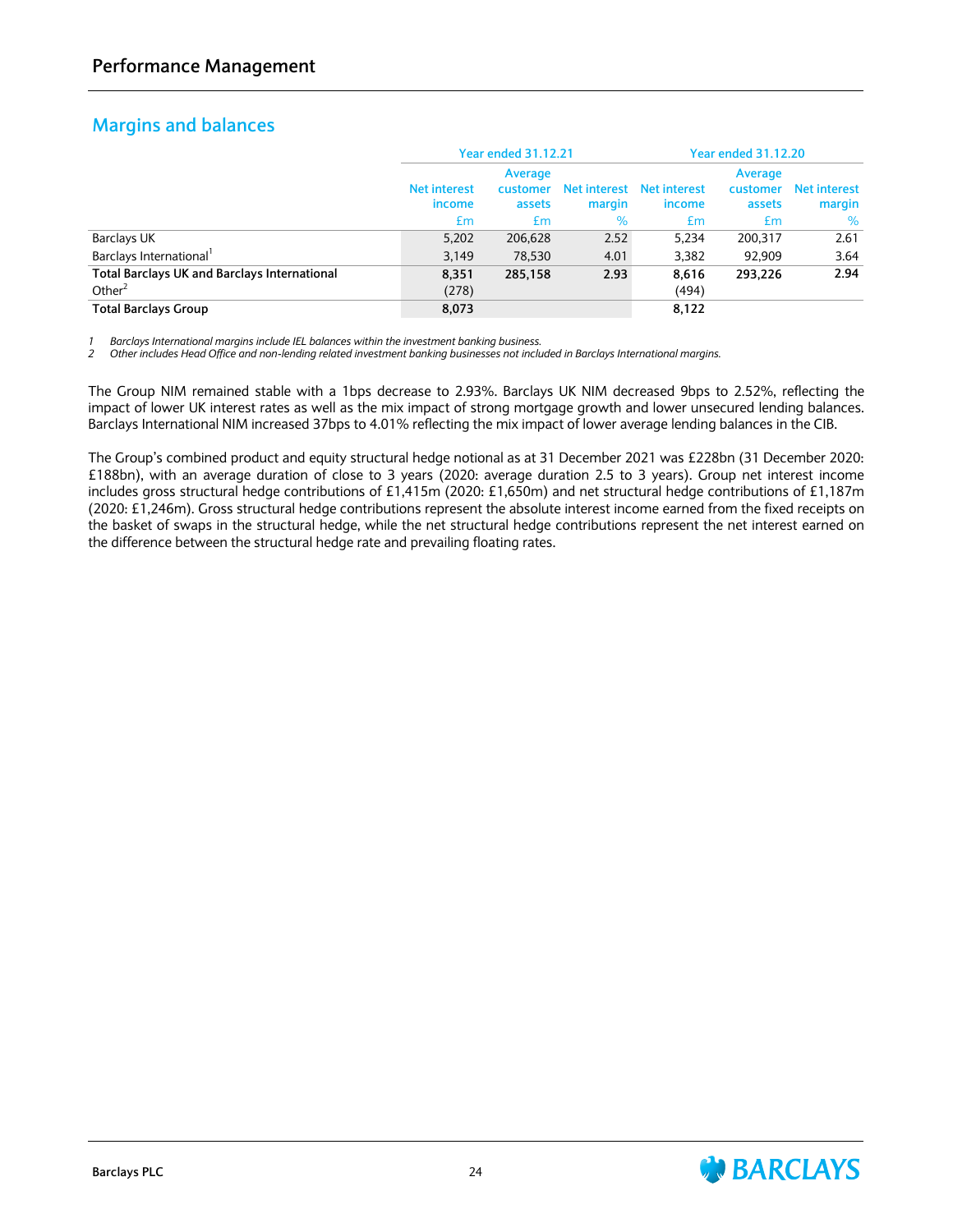| <b>Quarterly analysis for Barclays UK and Barclays International</b> | <b>Net interest</b><br>income | Average<br>customer<br>assets | <b>Net interest</b><br>margin |
|----------------------------------------------------------------------|-------------------------------|-------------------------------|-------------------------------|
| Three months ended 31.12.21                                          | £m                            | £m                            | %                             |
| <b>Barclays UK</b>                                                   | 1.313                         | 209,064                       | 2.49                          |
| Barclays International <sup>1</sup>                                  | 848                           | 81.244                        | 4.14                          |
| <b>Total Barclays UK and Barclays International</b>                  | 2,161                         | 290,308                       | 2.95                          |
| Three months ended 30.09.21                                          |                               |                               |                               |
| <b>Barclays UK</b>                                                   | 1,303                         | 207,692                       | 2.49                          |
| Barclays International                                               | 783                           | 77,364                        | 4.02                          |
| Total Barclays UK and Barclays International                         | 2,086                         | 285,056                       | 2.90                          |
| Three months ended 30.06.21                                          |                               |                               |                               |
| <b>Barclays UK</b>                                                   | 1,305                         | 205,168                       | 2.55                          |
| Barclays International <sup>1</sup>                                  | 763                           | 77,330                        | 3.96                          |
| <b>Total Barclays UK and Barclays International</b>                  | 2,068                         | 282,498                       | 2.94                          |
| Three months ended 31.03.21                                          |                               |                               |                               |
| <b>Barclays UK</b>                                                   | 1,281                         | 204,663                       | 2.54                          |
| Barclays International <sup>1</sup>                                  | 755                           | 78.230                        | 3.92                          |
| <b>Total Barclays UK and Barclays International</b>                  | 2,036                         | 282,893                       | 2.92                          |
| Three months ended 31.12.20                                          |                               |                               |                               |
| <b>Barclays UK</b>                                                   | 1,317                         | 204,315                       | 2.56                          |
| Barclays International <sup>1,2</sup>                                | 696                           | 81,312                        | 3.41                          |
| <b>Total Barclays UK and Barclays International</b>                  | 2,013                         | 285,627                       | 2.80                          |

*1 Barclays International margins include IEL balances within the investment banking business.*



*<sup>2</sup> The reclassification of expense of the premium paid for purchased financial guarantees from net investment income to net interest income was recognised in full in Q420 and resulted in a 0.48% reduction on the Q420 Barclays International NIM and 0.14% reduction on the Q420 Total Barclays UK and Barclays International NIM. Had the equivalent impact been reflected in the respective quarters, the Barclays International NIM would have been 3.77% in Q420. Total Barclays UK and Barclays International NIMs would have been 2.91% in Q420.*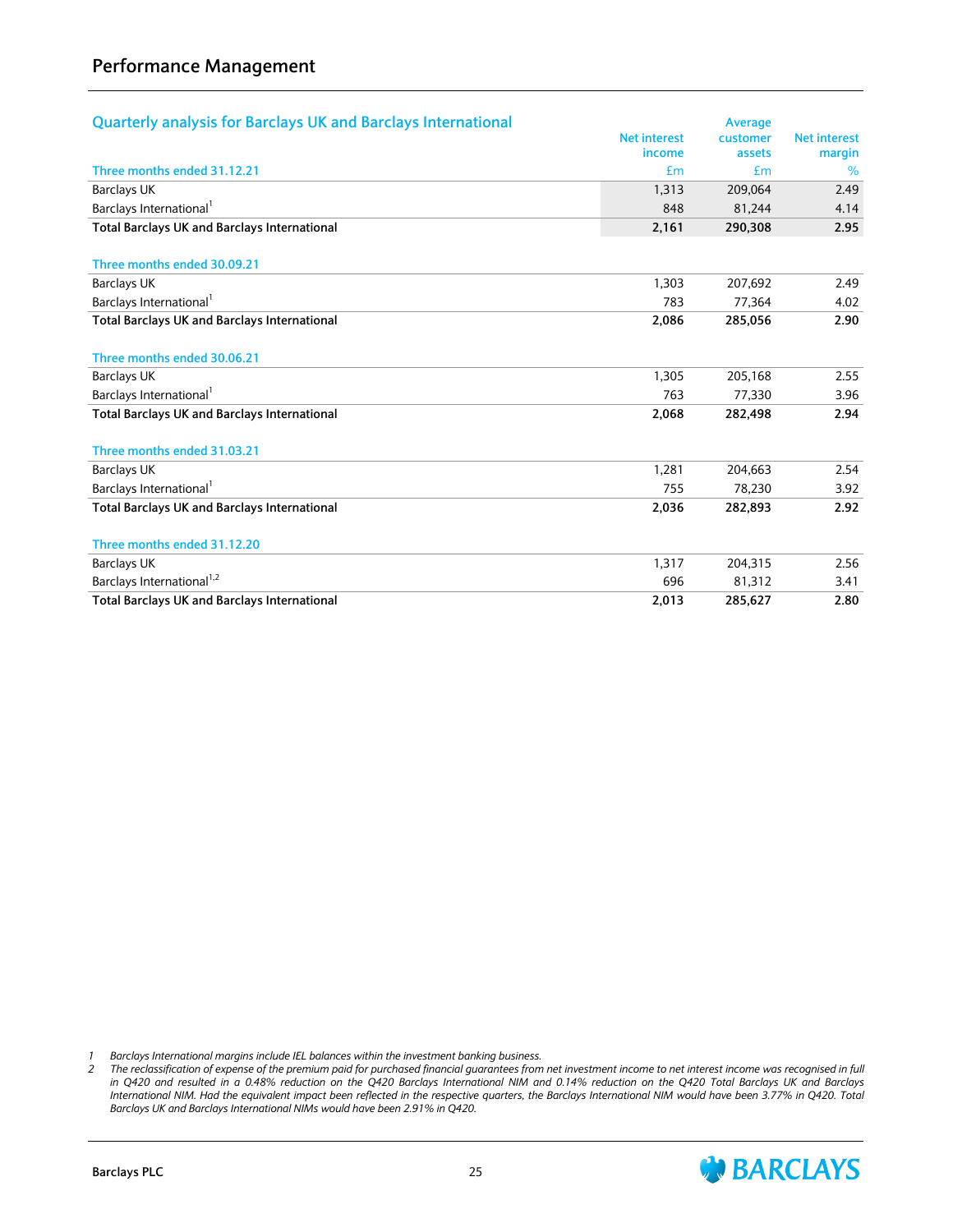#### **Remuneration**

Deferred bonuses are payable only once an employee meets certain conditions, including a specified period of future service. This creates a timing difference between the communication of the bonus pool and the charges that are recognised in the income statement which are reconciled in the table below to show the charge for performance costs. Refer to the Remuneration Report on pages 162 to 199 of the Barclays PLC Annual Report 2021 for further detail on remuneration. The table below includes the other elements of compensation and staff costs.

|                                                                                | <b>Year ended</b><br>31.12.21 | <b>Year ended</b><br>31.12.20 |          |
|--------------------------------------------------------------------------------|-------------------------------|-------------------------------|----------|
|                                                                                | £m                            | £m                            | % Change |
| Incentive awards granted:                                                      |                               |                               |          |
| Current year bonus                                                             | 1,278                         | 1,090                         | (17)     |
| Deferred bonus                                                                 | 667                           | 490                           | (36)     |
| Total incentive awards granted                                                 | 1,945                         | 1,580                         | (23)     |
| Reconciliation of incentive awards granted to income statement charge:         |                               |                               |          |
| Less: deferred bonuses granted but not charged in current year                 | (457)                         | (335)                         | (36)     |
| Add: current year charges for deferred bonuses from previous years             | 280                           | 293                           | 4        |
| Other differences between incentive awards granted and income statement charge | (23)                          | (34)                          | 32       |
| Income statement charge for performance costs                                  | 1,745                         | 1,504                         | (16)     |
|                                                                                |                               |                               |          |
| Other income statement charges:                                                |                               |                               |          |
| <b>Salaries</b>                                                                | 4,290                         | 4,322                         | -1       |
| Social security costs                                                          | 619                           | 613                           | (1)      |
| Post-retirement benefits <sup>1</sup>                                          | 539                           | 519                           | (4)      |
| Other compensation costs                                                       | 431                           | 479                           | 10       |
| Total compensation costs <sup>2</sup>                                          | 7,624                         | 7,437                         | (3)      |
| Other resourcing costs                                                         |                               |                               |          |
| Outsourcing                                                                    | 357                           | 342                           | (4)      |
| Redundancy and restructuring                                                   | 296                           | 102                           |          |
| Temporary staff costs                                                          | 109                           | 102                           | (7)      |
| Other                                                                          | 125                           | 114                           | (10)     |
| Total other resourcing costs                                                   | 887                           | 660                           | (34)     |
| <b>Total staff costs</b>                                                       | 8,511                         | 8,097                         | (5)      |
| Group compensation costs as a % of total income                                | 34.7                          | 34.2                          |          |
| Group staff costs as a % of total income                                       | 38.8                          | 37.2                          |          |

One of the primary considerations for performance costs are Group and business level returns, alongside other financial and non-financial measures including, strategic delivery, risk and conduct, aligning colleague, shareholder and wider stakeholder interests.



*<sup>1</sup> Post-retirement benefits charge includes £289m (2020: £279m) in respect of defined contribution schemes and £250m (2020: £240m) in respect of defined benefit schemes.*

*<sup>2</sup> £484m (2020: £451m) of Group compensation was capitalised as internally generated software and excluded from the Staff cost disclosed above.*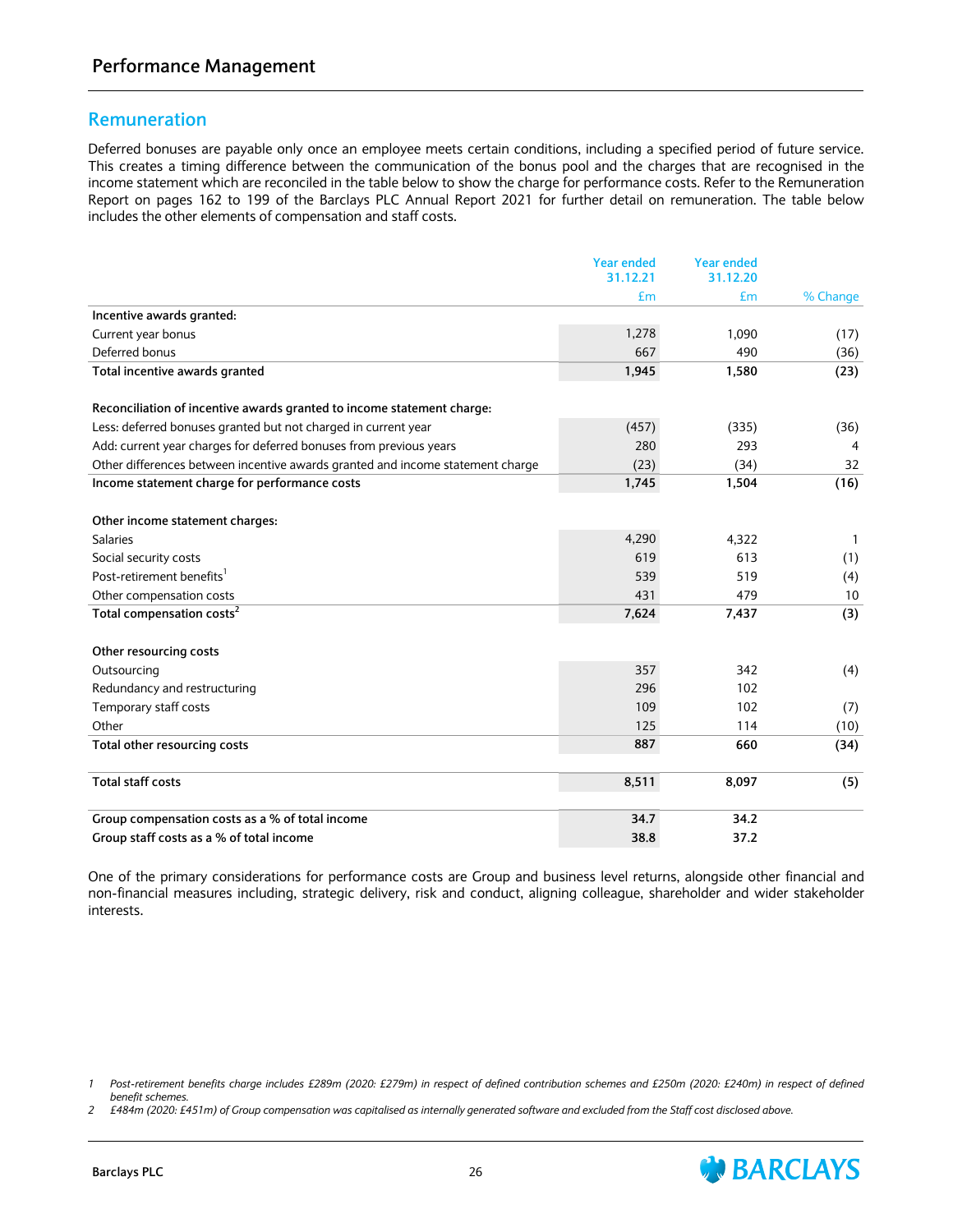<span id="page-28-0"></span>Deferred bonuses have been awarded and are expected to be charged to the income statement in the years outlined in the table that follows:

#### **Year in which income statement charge is expected to be taken for deferred bonuses awarded to date<sup>1</sup>**

|                                                    | <b>Actual</b>     |            | Expected $1,2$ |          |  |
|----------------------------------------------------|-------------------|------------|----------------|----------|--|
|                                                    | <b>Year ended</b> | Year ended | Year ended     | 2023 and |  |
|                                                    | 31.12.20          | 31.12.21   | 31.12.22       | beyond   |  |
|                                                    | £m                | £m         | £m             | £m       |  |
| Deferred bonuses from 2018 and earlier bonus pools | 158               | 49         | 9              |          |  |
| Deferred bonuses from 2019 bonus pool              | 135               | 92         | 43             | -8       |  |
| Deferred bonuses from 2020 bonus pool              | 155               | 139        | 130            | 67       |  |
| Deferred bonuses from 2021 bonus pool              |                   | 210        | 201            | 187      |  |
| Income statement charge for deferred bonuses       | 448               | 490        | 383            | 263      |  |

*1 The actual amount charged depends upon whether conditions have been met and may vary compared with the above expectation.*

*2 Does not include the impact of grants which will be made in 2022 and beyond.*

# **Charging of deferred bonus profile<sup>1</sup>**

| <b>Grant date</b> | <b>Expected payment</b><br>$date(s)^2$ and percentage<br>of the deferred bonus<br>paid | Year | Income statement charge %<br>profile of 2021 onwards <sup>3,4</sup> |
|-------------------|----------------------------------------------------------------------------------------|------|---------------------------------------------------------------------|
| <b>March 2022</b> |                                                                                        | 2021 | 35%                                                                 |
|                   |                                                                                        | 2022 | 34%                                                                 |
|                   | March 2023 (33.3%)                                                                     | 2023 | 21%                                                                 |
|                   | March 2024 (33.3%)                                                                     | 2024 | 9%                                                                  |
|                   | March 2025 (33.3%)                                                                     | 2025 | 1%                                                                  |

*1 Represents a typical vesting schedule for deferred awards. Certain awards may be subject to a 4-, 5- or 7-year deferral in line with regulatory requirements.*

*2 Share awards may be subject to an additional holding period.*

*3 The income statement charge is based on the period over which conditions are met.*

*4 Income statement charge profile % disclosed as a percentage of the award excluding lapse.*

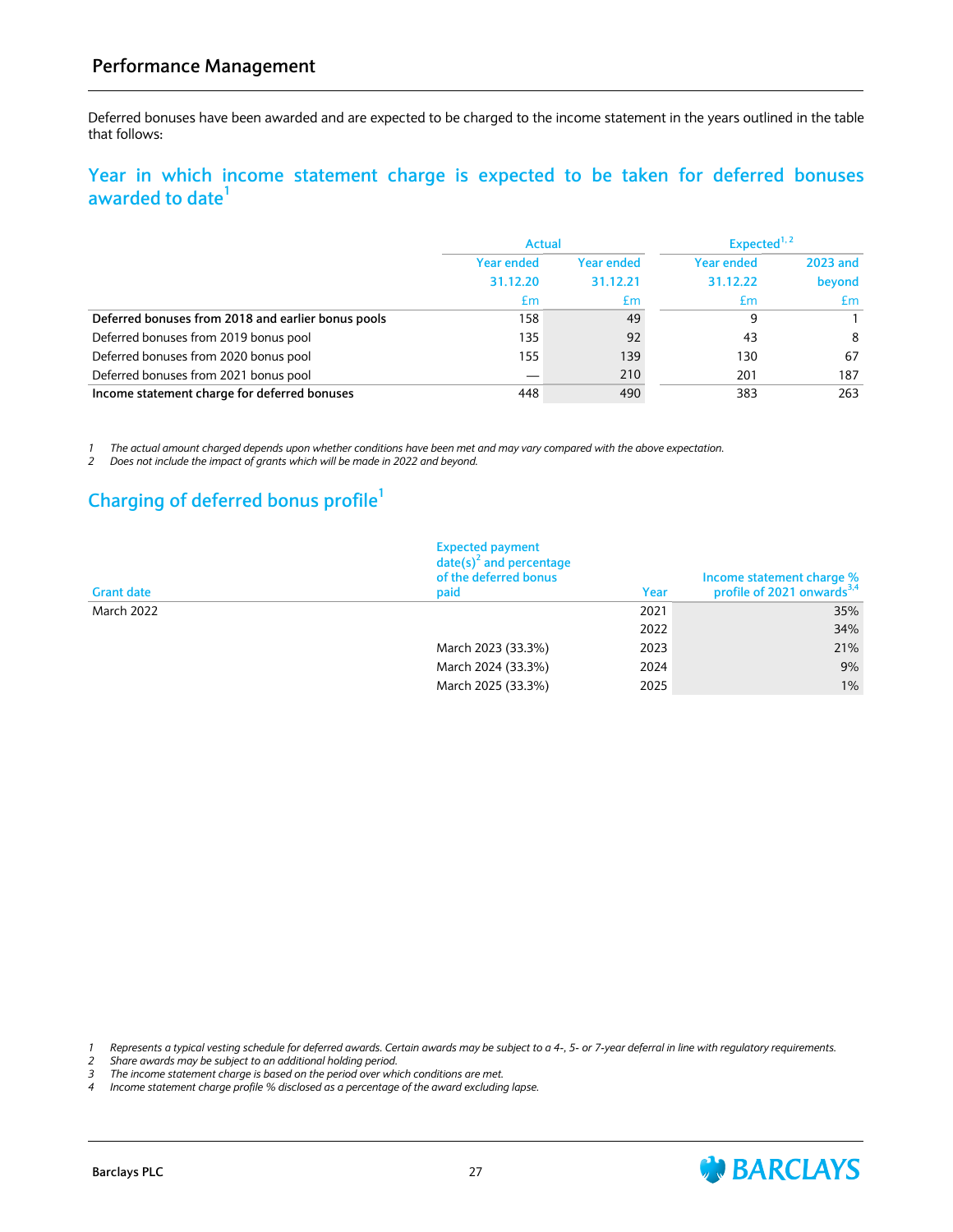#### <span id="page-29-0"></span>**Risk management and principal risks**

The roles and responsibilities of the business groups, Risk and Compliance, in the management of risk in the Group are defined in the Enterprise Risk Management Framework. The purpose of the framework is to identify the principal risks of the Group, the process by which the Group sets its appetite for these risks in its business activities, and the consequent limits which it places on related risk taking.

The framework identifies nine principal risks: credit risk, market risk, treasury and capital risk, climate risk, operational risk, model risk, conduct risk, reputation risk and legal risk. Climate risk was added with effect from 1 January 2022. Further detail on these risks and how they are managed is available in the Barclays PLC Annual Report 2021 or online at home.barclays/ annualreport.

The following section gives an overview of credit risk, market risk, and treasury and capital risk for the period.

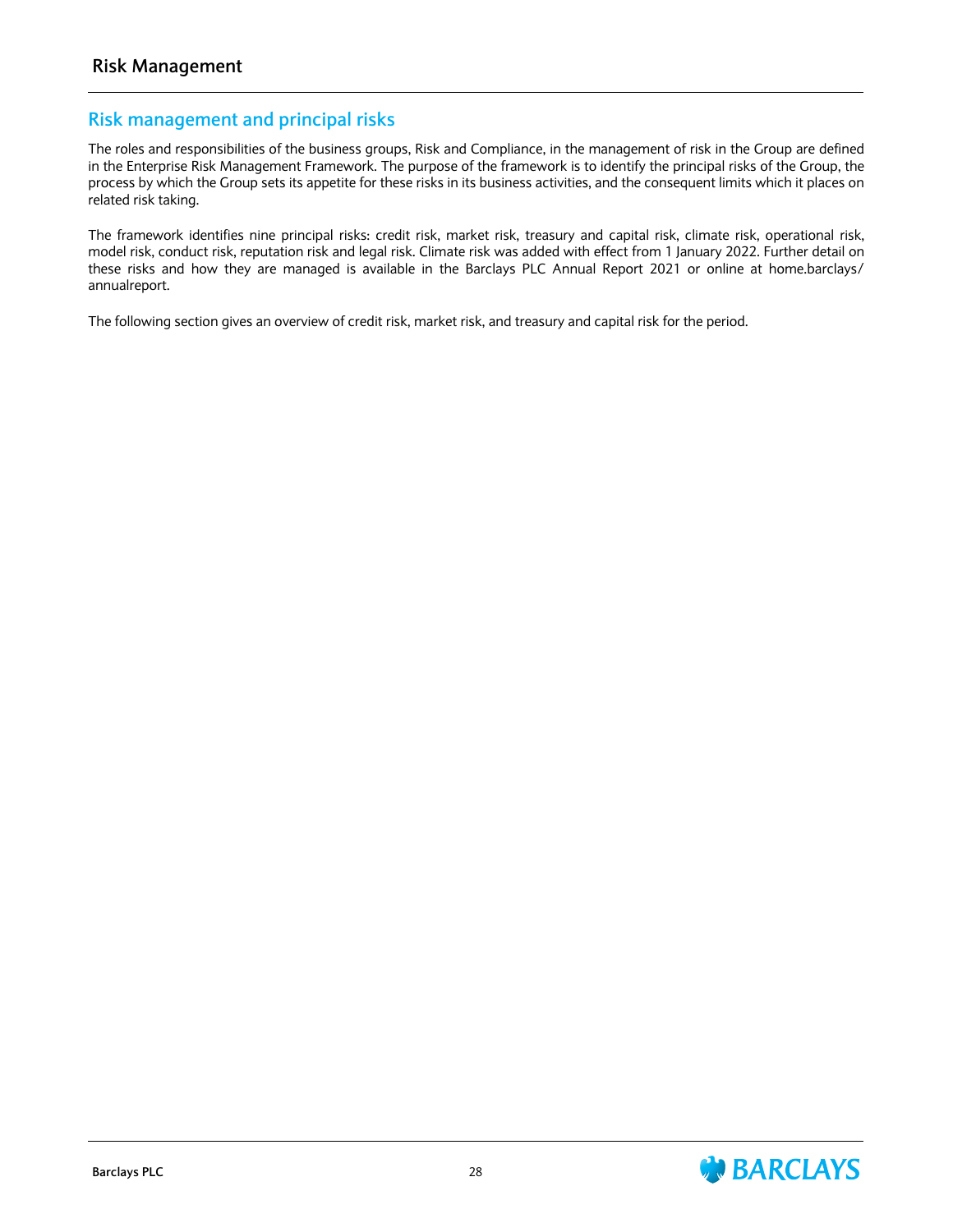## <span id="page-30-0"></span>**Loans and advances at amortised cost by stage**

The table below presents an analysis of loans and advances at amortised cost by gross exposure, impairment allowance, impairment charge and coverage ratio by stage allocation and business segment as at 31 December 2021. Also included are offbalance sheet loan commitments and financial guarantee contracts by gross exposure, impairment allowance and coverage ratio by stage allocation as at 31 December 2021.

Impairment allowance under IFRS 9 considers both the drawn and the undrawn counterparty exposure. For retail portfolios, the total impairment allowance is allocated to the drawn exposure to the extent that the allowance does not exceed the exposure, as Expected Credit Losses (ECL) is not reported separately. Any excess is reported on the liability side of the balance sheet as a provision. For wholesale portfolios, the impairment allowance on the undrawn exposure is reported on the liability side of the balance sheet as a provision.

|                                                                                      | <b>Gross exposure</b> |         |         |         | <b>Impairment allowance</b> | <b>Net</b> |         |              |          |
|--------------------------------------------------------------------------------------|-----------------------|---------|---------|---------|-----------------------------|------------|---------|--------------|----------|
|                                                                                      | Stage 1               | Stage 2 | Stage 3 | Total   | Stage 1                     | Stage 2    | Stage 3 | <b>Total</b> | exposure |
| As at 31.12.21                                                                       | £m                    | Em      | £m      | £m      | £m                          | £m         | £m      | Em           | Em       |
| <b>Barclays UK</b>                                                                   | 160,695               | 22.779  | 2,915   | 186,389 | 261                         | 949        | 728     | 1,938        | 184,451  |
| Barclays International                                                               | 25,981                | 2,691   | 1,566   | 30,238  | 603                         | 795        | 858     | 2,256        | 27,982   |
| <b>Head Office</b>                                                                   | 3,735                 | 429     | 705     | 4,869   | 2                           | 36         | 347     | 385          | 4,484    |
| <b>Total Barclays Group retail</b>                                                   | 190,411               | 25,899  | 5,186   | 221,496 | 866                         | 1,780      | 1,933   | 4,579        | 216,917  |
| <b>Barclays UK</b>                                                                   | 35,571                | 1,917   | 969     | 38,457  | 153                         | 43         | 111     | 307          | 38,150   |
| <b>Barclays International</b>                                                        | 92,341                | 13,275  | 1,059   | 106,675 | 187                         | 192        | 458     | 837          | 105,838  |
| <b>Head Office</b>                                                                   | 542                   | 2       | 21      | 565     |                             |            | 19      | 19           | 546      |
| Total Barclays Group wholesale <sup>1</sup>                                          | 128,454               | 15,194  | 2,049   | 145,697 | 340                         | 235        | 588     | 1,163        | 144,534  |
| Total loans and advances at<br>amortised cost                                        | 318,865               | 41,093  | 7,235   | 367,193 | 1,206                       | 2,015      | 2,521   | 5,742        | 361,451  |
| Off-balance sheet loan commitments<br>and financial quarantee contracts <sup>2</sup> | 312,142               | 34.815  | 1.298   | 348,255 | 217                         | 302        | 23      | 542          | 347,713  |
| Total <sup>3</sup>                                                                   | 631,007               | 75,908  | 8,533   | 715.448 | 1,423                       | 2,317      | 2,544   | 6,284        | 709,164  |

|                                                                                      |         | As at 31.12.21        |         |              | <b>Year ended 31.12.21</b>                             |                |  |  |
|--------------------------------------------------------------------------------------|---------|-----------------------|---------|--------------|--------------------------------------------------------|----------------|--|--|
|                                                                                      |         | <b>Coverage ratio</b> |         |              | Loan impairment charge/(release) and<br>loan loss rate |                |  |  |
|                                                                                      | Stage 1 | Stage 2               | Stage 3 | <b>Total</b> | Loan impairment<br>charge/(release)                    | Loan loss rate |  |  |
|                                                                                      | %       | $\%$                  | %       | %            | Em                                                     | bps            |  |  |
| <b>Barclays UK</b>                                                                   | 0.2     | 4.2                   | 25.0    | 1.0          | (227)                                                  |                |  |  |
| Barclays International                                                               | 2.3     | 29.5                  | 54.8    | 7.5          | 181                                                    | 60             |  |  |
| <b>Head Office</b>                                                                   | 0.1     | 8.4                   | 49.2    | 7.9          |                                                        |                |  |  |
| <b>Total Barclays Group retail</b>                                                   | 0.5     | 6.9                   | 37.3    | 2.1          | (46)                                                   |                |  |  |
| <b>Barclays UK</b>                                                                   | 0.4     | 2.2                   | 11.5    | 0.8          | 122                                                    | 32             |  |  |
| Barclays International                                                               | 0.2     | 1.4                   | 43.2    | 0.8          | (197)                                                  |                |  |  |
| <b>Head Office</b>                                                                   |         |                       | 90.5    | 3.4          |                                                        |                |  |  |
| Total Barclays Group wholesale                                                       | 0.3     | 1.5                   | 28.7    | 0.8          | (75)                                                   |                |  |  |
| Total loans and advances at<br>amortised cost                                        | 0.4     | 4.9                   | 34.8    | 1.6          | (121)                                                  |                |  |  |
| Off-balance sheet loan commitments<br>and financial guarantee contracts <sup>2</sup> | 0.1     | 0.9                   | 1.8     | 0.2          | (514)                                                  |                |  |  |
| Other financial assets subject to<br>impairment <sup>3</sup>                         |         |                       |         |              | (18)                                                   |                |  |  |
| Total                                                                                | 0.2     | 3.1                   | 29.8    | 0.9          | (653)                                                  |                |  |  |

1 Includes Wealth and Private Banking exposures measured on an individual basis, and excludes Business Banking exposures, including BBLs of £9.4bn that are *managed on a collective basis and reported within BUK Retail. The net impact is a difference in total exposure of £5,993m of balances reported as wholesale loans on page 31 in the Loans and advances at amortised cost by product disclosure.*

*2 Excludes loan commitments and financial guarantees of £18.8bn carried at fair value.*

*3 Other financial assets subject to impairment not included in the table above include cash collateral and settlement balances, financial assets at fair value through other comprehensive income and other assets. These have a total gross exposure of £155.2bn and impairment allowance of £114m. This comprises £6m ECL on £154.9bn Stage 1 assets, £1m on £157m Stage 2 fair value through other comprehensive income assets, cash collateral and settlement balances and £107m on £110m Stage 3 other assets.*



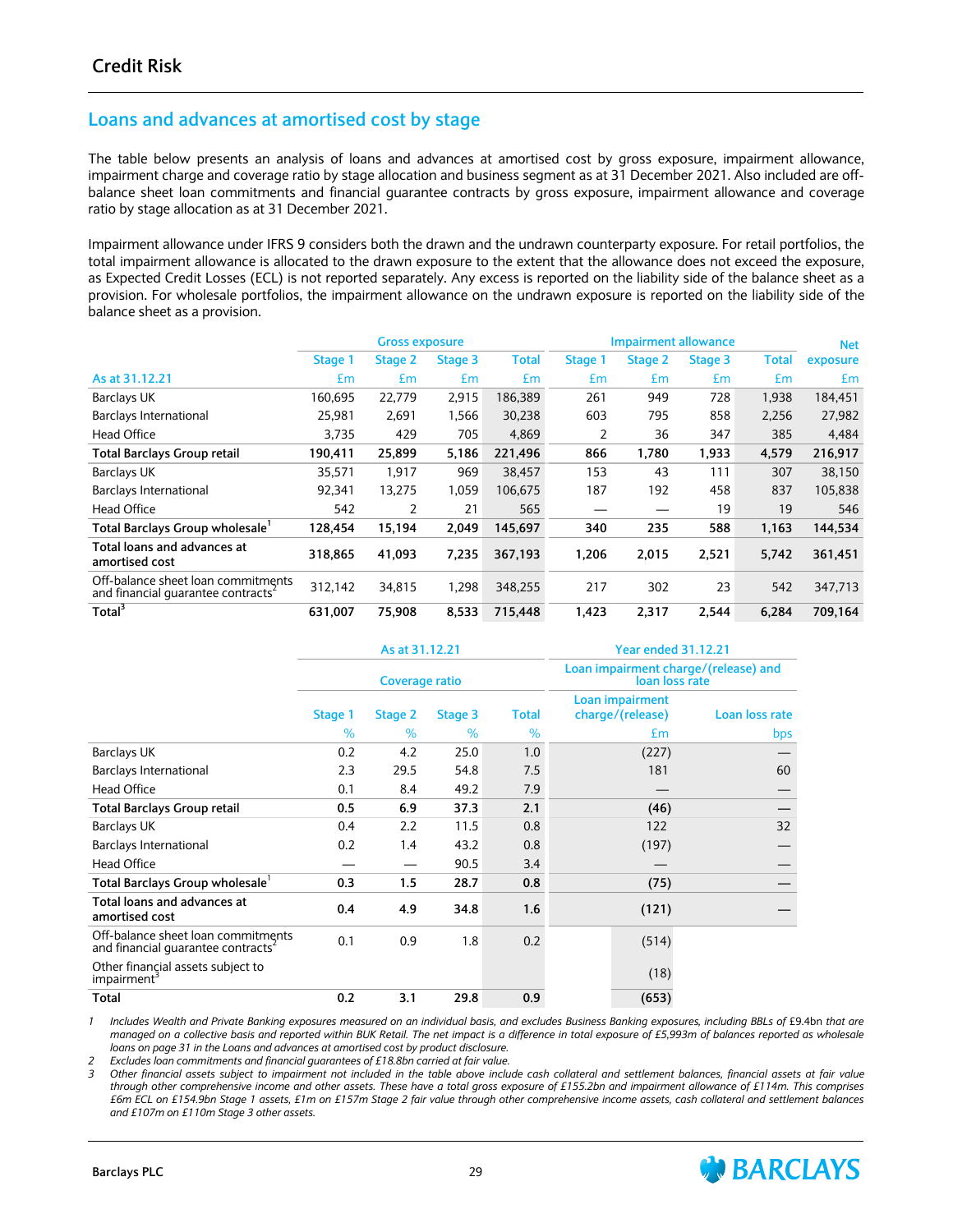## **Credit Risk**

|                                                                                         | <b>Gross exposure</b> |         |         |              |         | <b>Impairment allowance</b> |         |              |          |  |
|-----------------------------------------------------------------------------------------|-----------------------|---------|---------|--------------|---------|-----------------------------|---------|--------------|----------|--|
|                                                                                         | Stage 1               | Stage 2 | Stage 3 | <b>Total</b> | Stage 1 | Stage 2                     | Stage 3 | <b>Total</b> | exposure |  |
| As at 31.12.20                                                                          | Em                    | £m      | £m      | £m           | £m      | £m                          | £m      | £m           | £m       |  |
| <b>Barclays UK</b>                                                                      | 153,250               | 23,896  | 2,732   | 179,878      | 332     | 1,509                       | 1,147   | 2,988        | 176,890  |  |
| Barclays International                                                                  | 21,048                | 5,500   | 1,992   | 28,540       | 396     | 1,329                       | 1,205   | 2,930        | 25,610   |  |
| <b>Head Office</b>                                                                      | 4.267                 | 720     | 844     | 5,831        | 4       | 51                          | 380     | 435          | 5,396    |  |
| Total Barclays Group retail                                                             | 178,565               | 30,116  | 5,568   | 214,249      | 732     | 2,889                       | 2,732   | 6,353        | 207,896  |  |
| <b>Barclays UK</b>                                                                      | 31,918                | 4,325   | 1,126   | 37,369       | 13      | 129                         | 116     | 258          | 37,111   |  |
| Barclays International                                                                  | 79,911                | 16,565  | 2.270   | 98.746       | 288     | 546                         | 859     | 1,693        | 97,053   |  |
| <b>Head Office</b>                                                                      | 570                   |         | 33      | 603          |         |                             | 31      | 31           | 572      |  |
| Total Barclays Group wholesale <sup>2</sup>                                             | 112,399               | 20,890  | 3,429   | 136,718      | 301     | 675                         | 1,006   | 1,982        | 134,736  |  |
| Total loans and advances at<br>amortised cost                                           | 290,964               | 51,006  | 8,997   | 350,967      | 1,033   | 3,564                       | 3,738   | 8,335        | 342,632  |  |
| Off-balance sheet loan<br>commitments and financial<br>quarantee contracts <sup>3</sup> | 289,939               | 52,891  | 2,330   | 345,160      | 256     | 758                         | 50      | 1,064        | 344,096  |  |
| Total <sup>4</sup>                                                                      | 580.903               | 103,897 | 11.327  | 696,127      | 1,289   | 4,322                       | 3,788   | 9,399        | 686,728  |  |

|                                                                                         |         | As at 31.12.20        |         |              | <b>Year ended 31.12.20</b>                   |                |  |  |
|-----------------------------------------------------------------------------------------|---------|-----------------------|---------|--------------|----------------------------------------------|----------------|--|--|
|                                                                                         |         | <b>Coverage ratio</b> |         |              | Loan impairment charge and loan loss<br>rate |                |  |  |
|                                                                                         | Stage 1 | Stage 2               | Stage 3 | <b>Total</b> | Loan impairment<br>charge                    | Loan loss rate |  |  |
|                                                                                         | $\%$    | $\%$                  | $\%$    | %            | £m                                           | bps            |  |  |
| <b>Barclays UK</b>                                                                      | 0.2     | 6.3                   | 42.0    | 1.7          | 1,070                                        | 59             |  |  |
| Barclays International                                                                  | 1.9     | 24.2                  | 60.5    | 10.3         | 1,680                                        | 589            |  |  |
| <b>Head Office</b>                                                                      | 0.1     | 7.1                   | 45.0    | 7.5          | 91                                           | 156            |  |  |
| <b>Total Barclays Group retail</b>                                                      | 0.4     | 9.6                   | 49.1    | 3.0          | 2,841                                        | 133            |  |  |
| <b>Barclays UK</b>                                                                      |         | 3.0                   | 10.3    | 0.7          | 154                                          | 41             |  |  |
| Barclays International                                                                  | 0.4     | 3.3                   | 37.8    | 1.7          | 914                                          | 93             |  |  |
| <b>Head Office</b>                                                                      |         |                       | 93.9    | 5.1          |                                              |                |  |  |
| Total Barclays Group wholesale <sup>2</sup>                                             | 0.3     | 3.2                   | 29.3    | 1.4          | 1,068                                        | 78             |  |  |
| Total loans and advances at<br>amortised cost                                           | 0.4     | 7.0                   | 41.5    | 2.4          | 3,909                                        | 111            |  |  |
| Off-balance sheet loan<br>commitments and financial<br>quarantee contracts <sup>3</sup> | 0.1     | 1.4                   | 2.1     | 0.3          | 776                                          |                |  |  |
| Other financial assets subject to<br>impairment <sup>4</sup>                            |         |                       |         |              | 153                                          |                |  |  |
| Total <sup>5</sup>                                                                      | 0.2     | 4.2                   | 33.4    | 1.4          | 4,838                                        |                |  |  |

*1 Private Banking have refined the methodology to classify £5bn of their exposure between Wholesale and Retail during the year.*

*2 Includes Wealth and Private Banking exposures measured on an individual basis, and excludes Business Banking exposures that are managed on a collective basis. The net impact is a difference in total exposure of £7,551m of balances reported as wholesale loans on page 31 in the Loans and advances at amortised cost by product disclosure.*

*3 Excludes loan commitments and financial guarantees of £9.5bn carried at fair value.*

*4 Other financial assets subject to impairment not included in the table above include cash collateral and settlement balances, financial assets at fair value through other comprehensive income and other assets. These have a total gross exposure of £180.3bn and impairment allowance of £165m. This comprises £11m ECL on £175.7bn Stage 1 assets, £9m on £4.4bn Stage 2 fair value through other comprehensive income assets, other assets and cash collateral and settlement balances and £145m on £154m Stage 3 other assets.*

*5 The loan loss rate is 138 bps after applying the total impairment charge of £4,838m.*

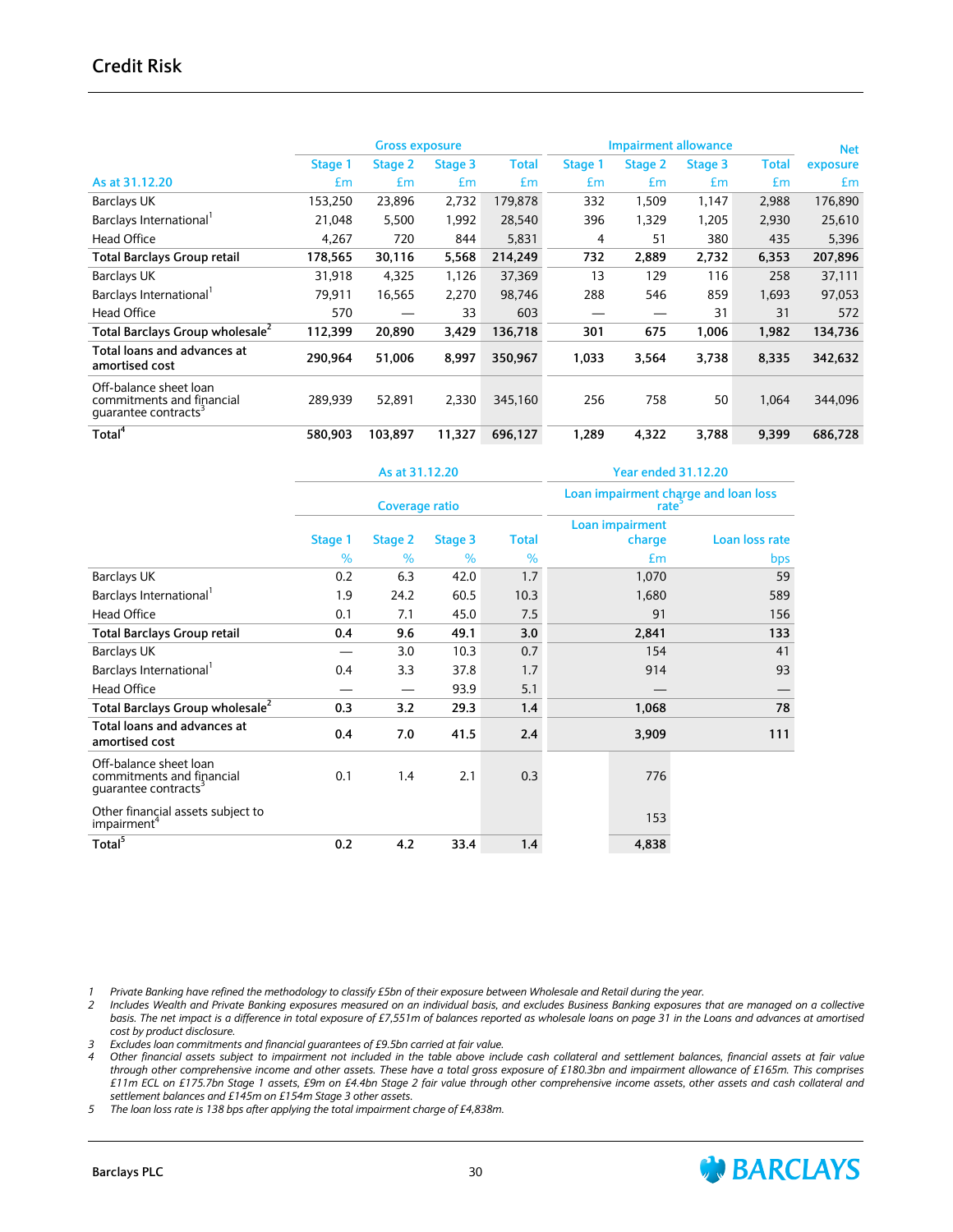## **Loans and advances at amortised cost by product**

The table below presents a breakdown of loans and advances at amortised cost and the impairment allowance with stage allocation by asset classification.

|                                                        |         |         | Stage 2            |                |              |         |              |
|--------------------------------------------------------|---------|---------|--------------------|----------------|--------------|---------|--------------|
|                                                        |         |         | $=30$              |                |              |         |              |
|                                                        |         |         | Not past days past | >30 days       |              |         |              |
| As at 31.12.21                                         | Stage 1 | due     | due                | past due       | <b>Total</b> | Stage 3 | <b>Total</b> |
| Gross exposure                                         | £m      | £m      | £m                 | £m             | £m           | £m      | £m           |
| Home loans                                             | 148,058 | 17,133  | 1,660              | 707            | 19,500       | 2,122   | 169,680      |
| Credit cards, unsecured loans and other retail lending | 37,840  | 5,102   | 300                | 248            | 5,650        | 2,332   | 45,822       |
| Wholesale loans                                        | 132,967 | 15,246  | 306                | 391            | 15,943       | 2,781   | 151,691      |
| Total                                                  | 318,865 | 37,481  | 2,266              | 1,346          | 41,093       | 7,235   | 367,193      |
| Impairment allowance                                   |         |         |                    |                |              |         |              |
| Home loans                                             | 19      | 46      | 6                  | $\overline{7}$ | 59           | 397     | 475          |
| Credit cards, unsecured loans and other retail lending | 824     | 1,493   | 85                 | 123            | 1,701        | 1,504   | 4,029        |
| Wholesale loans                                        | 363     | 248     | 4                  | 3              | 255          | 620     | 1,238        |
| Total                                                  | 1,206   | 1,787   | 95                 | 133            | 2,015        | 2,521   | 5,742        |
| Net exposure                                           |         |         |                    |                |              |         |              |
| Home loans                                             | 148,039 | 17,087  | 1,654              | 700            | 19,441       | 1,725   | 169,205      |
| Credit cards, unsecured loans and other retail lending | 37,016  | 3,609   | 215                | 125            | 3,949        | 828     | 41,793       |
| Wholesale loans                                        | 132,604 | 14,998  | 302                | 388            | 15,688       | 2,161   | 150,453      |
| Total                                                  | 317,659 | 35,694  | 2,171              | 1,213          | 39,078       | 4,714   | 361,451      |
| Coverage ratio                                         | %       | %       | %                  | %              | %            | %       | %            |
| Home loans                                             |         | 0.3     | 0.4                | 1.0            | 0.3          | 18.7    | 0.3          |
| Credit cards, unsecured loans and other retail lending | 2.2     | 29.3    | 28.3               | 49.6           | 30.1         | 64.5    | 8.8          |
| Wholesale loans                                        | 0.3     | 1.6     | 1.3                | 0.8            | 1.6          | 22.3    | 0.8          |
| Total                                                  | 0.4     | 4.8     | 4.2                | 9.9            | 4.9          | 34.8    | 1.6          |
| As at 31.12.20                                         |         |         |                    |                |              |         |              |
| Gross exposure                                         | £m      | £m      | £m                 | £m             | £m           | £m      | £m           |
| Home loans                                             | 138,639 | 16,651  | 1,785              | 876            | 19,312       | 2,234   | 160,185      |
| Credit cards, unsecured loans and other retail lending | 33,021  | 9,470   | 544                | 306            | 10,320       | 3,172   | 46,513       |
| Wholesale loans                                        | 119,304 | 19,501  | 1,097              | 776            | 21,374       | 3,591   | 144,269      |
| Total                                                  | 290,964 | 45,622  | 3,426              | 1,958          | 51,006       | 8,997   | 350,967      |
|                                                        |         |         |                    |                |              |         |              |
| Impairment allowance                                   |         |         |                    |                |              |         |              |
| Home Loans                                             | 33      | 57      | 13                 | 14             | 84           | 421     | 538          |
| Credit cards, unsecured loans and other retail lending | 680     | 2,382   | 180                | 207            | 2,769        | 2,251   | 5,700        |
| Wholesale Loans                                        | 320     | 650     | 50                 | 11             | 711          | 1,066   | 2,097        |
| Total                                                  | 1,033   | 3,089   | 243                | 232            | 3,564        | 3,738   | 8,335        |
| Net exposure                                           |         |         |                    |                |              |         |              |
| Home loans                                             | 138,606 | 16,594  | 1,772              | 862            | 19,228       | 1,813   | 159,647      |
| Credit cards, unsecured loans and other retail lending | 32,341  | 7,088   | 364                | 99             | 7,551        | 921     | 40,813       |
| Wholesale loans                                        | 118,984 | 18,851  | 1,047              | 765            | 20,663       | 2,525   | 142,172      |
| Total                                                  | 289,931 | 42,533  | 3,183              | 1,726          | 47,442       | 5,259   | 342,632      |
| Coverage ratio                                         | $\%$    | %       | $\%$               | $\%$           | $\%$         | $\%$    | %            |
| Home loans                                             |         | 0.3     | 0.7                | 1.6            | 0.4          | 18.8    | 0.3          |
| Credit cards, unsecured loans and other retail lending | 2.1     | 25.2    | 33.1               | 67.6           | 26.8         | 71.0    | 12.3         |
| Wholesale loans                                        | 0.3     | 3.3     | 4.6                | 1.4            | 3.3          | 29.7    | 1.5          |
| Total                                                  | 0.4     | $6.8\,$ | 7.1                | 11.8           | $7.0$        | 41.5    | 2.4          |

The increase in coverage on Credit cards, unsecured loans and other retail lending Stage 2 not past due is driven by a reduction in balances and the economic uncertainty adjustments held for specific customers and clients who may be more vulnerable to the full withdrawal of support and emerging economic uncertainty.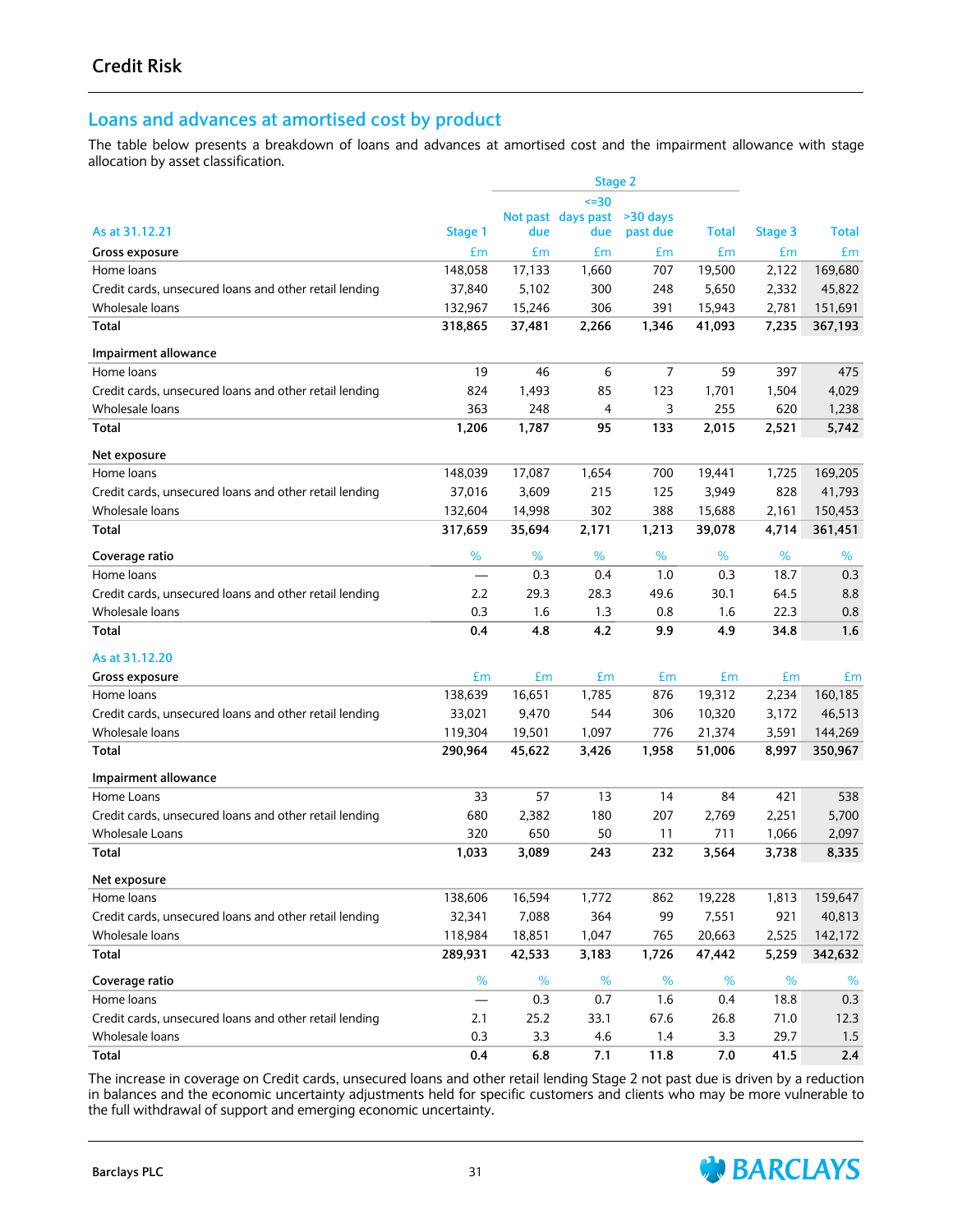## **Loans and advances at amortised cost by selected sectors**

The table below presents a breakdown of drawn exposure and impairment allowance for loans and advances at amortised cost, with stage allocation for selected industry sectors within the wholesale loans portfolio. The industry sectors have been selected based upon the level of management focus they have received following the onset of the COVID-19 pandemic.

The gross loans and advances to selected sectors have decreased over the year driven by repayments and lower drawdowns. The reduction in provisions is informed by the improved macroeconomic outlook over the course of 2021, partially offset by management judgments to reflect the risk of uncertainty still prevailing within these sectors. The wholesale portfolio also benefits from a hedge protection programme that enables effective risk management against systemic losses. An additional £0.1bn (2020: £0.1bn) impairment allowance has been applied to the undrawn exposures not included in the table below.

|                              |         | <b>Impairment allowance</b> |         |        |         |         |         |              |
|------------------------------|---------|-----------------------------|---------|--------|---------|---------|---------|--------------|
|                              | Stage 1 | Stage 2                     | Stage 3 | Total  | Stage 1 | Stage 2 | Stage 3 | <b>Total</b> |
| As at 31.12.21               | £m      | £m                          | £m      | Em     | Em      | Em      | £m      | £m           |
| Air travel                   | 232     | 201                         | 94      | 527    | 9       | 5       | 37      | 51           |
| Hospitality and leisure      | 4,898   | 986                         | 377     | 6,261  | 26      | 19      | 45      | 90           |
| Oil and gas                  | 1.765   | 576                         | 62      | 2,403  | 14      | 9       | 21      | 44           |
| Retail                       | 3,901   | 780                         | 192     | 4,873  | 38      | 14      | 39      | 91           |
| Shipping                     | 382     | 201                         | 25      | 608    | 9       | 8       |         | 17           |
| Transportation               | 1,166   | 417                         | 156     | 1,739  | 18      | 9       | 29      | 56           |
| Total                        | 12,344  | 3,161                       | 906     | 16,411 | 114     | 64      | 171     | 349          |
| Total of Wholesale exposures | 9%      | 20%                         | 33%     | 11%    | 31%     | 25%     | 28%     | 28%          |

|                              |         | <b>Impairment allowance</b> |         |              |         |         |         |              |
|------------------------------|---------|-----------------------------|---------|--------------|---------|---------|---------|--------------|
|                              | Stage 1 | Stage 2                     | Stage 3 | <b>Total</b> | Stage 1 | Stage 2 | Stage 3 | <b>Total</b> |
| As at 31.12.20               | £m      | £m                          | Em      | Em           | Em      | £m      | £m      | £m           |
| Air travel                   | 367     | 525                         | 56      | 948          | 9       | 27      | 23      | 59           |
| Hospitality and leisure      | 4.440   | 2,387                       | 313     | 7,140        | 53      | 115     | 61      | 229          |
| Oil and gas                  | 1,754   | 854                         | 465     | 3,073        | 31      | 27      | 140     | 198          |
| Retail                       | 3,907   | 1,153                       | 283     | 5,343        | 78      | 51      | 108     | 237          |
| Shipping                     | 308     | 389                         | 12      | 709          | 2       | 30      |         | 33           |
| Transportation               | 1.148   | 253                         | 125     | 1,526        | 19      | 10      | 57      | 86           |
| Total                        | 11,924  | 5,561                       | 1,254   | 18,739       | 192     | 260     | 390     | 842          |
| Total of Wholesale exposures | 10%     | 26%                         | 35%     | 13%          | 60%     | 37%     | 37%     | 40%          |

The coverage ratio for selected sectors has decreased from 4.5% as at 31 December 2020 to 2.1% as at 31 December 2021 due to improved macroeconomic outlook. Non Default coverage remains elevated as compared to pre COVID-19 level.

Exposure to UK Commercial Real Estate £8.5bn (2020: £9.9bn) remained stable and is predominantly in Stage 1 82% (2020: 83%). The loan portfolio is well collateralised, hence a low coverage of 1% (ECL: £0.1bn). Exposure included in Stage 3 4% (2020: 4%) having a coverage ratio of 17% (2020: 20%).

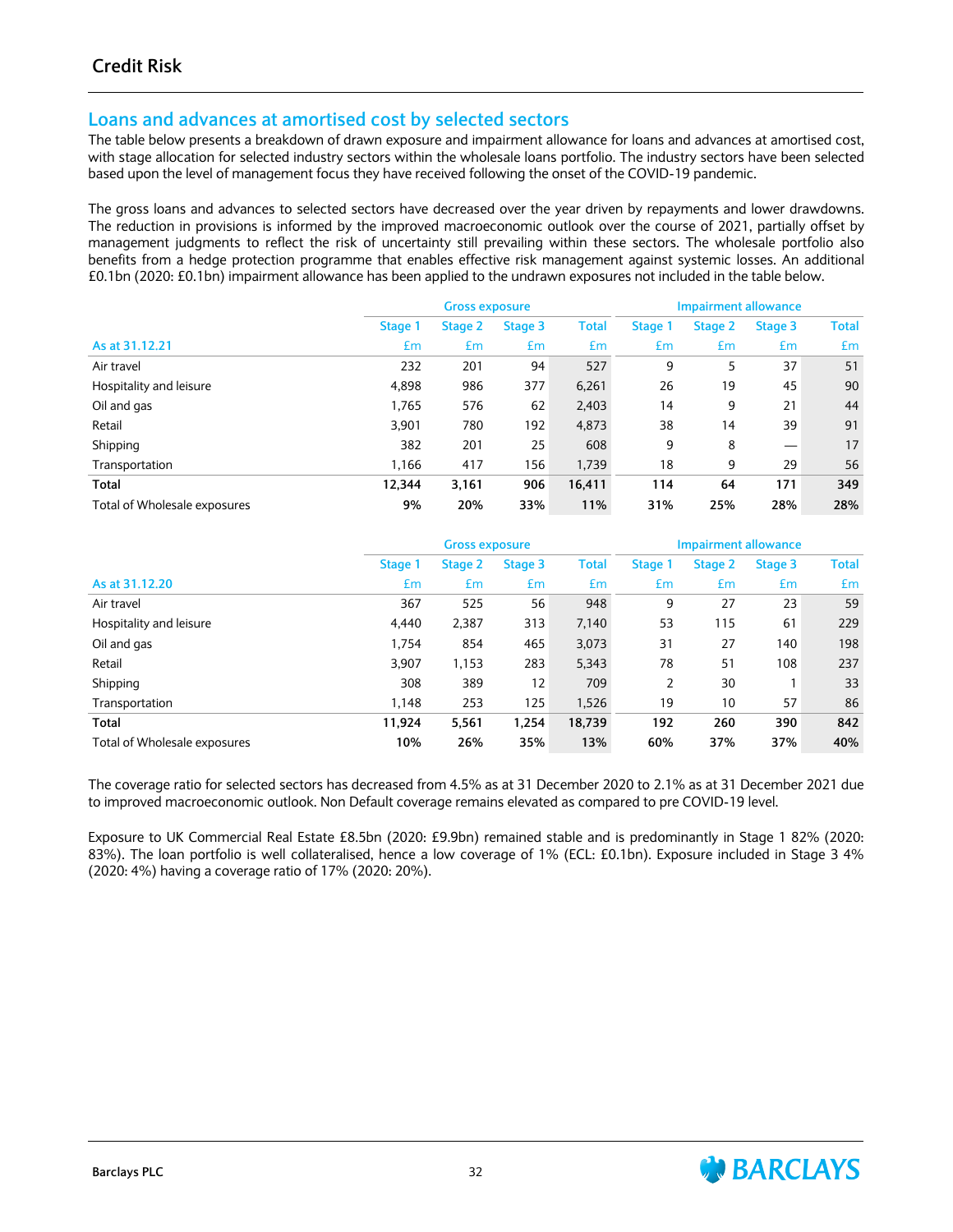# **Movement in gross exposures and impairment allowance including provisions for loan commitments and financial guarantees**

The following tables present a reconciliation of the opening to the closing balance of the exposure and impairment allowance. An explanation of the methodology used to determine credit impairment provisions is included in the Barclays PLC Annual Report 2021 on page 348. Transfers between stages in the table have been reflected as if they had taken place at the beginning of the year. The movements are measured over a 12-month period.

#### **Loans and advances at amortised cost**

|                                            | Stage 1      |            | Stage 2      |            | Stage 3      |            | <b>Total</b> |            |
|--------------------------------------------|--------------|------------|--------------|------------|--------------|------------|--------------|------------|
|                                            | <b>Gross</b> |            | <b>Gross</b> |            | <b>Gross</b> |            | <b>Gross</b> |            |
|                                            | exposure     | <b>ECL</b> | exposure     | <b>ECL</b> | exposure     | <b>ECL</b> | exposure     | <b>ECL</b> |
| Home loans                                 | £m           | £m         | £m           | £m         | Em           | £m         | £m           | £m         |
| As at 1 January 2021                       | 138,639      | 33         | 19,312       | 84         | 2,234        | 421        | 160,185      | 538        |
| Transfers from Stage 1 to Stage 2          | (7,672)      | (2)        | 7,672        |            |              |            |              |            |
| Transfers from Stage 2 to Stage 1          | 5,336        | 32         | (5,336)      | (32)       |              |            |              |            |
| Transfers to Stage 3                       | (282)        |            | (469)        | (9)        | 751          | 9          |              |            |
| Transfers from Stage 3                     | 35           |            | 203          | 5          | (238)        | (6)        |              |            |
| Business activity in the year              | 32,744       | 7          | 1,243        | 5          | 4            |            | 33,991       | 12         |
| Refinements to models used for calculation |              |            |              | (4)        |              | 38         |              | 34         |
| Net drawdowns, repayments, net re-         |              |            |              |            |              |            |              |            |
| measurement and movement due to exposure   | (8, 131)     | (50)       | (1,090)      | 12         | (216)        | (26)       | (9, 437)     | (64)       |
| and risk parameter changes                 |              |            |              |            |              |            |              |            |
| Final repayments                           | (12,039)     | (2)        | (2,009)      | (4)        | (392)        | (18)       | (14, 440)    | (24)       |
| Disposals <sup>3</sup>                     | (572)        |            | (26)         |            |              |            | (598)        |            |
| Write-offs <sup>4</sup>                    |              |            |              |            | (21)         | (21)       | (21)         | (21)       |
| As at 31 December 2021 <sup>5</sup>        | 148,058      | 19         | 19,500       | 59         | 2,122        | 397        | 169,680      | 475        |

**Credit cards, unsecured loans and other retail lending**

| Crean caras, ansecured loans and other retail lenging                                                                     |         |         |         |          |          |         |         |          |
|---------------------------------------------------------------------------------------------------------------------------|---------|---------|---------|----------|----------|---------|---------|----------|
| As at 1 January 2021                                                                                                      | 33.021  | 680     | 10,320  | 2.769    | 3,172    | 2,251   | 46,513  | 5,700    |
| Transfers from Stage 1 to Stage 2                                                                                         | (1,894) | (78)    | 1,894   | 78       |          |         |         |          |
| Transfers from Stage 2 to Stage 1                                                                                         | 4,717   | 1,174   | (4,717) | (1, 174) |          |         |         |          |
| Transfers to Stage 3                                                                                                      | (529)   | (22)    | (790)   | (370)    | 1,319    | 392     |         |          |
| Transfers from Stage 3                                                                                                    | 55      | 26      | 32      | 19       | (87)     | (45)    |         |          |
| Business activity in the year                                                                                             | 7,842   | 119     | 257     | 62       | 42       | 19      | 8,141   | 200      |
| Refinements to models used for calculation                                                                                |         | (5)     |         | (33)     |          | 14      |         | (24)     |
| Net drawdowns, repayments, net re-<br>measurement and movement due to exposure<br>and risk parameter changes <sup>o</sup> | (2,793) | (1,030) | (848)   | 389      | (165)    | 620     | (3,806) | (21)     |
| Final repayments                                                                                                          | (2,579) | (40)    | (498)   | (39)     | (212)    | (92)    | (3,289) | (171)    |
| Disposals <sup>3</sup>                                                                                                    |         |         |         |          | (287)    | (205)   | (287)   | (205)    |
| Write-offs <sup>4</sup>                                                                                                   |         |         |         |          | (1, 450) | (1,450) | (1,450) | (1, 450) |
| As at 31 December 2021 <sup>5</sup>                                                                                       | 37.840  | 824     | 5.650   | 1.701    | 2.332    | 1.504   | 45.822  | 4.029    |

*1 Business activity in the year does not include additional drawdowns on the existing facility which are reported under "Net drawdowns, repayments, net remeasurement and movements due to exposure and risk parameter changes".*

*2 Refinements to models used for calculation include a £34m movement in Home loans, £24m in Credit cards, unsecured loans and other retail lending portfolio and £19m in Wholesale loans. These reflect methodology changes made during the year. Barclays continually review the output of models to determine accuracy of the ECL calculation including review of model monitoring, external benchmarking and experience of model operation over an extended period of time. This ensures that the models used continue to reflect the risks inherent across the businesses.*

3 The £598m disposals reported within Home loans relate to transfer of UK Mortgage facilities to a non consolidated special purpose vehicle for the purpose of *securitisation. £287m disposals reported within Credit cards, unsecured loans and other retail lending portfolio relates to debt sales undertaken during the year. The £1.7bn disposal reported within Wholesale loans includes a sale of £1.0bn of Barclays Asset Finance and a £0.7bn of debt sales*.

*4 In 2021, gross write-offs amounted to £1,836m (2020: £1,964m) and post write-off recoveries amounted to £66m (2020: £35m). Net write-offs represent gross write-offs less post write-off recoveries and amounted to £1,770m (2020: £1,929m).*

*5 Other financial assets subject to impairment not included in the table above include cash collateral and settlement balances, financial assets at fair value through other comprehensive income and other assets. These have a total gross exposure of £155.2bn (December 2020: £180.3bn) and impairment allowance of £114m (December 2020: £165m). This comprises £6m ECL (December 2020: £11m) on £154.9bn stage 1 assets (December 2020: £175.7bn), £1m (December 2020: £9m) on £157m stage 2 fair value through other comprehensive income assets, other assets and cash collateral and settlement balances (December 2020: £4.4bn) and £107m (December 2020: £145m) on £110m stage 3 other assets (December 2020: £154m).*

*6 Transfers and risk parameter changes include a £0.3bn (2020: £0.6bn) net release in ECL arising from a reclassification of £1.9bn (2020: £2.0bn) gross loans and advances from Stage 2 to Stage 1 in Credit cards, unsecured loans and other retail lending. The reclassification followed a review of back-testing of results which indicated that accuracy of origination probability of default characteristics require management adjustments to correct and was first established in Q220.*

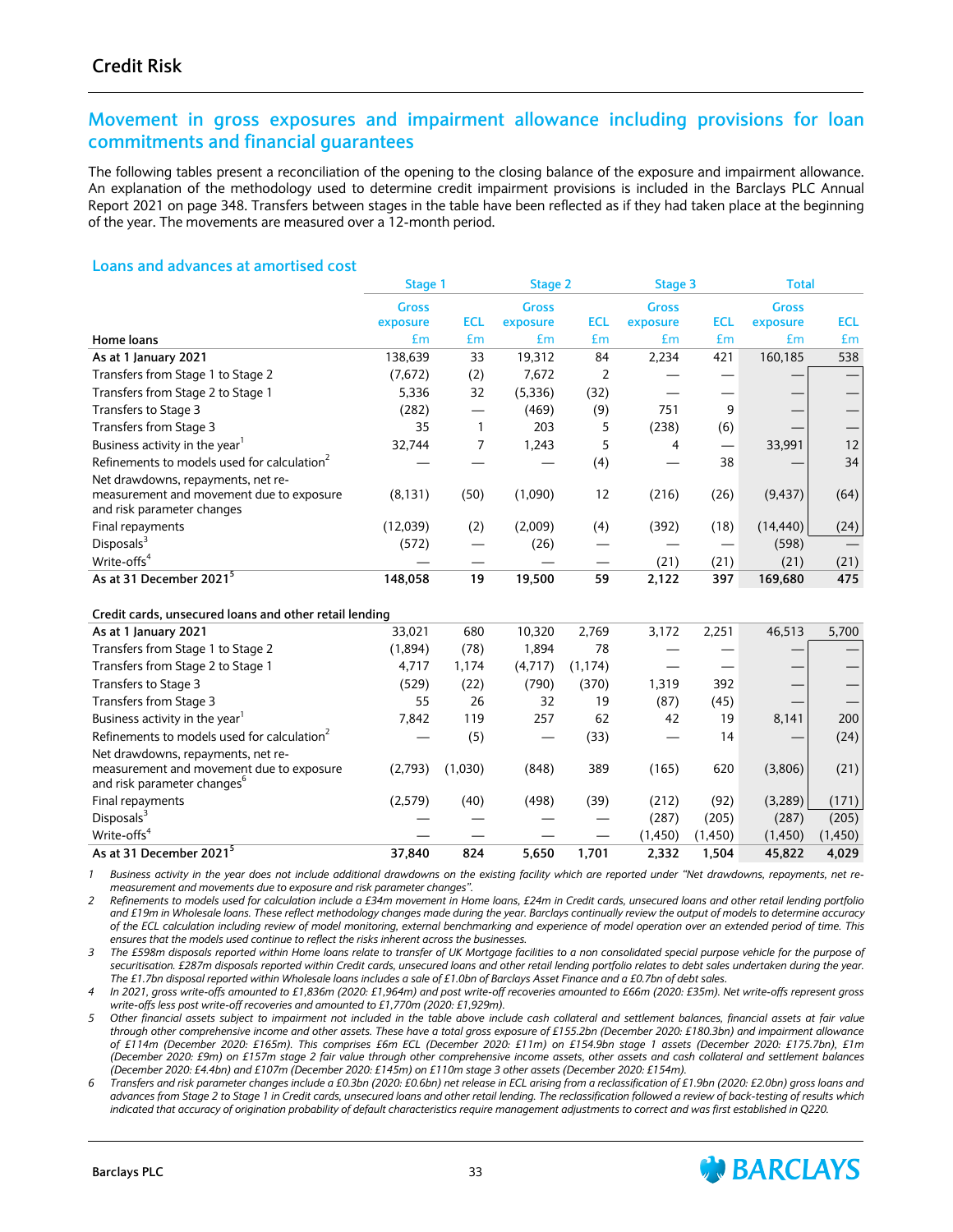# **Credit Risk**

#### **Loans and advances at amortised cost**

|                                                                                | Stage 1        |            | Stage 2        |            | Stage 3        | <b>Total</b> |                |                  |
|--------------------------------------------------------------------------------|----------------|------------|----------------|------------|----------------|--------------|----------------|------------------|
|                                                                                | <b>Gross</b>   | <b>ECL</b> | <b>Gross</b>   | <b>ECL</b> | <b>Gross</b>   | <b>ECL</b>   | <b>Gross</b>   |                  |
| Wholesale loans                                                                | exposure<br>£m | £m         | exposure<br>£m | £m         | exposure<br>£m | £m           | exposure<br>£m | <b>ECL</b><br>£m |
|                                                                                |                |            |                |            |                |              |                |                  |
| As at 1 January 2021                                                           | 119,304        | 320        | 21,374         | 711        | 3,591          | 1,066        | 144,269        | 2,097            |
| Transfers from Stage 1 to Stage 2                                              | (6, 115)       | (19)       | 6,115          | 19         |                |              |                |                  |
| Transfers from Stage 2 to Stage 1                                              | 9,137          | 257        | (9, 137)       | (257)      |                |              |                |                  |
| Transfers to Stage 3                                                           | (804)          | (4)        | (377)          | (21)       | 1,181          | 25           | –              |                  |
| Transfers from Stage 3                                                         | 580            | 23         | 410            | 22         | (990)          | (45)         | –              |                  |
| Business activity in the year                                                  | 34,804         | 95         | 1,774          | 18         | 283            | 50           | 36,861         | 163              |
| Refinements to models used for calculation                                     |                | 8          |                | 11         |                |              |                | 19               |
| Net drawdowns, repayments, net re-<br>measurement and movement due to exposure | (417)          | (268)      | 721            | (68)       | (211)          | 67           | 93             | (269)            |
| and risk parameter changes                                                     |                |            |                |            |                |              |                |                  |
| Final repayments                                                               | (22, 219)      | (34)       | (4,734)        | (174)      | (545)          | (131)        | (27, 498)      | (339)            |
| Disposals <sup>3</sup>                                                         | (1,303)        | (15)       | (203)          | (6)        | (163)          | (47)         | (1,669)        | (68)             |
| Write-offs <sup>4</sup>                                                        |                |            |                |            | (365)          | (365)        | (365)          | (365)            |
| As at 31December 2021 <sup>5</sup>                                             | 132,967        | 363        | 15,943         | 255        | 2,781          | 620          | 151,691        | 1,238            |

| Reconciliation of ECL movement to credit impairment (release)/charge for the period | £m    |
|-------------------------------------------------------------------------------------|-------|
| Home loans                                                                          | (42)  |
| Credit cards, unsecured loans and other retail lending                              | (16)  |
| Wholesale loans                                                                     | (426) |
| ECL movement excluding assets derecognised due to disposals and write-offs          | (484) |
| Recoveries and reimbursements <sup>6</sup>                                          | 240   |
| Exchange and other adjustments <sup>7</sup>                                         | 123   |
| Credit impairment release on loan commitments and other financial quarantees        | (514) |
| Credit impairment release on other financial assets <sup>5</sup>                    | (18)  |
| Credit impairment release for the year                                              | (653) |

*1 Business activity in the year does not include additional drawdowns on the existing facility which are reported under "Net drawdowns, repayments, net remeasurement and movements due to exposure and risk parameter changes".*

*2 Refinements to models used for calculation include a £34m movement in Home Loans, £24m in Credit cards, unsecured loans and other retail lending portfolio and £19m in Wholesale loans. These reflect methodology changes made during the year. Barclays continually review the output of models to determine accuracy of the ECL calculation including review of model monitoring, external benchmarking and experience of model operation over an extended period of time. This ensures that the models used continue to reflect the risks inherent across the businesses.*

3 The £598m disposals reported within Home loans relate to transfer of UK Mortgage facilities to a non consolidated special purpose vehicle for the purpose of *securitisation. The £287m disposals reported within Credit cards, unsecured loans and other retail lending portfolio relates to debt sales undertaken during the year. The £1.7bn disposal reported within Wholesale loans includes a £1.0bn sale of Barclays Asset Finance and a £0.7bn of debt sales.*

*4 In 2021, gross write-offs amounted to £1,836m (2020: £1,964m) and post write-off recoveries amounted to £66m (2020: £35m). Net write-offs represent gross write-offs less post write-off recoveries and amounted to £1,770m (2020: £1,929m).*

*5 Other financial assets subject to impairment not included in the table above include cash collateral and settlement balances, financial assets at fair value through other comprehensive income and other assets. These have a total gross exposure of £155.2bn (December 2020: £180.3bn) and impairment allowance of £114m (December 2020: £165m). This comprises £6m ECL (December 2020: £11m) on £154.9bn stage 1 assets (December 2020: £175.7bn), £1m (December 2020: £9m) on £58m stage 2 fair value through other comprehensive income assets, other assets and cash collateral and settlement balances (December 2020: £4.4bn) and £107m (December 2020: £145m) on £110m stage 3 other assets (December 2020: £154m).*

*6 Recoveries and reimbursements includes a net reduction in amounts recoverable from financial guarantee contracts held with third parties of £306m (2020 gain: £364m) and post write off recoveries of £66m (2020: £35m).*

*7 Includes foreign exchange and interest and fees in suspense.*

**Barclays PLC** 34

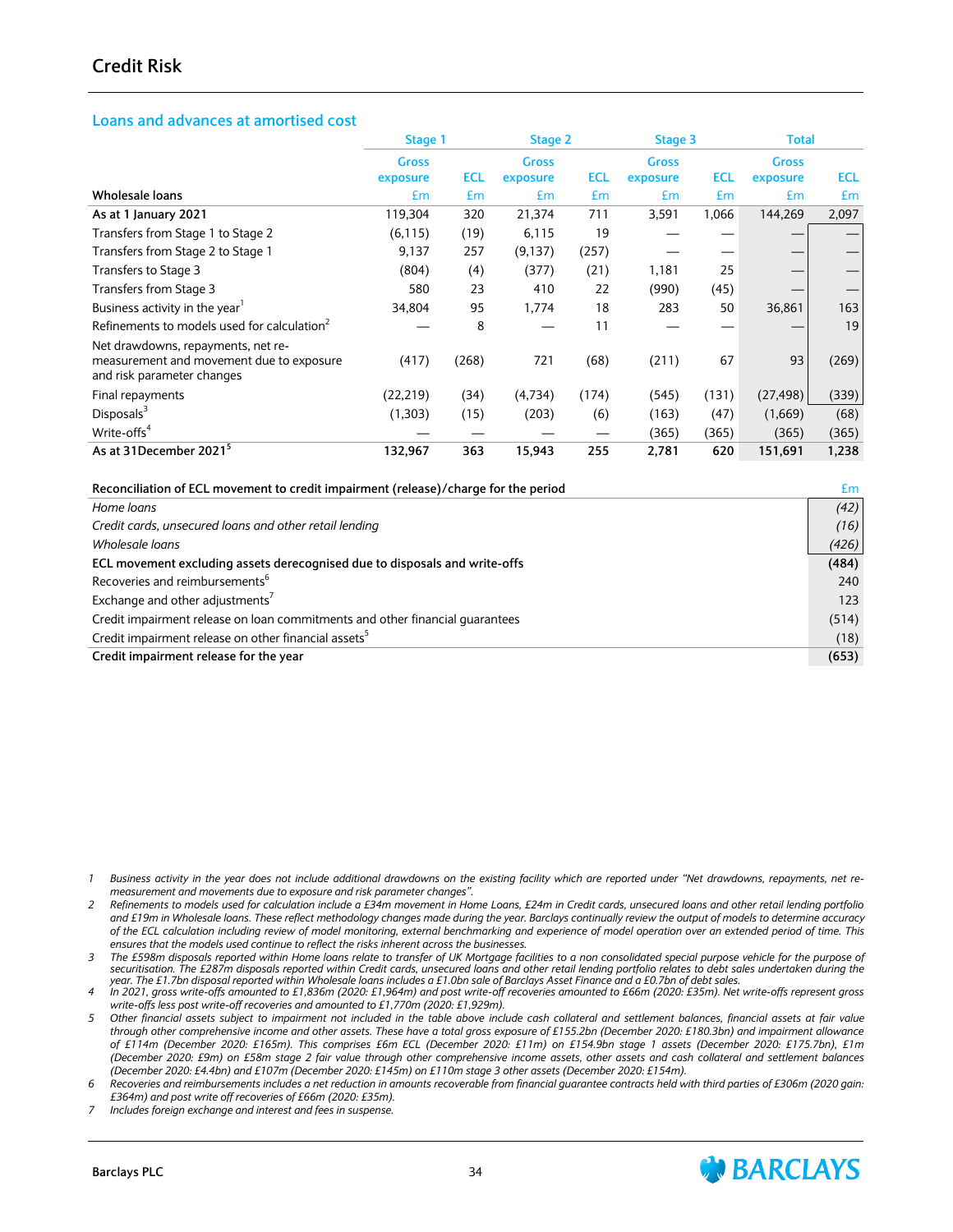# **Loan commitments and financial guarantees**

|                                                                                                              |              | Stage 1<br>Stage 2 |              | Stage 3    |                | <b>Total</b>             |              |            |
|--------------------------------------------------------------------------------------------------------------|--------------|--------------------|--------------|------------|----------------|--------------------------|--------------|------------|
|                                                                                                              | <b>Gross</b> |                    | <b>Gross</b> |            | <b>Gross</b>   |                          | <b>Gross</b> |            |
|                                                                                                              | exposure     | <b>ECL</b>         | exposure     | <b>ECL</b> | exposure       | <b>ECL</b>               | exposure     | <b>ECL</b> |
| Home loans                                                                                                   | £m           | £m                 | £m           | £m         | £m             | £m                       | £m           | Em         |
| As at 1 January 2021                                                                                         | 11,861       |                    | 516          |            | 5              |                          | 12,382       |            |
| Net transfers between stages                                                                                 | (131)        |                    | 124          |            | 7              |                          |              |            |
| Business activity in the year                                                                                | 7,034        |                    |              |            |                | —                        | 7,034        |            |
| Net drawdowns, repayments, net re-<br>measurement and movement due to exposure<br>and risk parameter changes | (7, 556)     |                    | (64)         |            | (4)            |                          | (7,624)      |            |
| Limit management and final repayments                                                                        | (375)        |                    | (44)         |            | (5)            |                          | (424)        |            |
| As at 31 December 2021                                                                                       | 10,833       |                    | 532          |            | 3              |                          | 11,368       |            |
| Credit cards, unsecured loans and other retail lending                                                       |              |                    |              |            |                |                          |              |            |
| As at 1 January 2021                                                                                         | 114,371      | 55                 | 12,117       | 305        | 229            | 23                       | 126,717      | 383        |
| Net transfers between stages                                                                                 | 5,769        | 206                | (6,379)      | (213)      | 610            | 7                        |              |            |
| Business activity in the year                                                                                | 11,206       |                    | 430          |            | $\overline{2}$ |                          | 11,638       |            |
| Net drawdowns, repayments, net re-<br>measurement and movement due to exposure<br>and risk parameter changes | (742)        | (207)              | 217          | (24)       | (526)          | (10)                     | (1,051)      | (241)      |
| Limit management and final repayments                                                                        | (7,785)      | (4)                | (667)        | (7)        | (97)           |                          | (8, 549)     | (11)       |
| As at 31 December 2021                                                                                       | 122,819      | 50                 | 5,718        | 61         | 218            | 20                       | 128,755      | 131        |
| Wholesale loans                                                                                              |              |                    |              |            |                |                          |              |            |
| As at 1 January 2021                                                                                         | 163,707      | 201                | 40,258       | 453        | 2,096          | 27                       | 206,061      | 681        |
| Net transfers between stages                                                                                 | 8,227        | 221                | (7, 174)     | (215)      | (1,053)        | (6)                      |              |            |
| Business activity in the year                                                                                | 44,085       | 14                 | 4,658        | 102        | 10             | $\overline{\phantom{0}}$ | 48,753       | 116        |
| Net drawdowns, repayments, net re-<br>measurement and movement due to exposure<br>and risk parameter changes | 8,819        | (229)              | (151)        | 7          | 515            | (11)                     | 9,183        | (233)      |
| Limit management and final repayments                                                                        | (46,348)     | (40)               | (9,026)      | (106)      | (491)          | (7)                      | (55,865)     | (153)      |
| As at 31 December 2021                                                                                       | 178,490      | 167                | 28,565       | 241        | 1.077          | 3                        | 208,132      | 411        |

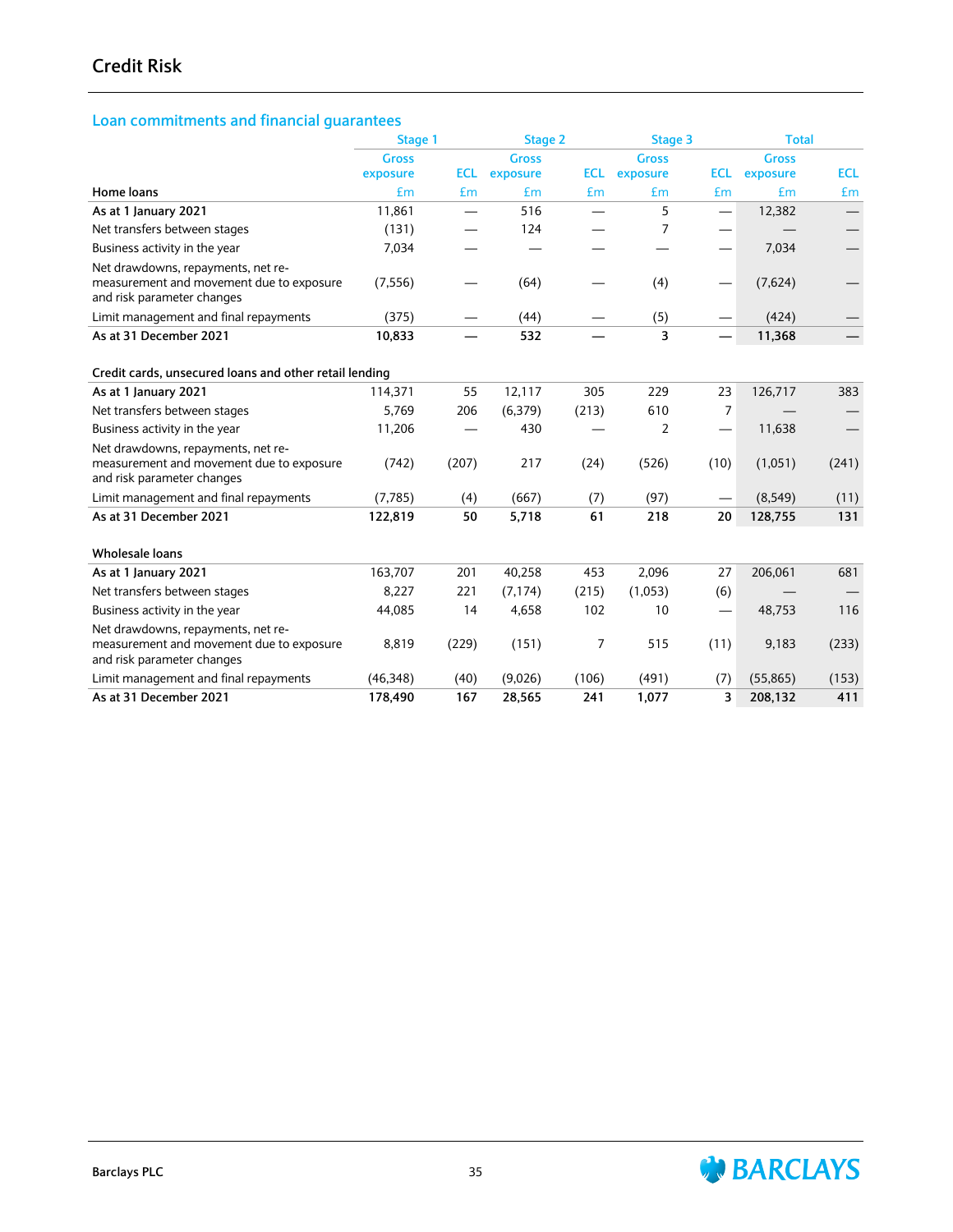# **Management adjustments to models for impairment**

Management adjustments to impairment models are applied in order to factor in certain conditions or changes in policy that are not fully incorporated into the impairment models, or to reflect additional facts and circumstances at the period end. Management adjustments are reviewed and incorporated into future model development where applicable.

Total management adjustments to impairment allowance are presented by product below:

#### **Overview of management adjustments to models for impairment allowance<sup>1</sup>**

|                                                        | As at 31.12.21                                           |                                                  | As at 31.12.20                                                 |                                                                  |  |
|--------------------------------------------------------|----------------------------------------------------------|--------------------------------------------------|----------------------------------------------------------------|------------------------------------------------------------------|--|
|                                                        | Management<br>adjustments to<br>impairment<br>allowances | <b>Proportion of</b><br>impairment<br>allowances | Management<br>total adjustments to<br>impairment<br>allowances | <b>Proportion of</b><br>total<br><i>impairment</i><br>allowances |  |
|                                                        | £m                                                       | $\%$                                             | £m                                                             | %                                                                |  |
| Home loans                                             | 103                                                      | 21.7                                             | 131                                                            | 24.3                                                             |  |
| Credit cards, unsecured loans and other retail lending | 1,362                                                    | 32.7                                             | 1.234                                                          | 20.3                                                             |  |
| Wholesale loans                                        | 21                                                       | 1.3                                              | 23                                                             | 0.8                                                              |  |
| Total                                                  | 1.486                                                    | 23.6                                             | 1.388                                                          | 14.8                                                             |  |

*1 Positive values reflect an increase in impairment allowance and negative values reflect a reduction in the impairment allowances.*

### **Management adjustments to model are presented by products below<sup>1</sup> :**

|                                                        | <b>Impairment</b><br>allowance pre<br>management<br>adjustments <sup>2</sup> | <b>Economic</b><br>uncertainty<br>adjustments<br>(a) | <b>Other</b><br>adjustments<br>(b) | <b>Total</b><br>management<br>adjustments<br>$(a+b)$ | <b>Total</b><br>impairment<br>allowance <sup>3</sup> |
|--------------------------------------------------------|------------------------------------------------------------------------------|------------------------------------------------------|------------------------------------|------------------------------------------------------|------------------------------------------------------|
| As at 31 December 2021                                 | £m                                                                           | £m                                                   | Em                                 | £m                                                   | £m                                                   |
| Home loans                                             | 372                                                                          | 72                                                   | 31                                 | 103                                                  | 475                                                  |
| Credit cards, unsecured loans and other retail lending | 2,798                                                                        | 1,217                                                | 145                                | 1,362                                                | 4,160                                                |
| Wholesale loans <sup>4</sup>                           | 1,628                                                                        | 403                                                  | (382)                              | 21                                                   | 1,649                                                |
| Total                                                  | 4.798                                                                        | 1,692                                                | (206)                              | 1,486                                                | 6,284                                                |
| As at 31 December 2020                                 |                                                                              |                                                      |                                    |                                                      |                                                      |
| Home loans                                             | 407                                                                          | 21                                                   | 110                                | 131                                                  | 538                                                  |
| Credit cards, unsecured loans and other retail lending | 4,849                                                                        | 1,625                                                | (391)                              | 1,234                                                | 6,083                                                |
| Wholesale loans <sup>4</sup>                           | 2,755                                                                        | 421                                                  | (398)                              | 23                                                   | 2,778                                                |
| Total                                                  | 8,011                                                                        | 2,067                                                | (679)                              | 1,388                                                | 9,399                                                |

*1 Positive values reflect an increase in impairment allowance and negative values reflect a reduction in the impairment allowance.*

*2 Includes £4.1bn (2020: £6.8bn) of modelled ECL, £0.5bn (2020: £0.9bn) of individually assessed impairments and £0.2bn (2020: £0.3bn) ECL from non-modelled exposures.* 

*3 Total impairment allowance consists of ECL stock on drawn and undrawn exposures.*

*4 Other adjustments include £(0.4)bn related to Bounce back loan government guarantee in 2021. In the prior year, the adjustment was £(0.1)bn and was presented under economic uncertainty.*

### **Economic uncertainty adjustments**

Throughout the COVID-19 pandemic in 2020 and 2021, macroeconomic forecasts anticipated lasting impacts to unemployment levels and customer and client stress. More recent macroeconomic forecasts indicated that the outlook has improved, with measures of government and bank support having tapered down and no material deterioration in customer delinquencies observed to date. However, the degree of economic uncertainty remains relatively high: credit deterioration may still occur when support measures are fully withdrawn across geographies; emerging supply chain disruption and inflationary pressures may challenge economic stability; and economic consensus may not capture the range of economic uncertainty associated with fast moving new COVID-19 variants such as Omicron.

Given this backdrop, management has recognised economic uncertainty adjustments to modelled outputs to address these sources of uncertainties and ensure that the potential impacts of stress are provided for. This uncertainty continues to be captured in two distinct ways. Firstly, customer uncertainty: the identification of customers and clients who may be more vulnerable to the withdrawal of support schemes and emerging economic instability; and secondly, model uncertainty: to

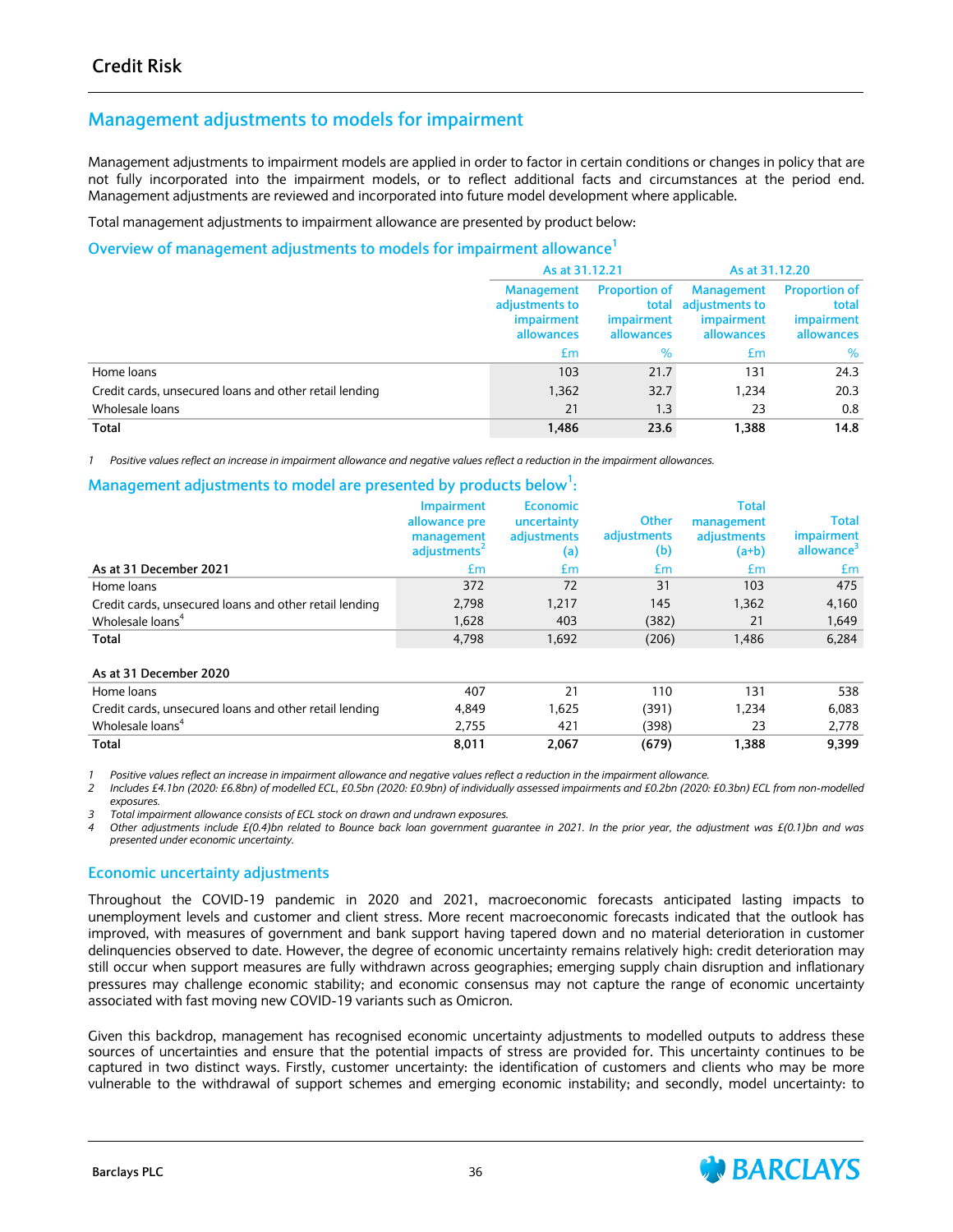capture the impact from model limitations and sensitivities to specific macroeconomic parameters which are applied at a portfolio level.

The economic uncertainty adjustments of £1.7bn (2020 £2.1bn) includes customer and client uncertainty provisions of £1.5bn (2020 £1.7bn) and model uncertainty provisions of £0.2bn (2020 £0.4bn).

**Customer uncertainty provisions** comprises:

a. An adjustment of £0.4bn (2020: £0.7bn) to adjust the probability of default (PDs) to pre-COVID-19 levels to offset the temporary improvement to PDs in light of reduced customer spend behaviour and support measures. The decrease of £0.3bn is primarily driven by some normalisation of customer spending behaviour during the year resulting in a partial release of the PMA.

b. A vulnerable customer adjustment of £1.1bn (2020: £1.0bn) has been applied to customers and clients considered potentially vulnerable to the withdrawal of support schemes and emerging economic instability against which lifetime coverage is applied. This is split between credit cards, unsecured loans and other retail lending of £0.8bn (2020: £0.8bn) and wholesale loans of £0.3bn (2020: £0.2bn). The latter includes an adjustment of £0.1bn (2020: £nil) to reflect possible cross default risk on Barclays lending in respect of clients who have taken bounce back loans.

**Model uncertainty provisions** reduced by £0.2bn reflecting an update in adjustment in response to the modelled provisions following the update in the Q421 scenarios.

### **Other adjustments**

Other adjustments are operational in nature and are expected to remain in place until they can be corrected in the underlying models. These adjustments result from data limitations and model performance related issues identified through established governance processes. The quantum of adjustments reduced in response to the Q421 scenarios as well as model enhancements made during the year. Material adjustments consists of the following:

**Home loans**: The low average LTV nature of the UK Home Loans portfolio means that modelled ECL estimates are low and do not reflect the tail risk with severe economic stress. An adjustment is made to maintain an appropriate level of ECL informed by model monitoring.

**Credit cards, unsecured loans and other retail lending**: Includes an adjustment for model inaccuracies informed by model monitoring and a reclassification of loans and advances from Stage 2 to Stage 1 in credit cards. The reclassification followed a review of back-testing results which indicated that accuracy of origination probability of default characteristics require management adjustments to correct and was first established in Q220. This adjustment has reduced driven by the macroeconomic scenarios in Q421 and the reduction in exposure on this portfolio.

**Wholesale loans:** Materially comprises of an adjustment applied on bounce back loans of £(0.4)bn to reverse out the modelled charge which does not consider the government guarantee when calculating the ECL.

Management adjustments of £(0.4)bn within wholesale loans in 2020 primarily comprised an adjustment to offset modelled ECL output in the Investment Bank to limit excessive ECL sensitivity to the macroeconomic variable for Federal Tax Receipts.

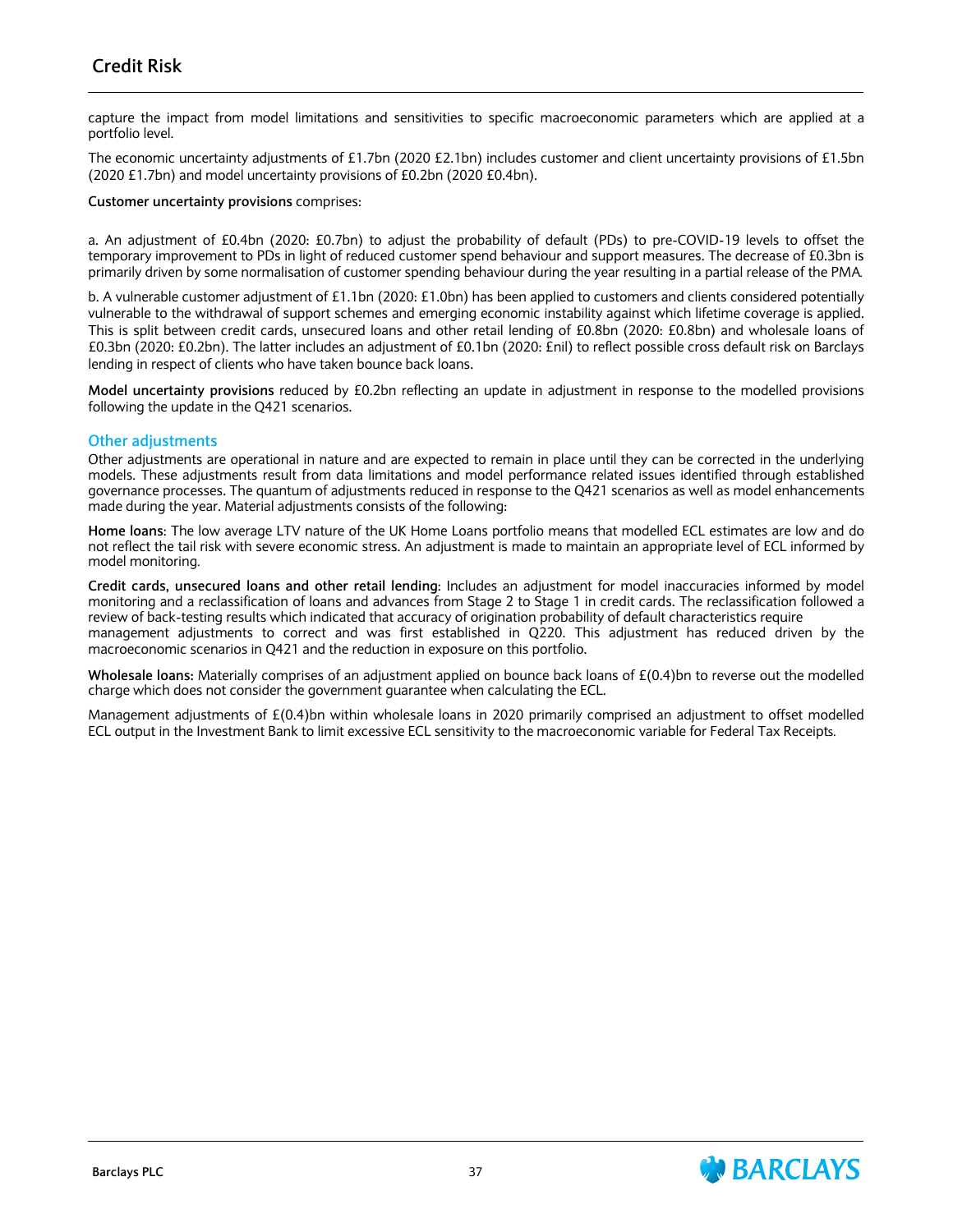## **Measurement uncertainty**

Management has applied economic uncertainty and other adjustments to modelled ECL outputs. Economic uncertainty adjustments reflect the potential vulnerability of specific customers and clients who may be more vulnerable to the full withdrawal of support and emerging economic instability and the degree to which economic consensus may not have captured the range of economic uncertainty associated with new variants of COVID-19. As a result, ECL is higher than would be the case if it were based on forecast economic scenarios alone.

The measurement of modelled ECL involves complexity and judgement, including estimation of probabilities of default (PD), loss given default (LGD), a range of unbiased future economic scenarios, estimation of expected lives, estimation of exposures at default (EAD) and assessing significant increases in credit risk. The Group uses a five-scenario model to calculate ECL. An external consensus forecast is assembled from key sources, including HM Treasury (short and medium term forecasts), Bloomberg (based on median of economic forecasts) and the Urban Land Institute (for US House Prices), which forms the Baseline scenario. In addition, two adverse scenarios (Downside 1 and Downside 2) and two favourable scenarios (Upside 1 and Upside 2) are derived, with associated probability weightings. The adverse scenarios are calibrated to a broadly similar severity to Barclays' internal stress tests and stress scenarios provided by regulators whilst also considering IFRS 9 specific sensitivities and non-linearity. The favourable scenarios are designed to reflect plausible upside risks to the Baseline scenario which are broadly consistent with the economic narrative approved by the Senior Scenario Review Committee. All scenarios are regenerated at a minimum semi-annually. The scenarios include eight key economic variables, (GDP, unemployment, House Price Index (HPI) and base rates in both the UK and US markets), and expanded variables using statistical models based on historical correlations. The upside and downside shocks are designed to evolve over a five-year stress horizon, with all five scenarios converging to a steady state after approximately eight years.

Scenarios used to calculate the Group's ECL charge were reviewed and updated regularly throughout 2021, following the continuation of the COVID-19 pandemic throughout the year, including the emergence of the Omicron variant and the global vaccination rollout. The current Baseline scenario reflects the latest consensus economic forecasts; the steady recovery in GDP in both the UK and US continues with UK GDP returning to pre-COVID-19 pandemic levels by Q222. UK unemployment peaks at 5.0% in Q122 and US unemployment continues to decline. In the Downside 2 scenario, inflation continues to accelerate and the UK bank rate is increased to 4.0% and the US federal funds rate is increased to 3.5%, by the end of 2022, leading to a further downturn in GDP until Q322. Unemployment peaks in Q322 at 9.2% in the UK and 9.5% in the US. In the Upside 2 scenario, inflation expectations and global energy prices stabilise and GDP growth rises as COVID-19 risks continue to decline helping to release more of the pent-up demand and accumulated household savings into the economy. Unemployment rates decline gradually.

The methodology for estimating probability weights used in calculating ECL involves simulating a range of future paths for UK and US GDP using historical data. The five scenarios are mapped against the distribution of these future paths, with the median centred around the Baseline such that scenarios further from the Baseline attract a lower weighting. A single set of five scenarios is used across all portfolios and all five weights are normalised to equate to 100%. The same scenarios and weights that are used in the estimation of expected credit losses are also used for Barclays' internal planning purposes. The impacts across the portfolios are different because of the sensitivities of each of the portfolios to specific macroeconomic variables, for example, mortgages are highly sensitive to house prices, credit cards and unsecured consumer loans are highly sensitive to unemployment.

The changes to the scenario weights in 2021 primarily reflect changes made to the severity of the scenarios. The Downside 2 scenario has been aligned with the internal stress test, which is informed by a weaker GDP outlook. The effect of this is to move the Downside 2 scenario further away from the Baseline, resulting in a lower weighting. For further details see page 39.

Although the macroeconomic outlook has improved, the level of uncertainty remains relatively high. A key judgement is the extent to which economic uncertainty experienced throughout the COVID-19 pandemic now reflects additional challenges, namely inflationary pressures and global supply chain disruptions. Inflationary headwinds have yet to materially impact customer affordability and corporate profitability data. A balanced approach has therefore been adopted in the sizing of expert judgements as we move away from a period characterised by significant customer support.

The economic uncertainty adjustments of £1.7bn (FY20: £2.1bn) have been applied as overlays to the modelled ECL output. These adjustments consist of a customer and client uncertainty provision of £1.5bn (FY20 £1.7bn) and a model uncertainty provision of £0.2bn (FY20 £0.4bn). For further details see pages 36 to 37.

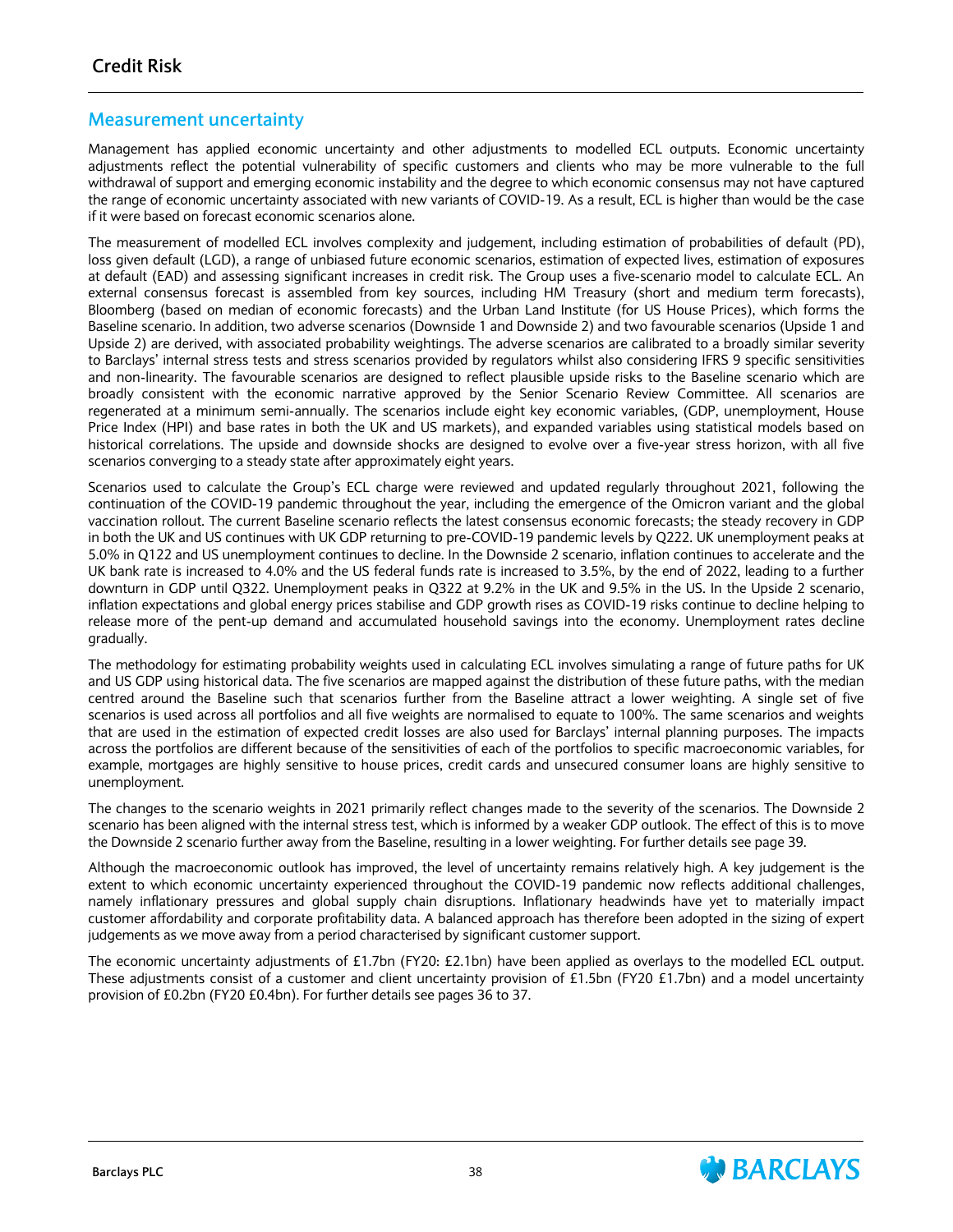The tables below show the key consensus macroeconomic variables used in the Baseline scenario (5 year annual paths), the probability weights applied to each scenario and the macroeconomic variables by scenario using 'specific bases' i.e. the most extreme position of each variable in the context of the scenario, for example, the highest unemployment for downside scenarios and the lowest unemployment for upside scenarios. 5-year average tables provide additional transparency. Annual paths show quarterly averages for the year (unemployment and base rate) or change in the year (GDP and HPI).

### **Baseline average macroeconomic variables used in the calculation of ECL**

|                                    | 2021 | 2022 | 2023 | 2024 | 2025 |
|------------------------------------|------|------|------|------|------|
| As at 31 December 2021             | %    | %    | %    | $\%$ | %    |
| $UK$ $GDP1$                        | 6.2  | 4.9  | 2.3  | 1.9  | 1.7  |
| UK unemployment $2$                | 4.8  | 4.7  | 4.5  | 4.3  | 4.2  |
| UK HPI <sup>3</sup>                | 4.7  | 1.0  | 1.9  | 1.9  | 2.3  |
| UK bank rate                       | 0.1  | 0.8  | 1.0  | 1.0  | 0.8  |
| $US$ $GDP1$                        | 5.5  | 3.9  | 2.6  | 2.4  | 2.4  |
| US unemployment <sup>4</sup>       | 5.5  | 4.2  | 3.6  | 3.6  | 3.6  |
| US HPI <sup>5</sup>                | 11.8 | 4.5  | 5.2  | 4.9  | 5.0  |
| US federal funds rate <sup>3</sup> | 0.2  | 0.3  | 0.9  | 1.2  | 1.3  |

|                                    | 2020   | 2021 | 2022  | 2023 | 2024 |
|------------------------------------|--------|------|-------|------|------|
| As at 31 December 2020             | $\%$   | %    | $\%$  | $\%$ | $\%$ |
| $UK$ $GDP1$                        | (10.1) | 6.3  | 3.3   | 2.6  | 2.0  |
| UK unemployment $2$                | 4.5    | 6.7  | 6.4   | 5.8  | 5.1  |
| UK HPI <sup>3</sup>                | 6.1    | 2.4  | 2.3   | 5.0  | 2.4  |
| UK bank rate                       | 0.2    |      | (0.1) |      | 0.1  |
| $US$ $GDP1$                        | (4.4)  | 3.9  | 3.1   | 2.9  | 2.9  |
| US unemployment <sup>4</sup>       | 8.4    | 6.9  | 5.7   | 5.6  | 5.6  |
| US HPI <sup>5</sup>                | 2.3    | 2.8  | 4.7   | 4.7  | 4.7  |
| US federal funds rate <sup>3</sup> | 0.5    | 0.3  | 0.3   | 0.3  | 0.4  |

*1 Average Real GDP seasonally adjusted change in year.*

*2 Average UK unemployment rate 16-year+.*

*3 Change in average yearly UK HPI = Halifax All Houses, All Buyers index, relative to prior year end.*

*4 Average US civilian unemployment rate 16-year+.*

*5 Change in average yearly US HPI = FHFA House Price Index, relative to prior year end.*

### **Scenario probability weighting**

|                                | Upside 2 | Upside 1 |      | Baseline Downside 1 Downside 2 |      |
|--------------------------------|----------|----------|------|--------------------------------|------|
|                                |          |          |      |                                | %    |
| As at 31 December 2021         |          |          |      |                                |      |
| Scenario probability weighting | 20.9     | 27.2     | 30.1 | 14.8                           | 7.0  |
| As at 31 December 2020         |          |          |      |                                |      |
| Scenario probability weighting | 20.2     | 24.2     | 24.7 | 15.5                           | 15.4 |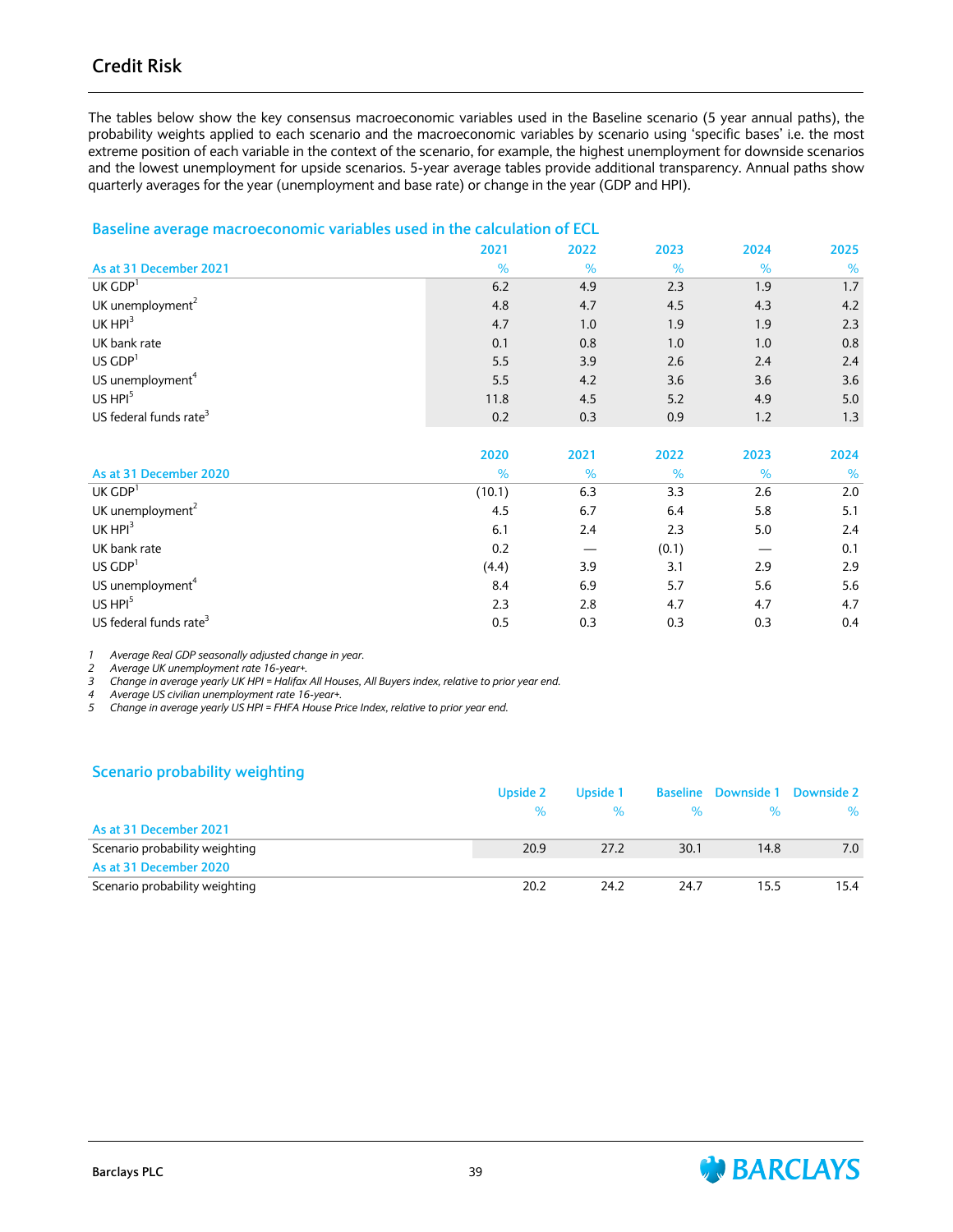Specific bases show the most extreme position of each variable in the context of the scenario, for example, the highest unemployment for downside scenarios, average unemployment for baseline scenarios and lowest unemployment for upside scenarios. GDP and HPI downside and upside scenario data represents the lowest and highest points relative to the start point in the 20 quarter period.

### **Macroeconomic variables (specific bases)<sup>1</sup>**

|                                    | <b>Upside 2</b> | <b>Upside 1</b> | <b>Baseline</b> | <b>Downside 1</b> | <b>Downside 2</b> |
|------------------------------------|-----------------|-----------------|-----------------|-------------------|-------------------|
| As at 31 December 2021             | %               | %               | %               | %                 | %                 |
| $UK$ $GDP2$                        | 21.4            | 18.3            | 3.4             | (1.6)             | (1.6)             |
| UK unemployment <sup>3</sup>       | 4.0             | 4.1             | 4.5             | 7.0               | 9.2               |
| UK HPI <sup>4</sup>                | 35.7            | 23.8            | 2.4             | (12.7)            | (29.9)            |
| UK bank rate <sup>3</sup>          | 0.1             | 0.1             | 0.7             | 2.8               | 4.0               |
| $US$ $GDP2$                        | 22.8            | 19.6            | 3.4             | 1.5               | (1.3)             |
| US unemployment <sup>3</sup>       | 3.3             | 3.5             | 4.1             | 6.8               | 9.5               |
| US HPI <sup>4</sup>                | 53.3            | 45.2            | 6.2             | 2.2               | (5.0)             |
| US federal funds rate <sup>3</sup> | 0.1             | 0.1             | 0.8             | 2.3               | 3.5               |
|                                    |                 |                 |                 |                   |                   |
| As at 31 December 2020             |                 |                 |                 |                   |                   |
| UK $GDP2$                          | 14.2            | 8.8             | 0.7             | (22.1)            | (22.1)            |
| UK unemployment <sup>3</sup>       | 4.0             | 4.0             | 5.7             | 8.4               | 10.1              |
| UK HPI <sup>4</sup>                | 48.2            | 30.8            | 3.6             | (4.5)             | (18.3)            |
| UK bank rate <sup>3</sup>          | 0.1             | 0.1             |                 | 0.6               | 0.6               |
| $US$ $GDP2$                        | 15.7            | 12.8            | 1.6             | (10.6)            | (10.6)            |
| US unemployment <sup>3</sup>       | 3.8             | 3.8             | 6.4             | 13.0              | 13.7              |
| US HPI <sup>4</sup>                | 42.2            | 30.9            | 3.8             | (3.7)             | (15.9)            |
| US federal funds rate <sup>3</sup> | 0.1             | 0.1             | 0.3             | 1.3               | 1.3               |

*1 UK GDP = Real GDP growth seasonally adjusted; UK unemployment = UK unemployment rate 16-year+; UK HI = Halifax All Houses, All Buyers Index; US GDP = Real GDP growth seasonally adjusted; US unemployment = US civilian unemployment rate 16-year+; US HPI = FHFA House Price Index. 20 quarter period starts from Q121 (2020: Q120).*

*2 Maximum growth relative to Q420 (2020: Q419), based on 20 quarter period in Upside scenarios; 5-year yearly average Compound Annual Growth Rate (CAGR) in Baseline; minimum growth relative to Q420 (2020: Q419), based on 20 quarter period in Downside scenarios.*

*3 Lowest quarter in 20 quarter period in Upside scenarios; 5-year average in Baseline; highest quarter in 20 quarter period in Downside scenarios.* 

*4 Maximum growth relative to Q420 (2020: Q419), based on 20 quarter period in Upside scenarios; 5-year quarter end CAGR in Baseline; minimum growth relative to Q420 (2020: Q419), based on 20 quarter period in Downside scenarios.*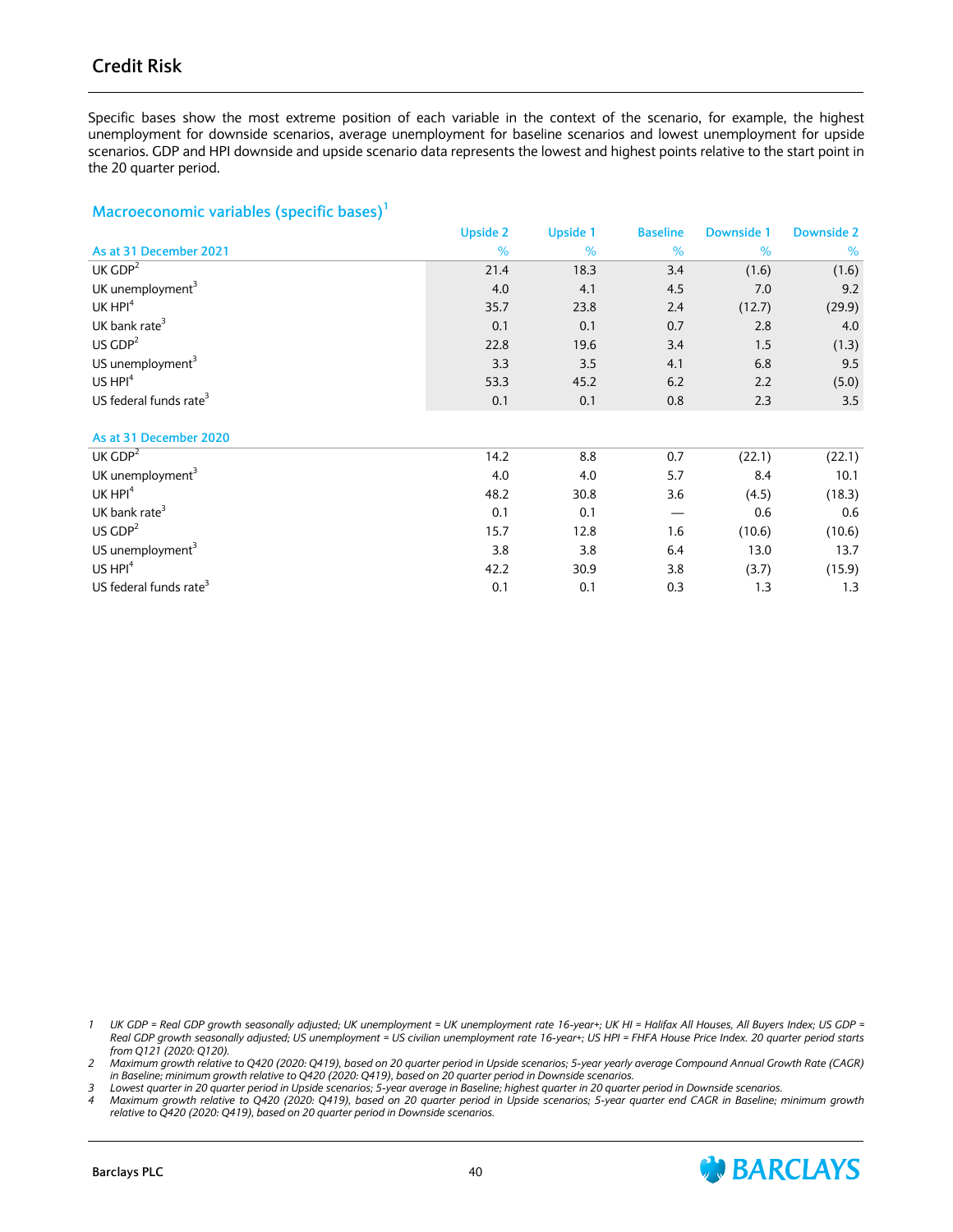Average basis represents the average quarterly value of variables in the 20 quarter period with GDP and HPI based on yearly average and quarterly CAGRs respectively.

### **Macroeconomic variables (5 year averages)<sup>1</sup>**

|                                    | <b>Upside 2</b> | <b>Upside 1</b> | <b>Baseline</b> | <b>Downside 1</b> | <b>Downside 2</b> |
|------------------------------------|-----------------|-----------------|-----------------|-------------------|-------------------|
| As at 31 December 2021             | %               | %               | %               | %                 | %                 |
| UK $GDP2$                          | 4.4             | 3.9             | 3.4             | 2.7               | 1.8               |
| UK unemployment <sup>3</sup>       | 4.3             | 4.4             | 4.5             | 5.8               | 7.0               |
| UK HPI <sup>4</sup>                | 6.3             | 4.4             | 2.4             | 0.3               | (2.0)             |
| UK bank rate <sup>3</sup>          | 0.3             | 0.5             | 0.7             | 1.7               | 2.3               |
| $US$ $GDP2$                        | 4.4             | 3.9             | 3.4             | 2.4               | 1.3               |
| US unemployment <sup>3</sup>       | 3.9             | 4.0             | 4.1             | 5.7               | 7.1               |
| US HPI <sup>4</sup>                | 8.9             | 7.7             | 6.2             | 3.6               | 1.4               |
| US federal funds rate <sup>3</sup> | 0.5             | 0.6             | 0.8             | 1.5               | 2.1               |
| As at 31 December 2020             |                 |                 |                 |                   |                   |
| UK $GDP2$                          | 2.5             | 1.6             | 0.7             | 0.1               | (0.9)             |
| UK unemployment <sup>3</sup>       | 5.0             | 5.3             | 5.7             | 6.5               | 7.2               |
| UK HPI <sup>4</sup>                | 8.2             | 5.5             | 3.6             | (0.2)             | (3.6)             |
| UK bank rate <sup>3</sup>          | 0.3             | 0.2             |                 |                   | (0.1)             |
| $US$ $GDP2$                        | 2.9             | 2.4             | 1.6             | 0.8               | 0.1               |
| US unemployment <sup>3</sup>       | 5.3             | 5.7             | 6.4             | 8.3               | 10.4              |
| US HPI <sup>4</sup>                | 7.3             | 5.5             | 3.8             | 0.8               | (3.0)             |
| US federal funds rate <sup>3</sup> | 0.5             | 0.5             | 0.3             | 0.3               | 0.3               |

*1 UK GDP = Real GDP growth seasonally adjusted; UK unemployment = UK unemployment rate 16-year+; UK HPI = Halifax All Houses, All Buyers Index; US GDP Real GDP growth seasonally adjusted; US unemployment = US civilian unemployment rate 16-year+; US HPI = FHFA House Price Index.* 

*2 5-year yearly average CAGR, starting 2020 (2020: 2019).*

*3 5-year average. Period based on 20 quarters from Q121 (2020: Q120). 4 5-year quarter end CAGR, starting Q420 (2020: Q419).*

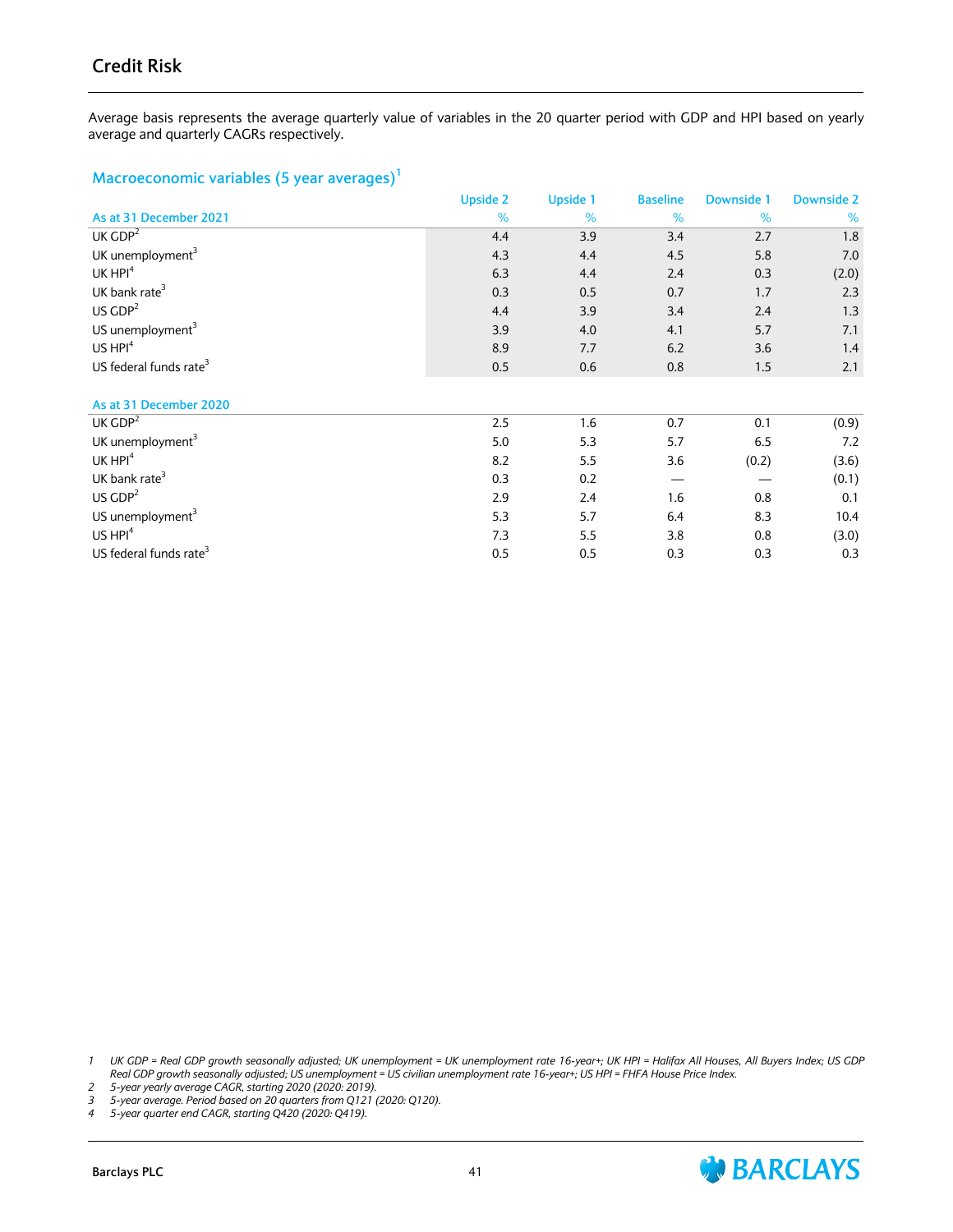# **Analysis of specific portfolios and asset types**

## **Secured home loans**

The UK home loan portfolio primarily comprises first lien mortgages and accounts for 93% (December 2020: 93%) of the Group's total home loans balance.

#### **Home loans principal portfolios Barclays UK Barclays UK Barclays UK**

|                                                           | As at<br>31.12.21 | As at<br>31.12.20 |
|-----------------------------------------------------------|-------------------|-------------------|
| Gross loans and advances (£m)                             | 158,192           | 148,343           |
| 90 day arrears rate, excluding recovery book (%)          | 0.1               | 0.2               |
| Annualised gross charge-off rates - 180 days past due (%) | 0.5               | 0.6               |
| Recovery book proportion of outstanding balances (%)      | 0.6               | 0.6               |
| Recovery book impairment coverage ratio (%)               | 4.2               | 3.2               |
| Average marked to market LTV                              |                   |                   |
| Balance weighted %                                        | 50.7              | 50.7              |
| Valuation weighted %                                      | 37.5              | 37.6              |

|                                                       | <b>Year ended</b> | Year ended |
|-------------------------------------------------------|-------------------|------------|
| New lending                                           | 31.12.21          | 31.12.20   |
| New home loan bookings (£m)                           | 33.945            | 22.776     |
| New home loan proportion > 90% LTV (%)                | 1.9 <sup>°</sup>  | 2.6        |
| Average LTV on new home loans: balance weighted (%)   | 69.5              | 67.5       |
| Average LTV on new home loans: valuation weighted (%) | 61.9              | 59.6       |

#### **Home loans principal portfolios – distribution of balances by LTV<sup>1</sup>**

|                          | <b>Distribution of impairment</b> |      |                                 |      |                               |           |      |      |                |      |                 |              |
|--------------------------|-----------------------------------|------|---------------------------------|------|-------------------------------|-----------|------|------|----------------|------|-----------------|--------------|
|                          |                                   |      | <b>Distribution of balances</b> |      |                               | allowance |      |      | Coverage ratio |      |                 |              |
|                          | Stage 1                           |      | Stage 2 Stage 3                 |      | Total Stage 1 Stage 2 Stage 3 |           |      |      | Total Stage 1  |      | Stage 2 Stage 3 | <b>Total</b> |
| <b>Barclays UK</b>       | %                                 | %    | %                               | $\%$ | $\%$                          | %         | $\%$ | $\%$ | %              | %    | %               | %            |
| As at 31.12.21           |                                   |      |                                 |      |                               |           |      |      |                |      |                 |              |
| $\leq$ 75%               | 77.2                              | 11.3 | 0.7                             | 89.2 | 8.3                           | 17.7      | 31.9 | 57.9 |                | 0.1  | 2.4             |              |
| $>75\%$ and $\leq 90\%$  | 9.3                               | 0.6  |                                 | 9.9  | 4.8                           | 10.7      | 11.7 | 27.2 |                | 1.0  | 22.6            | 0.1          |
| $>90\%$ and $\leq 100\%$ | 0.9                               |      | —                               | 0.9  | 0.9                           | 1.0       | 2.9  | 4.8  | 0.1            | 1.9  | 87.5            | 0.3          |
| $>100\%$                 |                                   |      |                                 |      | 0.2                           | 1.0       | 8.9  | 10.1 | 0.4            | 6.4  | 100.0           | 14.1         |
| As at 31.12.20           |                                   |      |                                 |      |                               |           |      |      |                |      |                 |              |
| $<=75%$                  | 75.7                              | 11.6 | 0.6                             | 87.9 | 17.9                          | 15.0      | 19.0 | 51.9 |                | 0.1  | 1.8             |              |
| $>75\%$ and $\leq 90\%$  | 10.8                              | 0.8  |                                 | 11.6 | 9.7                           | 14.8      | 7.6  | 32.1 | 0.1            | 1.2  | 16.0            | 0.2          |
| $>90\%$ and $\leq 100\%$ | 0.4                               |      | —                               | 0.4  | 0.8                           | 1.5       | 2.2  | 4.5  | 0.1            | 2.6  | 35.7            | 0.7          |
| $>100\%$                 | 0.1                               |      |                                 | 0.1  | 0.7                           | 3.4       | 7.4  | 11.5 | 0.7            | 10.3 | 69.1            | 8.0          |

*1 Portfolio marked to market based on the most updated valuation including recovery book balances. Updated valuations reflect the application of the latest HPI available as at 31 December 2021.*

The increased level of new business in 2021 was driven by elevated demand in the house purchase market supported by government intervention including stamp duty relief. Barclays maintained its share of the market, supported by re-introduction of high LTV (> 85% LTV) products and reversal of some policy tightening introduced in 2020.

Head Office: Italian home loans and advances at amortised cost reduced to £4.7bn (2020: £5.7bn). The portfolio is secured on residential property with an average balance weighted mark to market LTV of 60.4% (2020: 62.1%).90-day arrears were at 1.3% (2020: 1.7%) and gross charge-off rates decreased to 0.3% (2020: 1.0%) due to continuous reduction of delinquent balances.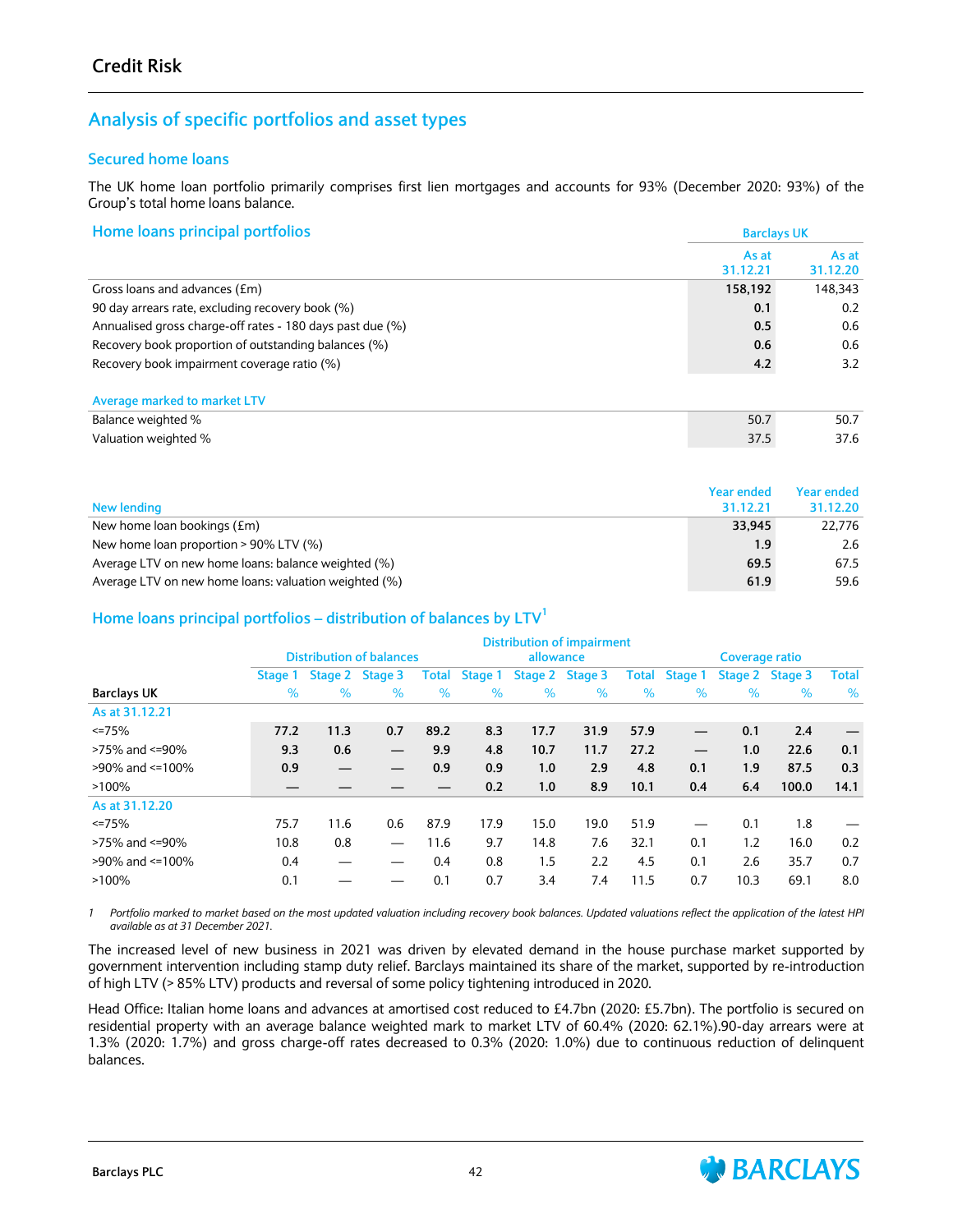# **Credit cards, unsecured loans and other retail lending**

The principal portfolios listed below accounted for 82% (December 2020: 84%) of the Group's total credit cards, unsecured loans and other retail lending.

| <b>Principal portfolios</b>     | <b>Gross</b><br>exposure | 30 day<br>arrears rate.<br>excluding<br>recovery<br>book | 90 day<br>arrears rate,<br>excluding<br>recovery<br>book | <b>Annualised</b><br>gross write-<br>off rate | <b>Annualised</b><br>net write-off<br>rate |
|---------------------------------|--------------------------|----------------------------------------------------------|----------------------------------------------------------|-----------------------------------------------|--------------------------------------------|
| As at 31.12.21                  | £m                       | %                                                        | %                                                        | %                                             | %                                          |
| <b>Barclays UK</b>              |                          |                                                          |                                                          |                                               |                                            |
| UK cards                        | 9,933                    | 1.0                                                      | 0.2                                                      | 4.1                                           | 4.0                                        |
| UK personal loans               | 4,011                    | 1.5                                                      | 0.7                                                      | 3.5                                           | 3.2                                        |
| <b>Barclays Partner Finance</b> | 2,471                    | 0.4                                                      | 0.2                                                      | 1.4                                           | 1.4                                        |
| <b>Barclays International</b>   |                          |                                                          |                                                          |                                               |                                            |
| US cards                        | 17,779                   | 1.6                                                      | 0.8                                                      | 4.3                                           | 4.2                                        |
| Germany consumer lending        | 3,559                    | 1.5                                                      | 0.7                                                      | 0.9                                           | 0.8                                        |
| As at 31.12.20                  |                          |                                                          |                                                          |                                               |                                            |
| <b>Barclays UK</b>              |                          |                                                          |                                                          |                                               |                                            |
| UK cards                        | 11,911                   | 1,7                                                      | 0.8                                                      | 2.9                                           | 2.9                                        |
| UK personal loans               | 4,591                    | 2.3                                                      | 1.2                                                      | 3.4                                           | 3.1                                        |
| <b>Barclays Partner Finance</b> | 2,469                    | 0.5                                                      | 0.3                                                      | 1.1                                           | 1.1                                        |
| <b>Barclays International</b>   |                          |                                                          |                                                          |                                               |                                            |
| US cards                        | 16,845                   | 2.5                                                      | 1.4                                                      | 5.6                                           | 5.6                                        |
| Germany consumer lending        | 3,458                    | 1.9                                                      | 0.8                                                      | 1.2                                           | 1.1                                        |

**UK cards:** 30 and 90 day arrears rates reduced significantly to 1.0% (2020: 1.7%) and 0.2% (2020: 0.8%) respectively, with balances reducing by £2.0bn. Whilst performance had been on an improving trend as a result of reduced spend and increased repayments due to government support as a response to COVID-19 and lower flows into delinquency, the main driver was a change in the point of charge off from 180 days to 120 days past due. Higher write offs primarily reflected a higher level of debt sales.

**UK personal loans:** 30 and 90 day arrears rates reduced significantly to 1.5% (2020: 2.3%) and 0.7% (2020: 1.2%) respectively, with balances reducing by £0.6bn. Similar to UK cards, the main driver was a change in the point of charge off from 180 days to 120 days past due. Higher write offs primarily reflected a higher level of debt sales.

**Barclays Partner Finance:** 30 and 90 day arrears rates both reduced by 0.1% as a result of slightly lower entry rates and flows through the delinquency cycles.

**US cards:** 30 and 90 day arrears rates improved and remain below pre-pandemic levels due to continued benefit from government support schemes throughout the pandemic and industry payment deferrals that were made available to consumers.

**Germany consumer lending:** 30 and 90 day arrears rates reduced in 2021 due to improved payment behaviour of formerly high-risk customers as unemployment eased, and the benefit from government support in the local market continued.

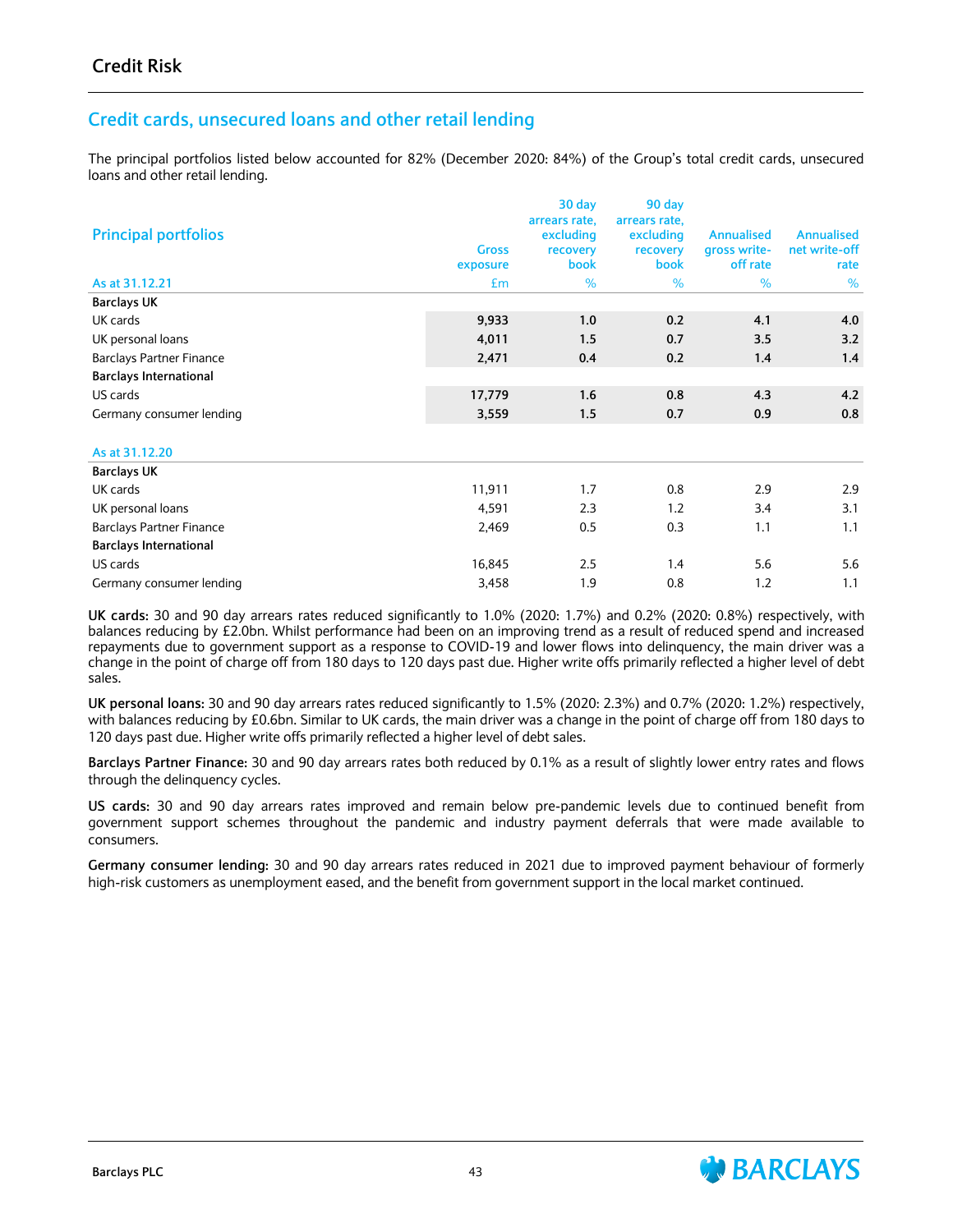## **Analysis of management value at risk (VaR)**

The table below shows the total management VaR on a diversified basis by asset class. Total management VaR includes all trading positions in CIB and Treasury and it is calculated with a one-day holding period. VaR limits are applied to total management VaR and by asset class. Additionally, the market risk management function applies VaR sub-limits to material businesses and trading desks.

### **Management VaR (95%) by asset class**

|                                     |                          | 31.12.21    |     |         | 31.12.20    |     |  |
|-------------------------------------|--------------------------|-------------|-----|---------|-------------|-----|--|
|                                     | Average                  | <b>High</b> | Low | Average | <b>High</b> | Low |  |
|                                     | £m                       | £m          | £m  | Em      | £m          | £m  |  |
| Credit risk                         | 14                       | 30          |     | 20      | 38          | 10  |  |
| Interest rate risk                  |                          | 15          |     | 10      | 17          | 6   |  |
| Equity risk                         | 9                        | 29          |     | 13      | 35          | 6   |  |
| Basis risk                          | 6                        | 10          |     | 10      | 16          |     |  |
| Spread risk                         | 4                        | 6           |     |         | 9           | 3   |  |
| Foreign exchange risk               | 4                        | 16          |     | 5       |             | 2   |  |
| Commodity risk                      |                          |             |     |         |             |     |  |
| Inflation risk                      | $\overline{\mathcal{L}}$ | 5           |     |         |             |     |  |
| Diversification effect <sup>1</sup> | (28)                     | n/a         | n/a | (34)    | n/a         | n/a |  |
| Total management VaR                | 19                       | 36          | 6   | 32      | 57          | 18  |  |

*1 Diversification effects recognise that forecast losses from different assets or businesses are unlikely to occur concurrently, hence the expected aggregate loss is lower than the sum of the expected losses from each area. Historical correlations between losses are taken into account in making these assessments. The high and low VaR figures reported for each category did not necessarily occur on the same day as the high and low VaR reported as a whole. Consequently, a diversification effect balance for the high and low VaR figures would not be meaningful and is therefore omitted from the above table.*

Average management VaR decreased by 41% to £19m (2020: £32m), driven by reduced risk taking, lower market volatility and the impact of a methodology update in March 2021 which changed the historical lookback period of the VaR model from two years to one year. The methodology change has increased the responsiveness of the model to changes over time in volatility levels in the lookback period.

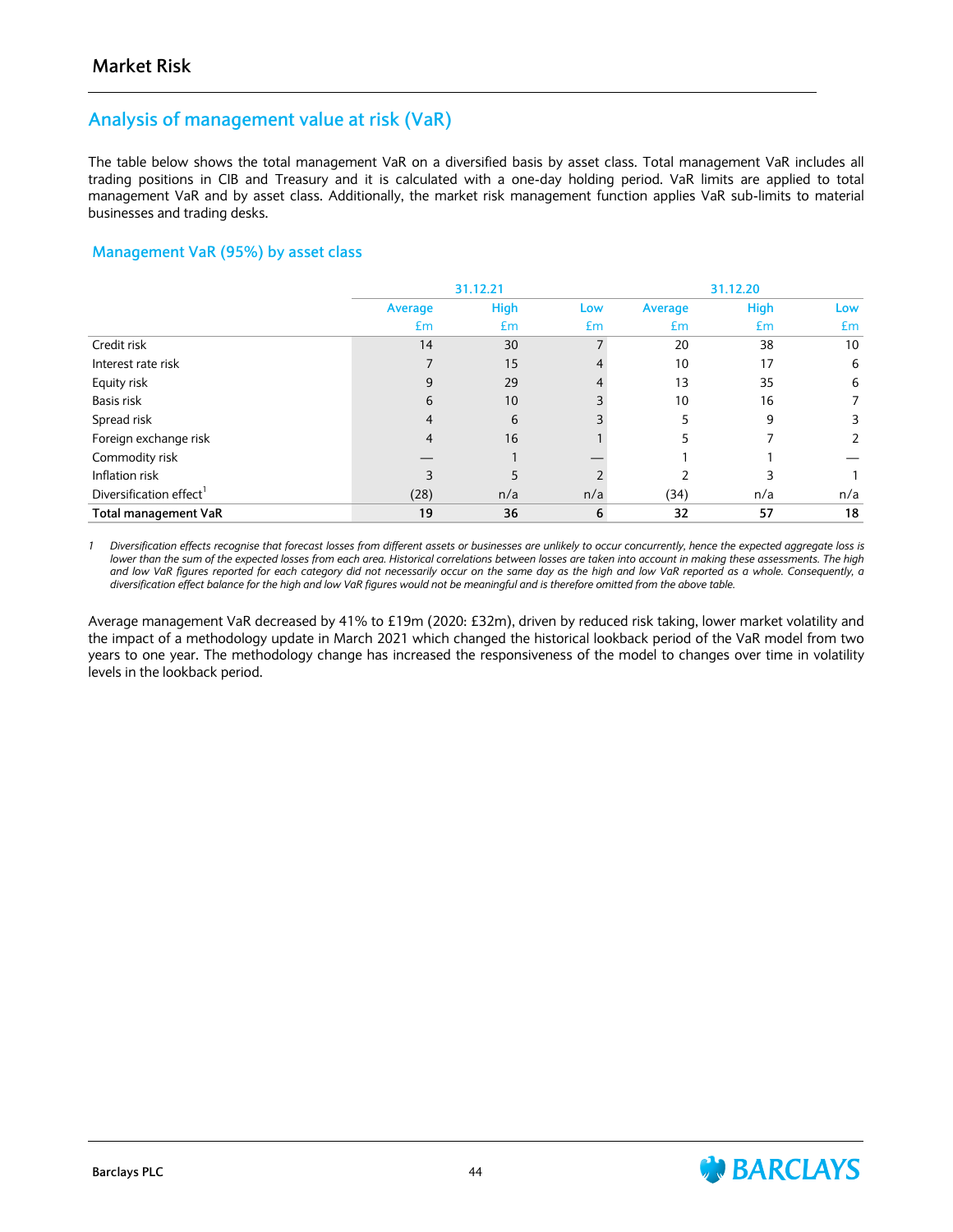The Group has a liquidity risk control framework that meets the Prudential Regulation Authority (PRA) standards and is designed to maintain liquidity resources that are sufficient in amount and quality, and a funding profile that is appropriate to meet the Group's Liquidity Risk Appetite (LRA). The liquidity framework is delivered via a combination of policy formation, review and governance, analysis, stress testing, limit setting and monitoring.

## **Liquidity risk stress testing**

The liquidity risk stress assessment measures the potential contractual and contingent stress outflows under a range of scenarios, which are then used to determine the size of the liquidity pool that is immediately available to meet anticipated outflows if a stress occurs. The short-term scenarios include a 30 day Barclays-specific stress event, a 90 day market-wide stress event and a 30 day combined scenario consisting of both a Barclays specific and market-wide stress event. The Group also runs a long-term liquidity stress test, which measures the anticipated outflows over a 12 month market-wide scenario.

The liquidity coverage ratio (LCR) requirement takes into account the relative stability of different sources of funding and potential incremental funding requirements in a stress. The LCR is designed to promote short-term resilience of a bank's liquidity risk profile by holding sufficient high quality liquid assets to survive an acute stress scenario lasting for 30 days.

As at 31 December 2021, the Group held eligible liquid assets in excess of 100% of net stress outflows to its internal and external regulatory requirements.

#### **Liquidity coverage ratio**

|                           | As at<br>31.12.21 | As at<br>31.12.20 |
|---------------------------|-------------------|-------------------|
|                           | £bn               | £bn               |
| Eligible liquidity buffer | 285               | 258               |
| Net stress outflows       | (169)             | (159)             |
| <b>Surplus</b>            | 116               | 99                |
|                           |                   |                   |
| Liquidity coverage ratio  | 168%              | 162%              |

The Group plans to maintain its surplus to the internal and regulatory stress requirements at an efficient level, while considering risks to market funding conditions and its liquidity position. The continuous reassessment of these risks may lead to execution of appropriate actions to resize the liquidity pool.

## **Composition of the Group liquidity pool**

|                                              |                  |                                                             |         |                 | As at                    |  |  |  |
|----------------------------------------------|------------------|-------------------------------------------------------------|---------|-----------------|--------------------------|--|--|--|
|                                              |                  | As at 31.12.21                                              |         |                 |                          |  |  |  |
|                                              | <b>Liquidity</b> | Liquidity pool of which CRD IV LCR<br>eligible <sup>3</sup> |         |                 |                          |  |  |  |
|                                              | pool             | Cash                                                        | Level 1 | <b>Level 2A</b> | <b>Liquidity</b><br>pool |  |  |  |
|                                              | £bn              | £bn                                                         | £bn     | £bn             | <b>£bn</b>               |  |  |  |
| Cash and deposits with central banks'        | 245              | 243                                                         |         |                 | 197                      |  |  |  |
| Government bonds <sup>2</sup>                |                  |                                                             |         |                 |                          |  |  |  |
| AAA to AA-                                   | 26               |                                                             | 23      |                 | 31                       |  |  |  |
| $A+$ to $A-$                                 | $\overline{2}$   |                                                             |         |                 | 13                       |  |  |  |
| BBB+ to BBB-                                 |                  |                                                             |         |                 |                          |  |  |  |
| Total government bonds                       | 28               |                                                             | 23      | $\overline{2}$  | 45                       |  |  |  |
| Other                                        |                  |                                                             |         |                 |                          |  |  |  |
| Government Guaranteed Issuers, PSEs and GSEs | 6                |                                                             | 5       |                 | 10                       |  |  |  |
| International Organisations and MDBs         | 5                |                                                             | 5       |                 | 6                        |  |  |  |
| Covered bonds                                | 6                |                                                             | 4       |                 | 8                        |  |  |  |
| Other                                        |                  |                                                             |         |                 |                          |  |  |  |
| <b>Total other</b>                           | 18               |                                                             | 14      | 3               | 24                       |  |  |  |
| Total as at 31 December 2021                 | 291              | 243                                                         | 37      | 5               | 266                      |  |  |  |
| Total as at 31 December 2020                 | 266              | 192                                                         | 55      | 11              |                          |  |  |  |

*1 Includes cash held at central banks and surplus cash at central banks related to payment schemes. Over 99% (December 2020: over 98%) was placed with the Bank of England, US Federal Reserve, European Central Bank, Bank of Japan and Swiss National Bank.*

*2 Of which over 82% (December 2020: over 78%) comprised UK, US, French, German, Japanese, Swiss and Dutch securities.*

*3 The LCR eligible liquidity pool is adjusted for trapped liquidity and other regulatory deductions. It also incorporates other CRR (as amended by CRR II) qualifying assets that are not eligible under Barclays' internal risk appetite.*

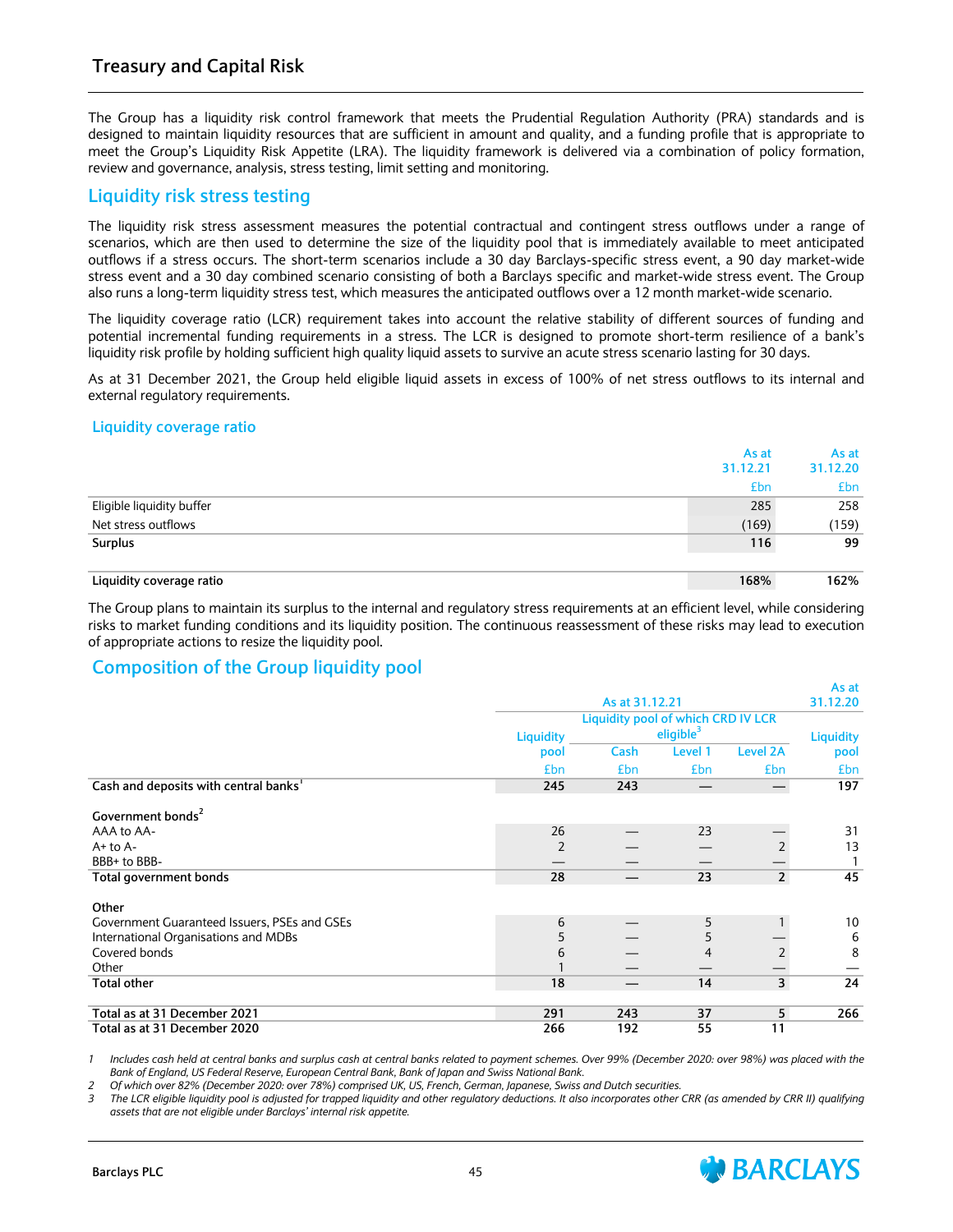## **Treasury and Capital Risk**

The Group liquidity pool increased to £291bn as at 31 December 2021 (December 2020: £266bn) driven by continued deposit growth, further borrowing from the Bank of England's Term Funding Scheme with additional incentives for SMEs and an increase in wholesale funding, which were partly offset by an increase in business funding consumption. During 2021, the month-end liquidity pool ranged from £290bn to £337bn (2020: £218bn to £332bn), and the month-end average balance was £303bn (2020: £287bn). The liquidity pool is held unencumbered and is not used to support payment or clearing requirements. Such requirements are treated as part of our regular business funding. The liquidity pool is intended to offset stress outflows, and comprises the above cash and unencumbered assets.

As at 31 December 2021, 58% (December 2020: 64%) of the liquidity pool was located in Barclays Bank PLC, 30% (December 2020: 23%) in Barclays Bank UK PLC and 7% (December 2020: 7%) in Barclays Bank Ireland PLC. The residual portion of the liquidity pool is held outside of these entities, predominantly in US subsidiaries, to meet entity-specific stress outflows and local regulatory requirements. To the extent the use of this residual portion of the liquidity pool is restricted due to local regulatory requirements, it is assumed to be unavailable to the rest of the Group in calculating the LCR.

The composition of the pool is subject to limits set by the Board and the independent liquidity risk, credit risk and market risk functions. In addition, the investment of the liquidity pool is monitored for concentration by issuer, currency and asset type. Given returns generated by these highly liquid assets, the risk and reward profile is continuously managed.

## **Deposit funding**

|                                      |                          | As at 31.12.20                                      |                        |                        |
|--------------------------------------|--------------------------|-----------------------------------------------------|------------------------|------------------------|
|                                      | Loans and<br>advances at | <b>Deposits at</b><br>amortised cost amortised cost | Loan: deposit<br>ratio | Loan: deposit<br>ratio |
| <b>Funding of loans and advances</b> | £bn                      | £bn                                                 | $\%$                   | $\%$                   |
| <b>Barclays UK</b>                   | 222                      | 260                                                 | 85                     | 89                     |
| Barclays International               | 134                      | 259                                                 | 52                     | 51                     |
| Head Office                          | 5                        |                                                     |                        |                        |
| <b>Barclays Group</b>                | 361                      | 519                                                 | 70                     | 71                     |

*1 The loan: deposit ratio is calculated as loans and advances at amortised cost divided by deposits at amortised cost.*



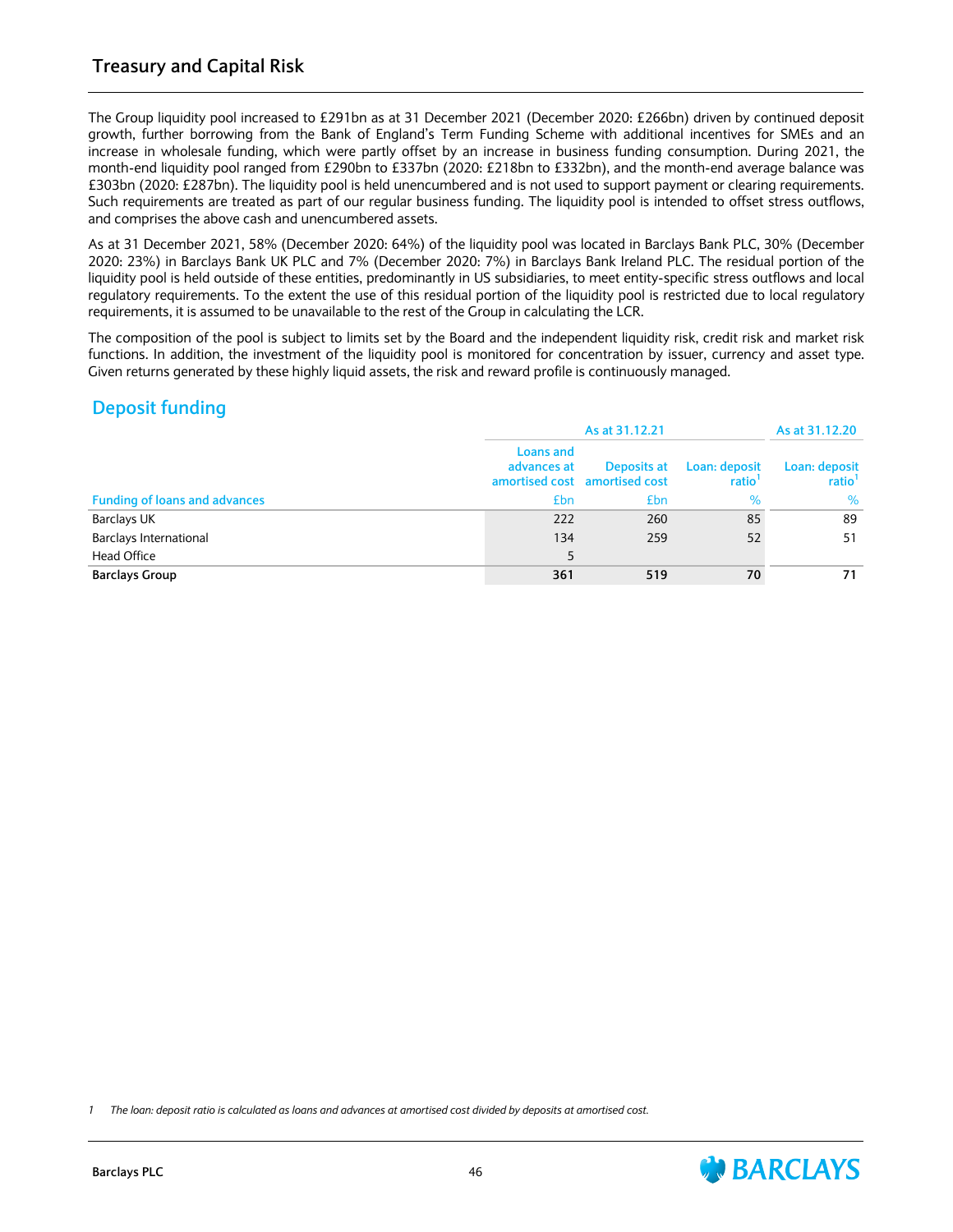## **Composition of wholesale funding**

Wholesale funding outstanding (excluding repurchase agreements) was £167.5bn (December 2020: £145.0bn). In 2021, the Group issued £11.0bn of MREL eligible instruments from Barclays PLC (the Parent company) in a range of tenors and currencies.

Our operating companies also access wholesale funding markets to maintain their stable and diversified funding bases. Barclays Bank PLC continued to issue in the shorter-term and medium-term notes markets. In addition, Barclays Bank UK PLC continued to issue in the shorter-term markets.

Wholesale funding of £60.7.bn (December 2020: £42.7bn) matures in less than one year, representing 36% (December 2020: 29%) of total wholesale funding outstanding. This includes £18.9bn (December 2020: £20.3bn) related to term funding<sup>2</sup>.

# **Maturity profile of wholesale funding1,2**

|                                                      | $1$                            | $1 - 3$                  | $3 - 6$ | $6 - 12$                 | < 1  | $1 - 2$                  | $2 - 3$ | $3 - 4$           | $4 - 5$                  | >5                       |              |
|------------------------------------------------------|--------------------------------|--------------------------|---------|--------------------------|------|--------------------------|---------|-------------------|--------------------------|--------------------------|--------------|
|                                                      | month                          | months                   | months  | months                   | year | years                    | years   | years             | years                    | years                    | <b>Total</b> |
|                                                      | £bn                            | £bn                      | £bn     | £bn                      | £bn  | £bn                      | £bn     | £bn               | £bn                      | £bn                      | £bn          |
| Barclays PLC (the Parent company)                    |                                |                          |         |                          |      |                          |         |                   |                          |                          |              |
| Senior unsecured (public benchmark)                  | —                              | 0.8                      |         | $\overline{\phantom{0}}$ | 0.8  | 7.4                      | 5.5     | 5.5               | 5.8                      | 15.6                     | 40.6         |
| Senior unsecured (privately placed)                  |                                |                          |         |                          |      | 0.1                      | 0.1     | $\hspace{0.05cm}$ | $\overline{\phantom{0}}$ | 1.0                      | 1.2          |
| Subordinated liabilities                             |                                |                          |         |                          |      |                          | 0.9     | $\qquad \qquad$   | 1.5                      | 6.8                      | 9.2          |
| <b>Barclays Bank PLC (including</b><br>subsidiaries) |                                |                          |         |                          |      |                          |         |                   |                          |                          |              |
| Certificates of deposit and commercial               |                                |                          |         |                          |      |                          |         |                   |                          |                          |              |
| paper                                                | 0.7                            | 11.2                     | 10.2    | 9.0                      | 31.1 | 0.2                      | 0.1     |                   |                          |                          | 31.4         |
| Asset backed commercial paper                        | 2.3                            | 4.2                      | 0.6     | $\qquad \qquad$          | 7.1  |                          |         |                   |                          | $\overline{\phantom{m}}$ | 7.1          |
| Senior unsecured (public benchmark)                  | $\qquad \qquad \longleftarrow$ | $\overline{\phantom{0}}$ | 1.3     |                          | 1.3  | $\overline{\phantom{m}}$ | 0.9     | —                 |                          | 0.4                      | 2.6          |
| Senior unsecured (privately placed) <sup>3</sup>     | 1.2                            | 2.1                      | 3.1     | 5.3                      | 11.7 | 7.1                      | 8.6     | 4.6               | 4.0                      | 22.5                     | 58.5         |
| Asset backed securities                              | 0.1                            |                          |         | 0.5                      | 0.6  | 0.1                      | 2.0     | 0.1               | 0.3                      | 1.4                      | 4.5          |
| Subordinated liabilities                             |                                | 1.0                      |         | 1.3                      | 2.3  |                          | 0.1     |                   | 0.4                      | 0.8                      | 3.6          |
| Barclays Bank UK PLC (including<br>subsidiaries)     |                                |                          |         |                          |      |                          |         |                   |                          |                          |              |
| Certificates of deposit and commercial               |                                |                          |         |                          |      |                          |         |                   |                          |                          |              |
| paper                                                | 2.9                            | 0.2                      | 0.5     |                          | 3.6  |                          |         |                   |                          |                          | 3.6          |
| Senior unsecured (public benchmark)                  |                                |                          |         |                          |      |                          |         |                   |                          | 0.2                      | 0.2          |
| Covered Bonds                                        | $\hspace{0.05cm}$              | 2.2                      |         | $\overline{\phantom{0}}$ | 2.2  | 1.8                      |         |                   |                          | 1.0                      | 5.0          |
| Total as at 31 December 2021                         | 7.2                            | 21.7                     | 15.7    | 16.1                     | 60.7 | 16.7                     | 18.2    | 10.2              | 12.0                     | 49.7                     | 167.5        |
| Of which secured                                     | 2.4                            | 6.4                      | 0.6     | 0.5                      | 9.9  | 1.9                      | 2.0     | 0.1               | 0.3                      | 2.4                      | 16.6         |
| Of which unsecured                                   | 4.8                            | 15.3                     | 15.1    | 15.6                     | 50.8 | 14.8                     | 16.2    | 10.1              | 11.7                     | 47.3                     | 150.9        |
| Total as at 31 December 2020                         | 5.7                            | 15.4                     | 9.5     | 12.1                     | 42.7 | 15.6                     | 16.7    | 12.3              | 10.2                     | 47.5                     | 145.0        |
| Of which secured                                     | 2.3                            | 5.0                      | 0.7     | 0.5                      | 8.5  | 3.1                      | 2.2     | 0.5               | 0.2                      | 2.6                      | 17.1         |
| Of which unsecured                                   | 3.4                            | 10.4                     | 8.8     | 11.6                     | 34.2 | 12.5                     | 14.5    | 11.8              | 10.0                     | 44.9                     | 127.9        |

*1 The composition of wholesale funds comprises the balance sheet reported financial liabilities at fair value, debt securities in issue and subordinated liabilities. It does not include participation in the central bank facilities reported within repurchase agreements and other similar secured borrowing.*

*2 Term funding comprises public benchmark and privately placed senior unsecured notes, covered bonds, asset-backed securities and subordinated debt where the original maturity of the instrument is more than 1 year.*

*3 Includes structured notes of £50.1bn, of which £10.9bn matures within one year.*

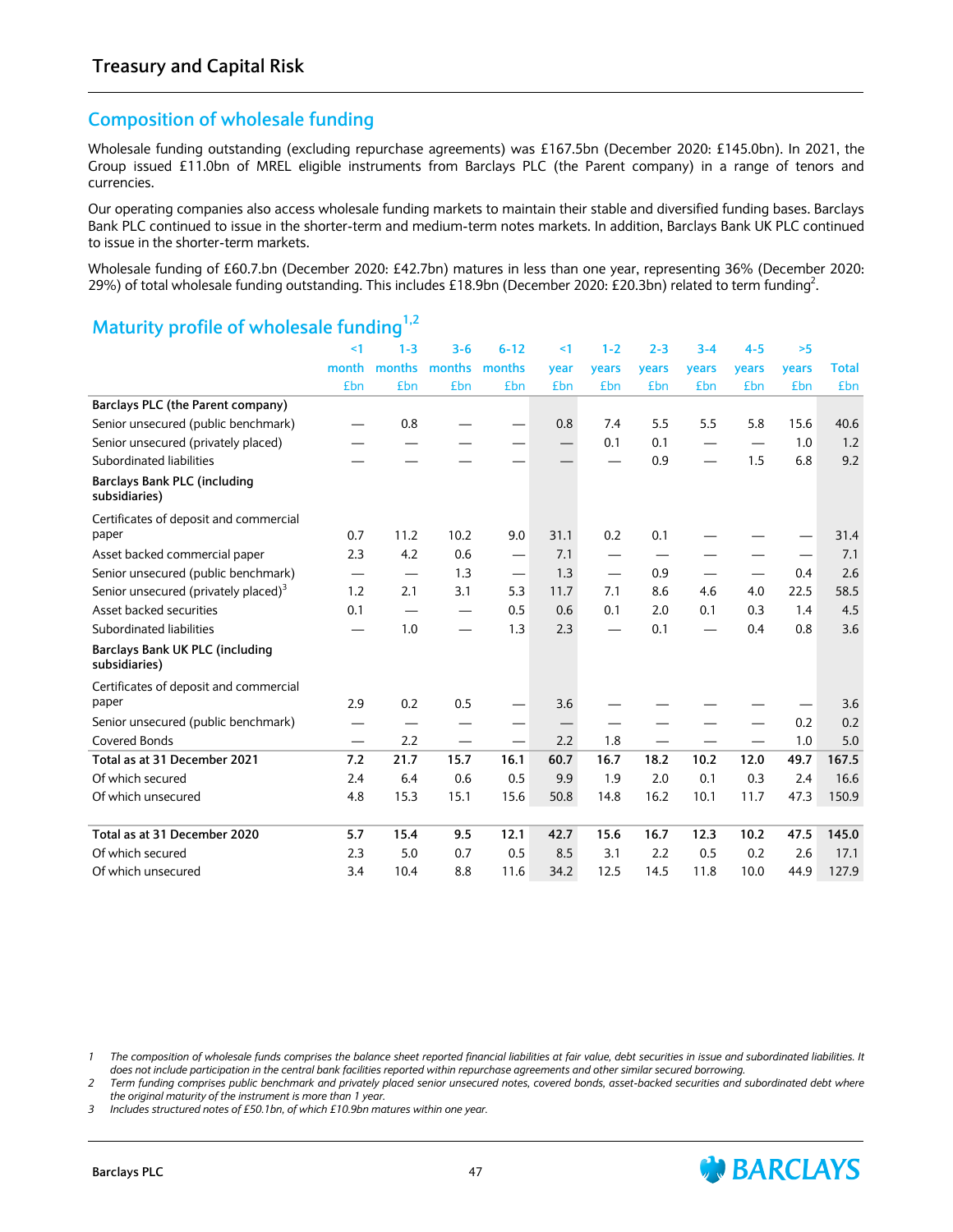# **Capital**

The Group's Overall Capital Requirement for CET1 is 11.1% comprising a 4.5% Pillar 1 minimum, a 2.5% Capital Conservation Buffer (CCB), a 1.5% Global Systemically Important Institution (G-SII) buffer, a 2.6% Pillar 2A requirement and a 0% Countercyclical Capital Buffer (CCyB).

The Group's CCyB is based on the buffer rate applicable for each jurisdiction in which the Group has exposures. On 11 March 2020, the Financial Policy Committee (FPC) set the CCyB rate for UK exposures at 0% with immediate effect. The buffer rates set by other national authorities for non-UK exposures are not currently material. Overall, this results in a 0.0% CCyB for the Group. On 13 December 2021, the FPC announced that a CCyB rate of 1% for UK exposures has been re-introduced and will be applicable from 13 December 2022.

As at 31 December 2021, the Group's Pillar 2A requirement as per the PRA's Individual Capital Requirement was set as a nominal amount. When expressed as a percentage of RWAs this was 4.6% of which at least 56.25% needed to be met with CET1 capital, equating to approximately 2.6% of RWAs. The Pillar 2A requirement is subject to at least annual review and is based on a point in time assessment.

Following the withdrawal of the UK from the EU, any references to CRR as amended by CRR II mean, unless otherwise specified, CRR as amended by CRR II, as it forms part of UK law pursuant to the European Union (Withdrawal) Act 2018 and subject to the temporary transitional powers (TTP) available to UK regulators to delay or phase-in on-shoring changes to UK regulatory requirements arising at the end of the transition period until 31 March 2022, as at the applicable reporting date.

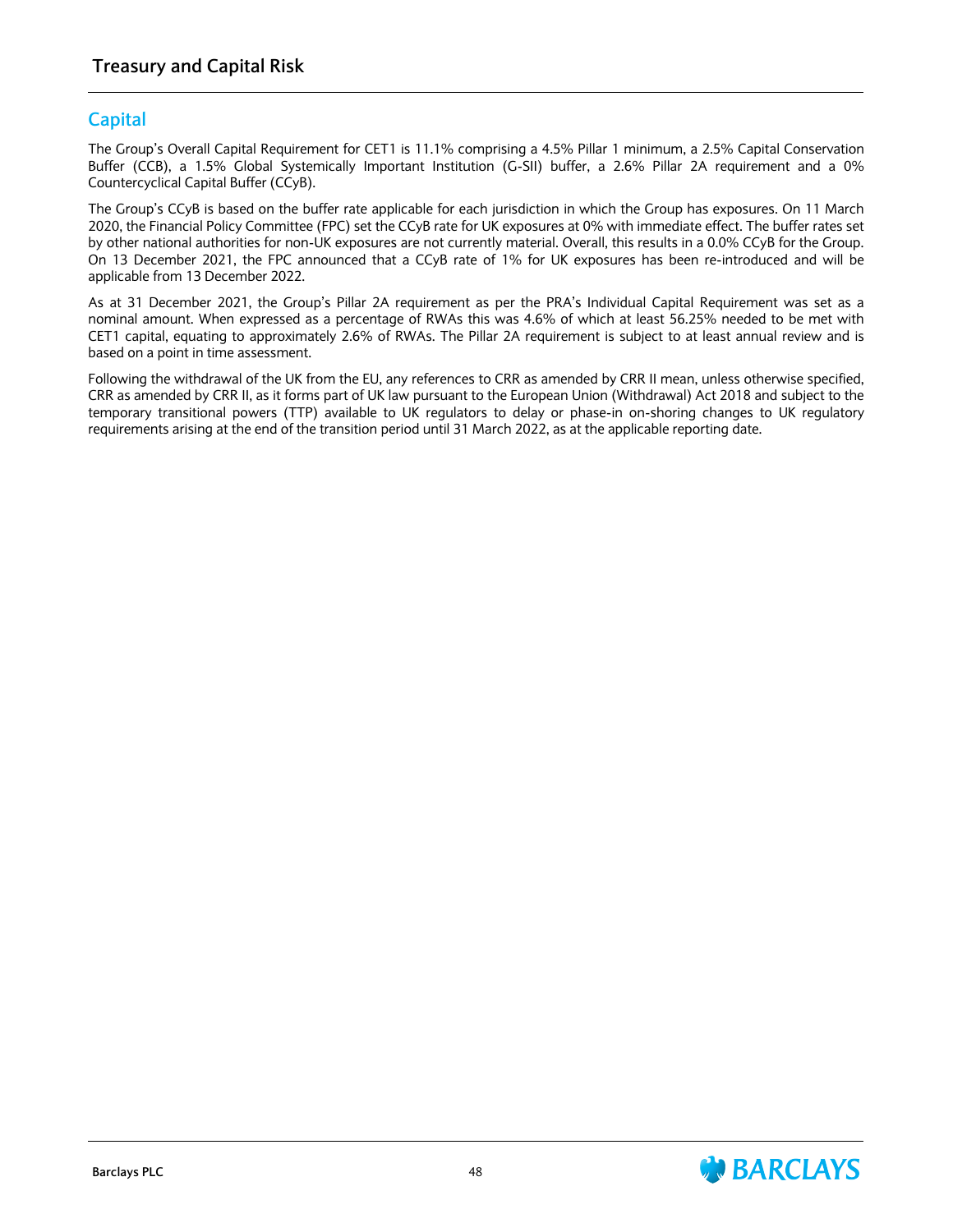| Capital ratios <sup>1,2,3</sup>                                                       | As at<br>31.12.21 | As at<br>30.09.21 | As at<br>31.12.20 |
|---------------------------------------------------------------------------------------|-------------------|-------------------|-------------------|
| CET1                                                                                  | 15.1%             | 15.4%             | 15.1%             |
| Tier $1(T1)$                                                                          | 19.2%             | 19.6%             | 19.0%             |
| Total regulatory capital                                                              | 22.3%             | 22.9%             | 22.1%             |
|                                                                                       |                   |                   |                   |
| <b>Capital resources</b>                                                              | £m                | £m                | £m                |
| Total equity excluding non-controlling interests per the balance sheet                | 69,222            | 68,697            | 65,797            |
| Less: other equity instruments (recognised as AT1 capital)                            | (12, 259)         | (12, 252)         | (11, 172)         |
| Adjustment to retained earnings for foreseeable ordinary share dividends              | (666)             | (419)             | (174)             |
| Adjustment to retained earnings for foreseeable repurchase of shares                  |                   | (221)             |                   |
| Adjustment to retained earnings for foreseeable other equity coupons                  | (32)              | (51)              | (30)              |
| Other regulatory adjustments and deductions                                           |                   |                   |                   |
| Additional value adjustments (PVA)                                                    | (1,585)           | (1, 427)          | (1, 146)          |
| Goodwill and intangible assets                                                        | (6,804)           | (6,850)           | (6, 914)          |
| Deferred tax assets that rely on future profitability excluding temporary differences | (1,028)           | (662)             | (595)             |
| Fair value reserves related to gains or losses on cash flow hedges                    | 852               | 46                | (1, 575)          |
| Gains or losses on liabilities at fair value resulting from own credit                | 892               | 940               | 870               |
| Defined benefit pension fund assets                                                   | (2,619)           | (1, 925)          | (1,326)           |
| Direct and indirect holdings by an institution of own CET1 instruments                | (50)              | (50)              | (50)              |
| Adjustment under IFRS 9 transitional arrangements                                     | 1,229             | 1,332             | 2,556             |
| Other regulatory adjustments                                                          | 345               | 144               | 55                |
| CET1 capital                                                                          | 47,497            | 47,302            | 46,296            |
|                                                                                       |                   |                   |                   |
| AT1 capital                                                                           | 12,259            | 12,252            | 11,172            |
| Capital instruments and related share premium accounts                                |                   |                   |                   |
| Qualifying AT1 capital (including minority interests) issued by subsidiaries          | 637               | 636               | 646               |
| Other regulatory adjustments and deductions                                           | (80)              | (80)              | (80)              |
| AT1 capital                                                                           | 12,816            | 12,808            | 11,738            |
| T1 capital                                                                            | 60,313            | 60,110            | 58,034            |
| T <sub>2</sub> capital                                                                |                   |                   |                   |
| Capital instruments and related share premium accounts                                | 8,713             | 8,927             | 7,836             |
| Qualifying T2 capital (including minority interests) issued by subsidiaries           | 1,113             | 1,306             | 1,893             |
| Credit risk adjustments (excess of impairment over expected losses)                   | 73                | 98                | 57                |
| Other regulatory adjustments and deductions                                           | (160)             | (160)             | (160)             |
| Total regulatory capital                                                              | 70,052            | 70,281            | 67,660            |
| <b>Total RWAs</b>                                                                     | 314,136           | 307.464           | 306,203           |

*1 CET1, T1 and T2 capital, and RWAs are calculated applying the transitional arrangements of the CRR as amended by CRR II. This includes IFRS 9 transitional arrangements and the grandfathering of CRR and CRR II non-compliant capital instruments.* 

*2 The fully loaded CET1 ratio, as is relevant for assessing against the conversion trigger in Barclays PLC AT1 securities, was 14.7%, with £46.3bn of CET1 capital and £313.9bn of RWAs calculated without applying the transitional arrangements of the CRR as amended by CRR II.*

*3 The Group's CET1 ratio, as is relevant for assessing against the conversion trigger in Barclays Bank PLC 7.625% Contingent Capital Notes, was 15.1%. For this*  calculation CET1 capital and RWAs are calculated applying the transitional arrangements under the CRR as amended by CRR II, including the IFRS 9 transitional *arrangements. The benefit of the Financial Services Authority (FSA) October 2012 interpretation of the transitional provisions, relating to the implementation of CRD IV, expired in December 2017.*

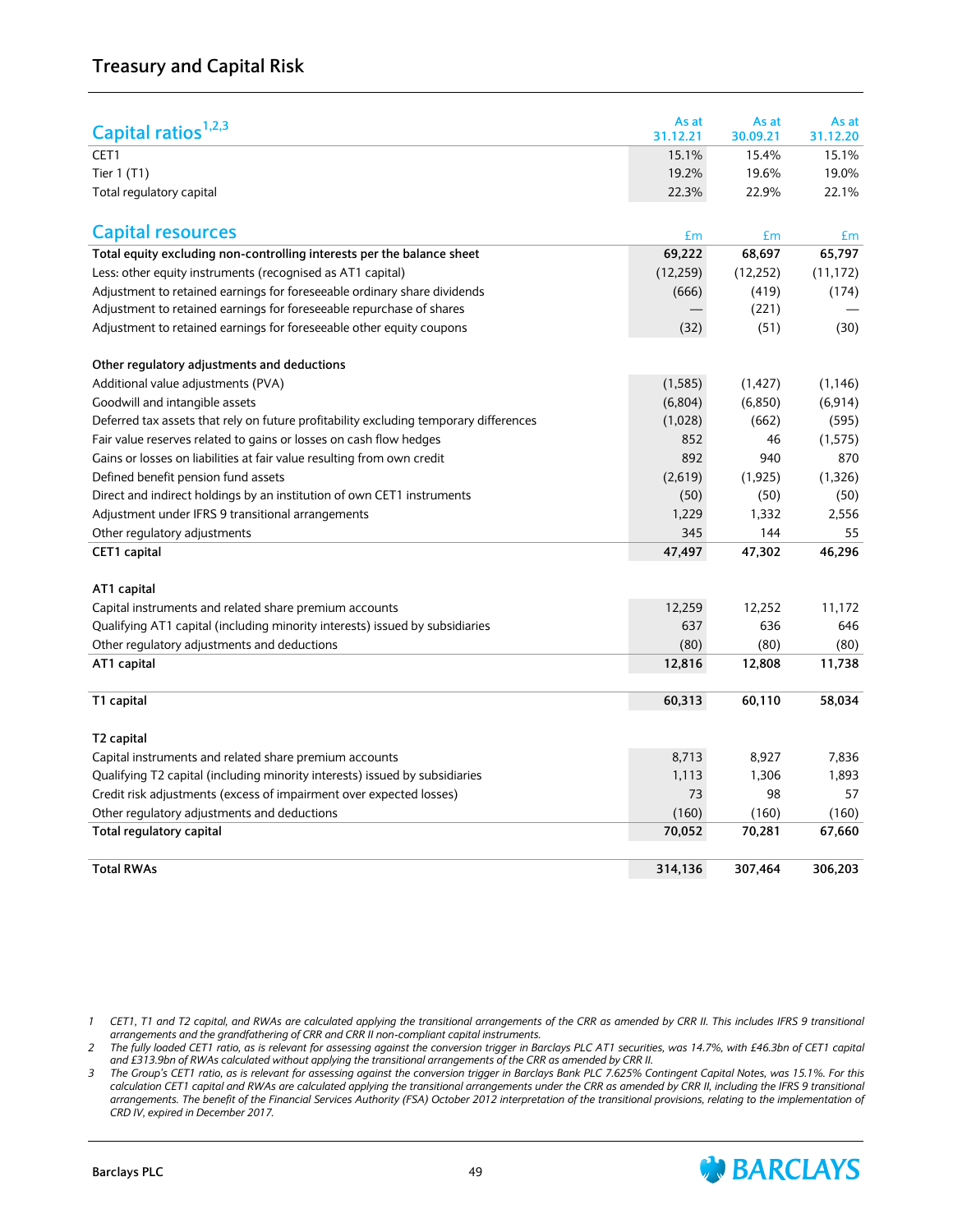| <b>Movement in CET1 capital</b>                                                                          |                     | <b>Twelve</b> |
|----------------------------------------------------------------------------------------------------------|---------------------|---------------|
|                                                                                                          | <b>Three months</b> | months        |
|                                                                                                          | ended               | ended         |
|                                                                                                          | 31.12.21            | 31.12.21      |
|                                                                                                          | £m                  | £m<br>46.296  |
| Opening CET1 capital                                                                                     | 47.302              |               |
| Profit for the period attributable to equity holders                                                     | 1,335               | 7,179         |
| Own credit relating to derivative liabilities                                                            | (6)                 | 16            |
| Ordinary share dividends paid and foreseen                                                               | (247)               | (1,004)       |
| Purchased and foreseeable share repurchase                                                               |                     | (1,200)       |
| Other equity coupons paid and foreseen                                                                   | (199)               | (806)         |
| Increase in retained regulatory capital generated from earnings                                          | 883                 | 4,185         |
|                                                                                                          |                     |               |
| Net impact of share schemes                                                                              | 60                  | 187           |
| Fair value through other comprehensive income reserve                                                    | (120)               | (288)         |
| Currency translation reserve                                                                             | (68)                | (131)         |
| Other reserves                                                                                           | 5                   | (2)           |
| Decrease in other qualifying reserves                                                                    | (123)               | (234)         |
|                                                                                                          |                     |               |
| Pension remeasurements within reserves                                                                   | 717                 | 643           |
| Defined benefit pension fund asset deduction                                                             | (694)               | (1,293)       |
| Net impact of pensions                                                                                   | 23                  | (650)         |
| Additional value adjustments (PVA)                                                                       | (158)               | (439)         |
| Goodwill and intangible assets                                                                           | 46                  | 110           |
| Deferred tax assets that rely on future profitability excluding those arising from temporary differences | (366)               | (433)         |
| Adjustment under IFRS 9 transitional arrangements                                                        | (103)               | (1, 327)      |
| Other regulatory adjustments                                                                             | (7)                 | (11)          |
| Decrease in regulatory capital due to adjustments and deductions                                         | (588)               | (2,100)       |
| Closing CET1 capital                                                                                     | 47,497              | 47,497        |
|                                                                                                          |                     |               |

CET1 capital increased £1.2bn to £47.5bn (December 2020: £46.3bn).

£7.2bn of capital generated from profits were partially offset by distributions of £3bn comprising:

- £1bn of dividends paid and foreseen for ordinary shares, which includes £0.3bn half year dividend and a £0.7bn accrual towards the 2021 full year dividend
- £1.2bn for share buybacks made up of £0.7bn for the share buyback announced with FY20 results and £0.5bn for the share buyback announced with H121 results; and
- £0.8bn of equity coupons paid

Other significant movements in the period were:

- A £1.3bn decrease in IFRS 9 transitional relief, after tax, primarily due to credit impairment releases, impairment migrations from Stage 2 to Stage 3 and a decrease to the amount of relief applied to the pre-2020 impairment charge reducing to 50% in 2021 from 70% in 2020
- A £0.7bn decrease as a result of movements relating to pensions, largely due to deficit contribution payments of £0.35bn in April 2021 and September 2021
- A £0.4bn increase in the PVA deduction due to the reversal of temporary COVID-19 relief measures which increased diversification factors applied to certain additional valuation adjustments during 2020

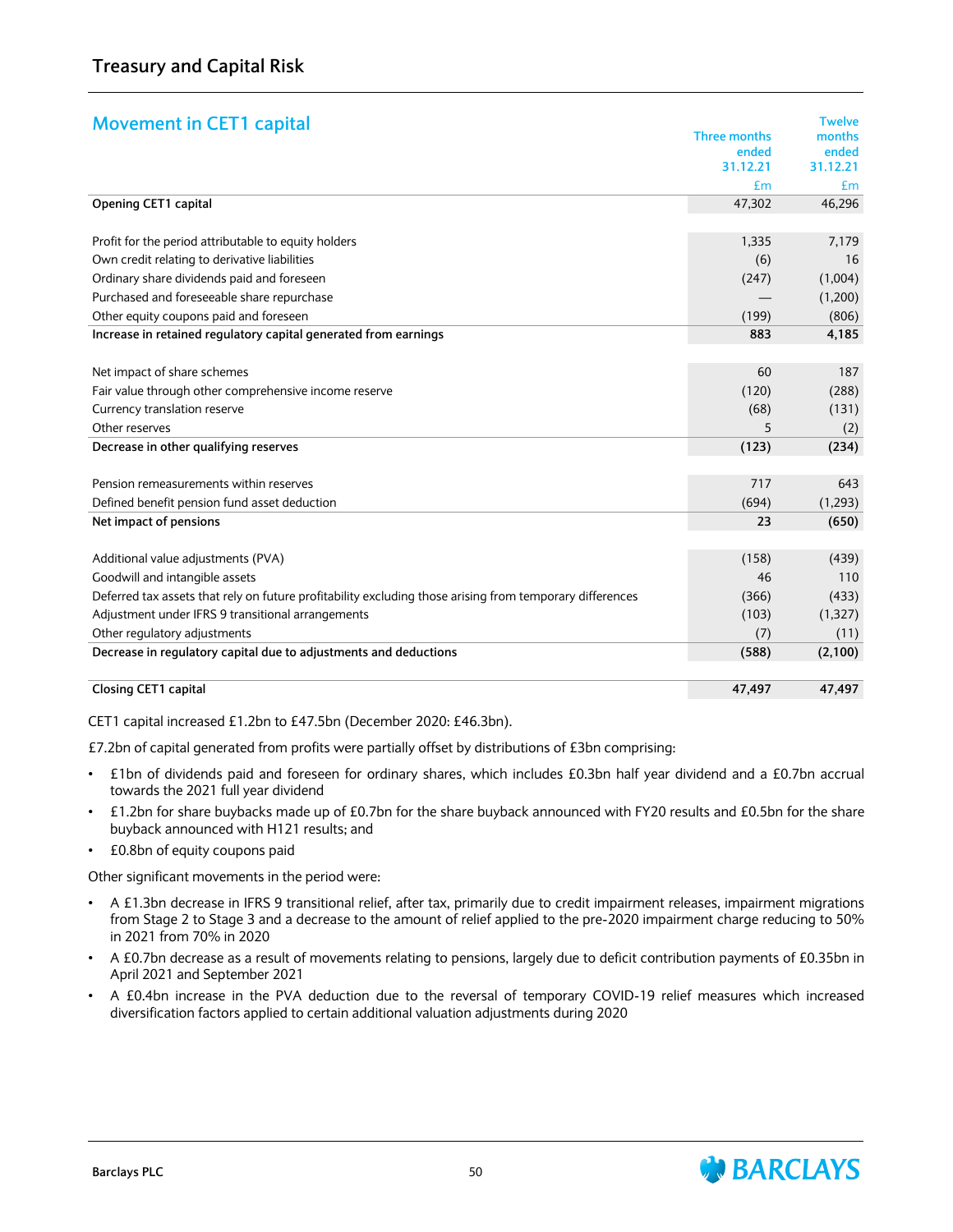## **RWAs by risk type and business**

|                               |            | <b>Credit risk</b> |            |            | <b>Counterparty credit risk</b> |            | <b>Market risk</b> |               |                    |                |
|-------------------------------|------------|--------------------|------------|------------|---------------------------------|------------|--------------------|---------------|--------------------|----------------|
|                               |            |                    |            |            | <b>Settlement</b>               |            |                    |               | <b>Operational</b> | <b>Total</b>   |
|                               | <b>STD</b> | <b>IRB</b>         | <b>STD</b> | <b>IRB</b> | <b>Risk</b>                     | <b>CVA</b> | <b>STD</b>         | <b>IMA</b>    | risk               | <b>RWAs</b>    |
| As at 31.12.21                | £m         | Em                 | £m         | £m         | £m                              | £m         | £m                 | £m            | £m                 | £m             |
| <b>Barclays UK</b>            | 7,195      | 53,408             | 426        |            |                                 | 138        | 100                |               | 11,022             | 72,289         |
| Corporate and Investment Bank | 29,420     | 64,416             | 15,223     | 19,238     | 105                             | 2.289      | 17,306             | 27,308        | 25,359             | 200,664        |
| Consumer, Cards and Payments  | 20,770     | 2,749              | 215        | 18         |                                 | 21         |                    | 57            | 6,391              | 30,221         |
| <b>Barclays International</b> | 50,190     | 67,165             | 15,438     | 19,256     | 105                             | 2,310      | 17,306             | 27,365        | 31,750             | 230,885        |
| <b>Head Office</b>            | 4,733      | 7.254              |            |            |                                 |            |                    |               | (1,025)            | 10,962         |
| <b>Barclays Group</b>         | 62,118     | 127,827            | 15,864     | 19,256     | 105                             | 2,448      |                    | 17,406 27,365 |                    | 41,747 314,136 |
| As at 30.09.21                |            |                    |            |            |                                 |            |                    |               |                    |                |
| <b>Barclays UK</b>            | 7,128      | 53,981             | 464        |            |                                 | 158        | 115                |               | 11,381             | 73,227         |
| Corporate and Investment Bank | 26,778     | 70,842             | 17,063     | 19,477     | 211                             | 2,347      | 16,399             | 15,934        | 23.453             | 192,504        |
| Consumer, Cards and Payments  | 20,159     | 2,740              | 255        | 30         |                                 | 37         |                    | 44            | 6,948              | 30,213         |
| <b>Barclays International</b> | 46,937     | 73,582             | 17,318     | 19,507     | 211                             | 2,384      | 16.399             | 15,978        | 30.401             | 222,717        |
| <b>Head Office</b>            | 4,984      | 7,344              |            |            |                                 |            |                    |               | (808)              | 11,520         |
| <b>Barclays Group</b>         | 59,049     | 134,907            | 17,782     | 19,507     | 211                             | 2,542      |                    | 16,514 15,978 |                    | 40,974 307,464 |
| As at 31.12.20                |            |                    |            |            |                                 |            |                    |               |                    |                |
| <b>Barclays UK</b>            | 7,360      | 54,340             | 394        |            |                                 | 136        | 72                 |               | 11,359             | 73,661         |
| Corporate and Investment Bank | 24,660     | 73,792             | 12,047     | 20,280     | 246                             | 2,351      | 13,123             | 22,363        | 23,343             | 192,205        |
| Consumer, Cards and Payments  | 19,754     | 3,041              | 177        | 45         |                                 | 31         |                    | 71            | 6,996              | 30,115         |
| <b>Barclays International</b> | 44,414     | 76,833             | 12,224     | 20,325     | 246                             | 2,382      |                    | 13,123 22,434 | 30,339             | 222,320        |
| <b>Head Office</b>            | 4,153      | 6,869              |            |            |                                 |            |                    |               | (800)              | 10,222         |
| <b>Barclays Group</b>         | 55,927     | 138,042            | 12,618     | 20,325     | 246                             | 2,518      |                    | 13,195 22,434 | 40,898             | 306,203        |

## **Movement analysis of RWAs**

|                               | <b>Credit risk</b> | <b>Counterparty</b><br>credit risk |        | Market risk Operational risk | <b>Total RWAs</b> |
|-------------------------------|--------------------|------------------------------------|--------|------------------------------|-------------------|
|                               | £m                 | £m                                 | £m     | £m                           | £m                |
| Opening RWAs (as at 31.12.20) | 193,969            | 35,707                             | 35,629 | 40,898                       | 306,203           |
| Book size                     | (1, 106)           | 1,838                              | 1,295  | 849                          | 2,876             |
| Acquisitions and disposals    | (1,095)            |                                    |        |                              | (1,095)           |
| Book quality                  | 175                | (102)                              |        |                              | 73                |
| Model updates                 | (950)              | (186)                              | 6.927  |                              | 5,791             |
| Methodology and policy        | (345)              | 416                                | 920    |                              | 991               |
| Foreign exchange movements'   | (703)              |                                    |        |                              | (703)             |
| <b>Total RWA movements</b>    | (4,024)            | 1.966                              | 9,142  | 849                          | 7,933             |
| Closing RWAs (as at 31.12.21) | 189,945            | 37,673                             | 44.771 | 41.747                       | 314.136           |

*1 Foreign exchange movements does not include foreign exchange for counterparty credit risk, market risk or operational risk.*

Overall RWAs increased £7.9bn to £314.1bn (December 2020: £306.2bn). Significant movements in the period were: Credit risk RWAs decreased £4.0bn:

- A £1.1bn decrease in book size mainly driven by lower lending, partially offset by growth in mortgages within Barclays UK
- A £1.1bn decrease in acquisitions and disposals mainly driven by disposal of wholesale loans during the year
- A £1.0bn decrease in model updates primarily due to modelled risk weight recalibrations

Counterparty credit risk RWAs increased £2.0bn:

• A £1.8bn increase in book size primarily due to an increase in client and trading activities within SFTs, partially offset by a reduction in derivatives

Market risk RWAs increased £9.1bn:

- A £1.3bn increase in book size primarily due to an increase in client and trading activities
- A £6.9bn increase in model updates driven by an increase in Stressed Value at Risk (SVaR) due to a model adjustment to reflect market movements during the COVID-19 stressed period following recalibration of the period, which was delayed until 2021 as a result of COVID-19 relief measures afforded by the PRA
- A £0.9bn increase in methodology and policy driven by the application of Pillar 1 Structural FX charge, partially offset by a change in the historical lookback period of the VaR model from two years to one year

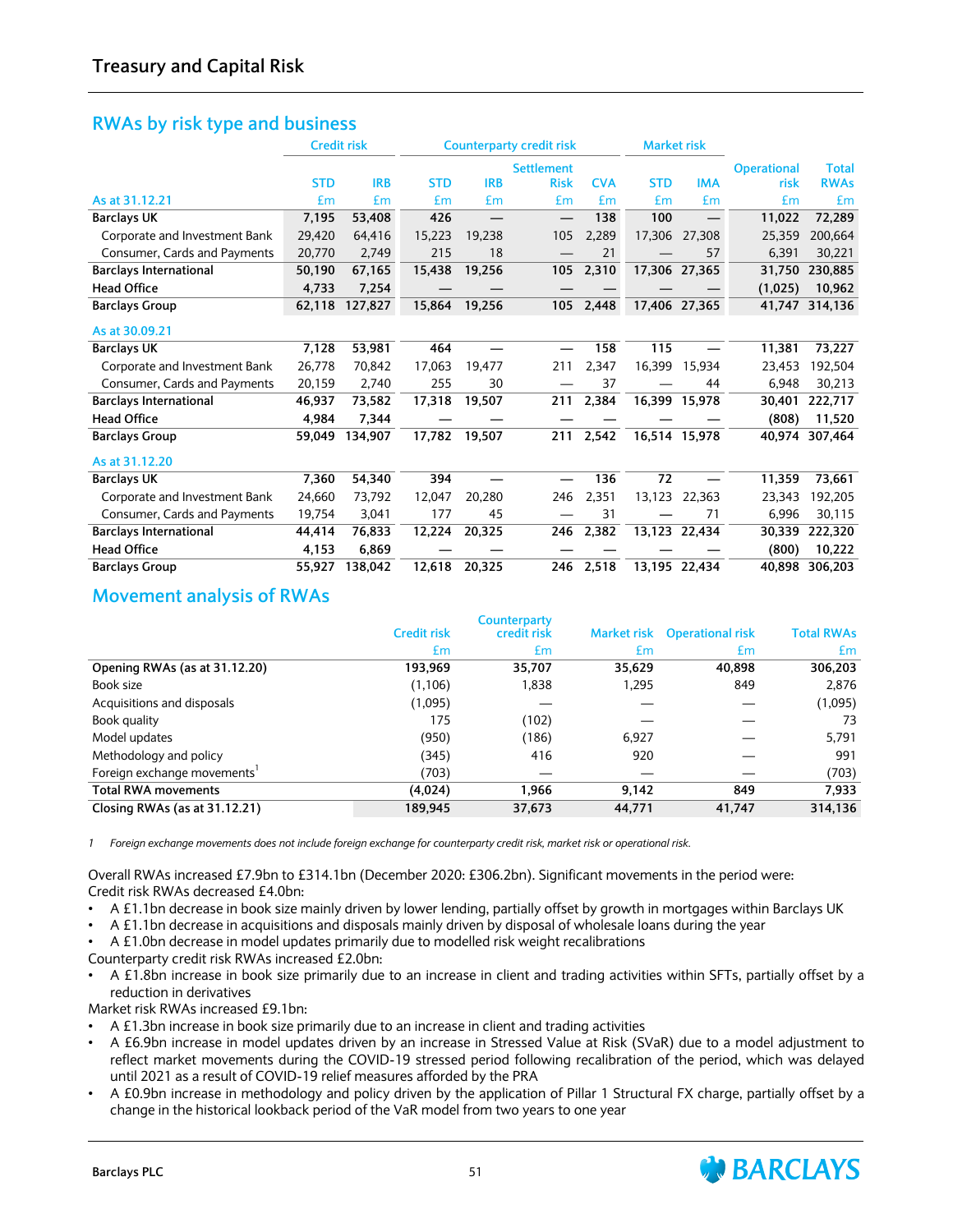## **Leverage ratio and exposures**

The Group is subject to a leverage ratio requirement of 3.8% as at 31 December 2021. This comprises the 3.25% minimum requirement, a G-SII additional leverage ratio buffer (G-SII ALRB) of 0.53% and a countercyclical leverage ratio buffer of 0.0%. Although the leverage ratio is expressed in terms of T1 capital, 75% of the minimum requirement, equating to 2.4375%, needs to be met with CET1 capital. In addition, the G-SII ALRB must be covered solely with CET1 capital. The CET1 capital held against the 0.53% G-SII ALRB was £6.0bn.

The Group is required to disclose an average UK leverage ratio which is based on capital on the last day of each month in the quarter and an exposure measure for each day in the quarter. The Group is also required to disclose a UK leverage ratio based on capital and exposure on the last day of the quarter.

|                                             | As at      | As at      | As at      |
|---------------------------------------------|------------|------------|------------|
|                                             | 31.12.21   | 30.09.21   | 31.12.20   |
| Leverage ratios <sup>1,2</sup>              | £m         | £m         | £m         |
| Average UK leverage ratio                   | 4.9%       | 4.9%       | 5.0%       |
| Average T1 capital <sup>3</sup>             | 59,796     | 58,580     | 57,069     |
| Average UK leverage exposure                | 1,227,134  | 1,199,774  | 1,146,919  |
| UK leverage ratio                           | 5.3%       | 5.1%       | 5.3%       |
| CET1 capital                                | 47,497     | 47,302     | 46,296     |
| AT1 capital                                 | 12,179     | 12,172     | 11,092     |
| T1 capital $3$                              | 59,676     | 59,474     | 57,388     |
| UK leverage exposure                        | 1,135,997  | 1,160,983  | 1,090,907  |
| UK leverage exposure                        |            |            |            |
| <b>Accounting assets</b>                    |            |            |            |
| Derivative financial instruments            | 262,572    | 258,093    | 302,446    |
| Derivative cash collateral                  | 58,177     | 54,166     | 64,798     |
| Securities financing transactions           | 170,853    | 190,927    | 164,034    |
| Loans and advances and other assets         | 892,683    | 903,327    | 818,236    |
| <b>Total IFRS assets</b>                    | 1,384,285  | 1,406,513  | 1,349,514  |
| Regulatory consolidation adjustments        | (3,665)    | (2, 192)   | (1, 144)   |
| Derivatives adjustments                     |            |            |            |
| Derivatives netting                         | (236, 881) | (231, 559) | (272, 275) |
| Adjustments to collateral                   | (50, 929)  | (47, 490)  | (57, 414)  |
| Net written credit protection               | 15,509     | 15,910     | 14,986     |
| Potential future exposure on derivatives    | 137,291    | 143,517    | 117,010    |
| Total derivatives adjustments               | (135,010)  | (119, 622) | (197, 693) |
| <b>SFTs adjustments</b>                     | 24,544     | 24,579     | 21,114     |
| Regulatory deductions and other adjustments | (20, 219)  | (19, 454)  | (17, 469)  |
| Weighted off-balance sheet commitments      | 113,140    | 115,521    | 113,704    |
| Qualifying central bank claims              | (210, 134) | (198, 817) | (155, 890) |
| Settlement netting                          | (16, 944)  | (45, 545)  | (21, 229)  |
| UK leverage exposure                        | 1,135,997  | 1,160,983  | 1,090,907  |

1 Fully loaded average UK leverage ratio was 4.8%, with £58.5bn of T1 capital and £1,225.8bn of leverage exposure. Fully loaded UK leverage ratio was 5.2%, with *£58.4bn of T1 capital and £1,134.8bn of leverage exposure. Fully loaded UK leverage ratios are calculated without applying the transitional arrangements of the CRR as amended by CRR II.* 

*2 Capital and leverage measures are calculated applying the transitional arrangements of the CRR as amended by CRR II.*

*3 T1 capital is calculated in line with the PRA Handbook.*

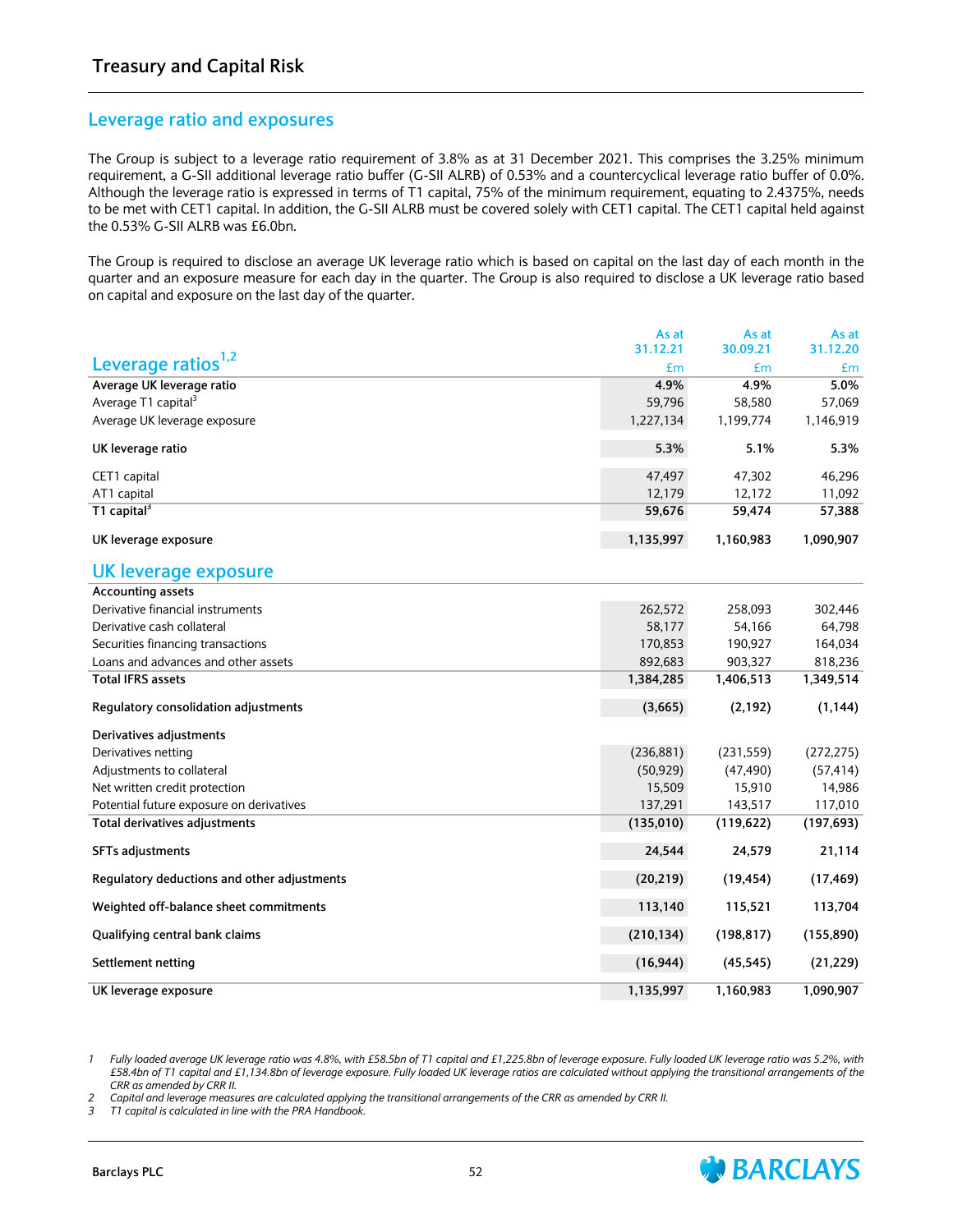## **Treasury and Capital Risk**

The average UK leverage ratio decreased to 4.9% (December 2020: 5.0%). The average leverage exposure increased by £80.2bn to £1,227.1bn (December 2020: £1,146.9bn) largely driven by balance sheet increases in SFTs and TPAs as well as PFE on derivatives.

The UK leverage ratio remained stable at 5.3% (December 2020: 5.3%) primarily driven by a £2.3bn increase in T1 capital offset by a £45.1bn increase in UK leverage exposure. The UK leverage exposure increase to £1,136.0bn (December 2020: £1,090.9bn) was primarily driven by a £20.3bn increase in PFE on derivatives, a £19.1bn increase in TPAs due to increased trading activity in CIB, £18.8bn increase in loans and advances at amortised cost, and a £6.8bn increase in SFTs, offset by a £16.9bn decrease in assets at fair value through other comprehensive income due to disposals.

The Group also discloses a CRR leverage ratio<sup>;</sup> within its additional regulatory disclosures prepared in accordance with EBA guidelines on disclosure under Part Eight of the CRR (see Barclays PLC Pillar 3 Report 2021, due to be published on 23 February 2022 and which will be available at home.barclays/investor-relations/reports-and-events/annual-reports).



*<sup>1</sup> CRR leverage ratio as amended by CRR II.*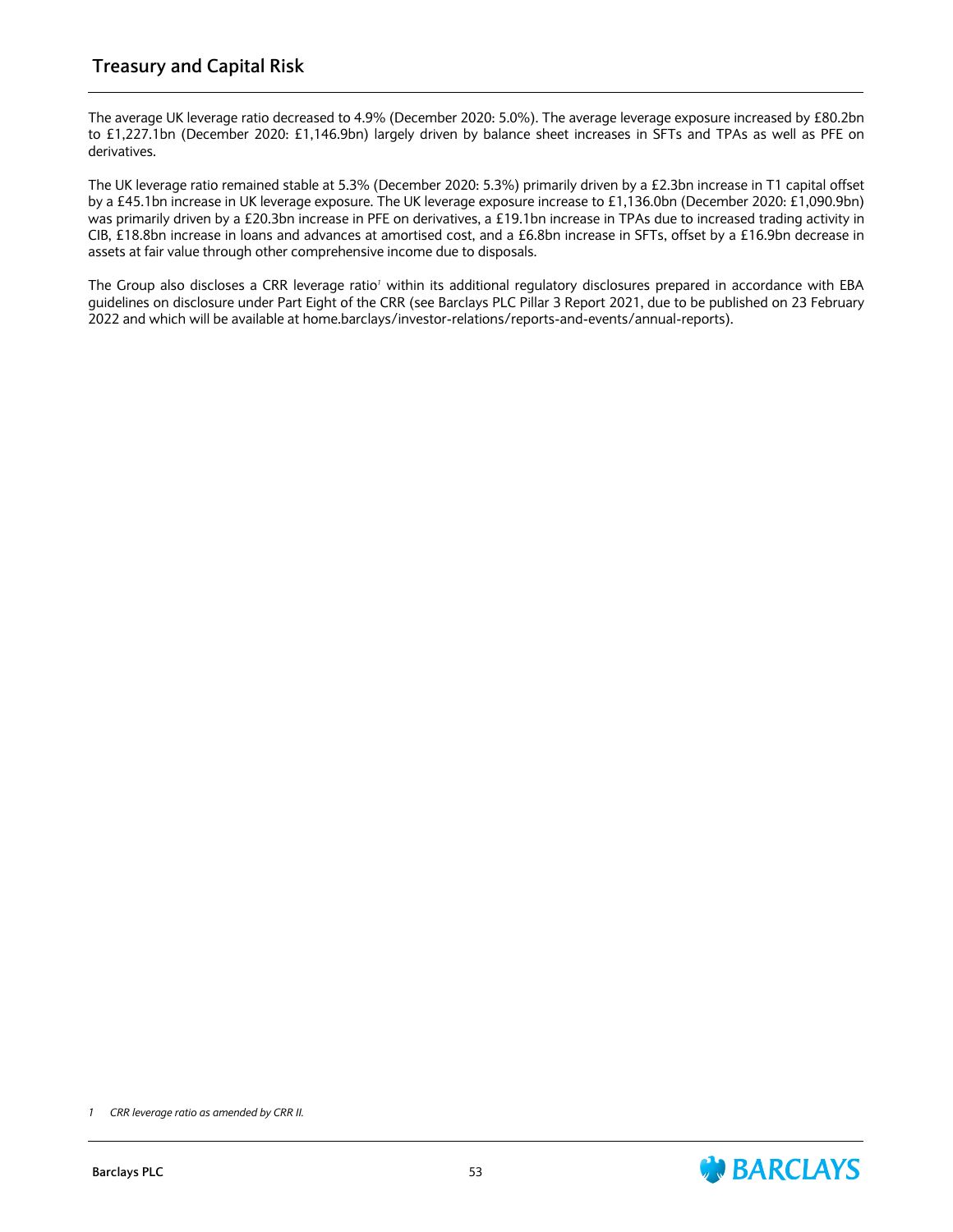### **MREL**

As at 31 December 2021, the Group was required to meet the higher of: (i) the MREL set by the Bank of England (BoE); and (ii) the requirements in CRR as amended by CRR II, both of which have RWA and leverage measures.

As at 31 December 2021, Barclays PLC (the Parent company) had £108.2bn of own funds and eligible liabilities equating to 8% of CRR leverage exposures. This was in excess of the Group's MREL requirement to hold £93.9bn of own funds and eligible liabilities, equating to 6.9% of CRR leverage exposures.

CET1 capital cannot be counted towards both MREL and the capital buffers, meaning that the buffers will effectively be applied above MREL requirements.

| MREL requirements including buffers <sup>1,2</sup>                         |            | <b>Requirement (£m):</b> |                  |            | Requirement (%): |            |  |
|----------------------------------------------------------------------------|------------|--------------------------|------------------|------------|------------------|------------|--|
|                                                                            | As at      | As at                    | As at            | As at      | As at            | As at      |  |
|                                                                            | 31.12.2021 | 30.09.2021               | 31.12.2020       | 31.12.2021 | 30.09.2021       | 31.12.2020 |  |
| Requirement based on RWAs                                                  | 77,302     | 76,174                   | 75,918           | 24.6%      | 24.8%            | 24.8%      |  |
| Requirement based on CRR leverage exposure                                 |            |                          |                  |            |                  |            |  |
| (minimum requirement)                                                      | 93,861     | 94,438                   | 87,529           | 6.9%       | 6.9%             | 7.0%       |  |
| Own funds and eligible liabilities <sup>1,2</sup>                          |            |                          |                  | £m         | £m               | £m         |  |
|                                                                            |            |                          |                  | 47,497     | 47,302           | 46,296     |  |
| CET1 capital                                                               |            |                          |                  |            |                  |            |  |
| AT1 capital instruments and related share premium accounts <sup>3</sup>    |            |                          |                  | 12,179     | 12,172           | 11,092     |  |
| T2 capital instruments and related share premium accounts <sup>3</sup>     |            |                          |                  | 8,626      | 8,865            | 7,733      |  |
| Eligible liabilities                                                       |            |                          | 39,889<br>38,787 |            |                  |            |  |
| Total Barclays PLC (the Parent company) own funds and eligible liabilities |            |                          |                  | 108,191    | 107,126          | 100,207    |  |
|                                                                            |            |                          |                  |            |                  |            |  |
| <b>Total RWAs</b>                                                          |            |                          |                  | 314,136    | 307,464          | 306,203    |  |
| Total CRR leverage exposure                                                |            |                          |                  | 1,354,284  | 1,368,259        | 1,254,157  |  |
|                                                                            |            |                          |                  |            |                  |            |  |
| Own funds and eligible liabilities ratios as a percentage of:              |            |                          |                  | As at      | As at            | As at      |  |
|                                                                            |            |                          |                  | 31.12.2021 | 30.09.2021       | 31.12.2020 |  |
| <b>Total RWAs</b>                                                          |            |                          |                  | 34.4%      | 34.8%            | 32.7%      |  |
| Total CRR leverage exposure                                                |            |                          |                  | 8.0%       | 7.8%             | 8.0%       |  |

*1 CET1, T1 and T2 capital, and RWAs are calculated applying the transitional arrangements of the CRR as amended by CRR II. This includes IFRS 9 transitional arrangements and the grandfathering of CRR and CRR II non-compliant capital instruments.*

*2 As at 31 December 2021, Own funds and eligible liabilities including instruments issued by subsidiaries was £109.9bn.* 

*<sup>3</sup> Includes other AT1 capital regulatory adjustments and deductions of £80m (December 2020: £80m), and other T2 credit risk adjustments and deductions of £87m (December 2020: £103m).*

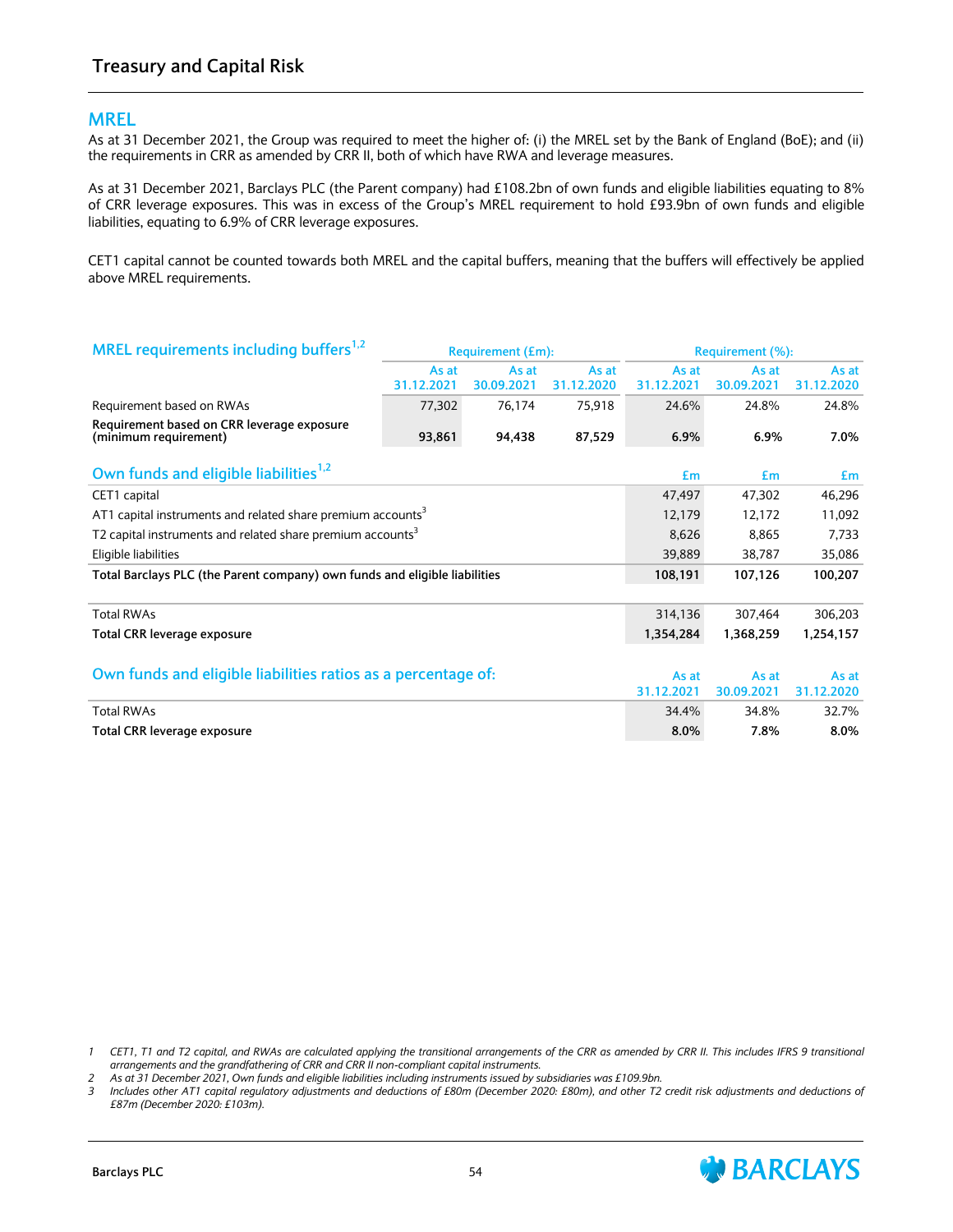## **Regulatory changes as implemented by the Prudential Regulation Authority**

The PRA has implemented several regulatory changes impacting the calculation of the CET1 ratio within the UK. Changes have also been implemented following the review of the UK Leverage framework and the setting of MREL requirements. All changes took effect from 1 January 2022.

#### **Capital and RWAs**

On 19 July 2019, the EBA published a report on the implementation of IRB roadmap changes. These have subsequently been implemented by the PRA via several Policy Statements. Key changes include revisions to the criteria for definition of default, PD and LGD estimation to ensure supervisory consistency and increase transparency of IRB models.

On 14 October 2021, the PRA finalised their implementation of Basel standards through Policy Statement 22/21. The finalised requirements included the introduction of the Standardised Approach for Counterparty Credit Risk (SA-CCR) which replaces the Current Exposure Method (CEM) for Standardised derivative exposures as a more risk sensitive approach. The PRA also confirmed the intention to revert to the previous treatment of 100% CET1 capital deduction for qualifying software assets, meaning the c.35bps benefit in the CET1 ratio will be reversed.

#### **UK Leverage Ratio Framework**

On 8 October 2021, the PRA published its Policy Statement on the UK leverage ratio framework. The Policy Statement confirms that UK banks will be subject to a single UK leverage ratio requirement meaning that the CRR leverage ratio will no longer apply for UK banks. Whilst largely upholding the existing framework, technical changes generally align to the Basel III standards with the exception of the qualifying claims on central banks exemption. Central bank claims can be excluded from the UK leverage ratio measure as long as they are matched by qualifying liabilities (rather than deposits). Minimum requirements for the Group remain the same with minimum requirements also expected to be applied at the individual level from 1 January 2023. Individual requirements may be replaced with a sub-consolidated measure, subject to permission from the PRA.

#### **MREL requirements**

On 3 December 2021 the BoE set new MREL requirements via an updated Statement of Policy removing the requirements under CRR, meaning that from 1 January 2022 the Group will be required to meet the higher of (i) 2 times 8% Pillar 1 and 4.6% Pillar 2A requirement; and (ii) 6.75% of UK leverage exposure. Using the rebased 1 January 2022 RWAs and UK leverage exposure, the MREL requirement is expected to be £93.6bn based on RWAs. The Group currently holds £108.2bn of own funds and eligible liabilities which is above the expected 2022 minimum requirement. The Statement of Policy also confirmed that own funds instruments issued by subsidiaries cannot count towards the Group's MREL from 1 January 2022.

Barclays has calculated RWAs, Leverage exposures and Capital and Leverage ratios reflecting our interpretation of the latest rules and guidance.

| Impacts due to implementation of regulatory changes - indicative as at 01.01.22 | As at<br>31.12.21 | <b>Rebased as at</b><br>01.01.22 |
|---------------------------------------------------------------------------------|-------------------|----------------------------------|
|                                                                                 | £bn               | <b>£bn</b>                       |
| CET1 ratio                                                                      | 15.1%             | 14.3%                            |
| CET1 capital                                                                    | 47.5              | 45.8                             |
| Total RWAs <sup>1,2</sup>                                                       | 314.1             | 320.5                            |
|                                                                                 |                   |                                  |
| UK leverage ratio                                                               | 5.3%              | 5.3%                             |
| T1 capital                                                                      | 59.7              | 58.0                             |
| UK leverage exposure                                                            | 1,136.0           | 1,102.1                          |
|                                                                                 |                   |                                  |
| MREL requirement based on UK leverage exposures <sup>3</sup>                    |                   | 87.3                             |
| MREL requirement based on RWAs (minimum requirement) <sup>3</sup>               |                   | 93.6                             |

*1 Includes expected impact on CVA of roll out of SA-CCR across 60 day average period.*

*2 IRB roadmap impact based on latest available data by portfolio, majority is based on 31 December 2021.*

*3 MREL requirement for 31 December 2021 was £93.9bn based on CRR leverage exposures which no longer apply for UK banks from 1 January 2022.*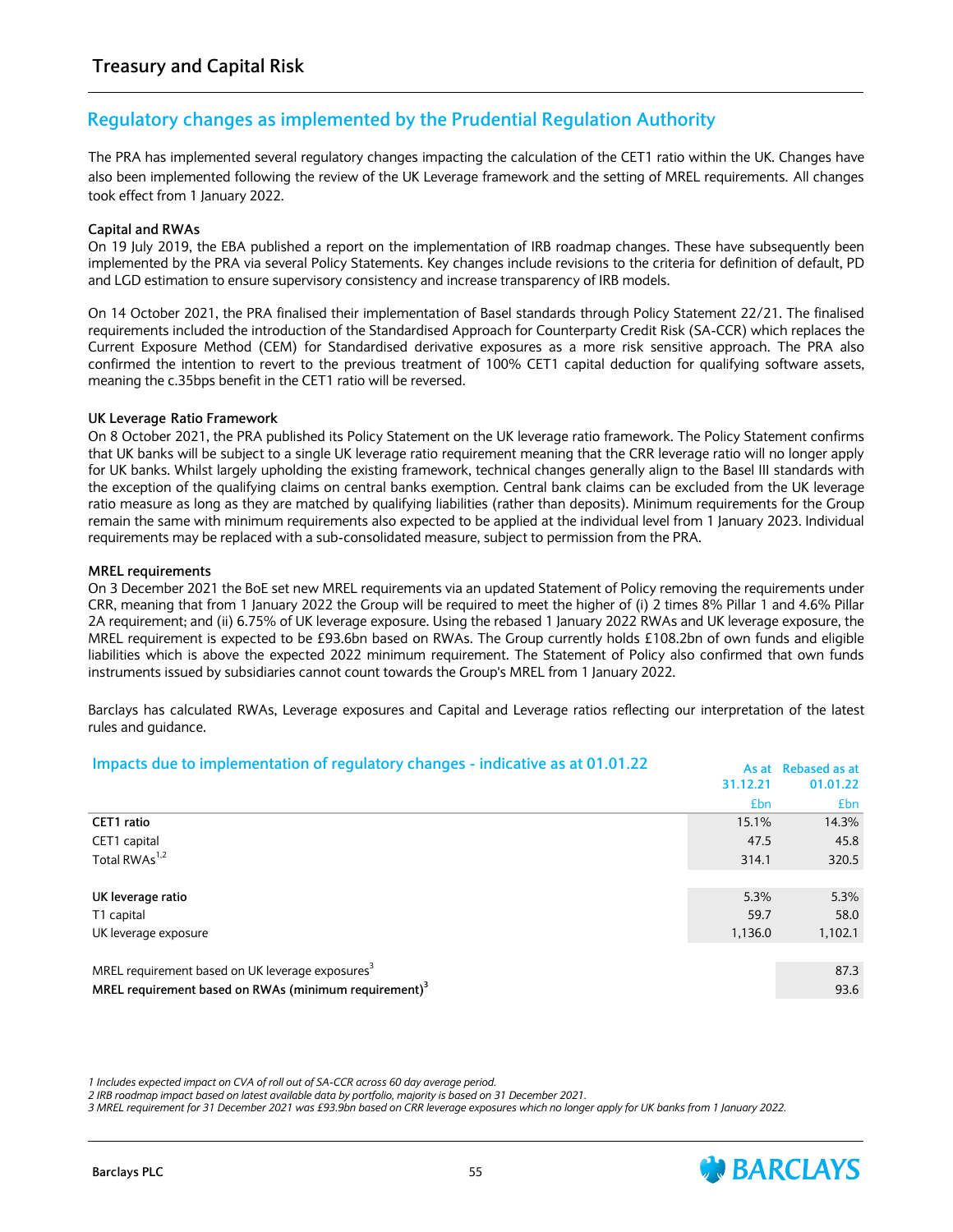Barclays CET1 ratio is expected to decrease by c.80bps as a result of the regulatory changes which took effect from 1 January 2022, due to the reversal of the software intangibles benefit, implementation of IRB roadmap changes, introduction of SA-CCR and amortisation of IFRS 9 transitional relief.

The UK Leverage ratio is expected to remain broadly stable following the introduction of SA-CCR and exclusion of central bank claims matched by qualifying liabilities, partially offset by the reversal of the software intangibles benefit.

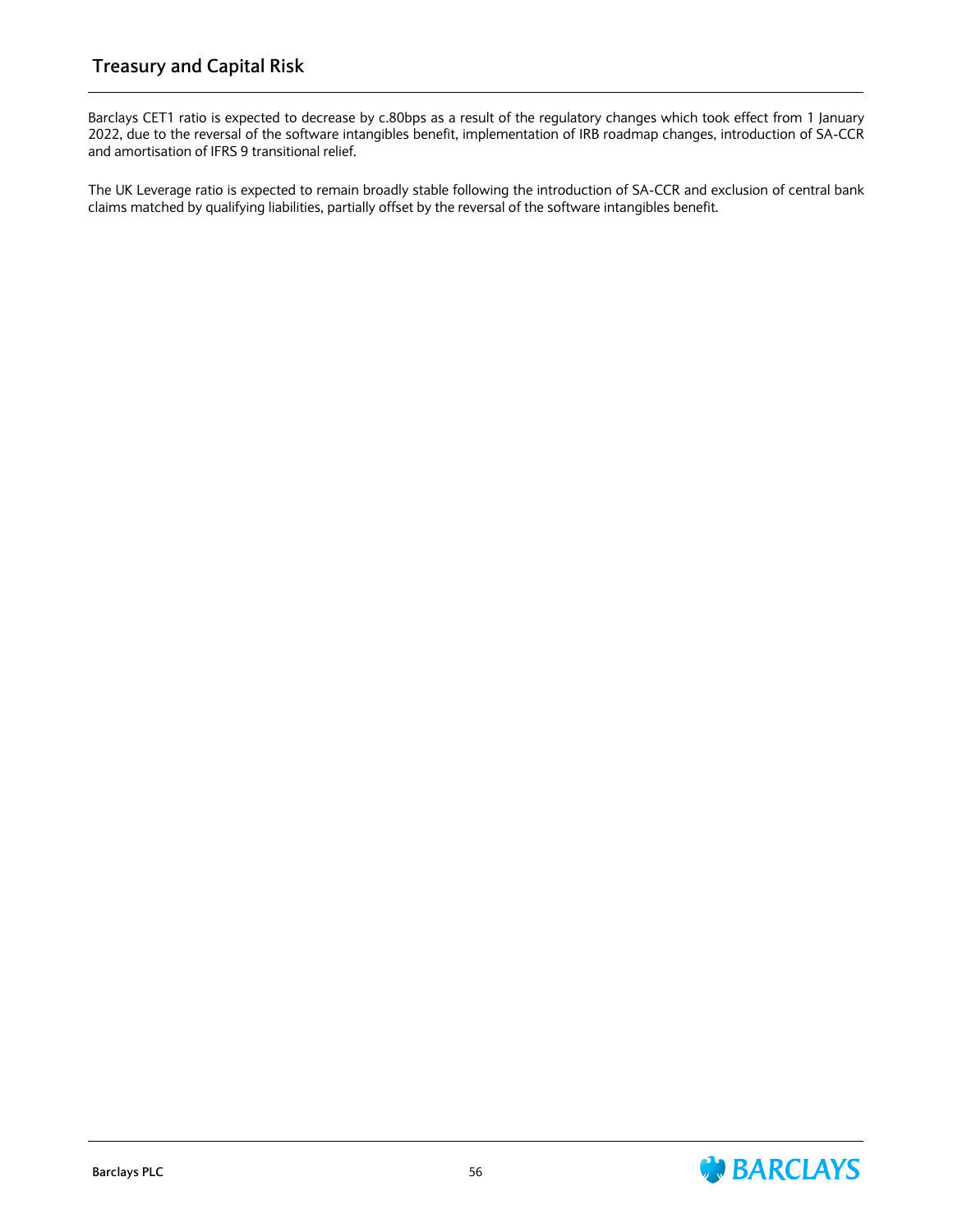## **Statement of Directors' Responsibilities**

Each of the Directors (the names of whom are set out below) confirm that:

- to the best of their knowledge, the condensed consolidated financial statements (set out on pages 58 to 62), which have been prepared in accordance with (a) UK-adopted international accounting standards; and (b) International Financial Reporting Standards (IFRS) as issued by the International Accounting Standards Board (IASB), including interpretations issued by the IFRS Interpretations Committee, give a true and fair view of the assets, liabilities, financial position and profit or loss of the Company and the undertakings included in the consolidation taken as a whole. The condensed consolidated financial statements should be read in conjunction with the annual financial statements as included in the Annual Report for the year ended 31 December 2021; and
- to the best of their knowledge, the management information (set out on pages 1 to 56) includes a fair review of the development and performance of the business and the position of the Company and the undertakings included in the consolidation taken as a whole, together with a description of the principal risks and uncertainties that they face. This management information should be read in conjunction with the principal risks and uncertainties included in the Annual Report for the year ended 31 December 2021.

Signed on 22 February 2022 on behalf of the Board by

**C. S. Venkatakrishnan Tushar Morzaria**

Group Chief Executive Group Finance Director

Barclays PLC Board of Directors:

*Nigel Higgins C. S. Venkatakrishnan Tushar Morzaria*

**Chairman Executive Directors Non-Executive Directors**

*Mike Ashley Robert Berry Tim Breedon CBE Mohamed A. El-Erian Dawn Fitzpatrick Mary Francis CBE Crawford Gillies Brian Gilvary Diane Schueneman Julia Wilson*

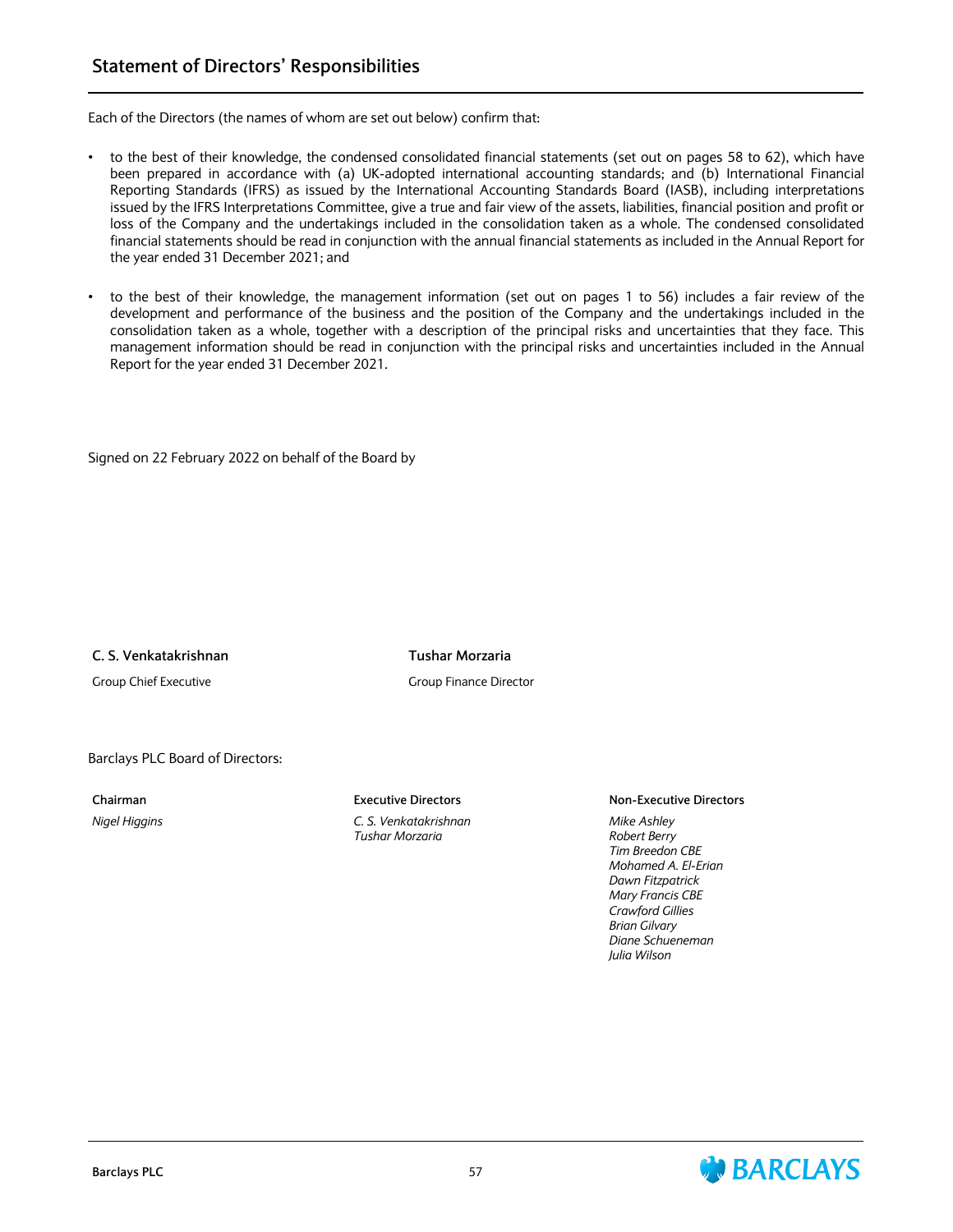# **Condensed consolidated income statement**

|                                                                   |                    | <b>Year ended</b> | <b>Year ended</b> |
|-------------------------------------------------------------------|--------------------|-------------------|-------------------|
|                                                                   |                    | 31.12.21          | 31.12.20          |
|                                                                   | Notes <sup>1</sup> | f <sub>m</sub>    | £m                |
| Interest and similar income                                       |                    | 11,240            | 11,892            |
| Interest and similar expense                                      |                    | (3, 167)          | (3,770)           |
| Net interest income                                               |                    | 8,073             | 8,122             |
| Fee and commission income                                         |                    | 9,880             | 8,641             |
| Fee and commission expense                                        |                    | (2,206)           | (2,070)           |
| Net fee and commission income                                     |                    | 7,674             | 6,571             |
| Net trading income                                                |                    | 5,794             | 7,029             |
| Net investment income                                             |                    | 311               | 13                |
| Other income                                                      |                    | 88                | 31                |
| <b>Total income</b>                                               |                    | 21,940            | 21,766            |
| Credit impairment releases/(charges)                              |                    | 653               | (4,838)           |
| Net operating income                                              |                    | 22,593            | 16,928            |
|                                                                   |                    |                   |                   |
| Staff costs                                                       |                    | (8,511)           | (8,097)           |
| Infrastructure, administration and general expenses               |                    | (5,751)           | (5,636)           |
| Litigation and conduct                                            |                    | (177)             | (153)             |
| <b>Operating expenses</b>                                         |                    | (14, 439)         | (13,886)          |
|                                                                   |                    |                   |                   |
| Share of post-tax results of associates and joint ventures        |                    | 260               | 6                 |
| Profit on disposal of subsidiaries, associates and joint ventures |                    |                   | 17                |
| Profit before tax                                                 |                    | 8,414             | 3,065             |
| Tax charge                                                        | $\mathbf{1}$       | (1, 188)          | (604)             |
| Profit after tax                                                  |                    | 7,226             | 2,461             |
|                                                                   |                    |                   |                   |
| Attributable to:                                                  |                    |                   |                   |
| Equity holders of the parent                                      |                    | 6,375             | 1,526             |
| Other equity instrument holders                                   |                    | 804               | 857               |
| Total equity holders of the parent                                |                    | 7,179             | 2,383             |
| Non-controlling interests                                         | $\overline{2}$     | 47                | 78                |
| Profit after tax                                                  |                    | 7,226             | 2,461             |
|                                                                   |                    |                   |                   |
| Earnings per share                                                |                    | p                 | p                 |
| Basic earnings per ordinary share                                 | 3                  | 37.5              | 8.8               |
| Diluted earnings per ordinary share                               | 3                  | 36.6              | 8.6               |
|                                                                   |                    |                   |                   |

*1 For notes to the Financial Statements see pages 63 to 68.*

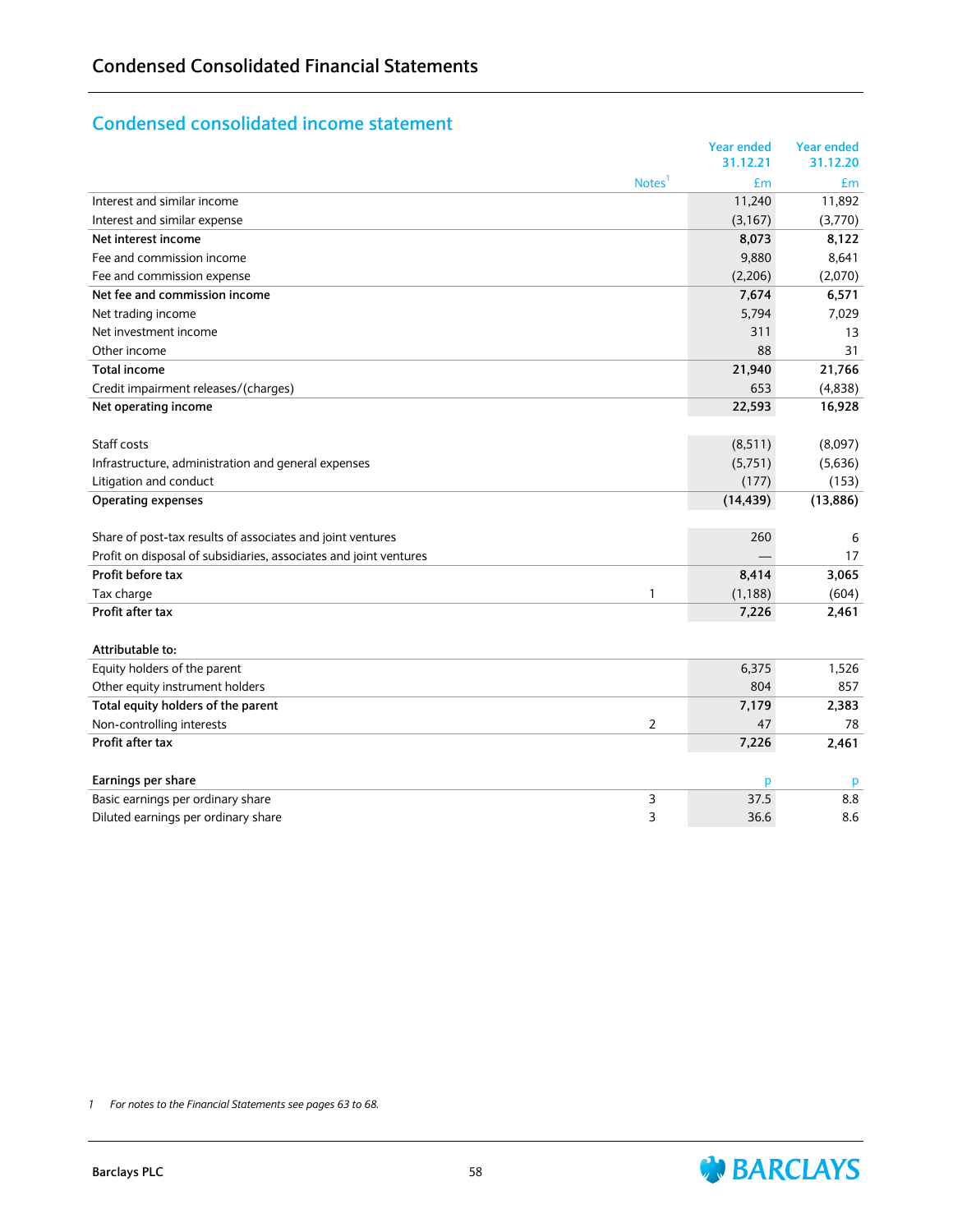# **Condensed consolidated statement of comprehensive income**

|                                                                           |                    | <b>Year ended</b><br>31.12.21 | <b>Year ended</b><br>31.12.20 |
|---------------------------------------------------------------------------|--------------------|-------------------------------|-------------------------------|
|                                                                           | Notes <sup>'</sup> | Em                            | £m                            |
| Profit after tax                                                          |                    | 7,226                         | 2,461                         |
| Other comprehensive (loss)/income that may be recycled to profit or loss: |                    |                               |                               |
| Currency translation reserve                                              | 11                 | (131)                         | (473)                         |
| Fair value through other comprehensive income reserve                     | 11                 | (429)                         | 454                           |
| Cash flow hedging reserve                                                 | 11                 | (2, 428)                      | 573                           |
| Other                                                                     | 11                 |                               | 5                             |
| Other comprehensive (loss)/income that may be recycled to profit or loss  |                    | (2,988)                       | 559                           |
| Other comprehensive income/(loss) not recycled to profit or loss:         |                    |                               |                               |
| Retirement benefit remeasurements                                         | 8                  | 643                           | (111)                         |
| Fair value through other comprehensive income reserve                     | 11                 | 141                           | (262)                         |
| Own credit                                                                | 11                 | (14)                          | (581)                         |
| Other comprehensive income/(loss) not recycled to profit or loss          |                    | 770                           | (954)                         |
| Other comprehensive loss for the period                                   |                    | (2, 218)                      | (395)                         |
| Total comprehensive income for the period                                 |                    | 5,008                         | 2,066                         |
| Attributable to:                                                          |                    |                               |                               |
| Equity holders of the parent                                              |                    | 4,961                         | 1,988                         |
| Non-controlling interests                                                 |                    | 47                            | 78                            |
| Total comprehensive income for the period                                 |                    | 5.008                         | 2,066                         |

*1 For notes to the Financial Statements see pages 63 to 68.*

*2 Reported net of tax.*

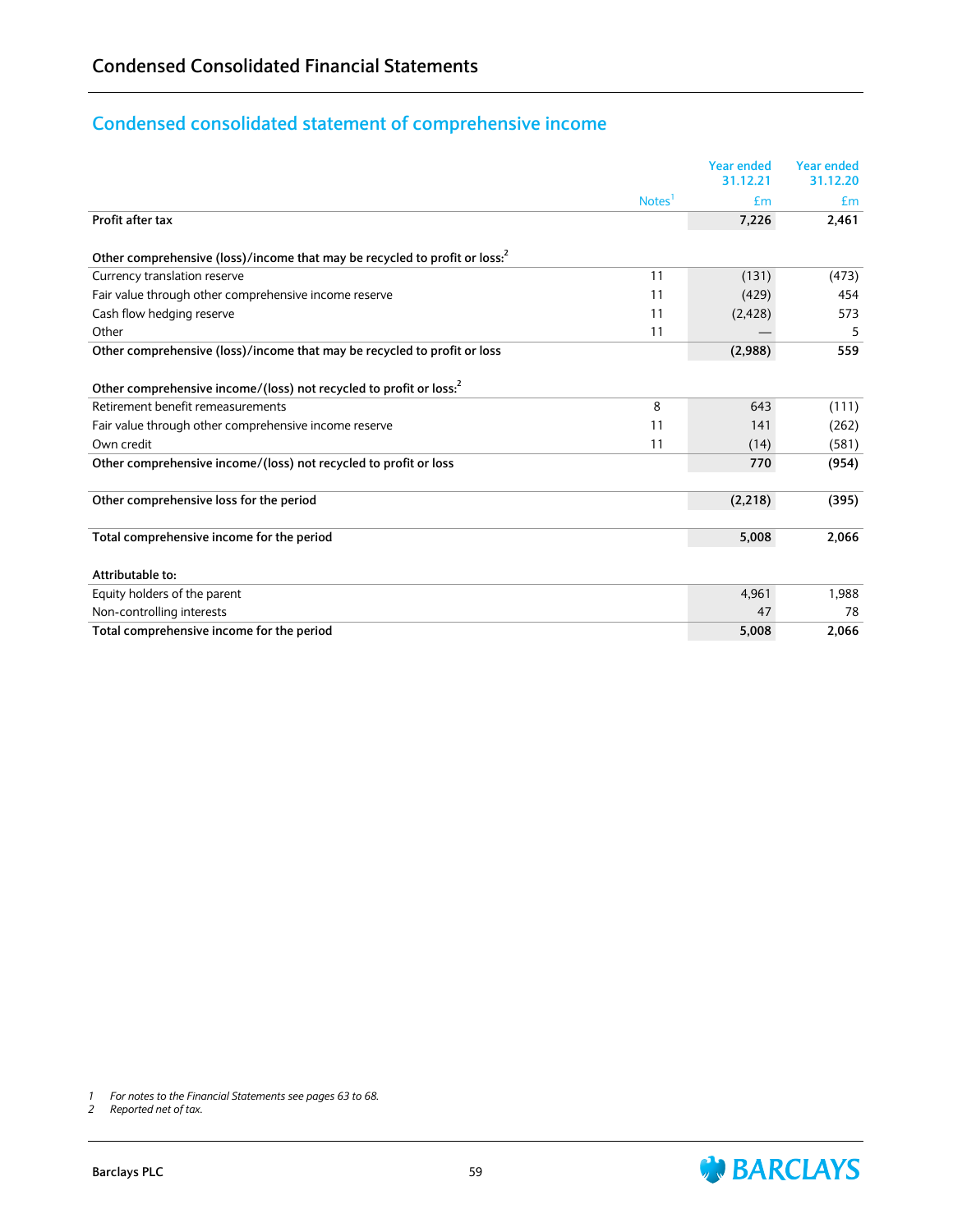# **Condensed consolidated balance sheet**

|                                                                          |                    | As at     | As at     |
|--------------------------------------------------------------------------|--------------------|-----------|-----------|
|                                                                          |                    | 31.12.21  | 31.12.20  |
| Assets                                                                   | Notes <sup>'</sup> | £m        | £m        |
| Cash and balances at central banks                                       |                    | 238,574   | 191,127   |
| Cash collateral and settlement balances                                  |                    | 92,542    | 101,367   |
| Loans and advances at amortised cost                                     |                    | 361,451   | 342,632   |
| Reverse repurchase agreements and other similar secured lending          |                    | 3,227     | 9,031     |
| Trading portfolio assets                                                 |                    | 147,035   | 127,950   |
| Financial assets at fair value through the income statement              |                    | 191,972   | 175,151   |
| Derivative financial instruments                                         |                    | 262,572   | 302,446   |
| Financial assets at fair value through other comprehensive income        |                    | 61,753    | 78,688    |
| Investments in associates and joint ventures                             |                    | 999       | 781       |
| Goodwill and intangible assets                                           |                    | 8,061     | 7,948     |
| Property, plant and equipment                                            |                    | 3,555     | 4,036     |
| Current tax assets                                                       |                    | 261       | 477       |
| Deferred tax assets                                                      | 1                  | 4,619     | 3,444     |
| Retirement benefit assets                                                | 8                  | 3,879     | 1,814     |
| Other assets                                                             |                    | 3,785     | 2.622     |
| <b>Total assets</b>                                                      |                    | 1,384,285 | 1,349,514 |
|                                                                          |                    |           |           |
| Liabilities                                                              |                    |           |           |
| Deposits at amortised cost                                               |                    | 519,433   | 481,036   |
| Cash collateral and settlement balances                                  |                    | 79,371    | 85,423    |
| Repurchase agreements and other similar secured borrowing                |                    | 28,352    | 14,174    |
| Debt securities in issue                                                 |                    | 98,867    | 75,796    |
| <b>Subordinated Liabilities</b>                                          |                    | 12,759    | 16,341    |
| Trading portfolio liabilities                                            |                    | 54,169    | 47,405    |
| Financial liabilities designated at fair value                           |                    | 250,960   | 249,765   |
| Derivative financial instruments                                         |                    | 256,883   | 300,775   |
| Current tax liabilities                                                  |                    | 739       | 645       |
| Deferred tax liabilities                                                 | 1                  | 37        | 15        |
| Retirement benefit liabilities                                           | 8                  | 311       | 291       |
| Other liabilities                                                        |                    | 10,505    | 8,662     |
| Provisions                                                               | 7                  | 1,688     | 2,304     |
| <b>Total liabilities</b>                                                 |                    | 1,314,074 | 1,282,632 |
|                                                                          |                    |           |           |
| <b>Equity</b>                                                            |                    |           |           |
| Called up share capital and share premium                                | 9                  | 4,536     | 4,637     |
| Other reserves                                                           | 11                 | 1,770     | 4,461     |
| Retained earnings                                                        |                    | 50,657    | 45,527    |
| Shareholders' equity attributable to ordinary shareholders of the parent |                    | 56,963    | 54,625    |
| Other equity instruments                                                 | 10                 | 12,259    | 11,172    |
| Total equity excluding non-controlling interests                         |                    | 69,222    | 65,797    |
| Non-controlling interests                                                | 2                  | 989       | 1,085     |
| <b>Total equity</b>                                                      |                    | 70,211    | 66,882    |
|                                                                          |                    |           |           |
| Total liabilities and equity                                             |                    | 1,384,285 | 1,349,514 |

*1 For notes to the Financial Statements see pages 63 to 68.*

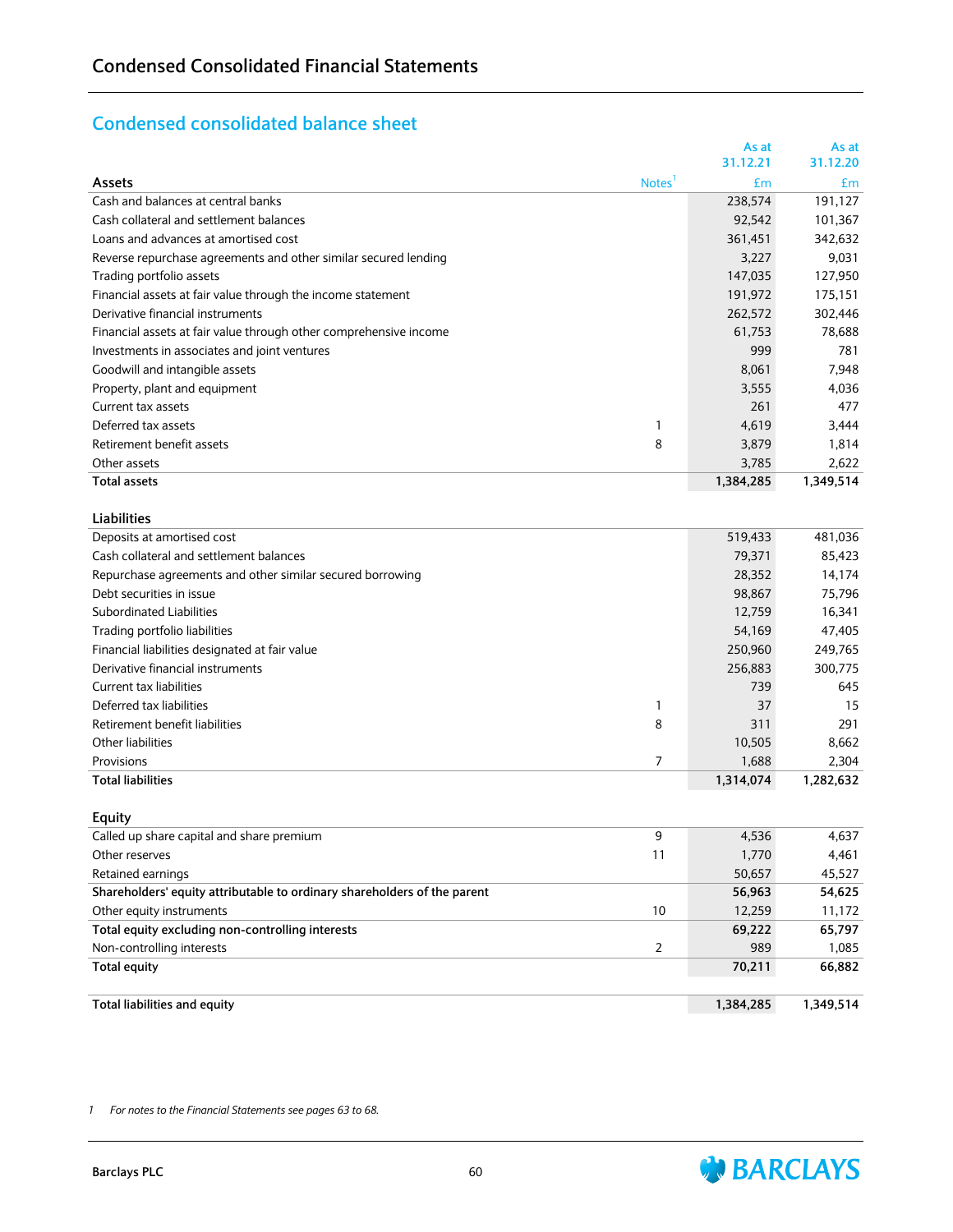# **Condensed consolidated statement of changes in equity**

|                                                   | <b>Called up</b><br>share<br>capital and<br>share<br>premium | <b>Other equity</b><br>instruments | <b>Other</b><br>reserves | <b>Retained</b><br>earnings | <b>Total</b> | Non-<br>controlling<br><b>interests</b> | <b>Total</b><br>equity |
|---------------------------------------------------|--------------------------------------------------------------|------------------------------------|--------------------------|-----------------------------|--------------|-----------------------------------------|------------------------|
| <b>Year ended 31.12.2021</b>                      | £m                                                           | £m                                 | £m                       | £m                          | £m           | £m                                      | £m                     |
| Balance as at 1 January 2021                      | 4,637                                                        | 11,172                             | 4,461                    | 45,527                      | 65,797       | 1,085                                   | 66,882                 |
| Profit after tax                                  |                                                              | 804                                |                          | 6,375                       | 7,179        | 47                                      | 7,226                  |
| Retirement benefit remeasurements                 |                                                              |                                    |                          | 643                         | 643          |                                         | 643                    |
| Other comprehensive profit after tax for the year |                                                              |                                    | (2,861)                  |                             | (2,861)      | $\overline{\phantom{0}}$                | (2,861)                |
| Total comprehensive income for the period         |                                                              | 804                                | (2,861)                  | 7,018                       | 4,961        | 47                                      | 5,008                  |
| Employee share schemes and hedging thereof        | 60                                                           |                                    |                          | 235                         | 295          | $\overline{\phantom{0}}$                | 295                    |
| Issue and redemption of other equity instruments  |                                                              | 1.078                              |                          | 6                           | 1,084        | (75)                                    | 1,009                  |
| Other equity instruments coupon paid              |                                                              | (804)                              |                          |                             | (804)        |                                         | (804)                  |
| Vesting of employee share schemes                 |                                                              |                                    | 1                        | (410)                       | (409)        |                                         | (409)                  |
| Dividends paid                                    |                                                              |                                    |                          | (512)                       | (512)        | (44)                                    | (556)                  |
| Repurchase of shares                              | (161)                                                        |                                    | 161                      | (1,200)                     | (1,200)      | —                                       | (1,200)                |
| Other movements                                   |                                                              | 9                                  | 8                        | (7)                         | 10           | (24)                                    | (14)                   |
| Balance as at 31 December 2021                    | 4,536                                                        | 12,259                             | 1,770                    | 50,657                      | 69,222       | 989                                     | 70,211                 |
| <b>Year ended 31.12.2020</b>                      |                                                              |                                    |                          |                             |              |                                         |                        |
| Balance as at 1 January 2020                      | 4,594                                                        | 10,871                             | 4,760                    | 44,204                      | 64,429       | 1,231                                   | 65,660                 |
| Profit after tax                                  |                                                              | 857                                |                          | 1,526                       | 2,383        | 78                                      | 2,461                  |
| Retirement benefit remeasurements                 |                                                              |                                    |                          | (111)                       | (111)        | —                                       | (111)                  |
| Other comprehensive profit after tax for the year |                                                              | $\overline{\phantom{0}}$           | (289)                    | 5                           | (284)        |                                         | (284)                  |
| Total comprehensive income for the period         |                                                              | 857                                | (289)                    | 1,420                       | 1,988        | 78                                      | 2,066                  |
| Employee share schemes and hedging thereof        | 43                                                           |                                    |                          | 303                         | 346          |                                         | 346                    |
| Issue and redemption of other equity instruments  |                                                              | 311                                |                          | (55)                        | 256          | (158)                                   | 98                     |
| Other equity instruments coupon paid              |                                                              | (857)                              |                          |                             | (857)        | —                                       | (857)                  |
| Vesting of shares under employee share schemes    |                                                              |                                    | (10)                     | (347)                       | (357)        | $\overline{\phantom{0}}$                | (357)                  |
| Dividends paid                                    |                                                              |                                    |                          |                             |              | (79)                                    | (79)                   |
| Other movements                                   |                                                              | (10)                               |                          | $\overline{2}$              | (8)          | 13                                      | 5                      |
| Balance as at 31 December 2020                    | 4,637                                                        | 11,172                             | 4,461                    | 45,527                      | 65,797       | 1,085                                   | 66,882                 |

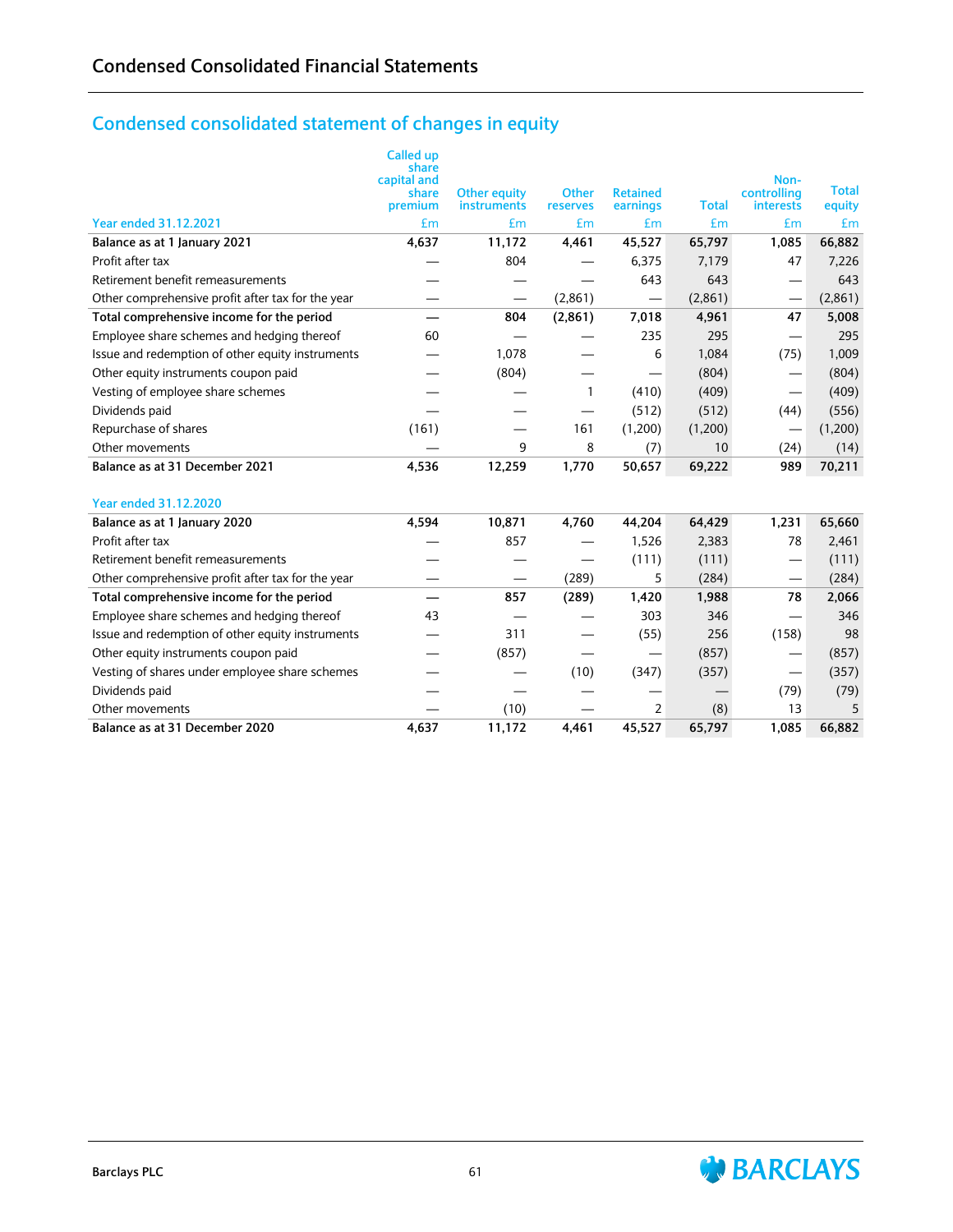# **Condensed consolidated cash flow statement**

|                                                       | <b>Year ended</b> | Year ended |
|-------------------------------------------------------|-------------------|------------|
|                                                       | 31.12.21          | 31.12.20   |
|                                                       | £m                | £m         |
| Profit before tax                                     | 8,414             | 3,065      |
| Adjustment for non-cash items                         | 4,803             | 5,007      |
| Net increase in loans and advances at amortised cost  | (10, 728)         | (4,365)    |
| Net increase in deposits at amortised cost            | 38,397            | 65,249     |
| Net increase/(decrease) in debt securities in issue   | 18,131            | (6,309)    |
| Changes in other operating assets and liabilities     | (8,763)           | (4, 459)   |
| Corporate income tax paid                             | (1, 335)          | (683)      |
| Net cash from operating activities                    | 48,919            | 57,505     |
| Net cash from investing activities                    | 4,270             | (18, 376)  |
| Net cash from financing activities                    | 107               | 2,732      |
| Effect of exchange rates on cash and cash equivalents | (4,232)           | 1,668      |
| Net increase/(decrease) in cash and cash equivalents  | 49,064            | 43,529     |
| Cash and cash equivalents at beginning of the period  | 210,142           | 166,613    |
| Cash and cash equivalents at end of the period        | 259,206           | 210,142    |

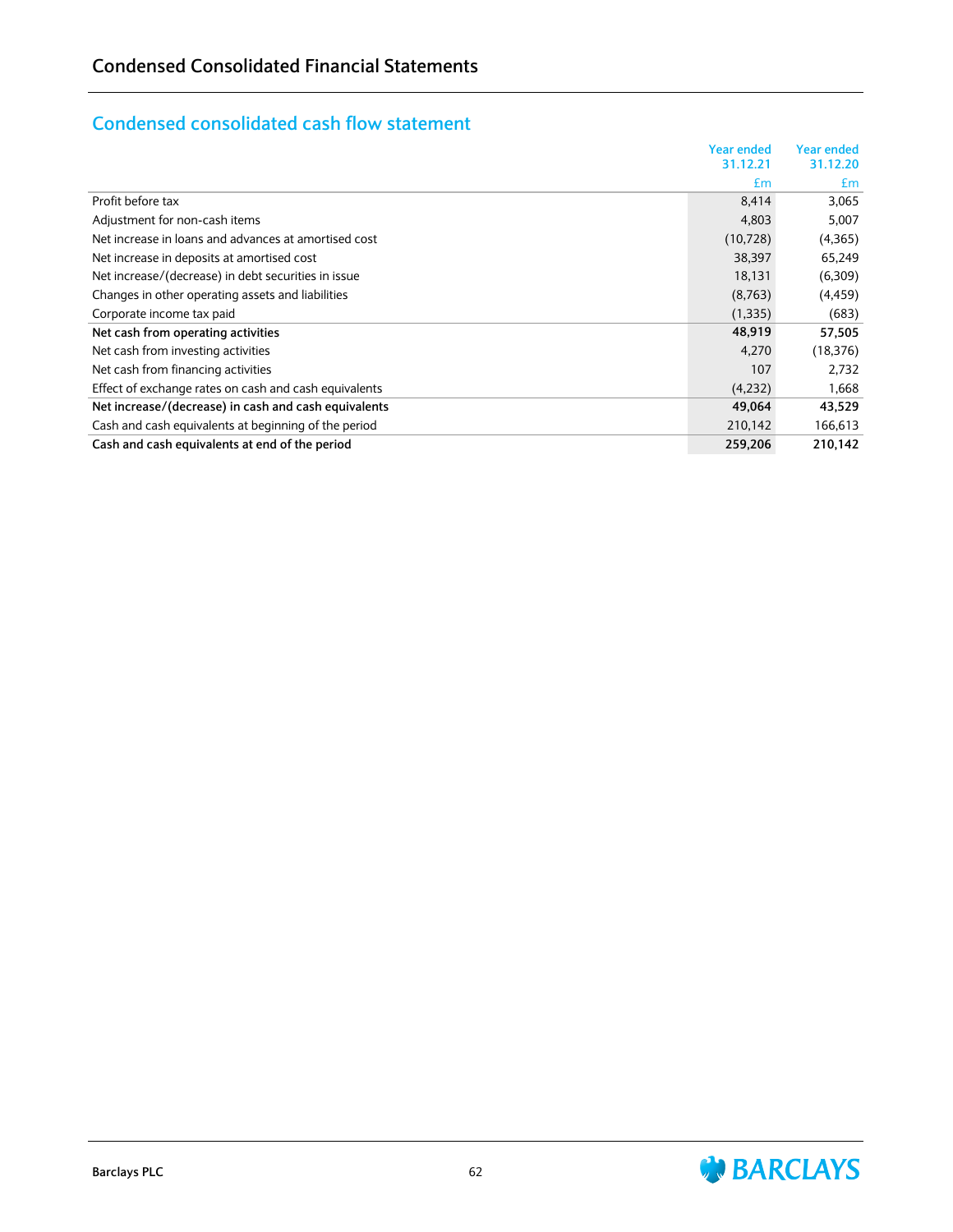## **1. Tax**

The tax charge for 2021 was £1,188m (2020: £604m), representing an effective tax rate of 14.1% (2020: 19.7%). This reflects a £462m tax benefit, with a £111m tax charge within other comprehensive income, for the re-measurement of the Group's UK deferred tax assets as a result of the enactment in 2021 of a UK corporation tax rate increase from 19% to 25% effective from 1 April 2023. Absent this re-measurement of deferred tax assets the effective tax rate would have been 19.6%. Included in the 2021 tax charge is a credit of £212m (2020: £233m) in respect of payments made on AT1 instruments that are classified as equity for accounting purposes.

In its Budget held in October 2021, the UK Government announced that the banking surcharge rate will be reduced from 8% to 3% from 1 April 2023. The reduction in the banking surcharge rate was substantively enacted on 2 February 2022 and is a nonadjusting post balance sheet event. If the reduction in the banking surcharge rate had been substantively enacted at the balance sheet date then this would have resulted in the Group's UK deferred tax assets being re-measured and decreasing with a tax charge in the income statement of £346m and a tax credit within other comprehensive income of £87m.

In October 2021, the OECD and G20 Inclusive Framework on Base Erosion and Profit Shifting announced plans to introduce a global minimum tax rate of 15% from 2023. The model rules, which set out the scope of and the mechanism for calculating the global minimum tax, were released by the OECD on 20 December 2021. The Group is reviewing the model rules and awaiting the OECD's anticipated publication of further guidance, as well as new legislation expected to be released by governments implementing this new tax regime, and will assess the potential impact of new legislation during 2022.

In the USA, a proposed Build Back Better Act has been passed by the House of Representatives but has not been passed by the Senate and at this time it is uncertain whether the Act will progress further. The proposed Act passed by the House of Representatives included proposals to implement material changes to international tax provisions, including amendments to the Base Erosion and Anti-Abuse Tax and the imposition of an alternative minimum tax based on accounting profits. It is unclear at this time whether any of these proposals could have a significant impact on the Group if enacted. The Group will continue to monitor developments and assess the potential impact of any future legislative changes ultimately enacted*.* 

|                                     | As at    | As at    |
|-------------------------------------|----------|----------|
|                                     | 31.12.21 | 31.12.20 |
| Deferred tax assets and liabilities | £m       | £m       |
| UK                                  | 2,183    | 886      |
| <b>USA</b>                          | 2,006    | 2,049    |
| Other territories                   | 430      | 509      |
| Deferred tax assets                 | 4,619    | 3,444    |
| Deferred tax liabilities            | (37)     | (15)     |
| Analysis of deferred tax assets     |          |          |
| Temporary differences               | 3,399    | 2,709    |
| Tax losses                          | 1,220    | 735      |
| Deferred tax assets                 | 4,619    | 3.444    |

## **2. Non-controlling interests**

|                                 | <b>Profit attributable to</b><br>non-controlling interests |                        | <b>Equity attributable to</b><br>non-controlling interests |                   |
|---------------------------------|------------------------------------------------------------|------------------------|------------------------------------------------------------|-------------------|
|                                 | Year ended<br>31.12.21                                     | Year ended<br>31.12.20 | As at<br>31.12.21                                          | As at<br>31.12.20 |
|                                 | £m                                                         | £m                     | £m                                                         | £m                |
| Barclays Bank PLC issued:       |                                                            |                        |                                                            |                   |
| - Preference shares             | 27                                                         | 42                     | 529                                                        | 529               |
| - Upper T2 instruments          | 17                                                         | 37                     | 458                                                        | 533               |
| Other non-controlling interests | 3                                                          | (1)                    |                                                            | 23                |
| Total                           | 47                                                         | 78                     | 989                                                        | 1.085             |

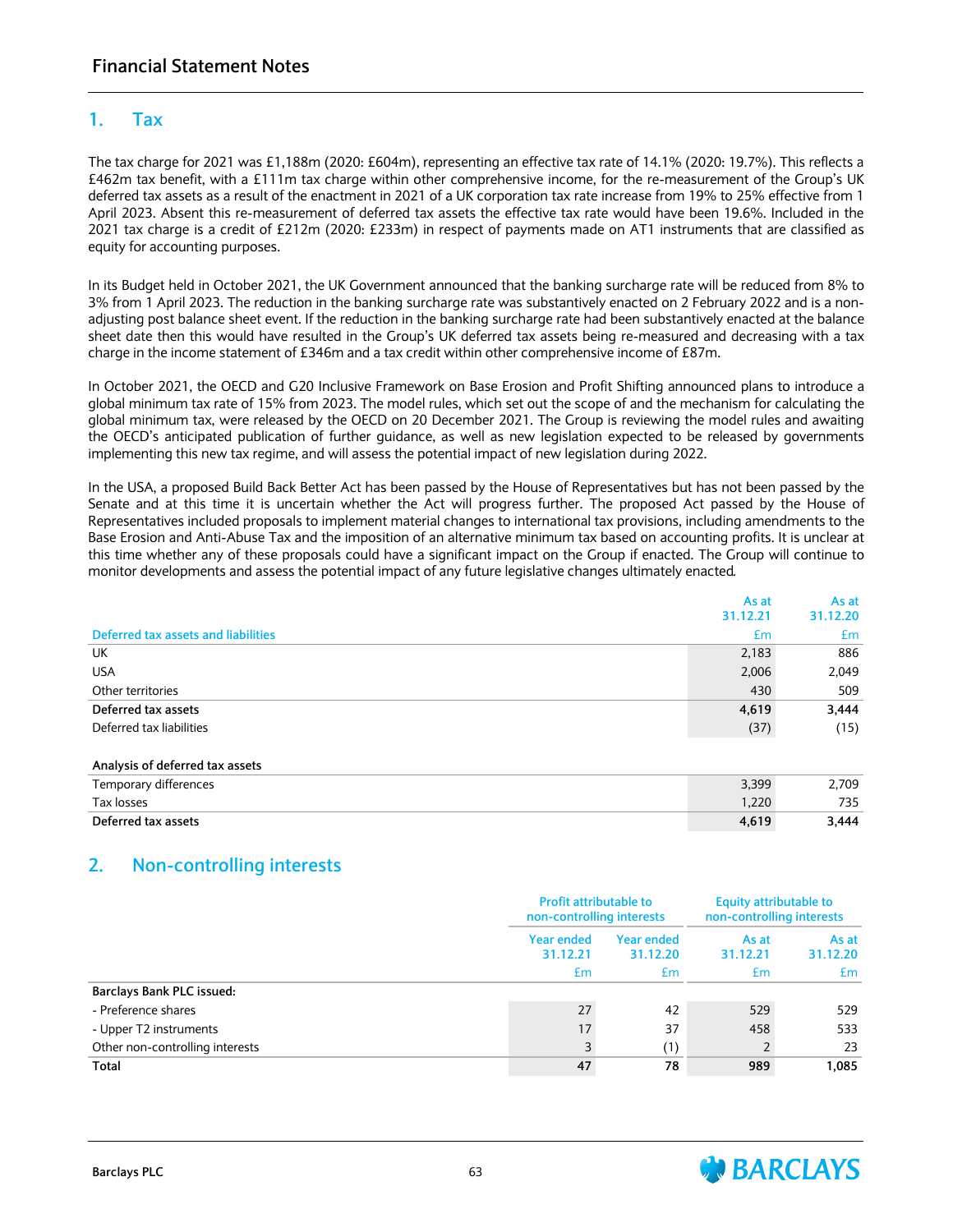## **3. Earnings per share**

|                                                              | <b>Year ended</b><br>31.12.21 | Year ended<br>31.12.20 |
|--------------------------------------------------------------|-------------------------------|------------------------|
|                                                              | £m                            | £m                     |
| Profit attributable to ordinary equity holders of the parent | 6,375                         | 1,526                  |
|                                                              |                               |                        |
|                                                              | m                             | m                      |
| Basic weighted average number of shares in issue             | 16,985                        | 17,300                 |
| Number of potential ordinary shares                          | 435                           | 368                    |
| Diluted weighted average number of shares                    | 17,420                        | 17,668                 |
|                                                              |                               |                        |
|                                                              |                               | p                      |
| Basic earnings per ordinary share                            | 37.5                          | 8.8                    |
| Diluted earnings per ordinary share                          | 36.6                          | 8.6                    |
|                                                              |                               |                        |

# **4. Dividends on ordinary shares**

It is Barclays' policy to declare and pay dividends on a semi-annual basis. The 2021 full year dividend of 4p per ordinary share will be paid on 5 April 2022 to the shareholders on the Share Registrar on 4 March 2022. The half year dividend for 2021 of 2.0p (H120: 0p) per ordinary share was paid on 17 September 2021.

|                                       | <b>Year ended 31.12.21</b> |                         | <b>Year ended 31.12.20</b> |              |
|---------------------------------------|----------------------------|-------------------------|----------------------------|--------------|
|                                       | Per share                  | Total                   | Per share                  | <b>Total</b> |
| Dividends paid during the period      |                            | <b><i><u>tm</u></i></b> |                            | £m           |
| Full year dividend paid during period | 1.0                        | 173                     |                            |              |
| Half year dividend paid during period | 2.0                        | 339                     |                            |              |
| <b>Total dividend</b>                 | 3.0                        | 512                     |                            |              |

The Directors have confirmed their intention to initiate a share buyback of up to £1bn after the balance sheet date. The share buyback is expected to commence in the first quarter of 2022. The financial statements for the year ended 31 December 2021 do not reflect the impact of the proposed share buyback, which will be accounted for as and when shares are repurchased by the Company.

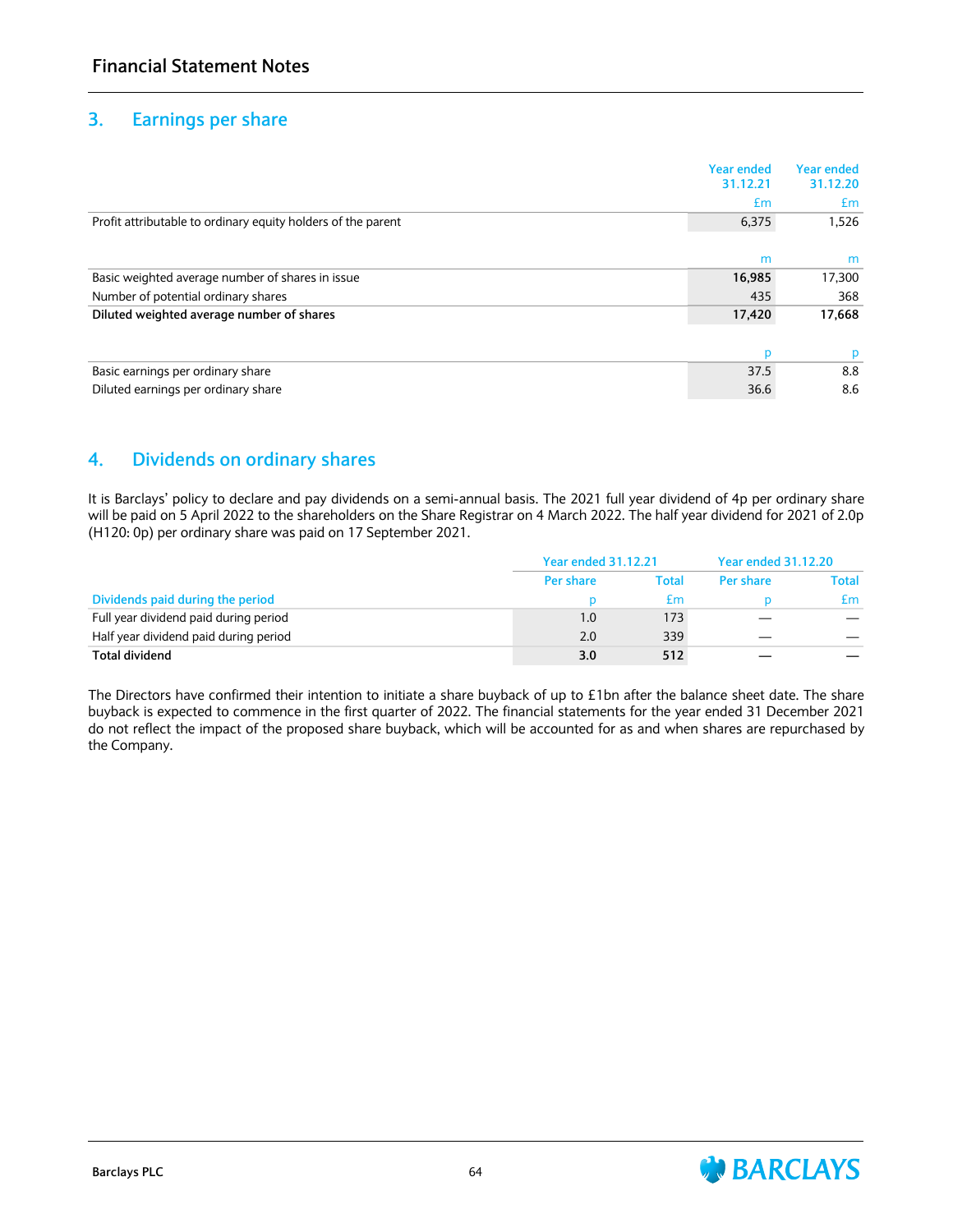## **5. Fair value of financial instruments**

This section should be read in conjunction with Note 17, Fair value of financial instruments of the Barclays PLC Annual Report 2021 which provides more detail about accounting policies adopted, valuation methodologies used in calculating fair value and the valuation control framework which governs oversight of valuations. There have been no changes in the accounting policies adopted or the valuation methodologies used.

### **Valuation**

The following table shows the Group's assets and liabilities that are held at fair value disaggregated by valuation technique (fair value hierarchy) and balance sheet classification:

|                                                                   |                                | <b>Valuation technique using</b> |                                              |              |  |
|-------------------------------------------------------------------|--------------------------------|----------------------------------|----------------------------------------------|--------------|--|
|                                                                   | <b>Ouoted</b><br>market prices | <b>Observable</b><br>inputs      | <b>Significant</b><br>unobservable<br>inputs |              |  |
|                                                                   | (Level 1)                      | (Level 2)                        | (Level 3)                                    | <b>Total</b> |  |
| As at 31.12.21                                                    | £m                             | £m                               | £m                                           | £m           |  |
| Trading portfolio assets                                          | 80,926                         | 63,828                           | 2,281                                        | 147,035      |  |
| Financial assets at fair value through the income statement       | 5.093                          | 177,167                          | 9,712                                        | 191,972      |  |
| Derivative financial instruments                                  | 6,150                          | 252,412                          | 4,010                                        | 262,572      |  |
| Financial assets at fair value through other comprehensive income | 22,009                         | 39,706                           | 38                                           | 61,753       |  |
| Investment property                                               |                                |                                  | $\overline{7}$                               | 7            |  |
| <b>Total assets</b>                                               | 114,178                        | 533,113                          | 16,048                                       | 663,339      |  |
|                                                                   |                                |                                  |                                              |              |  |
| Trading portfolio liabilities                                     | (27, 529)                      | (26, 613)                        | (27)                                         | (54, 169)    |  |
| Financial liabilities designated at fair value                    | (174)                          | (250, 376)                       | (410)                                        | (250,960)    |  |
| Derivative financial instruments                                  | (6, 571)                       | (244, 253)                       | (6,059)                                      | (256, 883)   |  |
| <b>Total liabilities</b>                                          | (34, 274)                      | (521, 242)                       | (6, 496)                                     | (562, 012)   |  |
|                                                                   |                                |                                  |                                              |              |  |
| As at 31.12.20                                                    |                                |                                  |                                              |              |  |
| Trading portfolio assets                                          | 60,671                         | 65,416                           | 1,863                                        | 127,950      |  |
| Financial assets at fair value through the income statement       | 4,503                          | 162,142                          | 8,506                                        | 175,151      |  |
| Derivative financial instruments                                  | 9,155                          | 288,822                          | 4,469                                        | 302,446      |  |
| Financial assets at fair value through other comprehensive income | 19,792                         | 58,743                           | 153                                          | 78,688       |  |
| Investment property                                               |                                |                                  | 10                                           | 10           |  |
| <b>Total assets</b>                                               | 94,121                         | 575,123                          | 15,001                                       | 684,245      |  |
|                                                                   |                                |                                  |                                              |              |  |
| Trading portfolio liabilities                                     | (24, 391)                      | (22,986)                         | (28)                                         | (47, 405)    |  |
| Financial liabilities designated at fair value                    | (159)                          | (249, 251)                       | (355)                                        | (249, 765)   |  |
| Derivative financial instruments                                  | (8, 762)                       | (285, 774)                       | (6,239)                                      | (300, 775)   |  |
| <b>Total liabilities</b>                                          | (33,312)                       | (558, 011)                       | (6,622)                                      | (597, 945)   |  |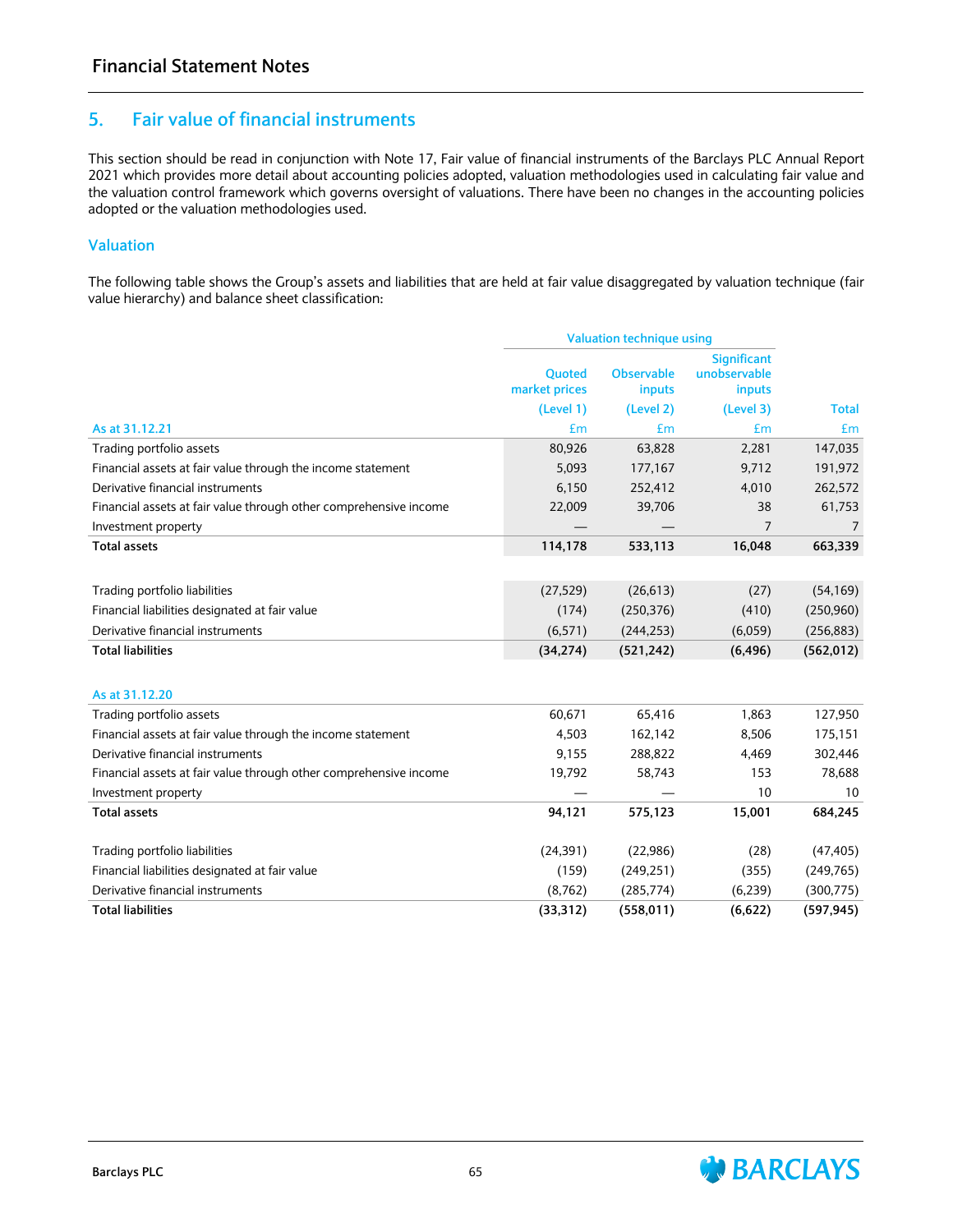## **6. Subordinated liabilities**

|                                 | <b>Year ended</b><br>31.12.21 | <b>Year ended</b><br>31.12.20 |
|---------------------------------|-------------------------------|-------------------------------|
|                                 | £m                            | £m                            |
| Opening balance as at 1 January | 16,341                        | 18,156                        |
| Issuances                       | 1,890                         | 1,438                         |
| Redemptions                     | (4,807)                       | (3, 464)                      |
| Other                           | (665)                         | 211                           |
| Closing balance                 | 12,579                        | 16.341                        |

Issuances of £1,890m comprise £855m EUR 1.125% Fixed Rate Resetting Subordinated Callable Notes and £724m USD 3.811% Fixed Rate Resetting Subordinated Callable Notes, both issued externally by Barclays PLC and £229m USD Floating Rate Notes and £82m ZAR Floating Rate Notes issued externally by Barclays subsidiaries.

Redemptions of £4,807m comprise £1,961m GBP 10% Fixed Rate Subordinated Notes, £1,339m EUR 6% Fixed Rate Subordinated Notes, £1,075m USD 10.179% Fixed Rate Subordinated Notes, £200m GBP 9.5% Subordinated Bonds and £86m EUR Subordinated Floating Rate Notes, issued externally by Barclays Bank PLC and £146m USD Floating Rate Notes issued externally by a Barclays subsidiary.

Other movements predominantly comprise foreign exchange movements, fair value hedge adjustments and reclassification from Debt Securities in Issue of £67m Undated Subordinated Loan Notes (secured) issued externally by a Barclays securitisation special purpose vehicle in 2020.

## **7. Provisions**

|                                                                        | As at    | As at    |
|------------------------------------------------------------------------|----------|----------|
|                                                                        | 31.12.21 | 31.12.20 |
|                                                                        | £m       | £m       |
| Customer redress                                                       | 310      | 497      |
| Legal, competition and regulatory matters                              | 226      | 268      |
| Redundancy and restructuring                                           | 326      | 158      |
| Undrawn contractually committed facilities and guarantees <sup>1</sup> | 542      | 1,064    |
| Onerous contracts                                                      | 5        | 28       |
| Sundry provisions                                                      | 279      | 289      |
| Total                                                                  | 1,688    | 2,304    |

*1 Undrawn contractually committed facilities and guarantees provisions are accounted for under IFRS 9.*

## **8. Retirement benefits**

As at 31 December 2021, the Group's IAS 19 pension surplus across all schemes was £3.6bn (December 2020: £1.5bn). The UK Retirement Fund (UKRF), which is the Group's main scheme, had an IAS 19 pension surplus of £3.8bn (December 2020: £1.8bn). The movement for the UKRF was driven by payment of deficit reduction contributions, and an increase in the discount rate, partially offset by higher expected long term price inflation.

#### **UKRF funding valuations**

The latest annual update as at 30 September 2021 showed the funding position had improved to a surplus of £0.6bn from a deficit of £0.9bn shown at 30 September 2020. The improvement was mainly due to £0.7bn of deficit reduction contributions and favourable asset returns, partially offset by higher expected long term price inflation. The deficit recovery plan agreed at the last triennial valuation requires deficit reduction contributions from Barclays Bank PLC of £294m in 2022, £286m in 2023 and £0m in 2024. The deficit reduction contributions are in addition to the regular contributions to meet the Group's share of the cost of benefits accruing over each year. Deficit reduction contributions amounting to £700m were paid in 2021. The next triennial actuarial valuation of the UKRF is due to be completed in 2023 with an effective date of 30 September 2022.



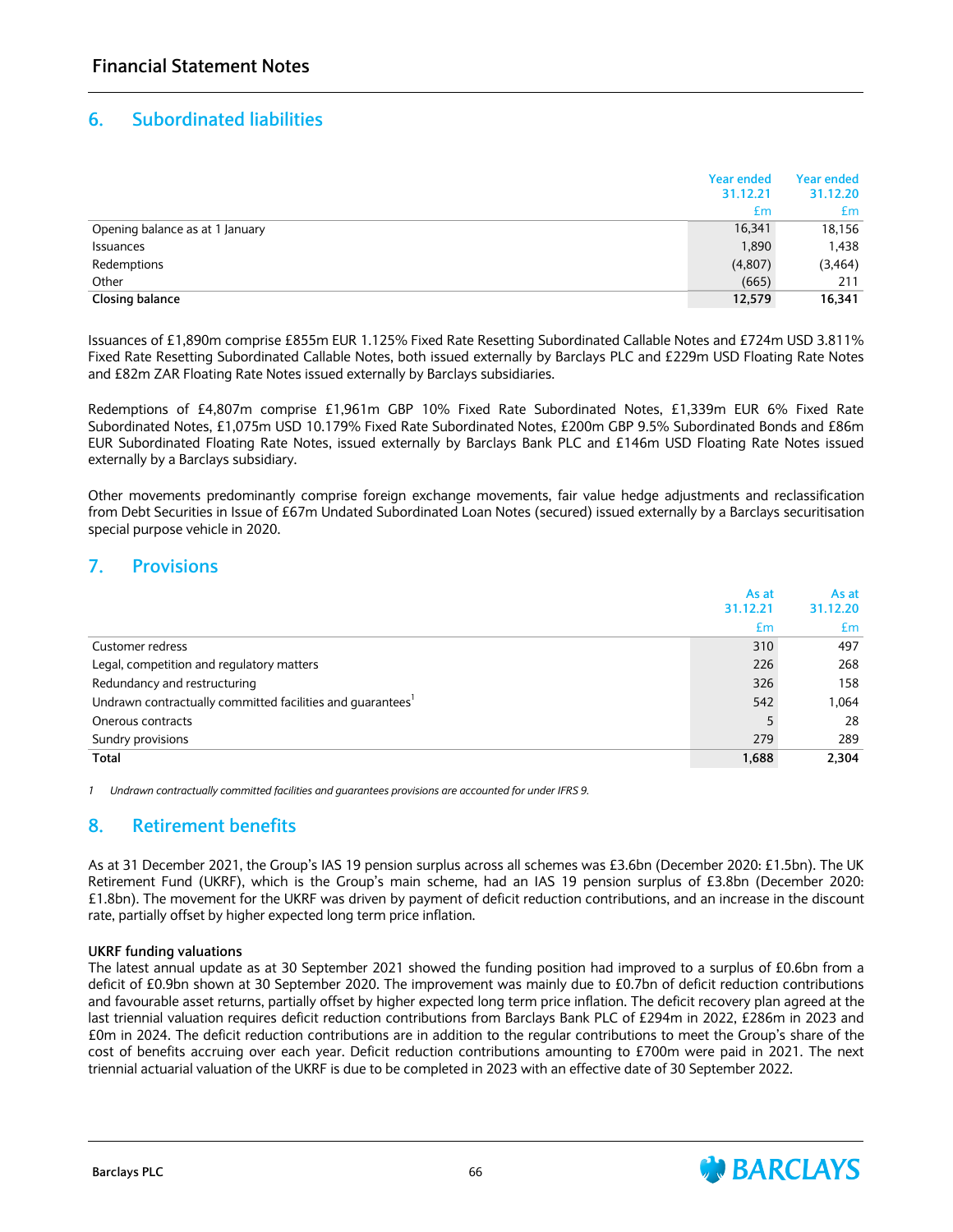## **9. Called up share capital**

|                                              | Ordinary<br>share capital | <b>Share</b><br>premium | <b>Total share</b><br>capital and<br>share<br>premium |
|----------------------------------------------|---------------------------|-------------------------|-------------------------------------------------------|
| <b>Year ended 31.12.21</b>                   | £m                        | £m                      | £m                                                    |
| Opening balance as at 1 January              | 4.340                     | 297                     | 4,637                                                 |
| Issue of shares under employee share schemes | 9                         | 51                      | 60                                                    |
| Repurchase of shares                         | (161)                     |                         | (161)                                                 |
| Closing balance                              | 4,188                     | 348                     | 4,536                                                 |

Called up share capital comprised 16,752m (December 2020: 17,359m) ordinary shares of 25p each. The decrease is mainly due to the repurchase of 644m shares as part of the share buybacks conducted in 2021, partially offset by an increase due to the issuance of shares under employee share schemes.

## **10. Other equity instruments**

|                                 | <b>Year ended</b><br>31.12.21 | Year ended<br>31.12.20 |
|---------------------------------|-------------------------------|------------------------|
|                                 | £m                            | £m                     |
| Opening balance as at 1 January | 11,172                        | 10,871                 |
| Issuances                       | 1,078                         | 1,142                  |
| Redemptions                     |                               | (831)                  |
| Securities held by the Group    | 9                             | (10)                   |
| Closing balance                 | 12,259                        | 11,172                 |

Other equity instruments of £12,259m (December 2020: £11,172m) include AT1 securities issued by Barclays PLC. There was one issuance in the period.

The AT1 securities are perpetual securities with no fixed maturity and are structured to qualify as AT1 instruments under prevailing capital rules applicable as at the relevant issue date. AT1 securities are undated and are redeemable, at the option of Barclays PLC, in whole on (i) the initial reset date, or on any fifth anniversary after the initial reset date or (ii) any day falling in a named period ending on the initial reset date, or on any fifth anniversary after the initial reset date. In addition, the AT1 securities are redeemable, at the option of Barclays PLC, in whole in the event of certain changes in the tax or regulatory treatment of the securities. Any redemptions require the prior consent of the PRA.

All Barclays PLC AT1 securities will be converted into ordinary shares of Barclays PLC, at a pre-determined price, should the fully loaded CET1 ratio of the Group fall below 7%.

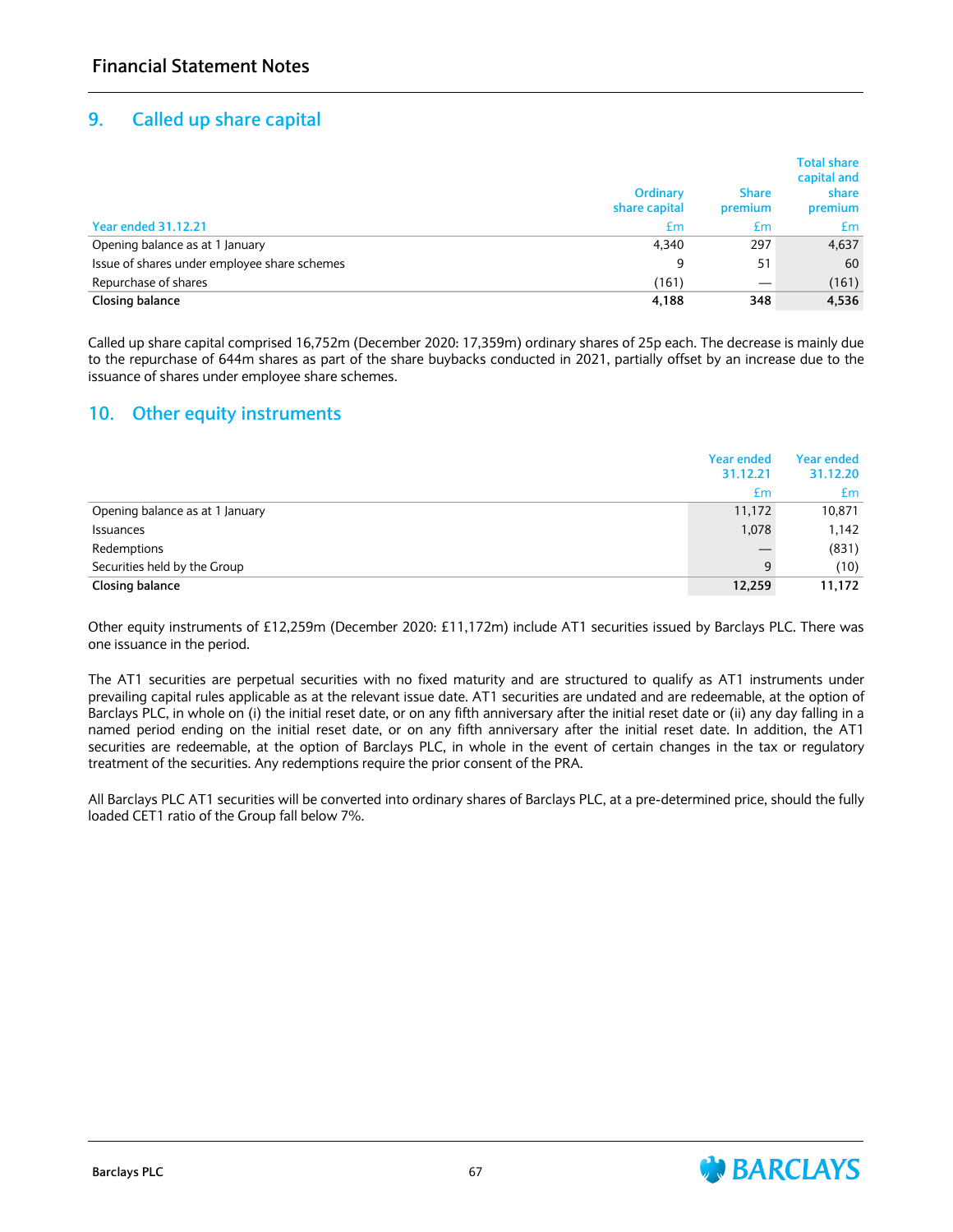## **11. Other reserves**

|                                                       | As at<br>31.12.21 |       |
|-------------------------------------------------------|-------------------|-------|
|                                                       |                   |       |
|                                                       | £m                | Em    |
| Currency translation reserve                          | 2,740             | 2,871 |
| Fair value through other comprehensive income reserve | (283)             | 5.    |
| Cash flow hedging reserve                             | (853)             | 1,575 |
| Own credit reserve                                    | (960)             | (954) |
| Other reserves and treasury shares                    | 1,126             | 964   |
| Total                                                 | 1,770             | 4,461 |

#### **Currency translation reserve**

The currency translation reserve represents the cumulative gains and losses on the retranslation of the Group's net investment in foreign operations, net of the effects of hedging.

As at 31 December 2021, there was a credit balance of £2,740m (December 2020: £2,871m credit) in the currency translation reserve. The £131m debit movement principally reflects the strengthening of GBP against EUR and weakening of GBP against USD during the period.

#### **Fair value through other comprehensive income reserve**

The fair value through other comprehensive income reserve represents the unrealised change in the fair value through other comprehensive income investments since initial recognition.

As at 31 December 2021, there was a debit balance of £283m (December 2020: £5m credit) in the fair value through other comprehensive income reserve. The loss of £288m is principally driven by a loss of £313m from the decrease in fair value of bonds due to increasing bond yields and £305m of net gains transferred to the income statement. This is partially offset by a gain of £139m due to an increase in the Absa Group Limited share price and a tax credit of £198m. £8m release in impairment was also noted during the period.

#### **Cash flow hedging reserve**

The cash flow hedging reserve represents the cumulative gains and losses on effective cash flow hedging instruments that will be recycled to the income statement when the hedged transactions affect profit or loss.

As at 31 December 2021, there was a debit balance of £853m (December 2020: £1,575m credit) in the cash flow hedging reserve. The decrease of £2,428m principally reflects a £2,280m decrease in the fair value of interest rate swaps held for hedging purposes as major interest rate forward curves increased and £1,173m of gains transferred to the income statement. This is partially offset by a tax credit of £1,025m.

#### **Own credit reserve**

The own credit reserve reflects the cumulative own credit gains and losses on financial liabilities at fair value. Amounts in the own credit reserve are not recycled to profit or loss in future periods.

As at 31 December 2021, there was a debit balance of £960m (December 2020: £954m debit) in the own credit reserve. The movement of £6m principally reflects a £105m loss from the tightening of Barclays' funding spreads. This is partially offset by other activity of £7m and a tax credit of £92m.

#### **Other reserves and treasury shares**

Other reserves relate to redeemed ordinary and preference shares issued by the Group. Treasury shares relate to Barclays PLC shares held principally in relation to the Group's various share schemes.

As at 31 December 2021, there was a credit balance of £1,126m (December 2020: £964m credit) in other reserves and treasury shares. This is driven by an increase of £161m due to the repurchase of 644m shares as part of the share buybacks conducted in 2021 and a £1m increase due to a reduction in treasury shares held in relation to employee share schemes.



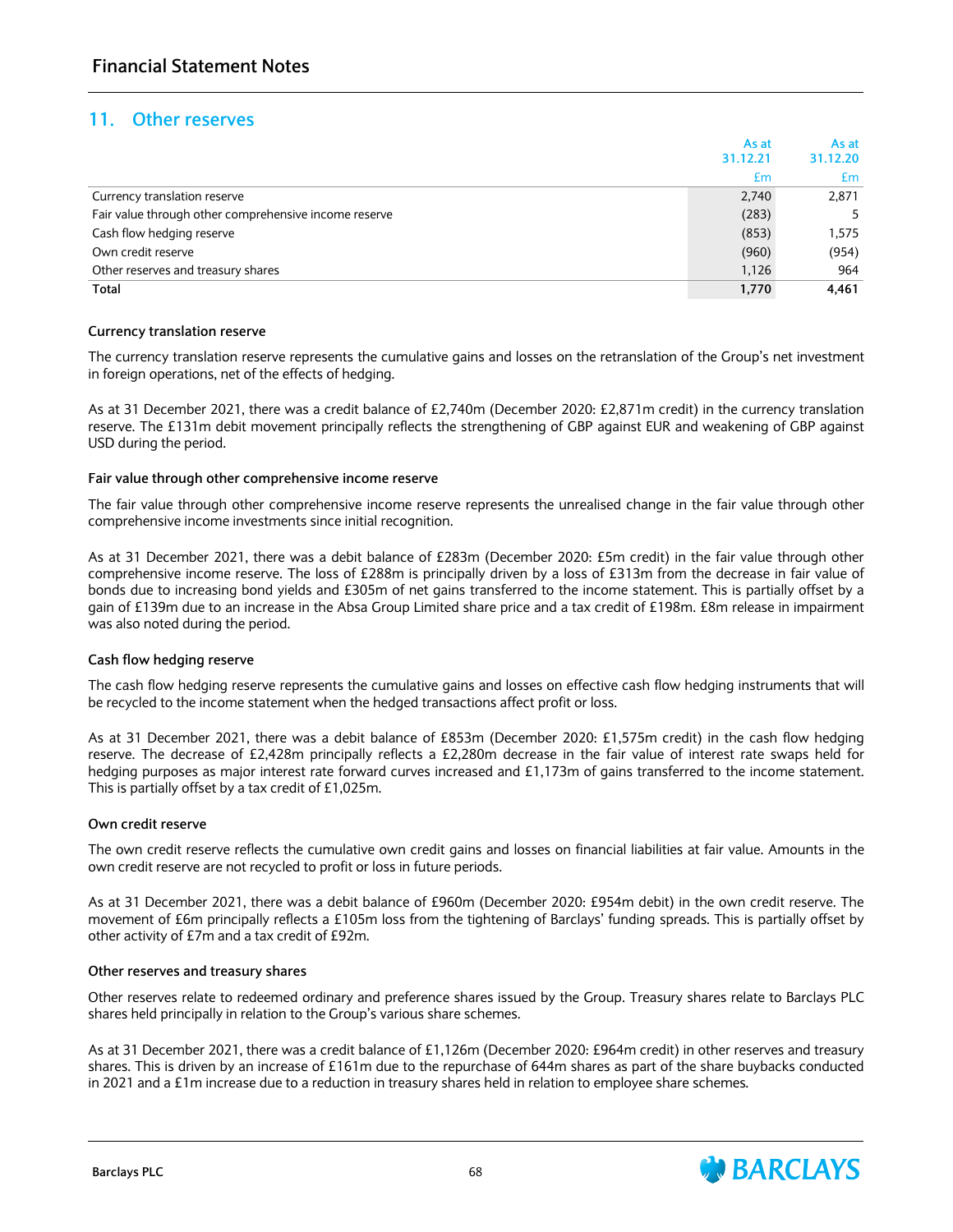## **Appendix: Non-IFRS Performance Measures**

The Group's management believes that the non-IFRS performance measures included in this document provide valuable information to the readers of the financial statements as they enable the reader to identify a more consistent basis for comparing the businesses' performance between financial periods, and provide more detail concerning the elements of performance which the managers of these businesses are most directly able to influence or are relevant for an assessment of the Group. They also reflect an important aspect of the way in which operating targets are defined and performance is monitored by management.

However, any non-IFRS performance measures in this document are not a substitute for IFRS measures and readers should consider the IFRS measures as well.

# **Non-IFRS performance measures glossary**

| Measure                                            | <b>Definition</b>                                                                                                                                                                                                                                                                                                                                                                                                    |
|----------------------------------------------------|----------------------------------------------------------------------------------------------------------------------------------------------------------------------------------------------------------------------------------------------------------------------------------------------------------------------------------------------------------------------------------------------------------------------|
| Loan: deposit ratio                                | Loans and advances at amortised cost divided by deposits at amortised cost. The<br>components of the calculation have been included on page 46.                                                                                                                                                                                                                                                                      |
| Period end allocated tangible<br>equity            | Allocated tangible equity is calculated as 13.5% (2020: 13.0%) of RWAs for each business,<br>adjusted for capital deductions, excluding goodwill and intangible assets, reflecting the<br>assumptions the Group uses for capital planning purposes. Head Office allocated tangible<br>equity represents the difference between the Group's tangible shareholders' equity and the<br>amounts allocated to businesses. |
| Average tangible shareholders'<br>equity           | Calculated as the average of the previous month's period end tangible equity and the<br>current month's period end tangible equity. The average tangible shareholders' equity for<br>the period is the average of the monthly averages within that period.                                                                                                                                                           |
| Average allocated tangible equity                  | Calculated as the average of the previous month's period end allocated tangible equity and<br>the current month's period end allocated tangible equity. The average allocated tangible<br>equity for the period is the average of the monthly averages within that period.                                                                                                                                           |
| Return on average tangible<br>shareholders' equity | Statutory profit after tax attributable to ordinary equity holders of the parent, as a<br>proportion of average shareholders' equity excluding non-controlling interests and other<br>equity instruments adjusted for the deduction of intangible assets and goodwill. The<br>components of the calculation have been included on pages 70 to 72.                                                                    |
| Return on average allocated<br>tangible equity     | Statutory profit after tax attributable to ordinary equity holders of the parent, as a<br>proportion of average allocated tangible equity. The components of the calculation have<br>been included on pages 70 to 73.                                                                                                                                                                                                |
| Cost: income ratio                                 | Total operating expenses divided by total income.                                                                                                                                                                                                                                                                                                                                                                    |
| Loan loss rate                                     | Quoted in basis points and represents total impairment charges divided by gross loans and<br>advances held at amortised cost at the balance sheet date. The components of the<br>calculation have been included on page 29. Quoted as zero when credit impairment is a<br>net release.                                                                                                                               |
| Net interest margin                                | Net interest income divided by the sum of average customer assets. The components of<br>the calculation have been included on pages 24 to 25.                                                                                                                                                                                                                                                                        |
| Tangible net asset value per share                 | Calculated by dividing shareholders' equity, excluding non-controlling interests and other<br>equity instruments, less goodwill and intangible assets, by the number of issued ordinary<br>shares. The components of the calculation have been included on page 74.                                                                                                                                                  |

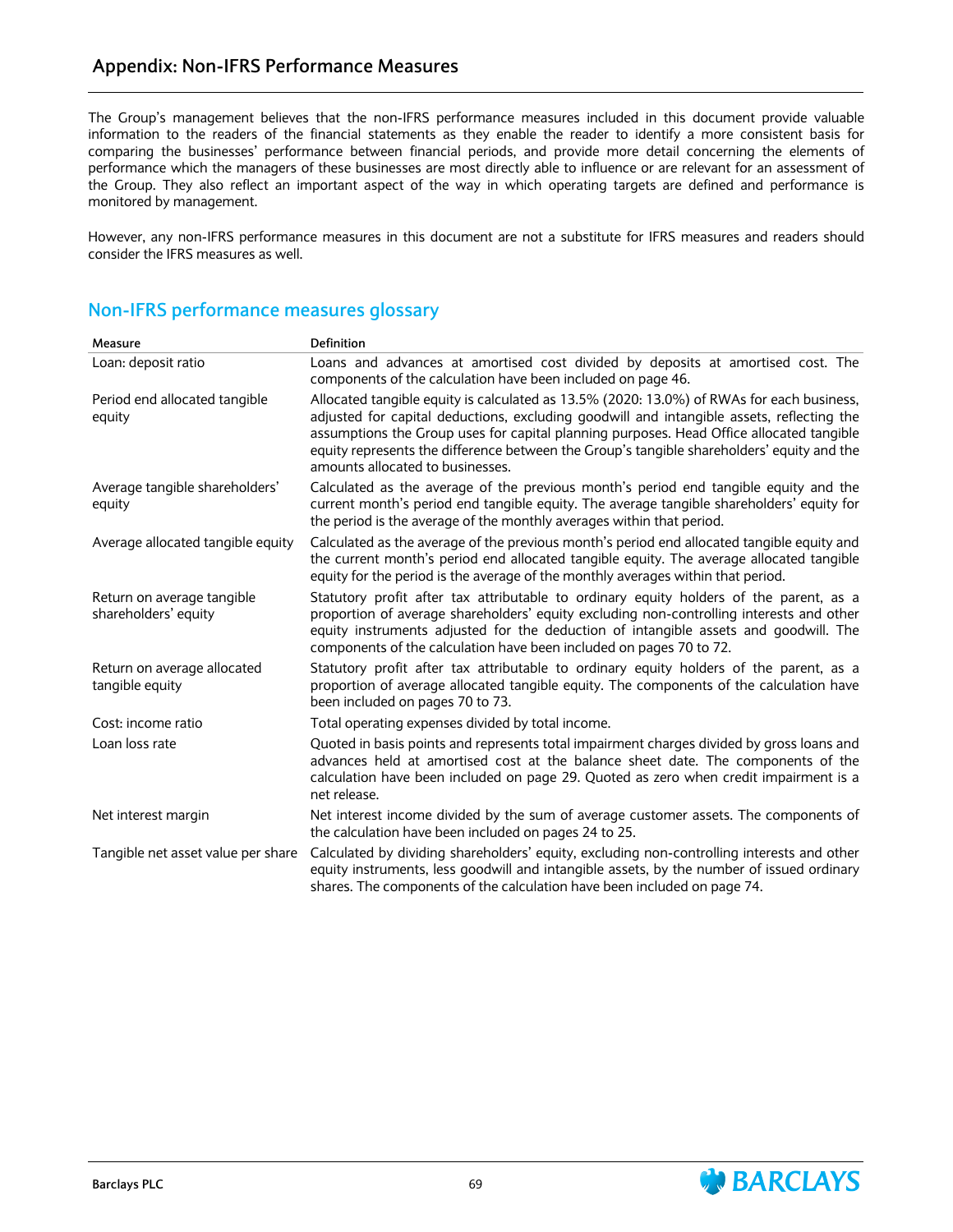## **Returns**

Return on average tangible equity is calculated as profit after tax attributable to ordinary equity holders of the parent as a proportion of average tangible equity, excluding non-controlling and other equity interests for businesses. Allocated tangible equity has been calculated as 13.5% (2020: 13.0%) of RWAs for each business, adjusted for capital deductions, excluding goodwill and intangible assets, reflecting the assumptions the Group uses for capital planning purposes. Head Office average allocated tangible equity represents the difference between the Group's average tangible shareholders' equity and the amounts allocated to businesses.

|                               | Profit/(loss)<br>attributable to<br>ordinary<br>equity<br>holders of the<br>parent | Average<br>tangible<br>equity | <b>Return on</b><br>average<br>tangible<br>equity |
|-------------------------------|------------------------------------------------------------------------------------|-------------------------------|---------------------------------------------------|
| For the year ended 31.12.21   | £m                                                                                 | £bn                           | %                                                 |
| <b>Barclays UK</b>            | 1,756                                                                              | 10.0                          | 17.6                                              |
| Corporate and Investment Bank | 4,202                                                                              | 28.3                          | 14.9                                              |
| Consumer, Cards and Payments  | 615                                                                                | 4.1                           | 15.0                                              |
| Barclays International        | 4,817                                                                              | 32.4                          | 14.9                                              |
| <b>Head Office</b>            | (198)                                                                              | 5.0                           | n/m                                               |
| <b>Barclays Group</b>         | 6,375                                                                              | 47.4                          | 13.4                                              |

### **For the year ended 31.12.20** Barclays UK 325 10.1 3.2 September 2014 12:38:39 10.1 3.2 September 2014 12:38:39 10.1 3.2 September 2014 13:3 Corporate and Investment Bank 2,554 27.0 9.5 Consumer, Cards and Payments (334) 4.5 (7.5) Barclays International 2,220 31.5 7.1 Head Office (1,019) 6.7 n/m **Barclays Group 1,526 48.3 3.2**

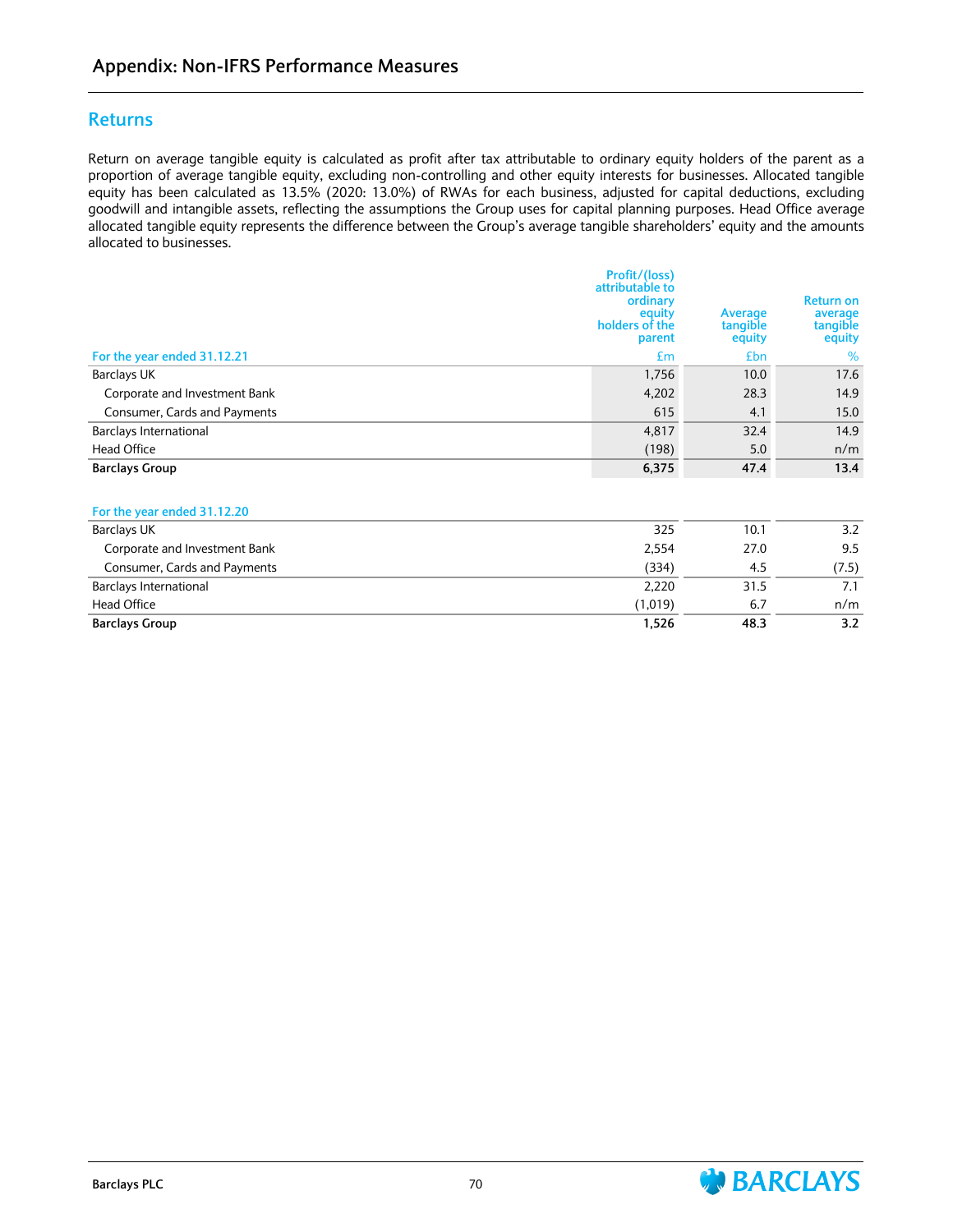|                                                    |                    |                                                      | <b>Year ended 31.12.21</b>                       |                                         |                    |                          |
|----------------------------------------------------|--------------------|------------------------------------------------------|--------------------------------------------------|-----------------------------------------|--------------------|--------------------------|
|                                                    | <b>Barclays UK</b> | Corporate<br>and<br><b>Investment</b><br><b>Bank</b> | Consumer,<br><b>Cards and</b><br><b>Payments</b> | <b>Barclays</b><br><b>International</b> | <b>Head Office</b> | <b>Barclays</b><br>Group |
| Return on average tangible shareholders'<br>equity | £m                 | Em                                                   | £m                                               | £m                                      | Em                 | £m                       |
| Attributable profit/(loss)                         | 1.756              | 4,202                                                | 615                                              | 4,817                                   | (198)              | 6,375                    |
|                                                    | <b>£</b> bn        | £ <sub>bn</sub>                                      | £bn                                              | <b>£bn</b>                              | <b>£bn</b>         | £bn                      |
| Average shareholders' equity                       | 13.6               | 28.3                                                 | 4.8                                              | 33.1                                    | 8.7                | 55.4                     |
| Average goodwill and intangibles                   | (3.6)              |                                                      | (0.7)                                            | (0.7)                                   | (3.7)              | (8.0)                    |
| Average tangible shareholders' equity              | 10.0               | 28.3                                                 | 4.1                                              | 32.4                                    | 5.0                | 47.4                     |
| Return on average tangible shareholders'<br>equity | 17.6%              | 14.9%                                                | 15.0%                                            | 14.9%                                   | n/m                | 13.4%                    |

|                                                    | <b>Barclays UK</b> | Corporate<br>and<br><b>Investment</b><br><b>Bank</b> | Consumer,<br><b>Cards and</b><br><b>Payments</b> | <b>Barclays</b><br><b>International</b> | <b>Head Office</b> | <b>Barclays</b><br><b>Group</b> |
|----------------------------------------------------|--------------------|------------------------------------------------------|--------------------------------------------------|-----------------------------------------|--------------------|---------------------------------|
| Return on average tangible shareholders'<br>equity | Em                 | £m                                                   | £m                                               | £m                                      | £m                 | £m                              |
| Attributable profit/(loss)                         | 325                | 2,554                                                | (334)                                            | 2,220                                   | (1,019)            | 1,526                           |
|                                                    | £bn                | £bn                                                  | <b>£bn</b>                                       | <b>£bn</b>                              | £bn                | <b>£bn</b>                      |
| Average shareholders' equity                       | 13.7               | 27.0                                                 | 5.1                                              | 32.1                                    | 10.6               | 56.4                            |
| Average goodwill and intangibles                   | (3.6)              |                                                      | (0.6)                                            | (0.6)                                   | (3.9)              | (8.1)                           |
| Average tangible shareholders' equity              | 10.1               | 27.0                                                 | 4.5                                              | 31.5                                    | 6.7                | 48.3                            |
| Return on average tangible shareholders'<br>equity | 3.2%               | 9.5%                                                 | (7.5)%                                           | 7.1%                                    | n/m                | 3.2%                            |

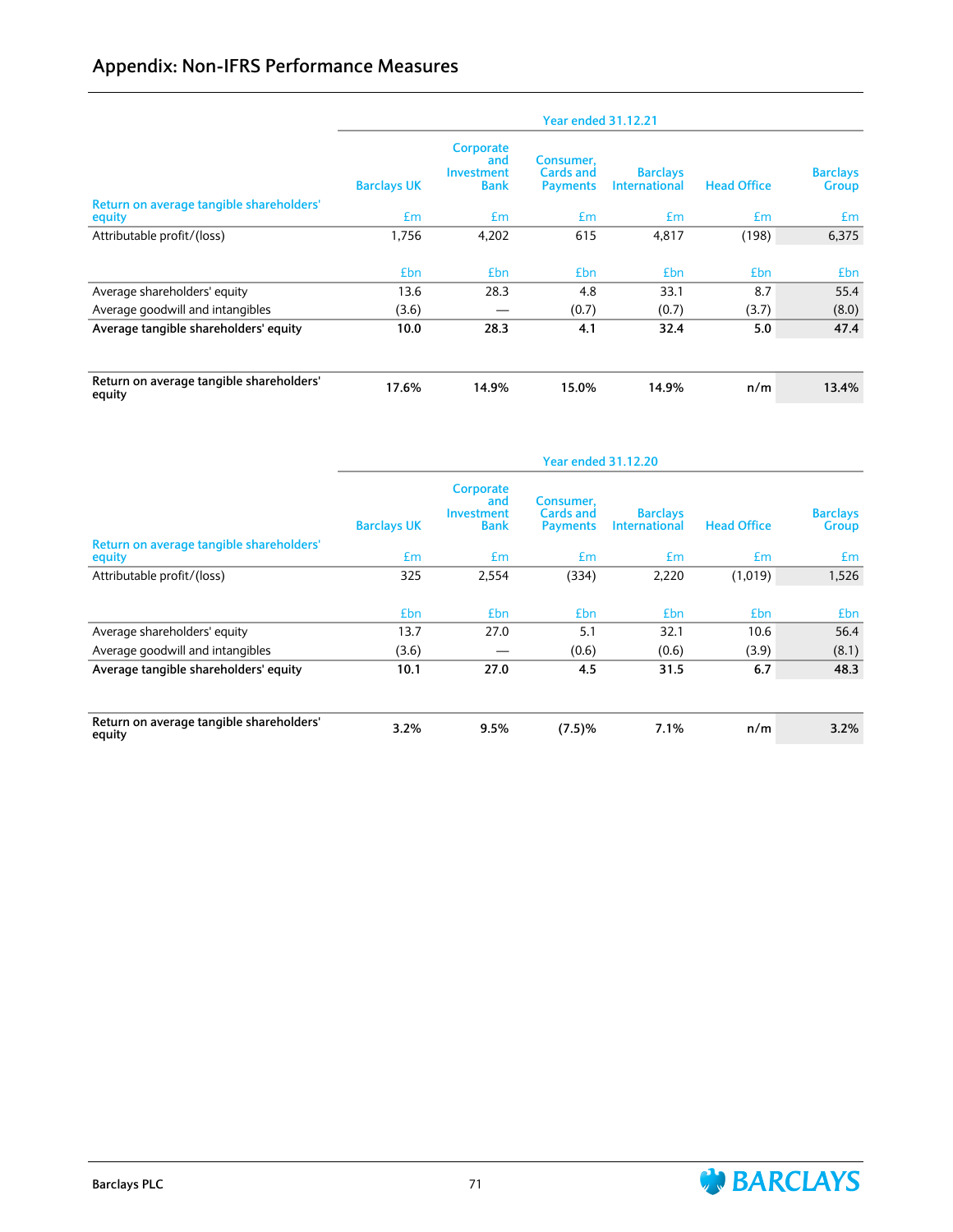## **Barclays Group**

| Return on average tangible shareholders'           | Q421  | Q321  | Q221  | Q121  | Q420  | Q320  | Q220  | Q120  |
|----------------------------------------------------|-------|-------|-------|-------|-------|-------|-------|-------|
| equity                                             | £m    | £m    | Em    | £m    | £m    | £m    | £m    | £m    |
| Attributable profit                                | 1,117 | 1.446 | 2.108 | 1.704 | 220   | 611   | 90    | 605   |
|                                                    |       |       |       |       |       |       |       |       |
|                                                    | £bn   | £bn   | £bn   | £bn   | £bn   | £bn   | £bn   | £bn   |
| Average shareholders' equity                       | 56.3  | 56.6  | 54.4  | 54.4  | 55.7  | 56.4  | 58.4  | 55.2  |
| Average goodwill and intangibles                   | (8.1) | (8.2) | (7.9) | (7.9) | (8.1) | (8.1) | (8.2) | (8.2) |
| Average tangible shareholders' equity              | 48.2  | 48.4  | 46.5  | 46.5  | 47.6  | 48.3  | 50.2  | 47.0  |
|                                                    |       |       |       |       |       |       |       |       |
|                                                    |       |       |       |       |       |       |       |       |
| Return on average tangible shareholders'<br>equity | 9.3%  | 11.9% | 18.1% | 14.7% | 1.8%  | 5.1%  | 0.7%  | 5.1%  |

# **Barclays UK**

|                                             | 0421  | 0321  | 0221  | 0121  | 0420       | 0320  | 0220   | Q120  |
|---------------------------------------------|-------|-------|-------|-------|------------|-------|--------|-------|
| Return on average allocated tangible equity | £m    | £m    | £m    | £m    | £m         | £m    | £m     | £m    |
| Attributable profit/(loss)                  | 420   | 317   | 721   | 298   | 160        | 113   | (123)  | 175   |
|                                             |       |       |       |       |            |       |        |       |
|                                             | £bn   | £bn   | £bn   | £bn   | <b>£bn</b> | £bn   | £bn    | £bn   |
| Average allocated equity                    | 13.6  | 13.6  | 13.5  | 13.5  | 13.4       | 13.7  | 13.9   | 13.7  |
| Average goodwill and intangibles            | (3.6) | (3.6) | (3.6) | (3.6) | (3.6)      | (3.6) | (3.6)  | (3.6) |
| Average allocated tangible equity           | 10.0  | 10.0  | 9.9   | 9.9   | 9.8        | 10.1  | 10.3   | 10.1  |
|                                             |       |       |       |       |            |       |        |       |
|                                             |       |       |       |       |            |       |        |       |
| Return on average allocated tangible equity | 16.8% | 12.7% | 29.1% | 12.0% | 6.5%       | 4.5%  | (4.8)% | 6.9%  |
|                                             |       |       |       |       |            |       |        |       |

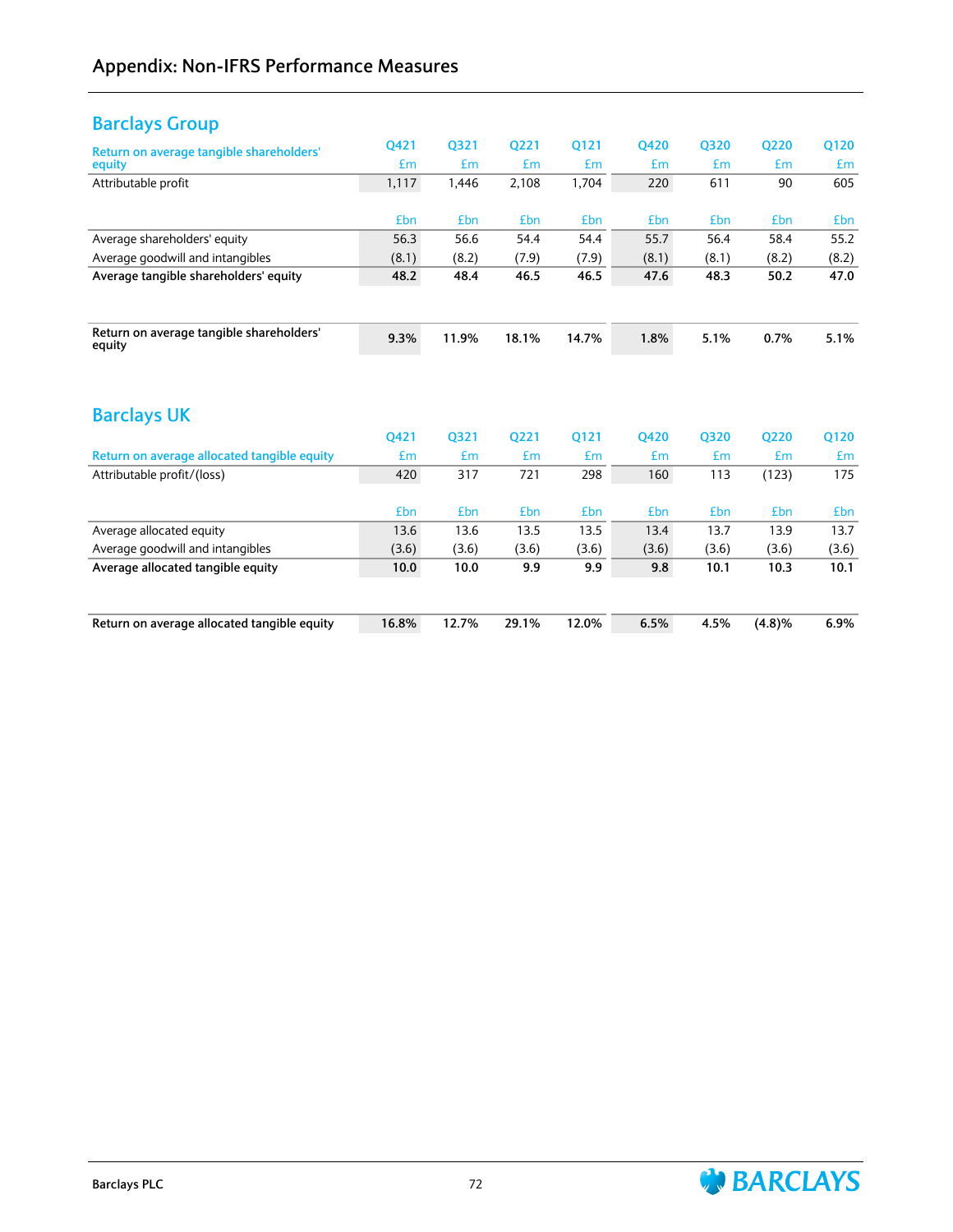### **Barclays International**

|                                             | Q421  | 0321  | 0221  | Q121  | 0420  | 0320  | 0220  | Q120  |
|---------------------------------------------|-------|-------|-------|-------|-------|-------|-------|-------|
| Return on average allocated tangible equity | £m    | £m    | £m    | £m    | £m    | £m    | £m    | £m    |
| Attributable profit                         | 856   | 1,263 | 1.267 | 1,431 | 441   | 782   | 468   | 529   |
|                                             |       |       |       |       |       |       |       |       |
|                                             | £bn   | £bn   | £bn   | £bn   | £bn   | £bn   | £bn   | £bn   |
| Average allocated equity                    | 33.8  | 32.7  | 33.0  | 32.8  | 31.1  | 31.2  | 34.2  | 31.9  |
| Average goodwill and intangibles            | (0.9) | (0.9) | (0.6) | (0.5) | (0.6) | (0.6) | (0.7) | (0.7) |
| Average allocated tangible equity           | 32.9  | 31.8  | 32.4  | 32.3  | 30.5  | 30.6  | 33.5  | 31.2  |
|                                             |       |       |       |       |       |       |       |       |
|                                             |       |       |       |       |       |       |       |       |
| Return on average allocated tangible equity | 10.4% | 15.9% | 15.6% | 17.7% | 5.8%  | 10.2% | 5.6%  | 6.8%  |

### **Corporate and Investment Bank**

|                                             | Q421  | Q321  | Q221  | Q121  | 0420       | Q320       | Q220  | Q120  |
|---------------------------------------------|-------|-------|-------|-------|------------|------------|-------|-------|
| Return on average allocated tangible equity | £m    | £m    | £m    | £m    | £m         | £m         | £m    | £m    |
| Attributable profit                         | 733   | 1,157 | 1.049 | 1,263 | 413        | 627        | 694   | 820   |
|                                             |       |       |       |       |            |            |       |       |
|                                             | £bn   | £bn   | £bn   | £bn   | <b>£bn</b> | <b>£bn</b> | £bn   | £bn   |
| Average allocated equity                    | 28.7  | 27.8  | 28.4  | 28.2  | 26.3       | 26.4       | 29.1  | 26.2  |
| Average goodwill and intangibles            |       |       |       |       |            |            | (0.1) |       |
| Average allocated tangible equity           | 28.7  | 27.8  | 28.4  | 28.2  | 26.3       | 26.4       | 29.0  | 26.2  |
|                                             |       |       |       |       |            |            |       |       |
|                                             |       |       |       |       |            |            |       |       |
| Return on average allocated tangible equity | 10.2% | 16.6% | 14.8% | 17.9% | 6.3%       | 9.5%       | 9.6%  | 12.5% |

### **Consumer, Cards and Payments**

|                                             | Q421  | Q321  | Q221  | Q121  | 0420        | Q320  | Q220    | Q120       |
|---------------------------------------------|-------|-------|-------|-------|-------------|-------|---------|------------|
| Return on average allocated tangible equity | £m    | £m    | £m    | £m    | £m          | Em    | £m      | £m         |
| Attributable profit/(loss)                  | 123   | 106   | 218   | 168   | 28          | 155   | (226)   | (291)      |
|                                             |       |       |       |       |             |       |         |            |
|                                             | £bn   | £bn   | £bn   | £bn   | <b>£</b> bn | £bn   | £bn     | £bn        |
| Average allocated equity                    | 5.1   | 4.9   | 4.6   | 4.6   | 4.8         | 4.8   | 5.1     | 5.7        |
| Average goodwill and intangibles            | (0.9) | (0.9) | (0.6) | (0.5) | (0.6)       | (0.6) | (0.6)   | (0.7)      |
| Average allocated tangible equity           | 4.2   | 4.0   | 4.0   | 4.1   | 4.2         | 4.2   | 4.5     | 5.0        |
|                                             |       |       |       |       |             |       |         |            |
|                                             |       |       |       |       |             |       |         |            |
| Return on average allocated tangible equity | 11.7% | 10.5% | 21.8% | 16.5% | 2.7%        | 14.7% | (20.2)% | $(23.5)\%$ |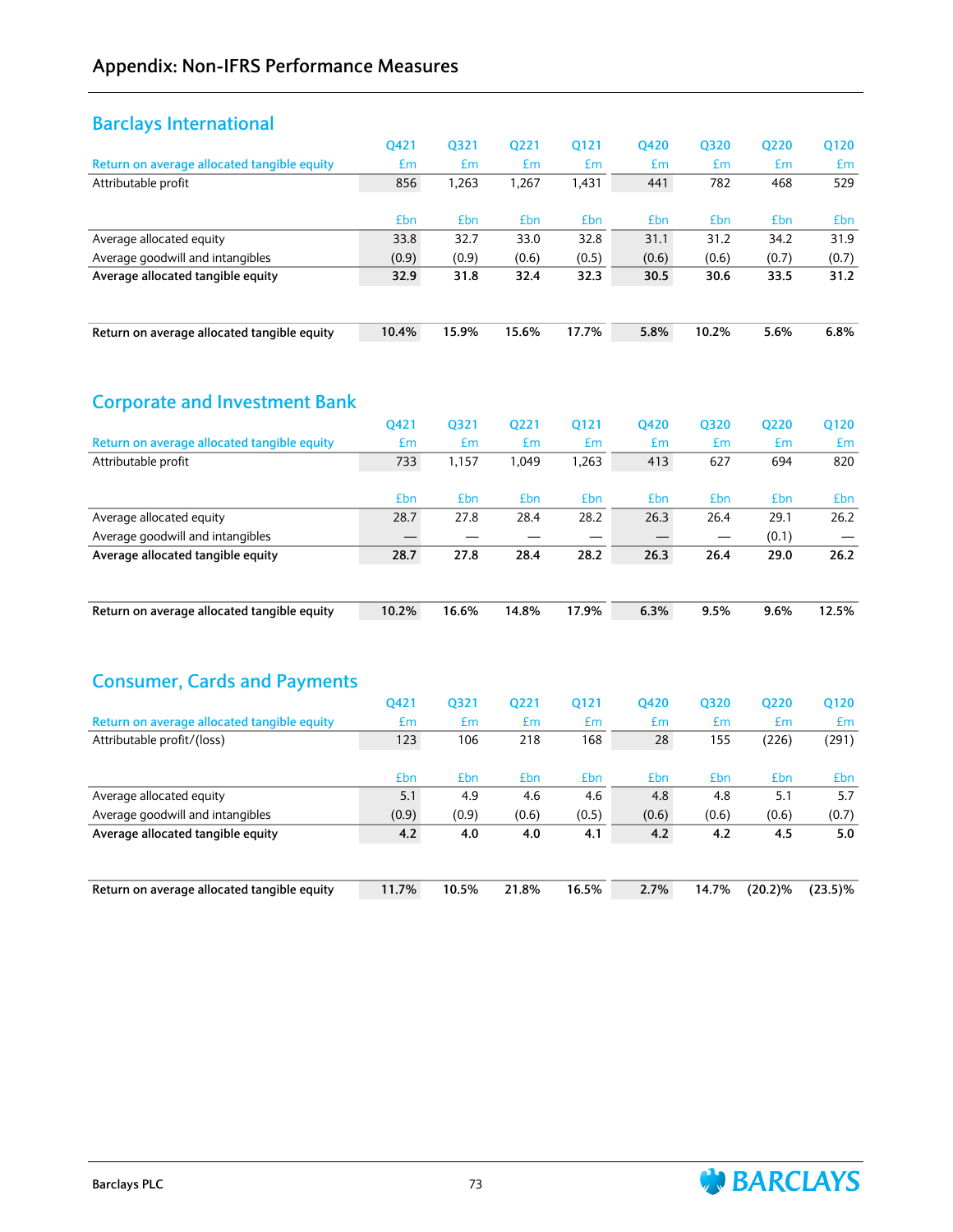| As at<br>Tangible net asset value per share<br>31.12.21                                     | As at<br>31.12.20 |
|---------------------------------------------------------------------------------------------|-------------------|
| £m                                                                                          | £m                |
| 69,222<br>Total equity excluding non-controlling interests                                  | 65,797            |
| (12, 259)<br>Other equity instruments                                                       | (11, 172)         |
| Goodwill and intangibles<br>(8,061)                                                         | (7, 948)          |
| Tangible shareholders' equity attributable to ordinary shareholders of the parent<br>48,902 | 46,677            |
|                                                                                             |                   |
| m                                                                                           | m                 |
| Shares in issue<br>16,752                                                                   | 17.359            |
|                                                                                             |                   |
| D                                                                                           | p                 |
| 292<br>Tangible net asset value per share                                                   | 269               |